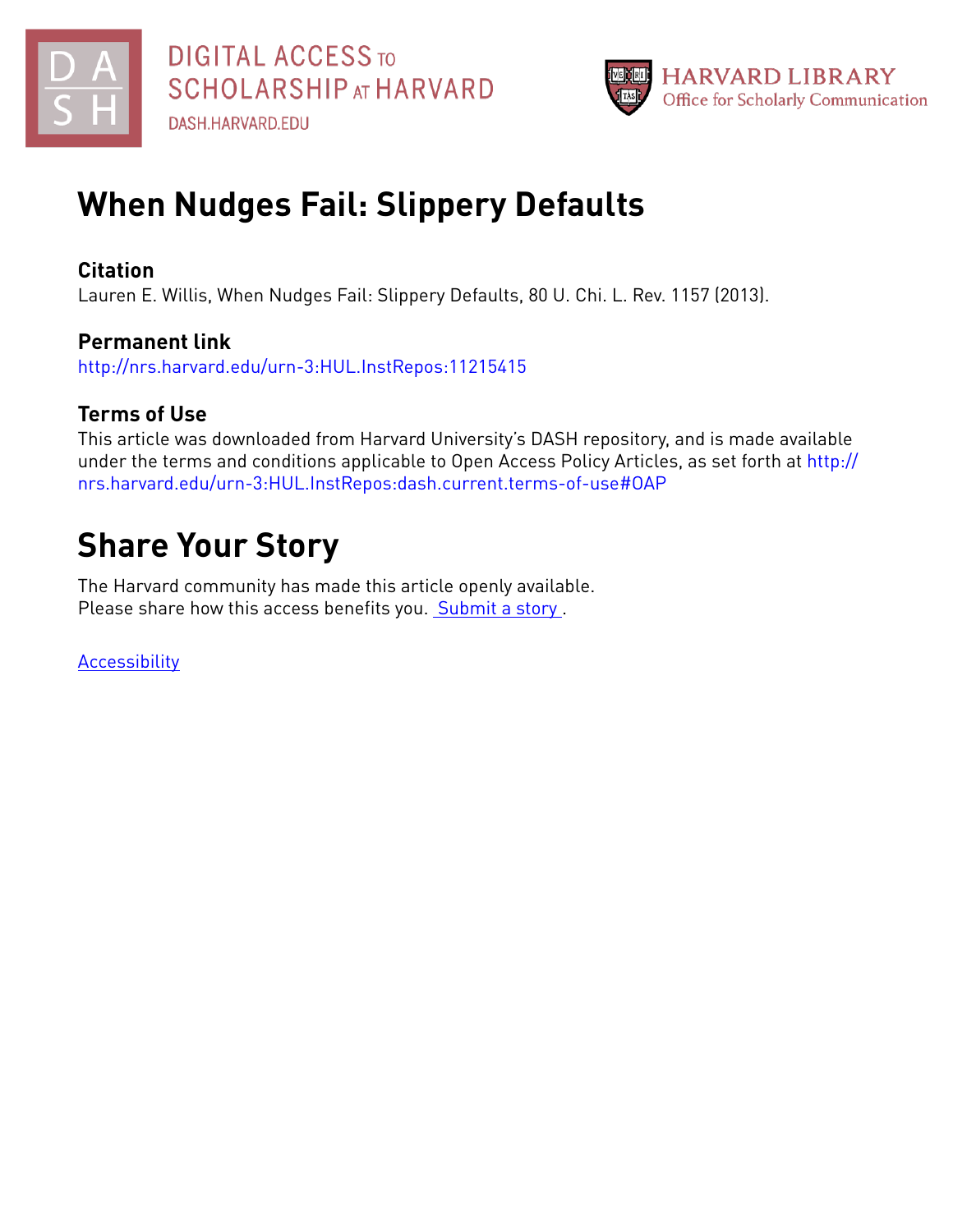### **When Nudges Fail: Slippery Defaults**

*Lauren E. Willis*†

*Inspired by the success of "automatic enrollment" in increasing participation in defined contribution retirement savings plans, policymakers have put similar policy defaults in place in a variety of other contexts, from checking account overdraft coverage to home-mortgage escrows. Internet privacy appears poised to be the next arena. But how broadly applicable are the results obtained in the retirementsavings context? Evidence from other contexts indicates two problems with this approach: the defaults put in place by the law are not always sticky, and the people who opt out may be those who would benefit the most from the default. Examining the new default for consumer checking account overdraft coverage reveals that firms can systematically undermine each of the mechanisms that might otherwise operate to make defaults sticky. Comparing the retirement-savings default to the overdraft default, four boundary conditions on the use of defaults as a policy tool are apparent: policy defaults will not be sticky when (1) motivated firms oppose them, (2) these firms have access to the consumer, (3) consumers find the decision environment confusing, and (4) consumer preferences are uncertain. Due to constitutional and institutional constraints, government regulation of the libertarian-paternalism variety is unlikely to be capable of overcoming these bounds. Therefore, policy defaults intended to protect individuals when firms have the motivation and means to move consumers out of the default are unlikely to be effective unless accompanied by substantive regulation. Moreover, the same is likely to be true of "nudges" more generally, when motivated firms oppose them.* 

|  | A. Background Conditions: Confusing Decision Environment and |  |
|--|--------------------------------------------------------------|--|
|  |                                                              |  |
|  |                                                              |  |
|  |                                                              |  |
|  |                                                              |  |
|  |                                                              |  |

<sup>†</sup> Robert Braucher Visiting Professor of Law, Harvard Law School; Professor of Law, Loyola Law School, Los Angeles, lauren.willis@lls.edu. For helpful comments, I thank Prentiss Cox, David Driesen, Nicola Howell, Chris Hoofnagle, Peter Huang, Eric Miller, Patricia McCoy, Alexandra Natapoff, Paul Ohm, Jennifer Rothman, Daniel Schwarcz, Eric Talley, Mark Tushnet, and participants at workshops at the University of Colorado Law School, Syracuse University College of Law, the 2013 Annual Meeting of the Association of American Law Schools, and Loyola Law School Los Angeles. I also thank librarian Thomas Boone and research assistants William Bittner, Ryan Jones, and Hillary Thornton.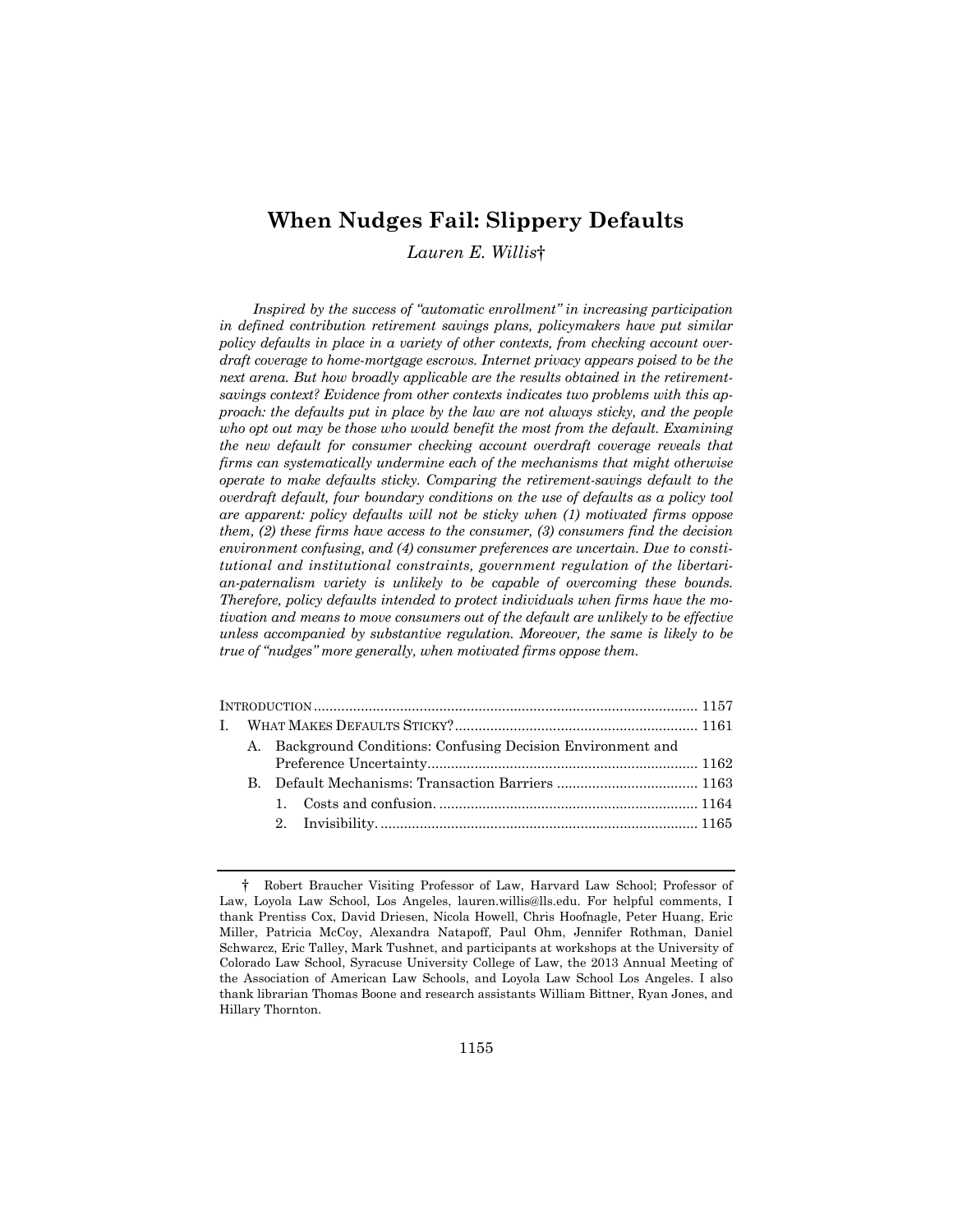| C. |                                                                |                                                                                   |  |  |
|----|----------------------------------------------------------------|-----------------------------------------------------------------------------------|--|--|
|    | 1.                                                             |                                                                                   |  |  |
|    | 2.                                                             |                                                                                   |  |  |
|    | 3.                                                             |                                                                                   |  |  |
|    | $\mathbf{4}$ .                                                 |                                                                                   |  |  |
| D. |                                                                |                                                                                   |  |  |
|    | 1.                                                             |                                                                                   |  |  |
|    | 2.                                                             |                                                                                   |  |  |
| Е. |                                                                |                                                                                   |  |  |
|    | $1_{-}$                                                        |                                                                                   |  |  |
|    | 2.                                                             | Tools used by firms to make defaults sticky 1171                                  |  |  |
|    |                                                                |                                                                                   |  |  |
| А. | Anatomy of a Slippery Default: Checking-Account Overdraft 1174 |                                                                                   |  |  |
|    | 1.                                                             |                                                                                   |  |  |
|    | 2.                                                             |                                                                                   |  |  |
|    | 3.                                                             |                                                                                   |  |  |
|    | 4.                                                             | Tools used by banks to make the policy default slippery 1185                      |  |  |
|    |                                                                | للمنادر والمتحدث والمتحدث والمستحدث والمستحدث والمتحدث والمنافس والمتحدث والمتحدث |  |  |

|    |                                                                 | $\mathbf{1}$ .   |                                                                |  |  |
|----|-----------------------------------------------------------------|------------------|----------------------------------------------------------------|--|--|
|    |                                                                 | $\overline{2}$ . | Tools used by firms to make defaults sticky 1171               |  |  |
| H. |                                                                 |                  |                                                                |  |  |
|    | А.                                                              |                  | Anatomy of a Slippery Default: Checking-Account Overdraft 1174 |  |  |
|    |                                                                 | $\mathbf{1}$ .   |                                                                |  |  |
|    |                                                                 | $\overline{2}$ . |                                                                |  |  |
|    |                                                                 | 3.               |                                                                |  |  |
|    |                                                                 | $\overline{4}$ . | Tools used by banks to make the policy default slippery 1185   |  |  |
|    | <b>B.</b>                                                       |                  |                                                                |  |  |
|    |                                                                 | $\mathbf{1}$ .   |                                                                |  |  |
|    |                                                                 | 2.               | Access to consumers by that opposed party 1204                 |  |  |
|    |                                                                 | 3.               |                                                                |  |  |
|    |                                                                 | 4.               |                                                                |  |  |
|    | III. CAN THE LAW MAKE DEFAULTS STICKY BUT NOT TOO STICKY?  1211 |                  |                                                                |  |  |
|    | А.                                                              |                  |                                                                |  |  |
|    | <b>B.</b>                                                       |                  | Altering Rules (and Complementary Framing Rules)  1213         |  |  |
|    |                                                                 | $\mathbf{1}$ .   | Prohibit firms from treating consumers in the default          |  |  |
|    |                                                                 |                  |                                                                |  |  |
|    |                                                                 | $\overline{2}$ . | Impose transaction barriers that impede opting out.  1214      |  |  |
|    |                                                                 | 3.               | Require consumers to spend time in the default position 1216   |  |  |
|    |                                                                 | 4.               | Delay the benefits and expedite contemplation of the costs of  |  |  |
|    |                                                                 |                  |                                                                |  |  |
|    |                                                                 | 5.               |                                                                |  |  |
|    | C.                                                              |                  |                                                                |  |  |
|    |                                                                 | 1.               | Prohibit firm manipulation of judgment and decision biases1220 |  |  |
|    |                                                                 | $\overline{2}$ . |                                                                |  |  |
|    | D.                                                              |                  |                                                                |  |  |
|    |                                                                 | $\mathbf{1}$ .   |                                                                |  |  |
|    |                                                                 | 2.               |                                                                |  |  |
|    |                                                                 |                  |                                                                |  |  |

1156 *The University of Chicago Law Review* [80:1155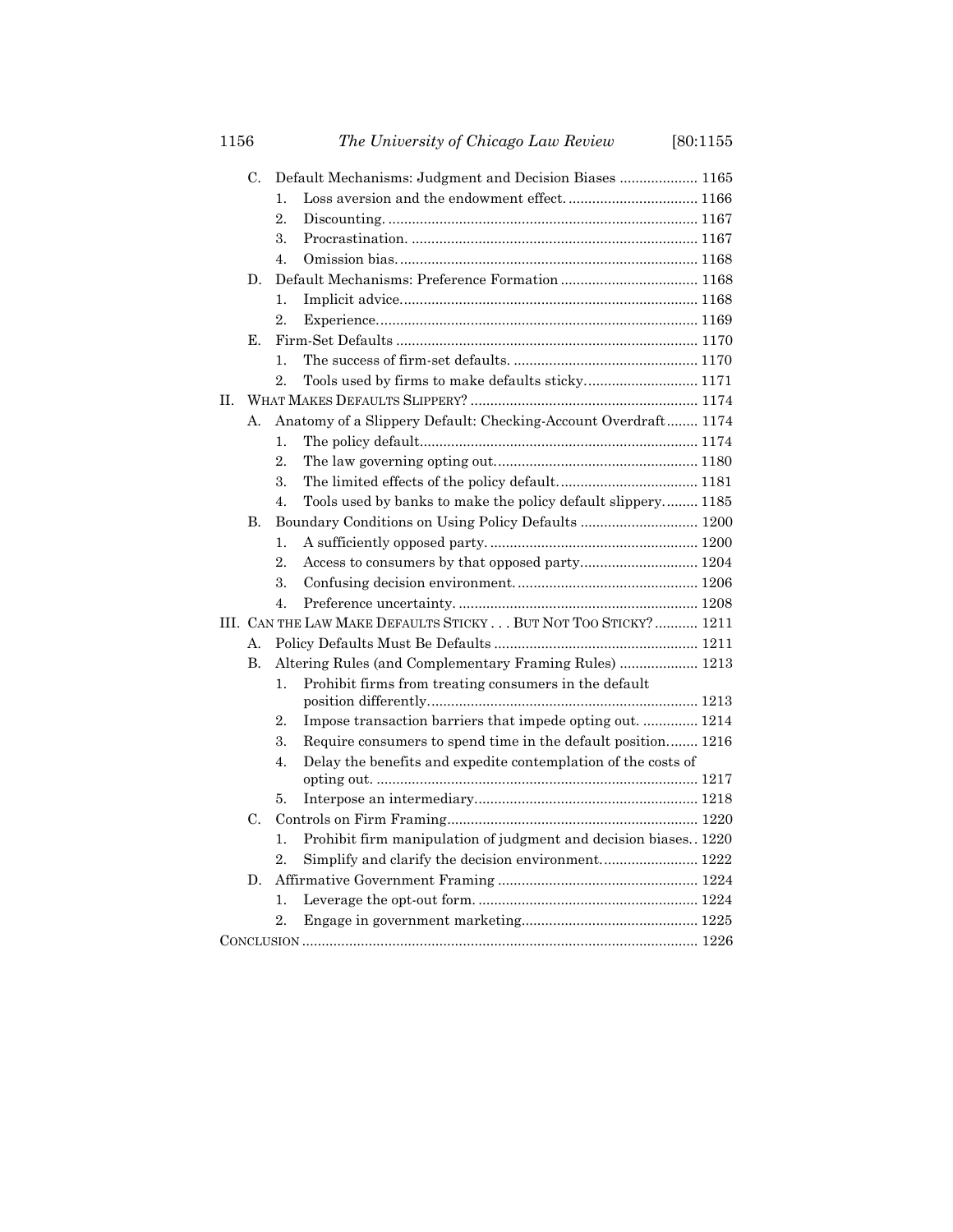#### **INTRODUCTION**

"Nudging"—framing people's choices so as to channel them to better outcomes without substantively limiting choice—is all the rage, $<sup>1</sup>$  and perhaps the most popular framing tool is the use</sup> of policy defaults.2 Defaults are settings or rules about the way products, policies, or legal relationships function that apply unless users, affected citizens, or parties take action to change them. Default rules are ubiquitous in the law: intestacy rules that can be overridden by a will, marital property rules that can be overridden by a prenuptial agreement, and gap-filling contract rules that can be overridden by explicit contract language are common examples. But these have largely been put in place because the law needs *some* rule when the parties have not specified otherwise, rather than with an explicit purpose to alter the ultimate position of the parties. Although many of these defaults *are* sticky,<sup>3</sup> that is not their goal. Policy defaults, in contrast, aim for stickiness.4 The idea is to set the default to a position that is good for most individuals, under the assumption that only the minority who have clear preferences to the contrary will opt out.5 The magnetism of defaults is believed to be so strong

<sup>1</sup> See Richard H. Thaler and Cass R. Sunstein, *Nudge: Improving Decisions about Health, Wealth, and Happiness* 6 (Yale 2008).

<sup>2 &</sup>quot;Policy defaults" are defaults put in place by regulators with the explicit goal of increasing the number of people in the default position. See Craig R.M. McKenzie, Michael J. Liersch, and Stacey R. Finkelstein, *Recommendations Implicit in Policy Defaults*, 17 Psych Sci 414, 414 (2006).

<sup>3</sup> See, for example, Omri Ben-Shahar and John A.E. Pottow, *On the Stickiness of Default Rules*, 33 Fla St U L Rev 651, 670–81 (2006) (providing examples of situations in which default rules are sticky, including revocability of offers and the duration of employment contracts); Russell Korobkin, *Inertia and Preference in Contract Negotiation: The Psychological Power of Default Rules and Form Terms*, 51 Vand L Rev 1583, 1587– 88 (1998) (explaining that, even in the absence of high transaction costs, the "initial allocation of legal entitlements can affect preferences for those entitlements"). By "sticky," I mean that more people stay in that position than would were it not the default. A "slippery" default is a default that is not sticky, or is less sticky than it was intended to be.

<sup>4</sup> When another party has interests contrary to the default, policy defaults might also be characterized as "penalty defaults" from the point of view of that other party. However, the term "penalty defaults" refers to default rules that one or more parties dislike, placed in the law with the aim that the parties would contract around the default. Penalty defaults aim not to be sticky, but to force information revelation and negotiation. See Ian Ayres, *Regulating Opt-Out: An Economic Theory of Altering Rules*, 121 Yale L J 2032, 2087 (2012).

<sup>5</sup> Some proponents emphasize that nudges help people choose what is best for themselves, whereas others emphasize that nudges should encourage people to choose what is best for society (for example, increased organ donation rates). See, for example, Russell Korobkin, *Libertarian Welfarism*, 97 Cal L Rev 1651, 1653 (2009). This article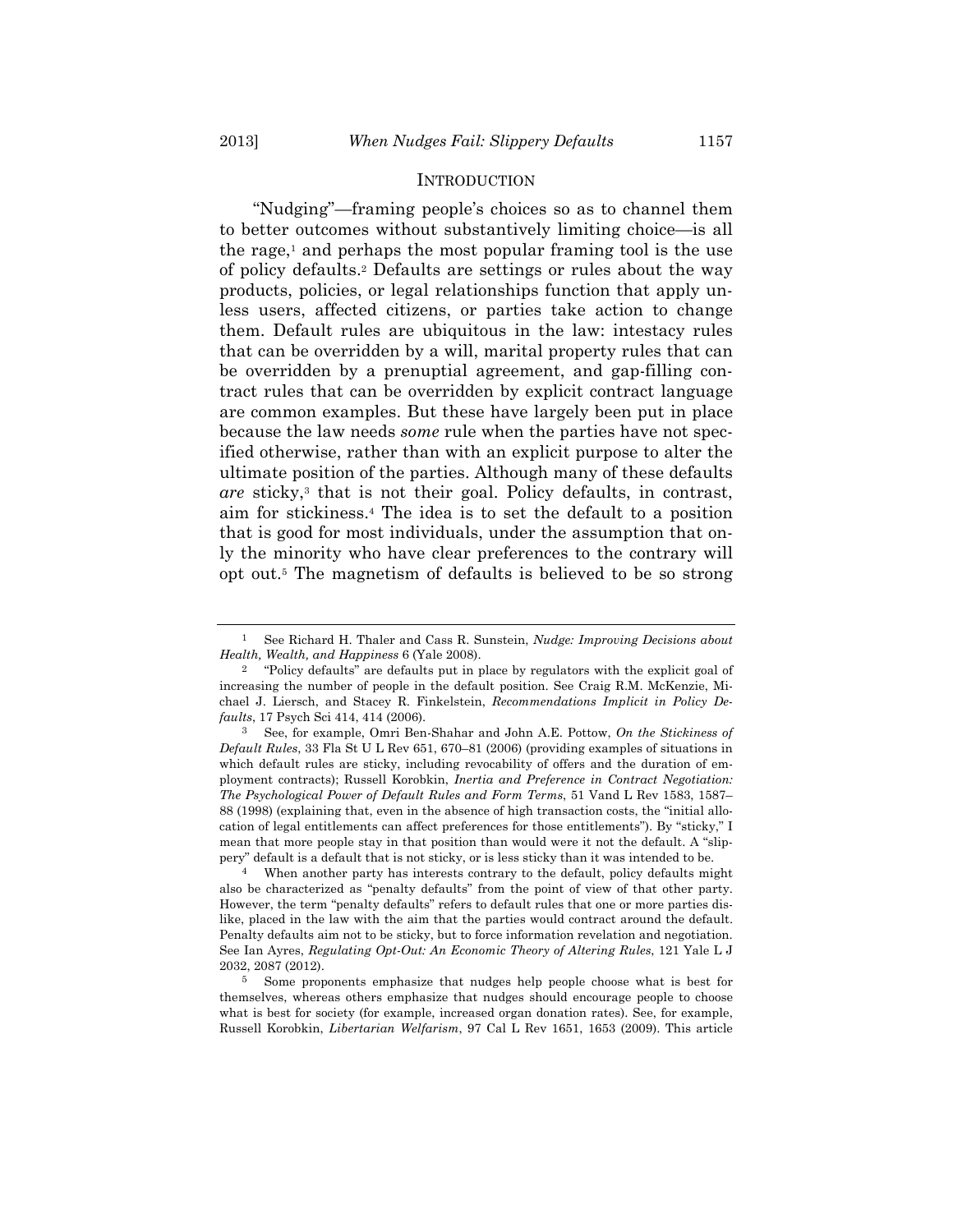that it has been called the "iron law of default inertia."6 Ultimately, nudgers (or "libertarian paternalists"<sup>7</sup>) claim that defaults and other nudges can easily<sup>8</sup> and at low cost<sup>9</sup> "solve many of society's major problems . . . while still insisting on everyone's freedom to choose."10 Unsurprisingly, helping people while dodging the politically perilous explicit tradeoffs and normative judgment calls inherent in substantive regulation is popular with policymakers and academics alike.

The most celebrated, and most cited, example of a policy default is in the area of retirement saving. Although most US employers that offer defined contribution plans wait for employees to sign up on their own, some employers now make participation the default. Employers that have adopted this change in the default rule, commonly called "automatic enrollment," have increased their employee participation rates dramatically. One study found over 85 percent of new hires were participating, nearly double the participation rate before the default was implemented.11 The increase has been largest for lower-income consumers, which has been interpreted as evidence that defaults are most helpful for those who need the most help.12

12 See, for example, John Beshears, et al, *Public Policy and Saving for Retirement: The Autosave Features of the Pension Protection Act of 2006*, in John J. Siegfried, ed, *Better Living through Economics* 274, 287 (Harvard 2010) (noting "clear and compelling evidence that automatic enrollment was an effective means of increasing savings and improving economic well-being, particularly of minorities and of the poor"); Signe-Mary McKernan and Caroline Ratcliffe, *Asset Building for Today's Stability and Tomorrow's Security* \*4, 7 (Federal Reserve Bank of Boston 2009), online at http://www.urban.org /uploadedpdf/1001374\_asset\_building.pdf (visited Sept 11, 2013) (listing automatic enrollment in retirement-savings vehicles as one of the policies that would "help lowincome families the most"). This interpretation may be erroneous, as there are some lowincome employees who participate because of automatic enrollment but for whom participation is not optimal. The details of this argument are beyond the scope of this Article.

largely assumes—as policymakers appear to do—that individual and social welfare are in harmony.

<sup>6</sup> Ian Ayres, *Menus Matter*, 73 U Chi L Rev 3, 4–5 (2006). Ayres has elsewhere recognized that default rules vary in stickiness. See, for example, Ayres, 121 Yale L J at 2084–92 (cited in note 4).

<sup>7</sup> Cass R. Sunstein and Richard H. Thaler, *Libertarian Paternalism Is Not an Oxymoron*, 70 U Chi L Rev 1159, 1160–61 (2003).

<sup>&</sup>lt;sup>8</sup> See Thaler and Sunstein, *Nudge* at 10 (cited in note 1).<br><sup>9</sup> See id at 13

See id at 13.

 $10$  Id at 8.

<sup>11</sup> See William E. Nessmith, Stephen P. Utkus, and Jean A. Young, *Measuring the Effectiveness of Automatic Enrollment*, 31 Vanguard Center for Retirement Rsrch \*6 (Dec 2007), online at https://institutional.vanguard.com/iam/pdf/CRRAUTO.pdf ?cbdForceDomain=true (visited Sept 11, 2013).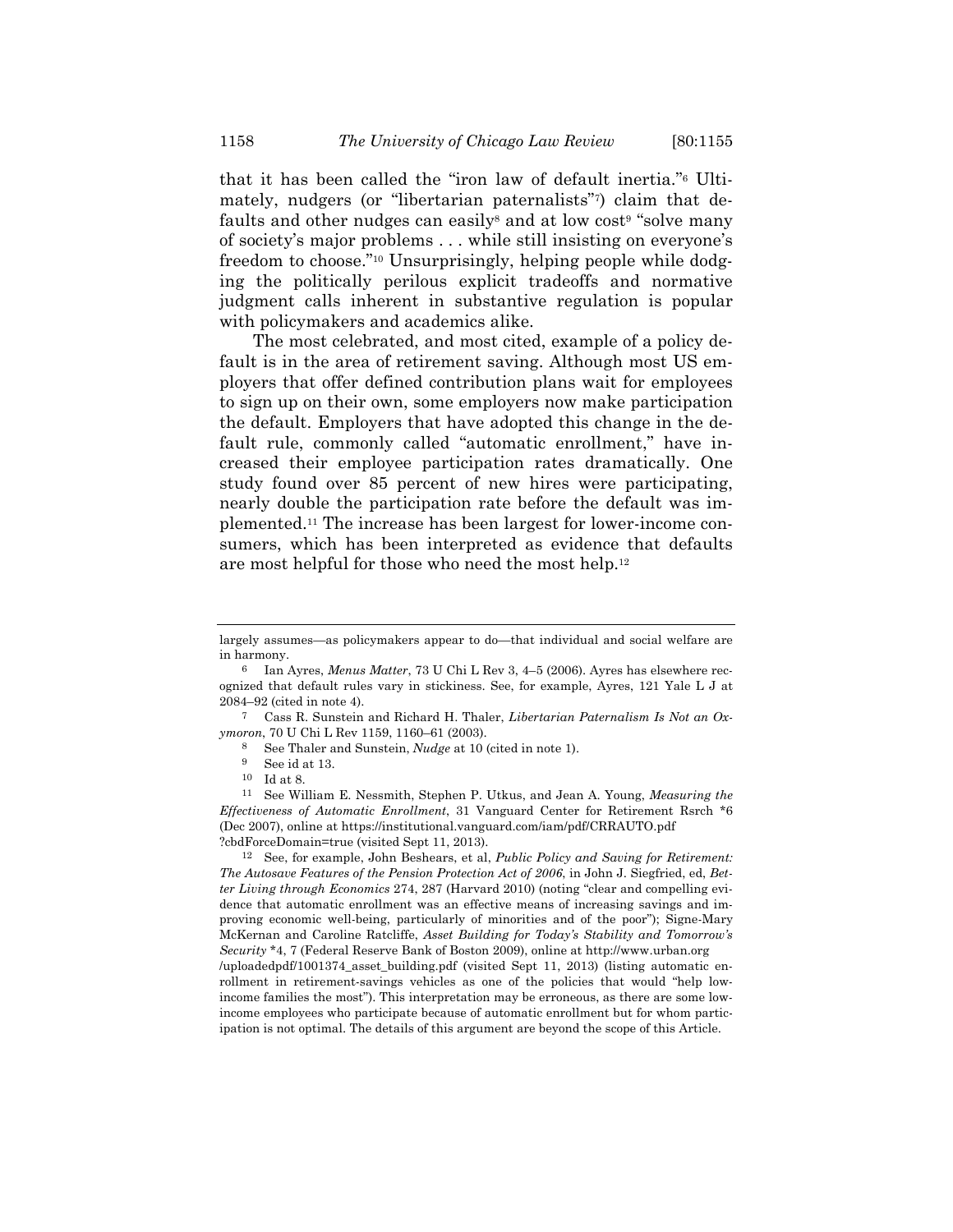Inspired by this apparently unmitigated success, policymakers and regulators have begun to apply policy defaults to other situations where they believe that many people are currently in welfare-decreasing positions and wide majorities would benefit from landing in a different position. The goal is to achieve the retirement savings plan participation effects of automatic enrollment.13 In the consumer finance area, legally required default terms have been put in place for checking account overdraft coverage,14 credit card over-the-limit practices,15 and some home-mortgage escrows.<sup>16</sup> The Affordable Care Act<sup>17</sup> uses defaults to increase enrollment in health insurance.18 Consumer privacy on the internet appears poised to be the next arena.19 More seems sure to follow, given an executive order issued by President Barack Obama requiring all federal agencies to identify and consider implementing regulatory approaches inspired by libertarian paternalism, including "appropriate default rules."20

But how broadly applicable are the results obtained from the retirement savings automatic enrollment default? Evidence from other contexts indicates that policy defaults may not be as effective in increasing welfare as many have hoped, in at least two respects. First, defaults created by the law are not always sticky and can even be slippery. Second, those who opt out are not consistently the ones who are better off outside of the default.

Why are other defaults so much slipperier than automatic enrollment? With respect to the defaults examined here, the key

<sup>13</sup> The goal is not merely to inform people about alternatives—a goal which might be met through penalty defaults, see note 4, or forcing people to make a choice between presented alternatives (called "mandated choice"), see Thaler and Sunstein, *Nudge* at 86 (cited in note 1).

<sup>14 12</sup> CFR § 205.17 (prohibiting banks from charging overdraft fees unless the account holder has opted out of the default and into overdraft coverage).

<sup>15 12</sup> CFR § 226.56(b) (prohibiting credit card issuers from charging over-the-limit fees, unless the cardholder has opted out of the default and into over-the-limit coverage).

<sup>&</sup>lt;sup>16</sup> 12 CFR § 226.35(b)(3) (requiring some home mortgages to be structured so as to escrow for taxes and insurance, but permitting affected borrowers to opt out of this requirement after the first year of mortgage payments).

<sup>17</sup> Patient Protection and Affordable Care Act (Affordable Care Act), Pub L No 111- 148, 124 Stat 119 (2010).

<sup>18</sup> See notes 209–10 and accompanying text.

<sup>19</sup> See notes 206–09 and accompanying text.

<sup>&</sup>lt;sup>20</sup> Executive Order 13563, 3 CFR 215, 215–17 (2011) (ordering all federal agencies to consider using a number of nudges, including default rules, when the agencies regulate).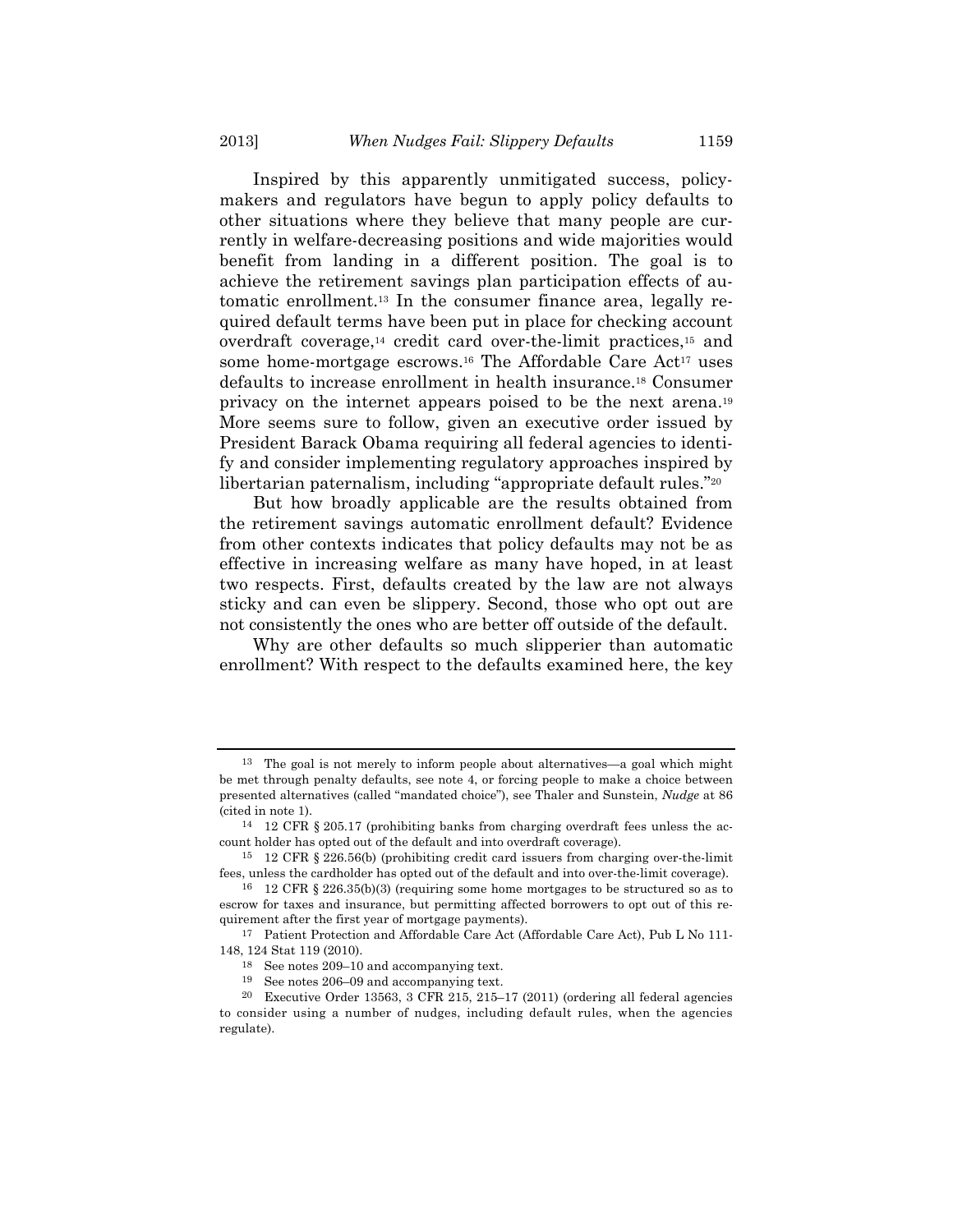is whether the interests of the parties are aligned.21 In the retirement-savings context, the employer, pension-plan provider, and most employees generally benefit from greater participation rates. But policy defaults have also been established as a means to protect individuals where firms have interests at odds with the default. This matters because, although the popular literature emphasizes the universality of the mechanisms that make defaults sticky, the strength of these mechanisms varies dramatically depending on, for example, the process for opting out and the framing of the default. When firms have significant control over the process for opting out or the context in which the defaults are presented, firms can undermine the stickiness of policy defaults. Further, individuals who generate the most revenue for firms by opting out may be the very people who would benefit most from the default position. Thus, firms may design the opt-out process and surrounding frame not only to make a policy default slippery in general but specifically to encourage those who are worse off outside the default to opt out. In these situations, policy defaults may give the appearance of helping consumers, while doing little more than helping firms defuse political demands for substantive consumer protection.

Part I of this Article examines the mechanisms that make defaults sticky as well as practices that firms use to ensure that those mechanisms are activated when firms set the defaults. Part II provides a case study of a new default explicitly modeled on the retirement savings participation default—the checking account overdraft default. Drawing on data regarding both the overdraft default and other defaults, the Article identifies a nonexhaustive list of boundary conditions for the effective use of policy defaults: an opposed party, access to the consumer by that party, a confusing decision environment, and consumer preference uncertainty.

Part III then explores steps policymakers might take to ensure that policy defaults are not undermined at the implementation stage and finds that a web of surrounding regulation would be needed, including not only rules governing the process by

<sup>21</sup> Others have suggested this previously. See, for example, Michael S. Barr, Sendhil Mullainathan, and Eldar Shafir, *Behaviorally Informed Financial Services Regulation* \*4 (New America Foundation Oct 2008), online at http://www.newamerica.net/files /naf\_behavioral\_v5.pdf (visited Sept 11, 2013); Russell Korobkin, *The Status Quo Bias and Contract Default Rules*, 83 Cornell L Rev 608, 610 (1998). I substantiate the claim empirically and flesh out boundary conditions on policy defaults here.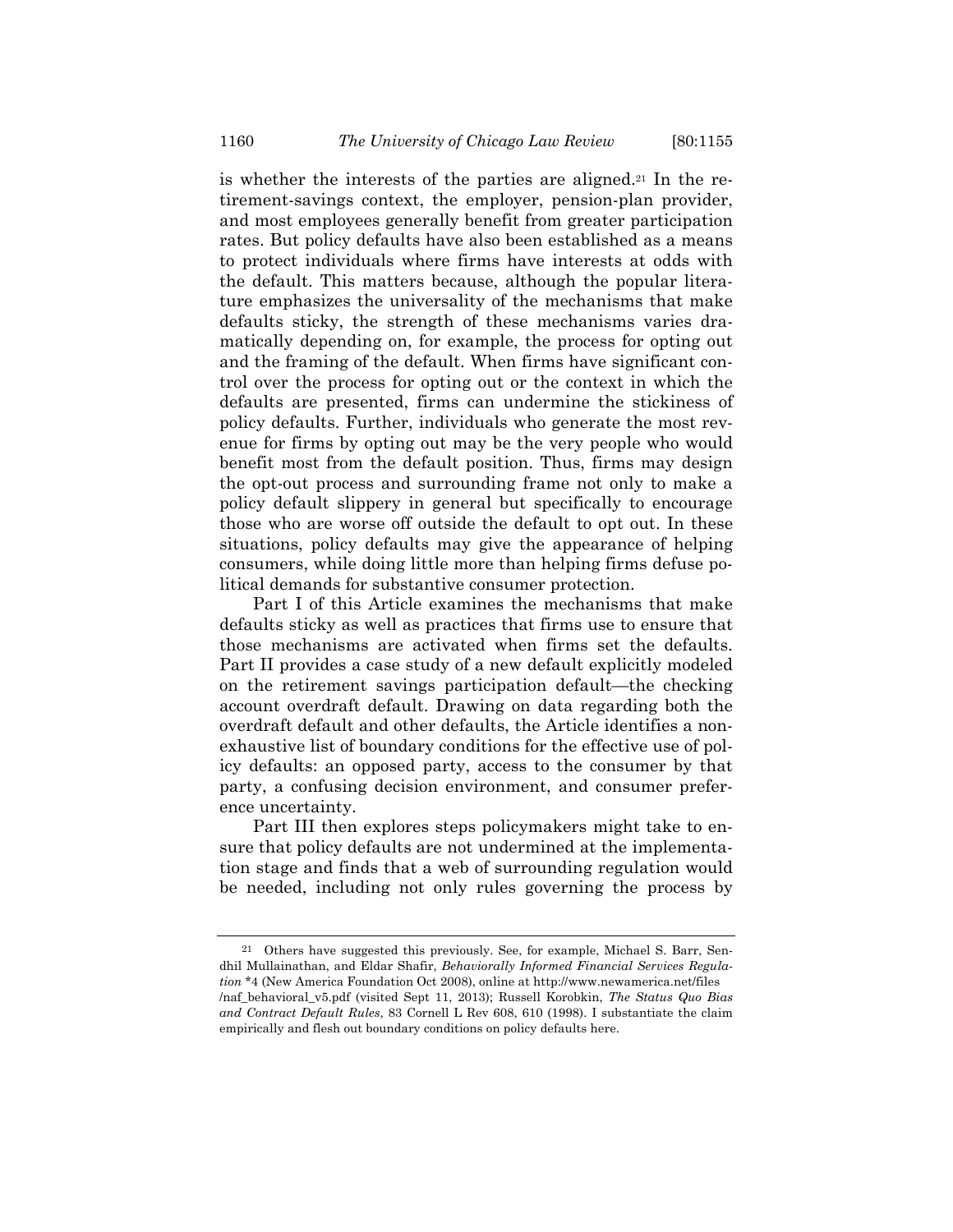which people can opt out of the default ("altering rules"), $22$  but also rules controlling the manner in which the default is presented ("framing rules").23 The government, however, is not well equipped to control the frame in which people perceive defaults. Regulators might attempt a sophisticated marketing campaign, but firms are more adept at reaching and influencing consumers. Thus, regulation would need to control firm-framing manipulations, a task severely circumscribed by the protections afforded commercial speech under the First Amendment. Further, the altering rules needed to support policy defaults will often have the effect of substantively constraining firm actions and consumer choice, a result at odds with the libertarianpaternalism rationale for using policy defaults in the first place. The Article concludes with a broader lesson about nudging: where a party with the means to influence consumer choice opposes them, government nudges are likely to fail.

#### I. WHAT MAKES DEFAULTS STICKY?

The intellectual and empirical foundation for the belief in the effectiveness of defaults is strong. Research has repeatedly confirmed that, by large margins, people stick with whatever default rule they are handed, more than would choose that position were it not the default. A combination of background conditions and stickiness mechanisms is responsible for this effect. Background conditions that contribute to the traction of defaults are a confusing decision environment and preference uncertainty. The particular mechanisms that give defaults power can be divided into three classes: transaction barriers, judgment and decision biases, and preference formation.<sup>24</sup> "Transaction barriers" are obstacles to choosing options that reflect preferences, even when options and preferences are easily understood. "Judgment biases" skew perception and appraisal of options. "Decision biases" are reactions to uncertainty about options or preferences. Defaults can also garner adherents through

<sup>22</sup> See Ayres, 121 Yale L J at 2036 (cited in note 4); Brett H. McDonnell, *Sticky Defaults and Altering Rules in Corporate Law*, 60 SMU L Rev 383, 384–85 (2007).

<sup>23</sup> See Elizabeth F. Emens, *Changing Name Changing: Framing Rules and the Future of Marital Names*, 74 U Chi L Rev 761, 840 (2007).

 $24$  Others have conflated these categories, but the taxonomy here seems useful. The implicit-advice mechanism discussed in Part I.D on preference-formation mechanisms, for example, is a conscious process, quite unlike judgment and decision biases, which are unconscious.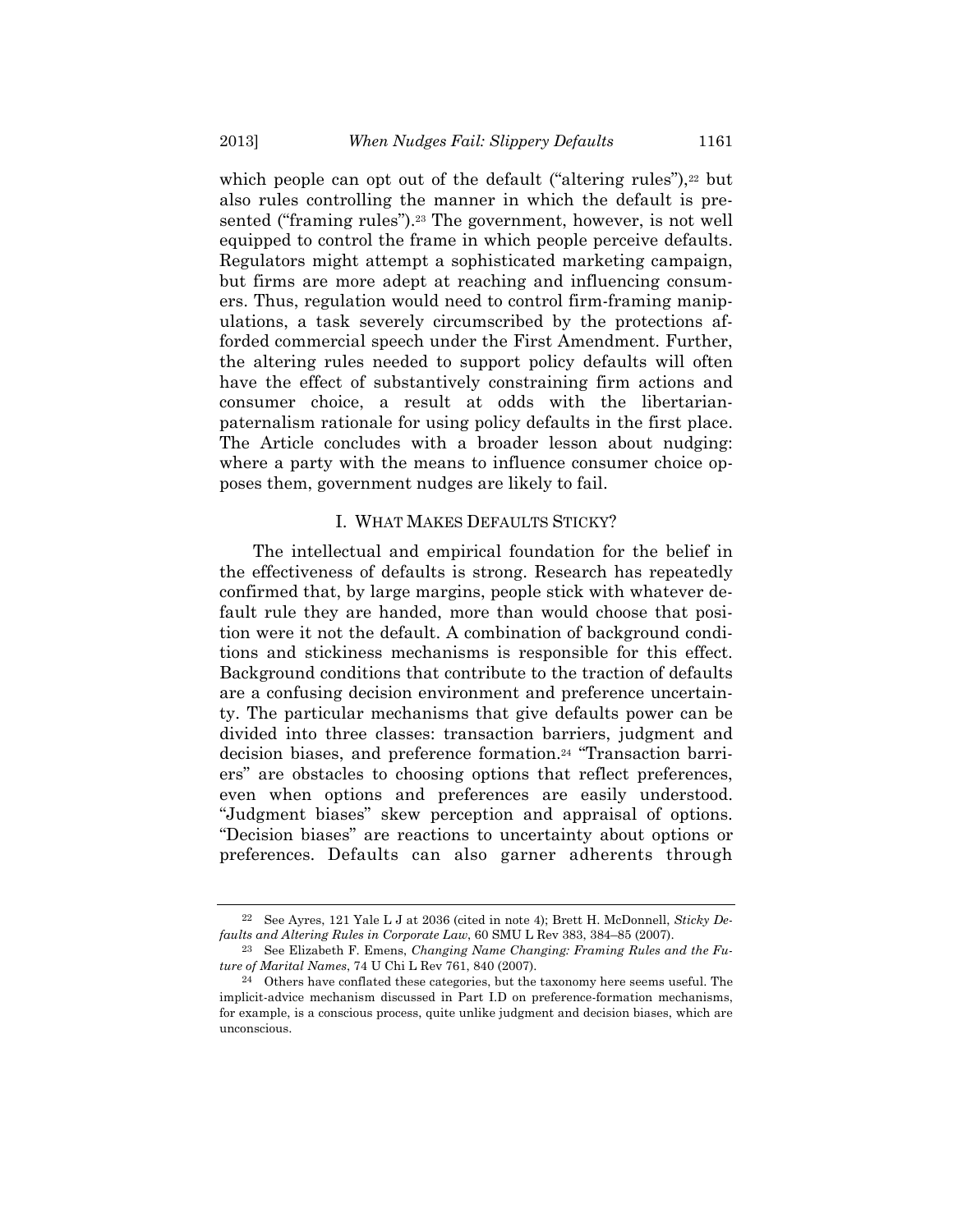"preference formation," meaning the very process by which preferences are formed. In any particular situation, one or more of these three classes of mechanisms may make defaults powerful for different individuals to varying degrees depending on, for example, how clearly the individual understands her options and her preferences.25

#### A. Background Conditions: Confusing Decision Environment and Preference Uncertainty

Good decision making requires mapping personal preferences onto available options. Defaults become more powerful as this mapping becomes more difficult, such as when the options are numerous,26 have many complex attributes,27 or are difficult to distinguish from one another.28 Defaults exert a stronger pull over people who only poorly understand their preferences, hold those preferences weakly, or cannot perform the tradeoffs necessary when they have competing preferences.<sup>29</sup> If people lack information or background knowledge needed to understand their options, defaults are more likely to draw them in.30 When people

<sup>25</sup> See Jeffrey R. Brown, Anne M. Farrell, and Scott J. Weisbenner, *The Downside of Defaults* \*27 (NBER Working Paper, Sept 2011), online at http://www.nber.org /programs/ag/rrc/NB11-01%20Brown,%20Farrell,%20Weisbenner%20FINAL.pdf (visited Sept 11, 2013) (finding significant heterogeneity in the reasons people cited for sticking with a retirement-plan default).

<sup>26</sup> See, for example, William Samuelson and Richard Zeckhauser, *Status Quo Bias in Decision Making*, 1 J Risk & Uncertainty 7, 8 (1988) (describing a series of decisionmaking experiments finding status-quo bias in the face of multiple choices).

<sup>27</sup> See, for example, Peter Boxall, W.L. (Vic) Adamowicz, and Amanda Moon, *Complexity in Choice Experiments: Choice of the Status Quo Alternative and Implications for Welfare Measurement*, 53 Austl J Ag & Res Econ 503, 513 (2009) (reporting data showing that increasing complexity of choice increases the probability that individuals choose the status quo).

<sup>28</sup> See, for example, Ravi Dhar, *Consumer Preference for a No-Choice Option*, 24 J Consumer Rsrch 215, 229 (1997) (reporting studies that show consumers may experience an "inability to choose among alternatives that are relatively close in overall attractiveness").

<sup>29</sup> See, for example, Korobkin, 51 Vand L Rev at 1622–24 (cited in note 3) (presenting evidence that when preference uncertainty is removed, defaults lose their power); Sarah Lichtenstein and Paul Slovic, *The Construction of Preference: An Overview*, in Sarah Lichtenstein and Paul Slovic, eds, *The Construction of Preference* 1 (Cambridge 2006) (observing that judgment and decision biases are strongest when preferences are uncertain); Samuelson and Zeckhauser, 1 J Risk & Uncertainty at 8 (cited in note 26) (finding subjects more likely to choose to remain with the status quo when their preferences are weaker).

<sup>30</sup> See Brown, Farrell, and Weisbenner, *The Downside of Defaults* at \*33 figure 1 (cited in note 25) (reporting that 28.4 percent of employees who stuck with a retirementplan default stated that one reason they did so was because they lacked information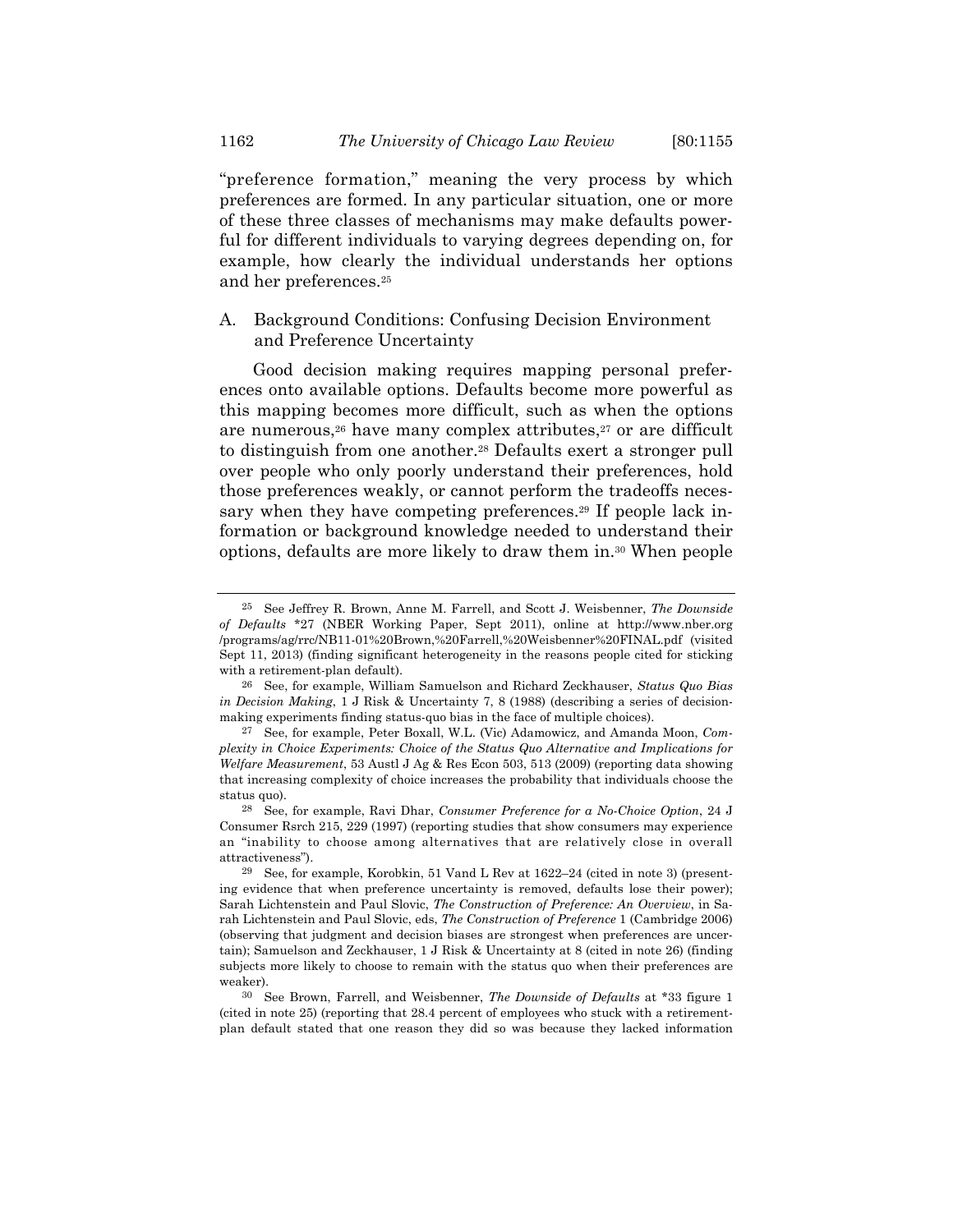have few decision-making resources available with which to consider their preferences and options, such as when they are under high levels of stress or cognitive load, they are more likely to be affected by the mechanisms discussed below and therefore more likely to stick with a default.<sup>31</sup>

A confusing decision environment and preference uncertainty are neither necessary nor sufficient joint conditions for a default to garner more adherents than it would were it not the default. For example, someone might clearly understand an organdonation default but be conflicted about her own preferences. On the one hand, she might feel a social obligation to consent to donating her organs in the event of her death. On the other, she might feel distress at the thought of having her body dismembered after her death. In the face of this conflict, she might procrastinate in making a decision, leaving her in the default position regardless of whether that default is presumed consent or no consent. Another person might have strong privacy preferences, but if she does not know that her information is being shared, she may fail to opt out of an information-sharing default. Even when people can easily map their preferences to their options, they still might stick to a default they would not otherwise favor if the transaction costs outweigh the benefits of opting out. But both a confusing decision environment and preference uncertainty make it more likely that the specific mechanisms described below will affect people's responses when they encounter a default.

#### B. Default Mechanisms: Transaction Barriers

Transaction barriers include opt-out costs, confusing opt-out procedures, and invisible opt-out options. These are not what nudgers have in mind, given that they advocate policy defaults on the basis that they do not impede the freedom to opt out.32

about their options); id at \*17 (finding that lack of background knowledge about investing increases reliance on a retirement-plan default).

<sup>31</sup> See, for example, Scott Eidelman and Christian S. Crandall, *A Psychological Advantage for the Status Quo*, in John T. Jost, Aaron C. Kay, and Hulda Thorisdottir, eds, *Social and Psychological Bases of Ideology and System Justification* 85, 99 (Oxford 2009).

<sup>32</sup> See Thaler and Sunstein, *Nudge* at 6 (cited in note 1) ("A nudge . . . alters people's behavior in a predicable way without forbidding any options or significantly changing their economic incentives. To count as a mere nudge, the intervention must be easy and cheap to avoid.").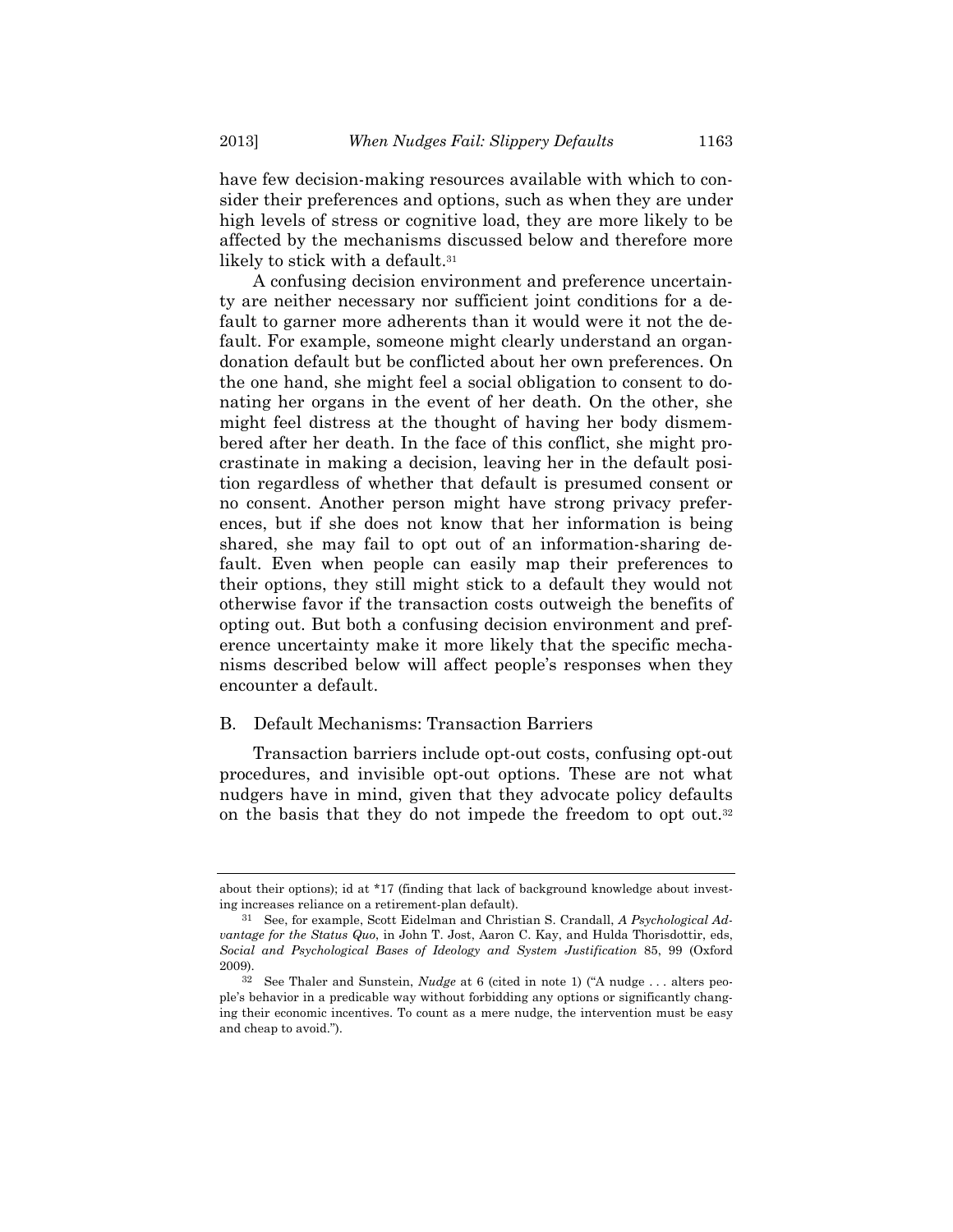But in practice, transaction barriers are a common impediment to opting out of defaults.

1. Costs and confusion.

The first reason a default might be sticky relates to the process for opting out, also called the altering rule. Altering rules make defaults sticky in two ways: by imposing actual or perceived costs and/or by creating confusion. To the extent that opting out of a default imposes actual costs that exceed the benefits to be gained by switching, accepting the default could be a conscious and rational response. Even the smallest transaction cost can make a default stick if the individual does not expect any benefit. An employee who does not expect to remain with an employer long enough for her retirement savings to vest will not bother to opt out of a noncontribution default.33 But transaction costs can also be misperceived, and it is perceptions that matter here. For example, a computer novice might assume that downloading and installing a new internet browser will be time consuming and technically difficult, when in fact the process is quick and almost entirely automated.

The process for opting out can also be confusing, leading some people to accidentally and unknowingly stick with defaults. A prime example is the process for opting out of online information-sharing defaults. When a sample of well-educated internet users with concerns about online privacy were observed using various tools for opting out of default internet tracking settings, none were able to opt out to the extent that they desired.<sup>34</sup> Moreover, most believed that they had opted out when they had not. For example, subjects switched the setting for Internet Explorer 9's "Tracking Protection" add-on from "disabled" to "enabled" and assumed that this meant they had opted out of being tracked. But the opt-out process actually requires a further

<sup>33</sup> See Brown, Farrell, and Weisbenner, *The Downside of Defaults* at \*20 (cited in note 25) (reporting study results showing that 13.4 percent of participants remained in the default retirement plan because they did not expect to work at the company for long enough to vest in the plan).

<sup>34</sup> See Pedro G. Leon, et al, *Why Johnny Can't Opt Out: A Usability Evaluation of Tools to Limit Online Behavioral Advertising* \*20 (Carnegie Mellon University CyLab Oct 31, 2011), online at http://www.cylab.cmu.edu/files/pdfs/tech\_reports/CMUCyLab11017.pdf (visited Sept 11, 2013).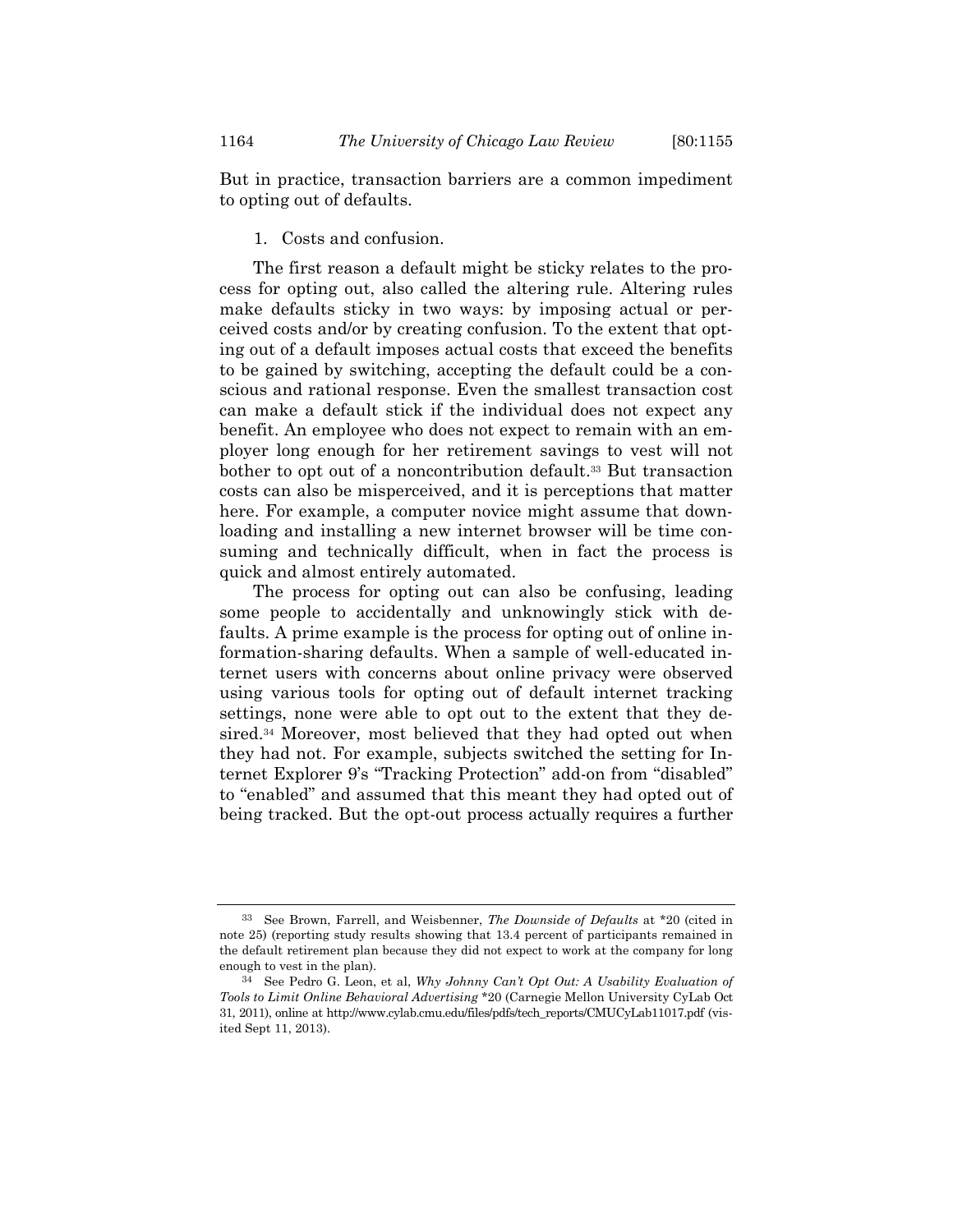step of creating a personalized "Tracking Protection List" that lists the websites to block.<sup>35</sup>

2. Invisibility.

Another transaction barrier relates to the framing of the default. When the choice to opt out of a default is not made plain, people may perceive a default as unchangeable.36 This is likely to be the case in unfamiliar task environments. For example, many people stick with the default settings on their computer-software programs, despite the ability to customize these, in part because they do not know that users can change these settings.37 But if another party has the means and motive to switch the default, a user could accept the new position through inertia.38 A novice computer user at home might accept the manufacturer's settings; a novice user at work might accept different settings selected by her employer.

#### C. Default Mechanisms: Judgment and Decision Biases

The second class of reasons for defaults' magnetism, and the one most nudgers have in mind given their behavioral economics roots, is judgment and decision biases. Foremost, supporters of defaults intend to harness the "status quo effect," an umbrella term for the various biases that cause inertia regardless of whether this is the best course.<sup>39</sup> Each of the following contributes to the status quo effect.<sup>40</sup> Key to each is the frame in which the default is perceived, as explained below.

 $35$  See id at \*10 table 1, 30 figure 13 (noting difficulties that a study's participants had using the blocking tool "IE-TPL").

<sup>36</sup> See, for example, Brown, Farrell, and Weisbenner, *The Downside of Defaults* at \*33 figure 1 (cited in note 25) (reporting that 19 percent of employees who stuck with a retirement plan default stated that they did so because they did not know they could opt out).

<sup>37</sup> See Jessamyn C. West, *Without a Net: Librarians Bridging the Digital Divide* 21 (Libraries Unlimited 2011).

<sup>38</sup> See Korobkin, 51 Vand L Rev at 1605–09 (cited in note 3) (noting that, although a default rule can be the position favored by inertia, inertia can also favor any position an actor finds herself in).

<sup>39</sup> See Samuelson and Zeckhauser, 1 J Risk & Uncertainty at 33–42 (cited in note 26).

<sup>40</sup> In addition to the judgment biases listed here, the process of anchoring and adjustment can create what has been dubbed the "default pull." Where choices include a range of possible values, this process can lead people to select not the default, but a choice closer to the default than they would otherwise choose. See Nikhil Dhingra, et al, *The Default Pull: An Experimental Demonstration of Subtle Default Effects on Preferences*, 7 Judgment & Dec Making 69, 75 (2012) (reporting evidence that defaults pull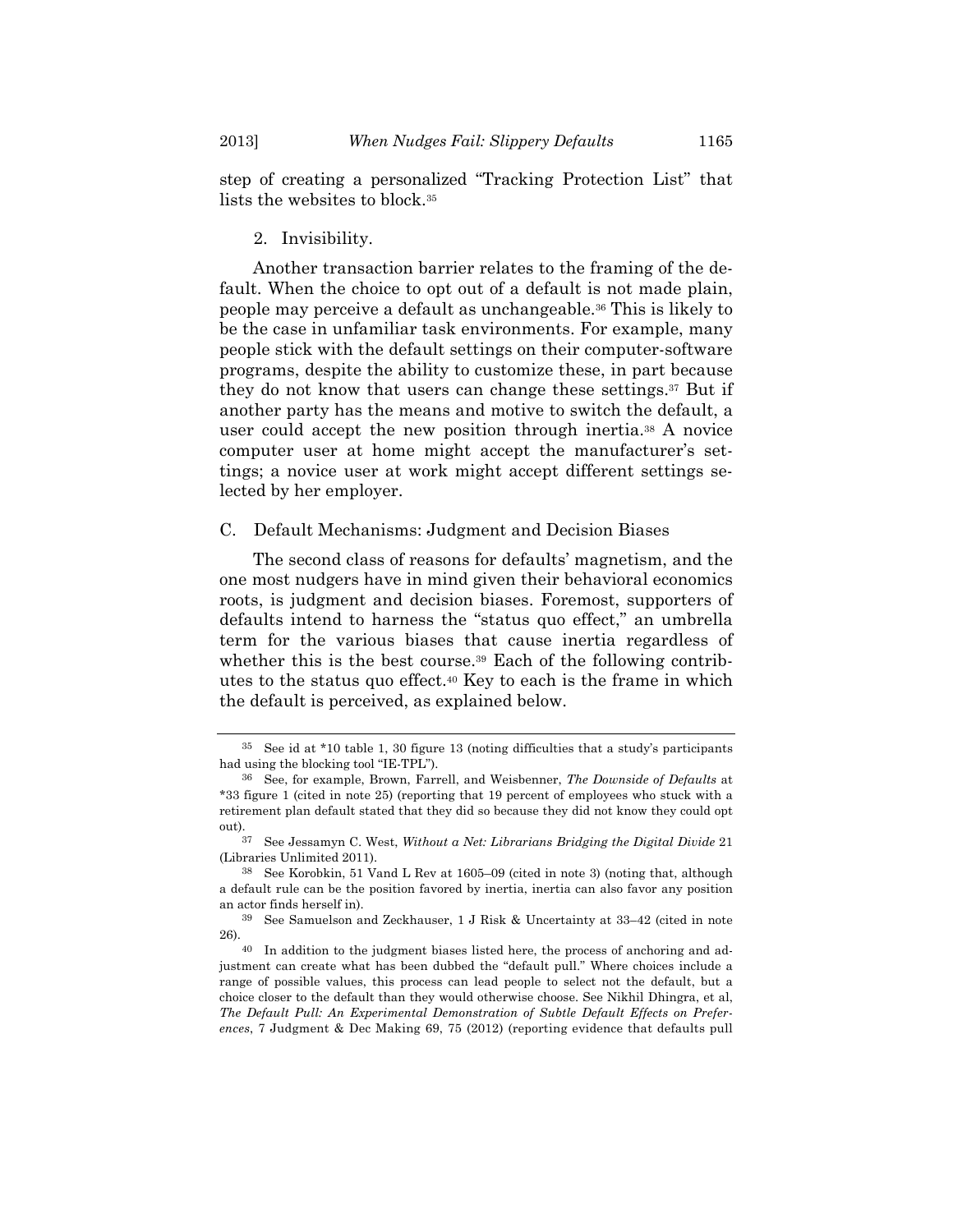#### 1. Loss aversion and the endowment effect.

Defaults may be powerful due to biases in weighing the costs and benefits of moving away from the default. Loss aversion, meaning weighting losses more heavily than gains as against some reference point, can come into play when losses and gains are not in a commensurate currency.41 One explanation for this, called "query theory," is that people generate more answers to the first question they ask themselves than the second, and they routinely ask themselves about the benefits of the reference point before considering an alternative position.42 To the extent that the default position is framed as the reference point, loss aversion biases the decision in favor of the default.

One manifestation of loss aversion is the "endowment effect"—placing a higher value on what one already possesses (or perceives oneself as possessing) than on the same thing when one does not possess it.43 The endowment effect occurs because possession of the good or position becomes the reference point against which loss is measured. 44

decision maker choices closer to the default position than these choices would otherwise be, even though the decision maker does not choose the default option itself). Because the default choices examined in this Article are all binary—one is either in the default position or not in the default position—anchoring and adjustment are not relevant here.

<sup>41</sup> See Nathan Novemsky and Daniel Kahneman, *The Boundaries of Loss Aversion*, 42 J Mktg Rsrch 119, 123–24 (2005).

<sup>42</sup> See, for example, Isaac Dinner, et al, *Partitioning Default Effects: Why People Choose Not to Choose*, 17 J Exp Psych: Applied 332, 333 (2011) (explaining and providing evidence for this "Query Theory" for loss aversion); Kirstin C. Appelt, et al, *Time to Retire: Why Americans Claim Benefits Early and How to Encourage Delay* \*39 (unpublished conference paper, Exploring New Frontiers in Financial Capacity for Vulnerable Populations Workshop, UW-Madison Center for Financial Security, June 5–6, 2012), online at http://financialcapability.files.wordpress.com/2012/03/eric-johnson.pdf (visited Sept 11, 2013) (finding that query order strongly encouraged subjects to prefer the first alternative considered).

<sup>43</sup> See Richard Thaler, *Toward a Positive Theory of Consumer Choice*, 1 J Econ Beh & Org 39, 44 (1980) (coining the term "endowment effect" and reporting experimental evidence of its existence). The exposure effect has a similar result through a different path. When people are exposed to something and are not harmed in the process, they prefer it over something to which they have not been exposed. See, for example, Robert B. Zajonc, *Attitudinal Effects of Mere Exposure*, 9 J Personality & Soc Psych Monograph Supp 1, 13 (1968).

<sup>44</sup> See Russell Korobkin, *Wrestling with the Endowment Effect, or How to Do Law and Economics without the Coase Theorem*, in Eyal Zamir and Doron Teichman, eds, *Oxford Handbook of Behavioral Economics and the Law* (Oxford forthcoming).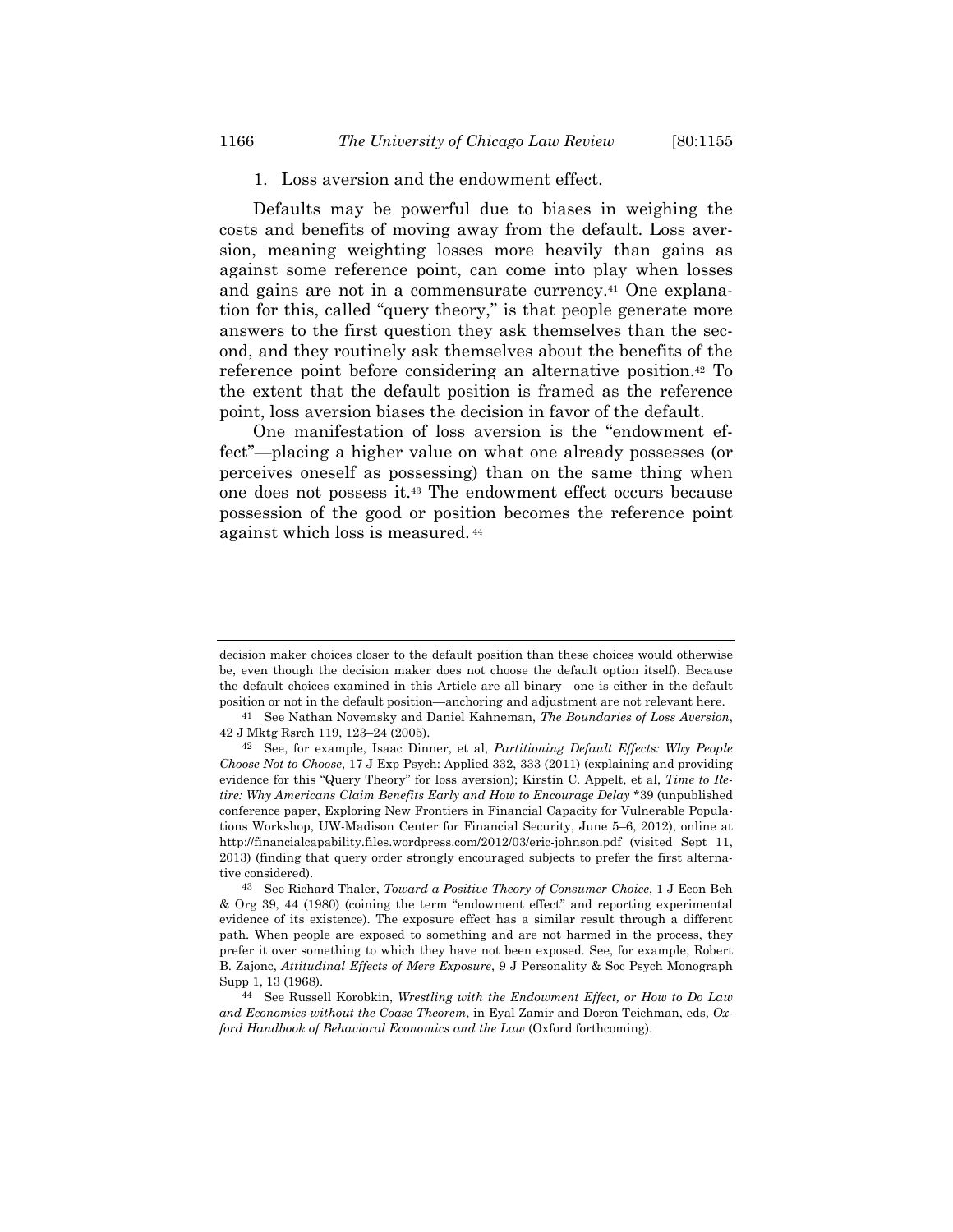A more significant default effect would be likely where the perceived upfront costs of opting out are immediate and certain, whereas the perceived benefits are uncertain and/or in the distant future, due to excessive discounting over time and uncertainty.45 Discounting over time and uncertainty probably plays a large role in the magnetism of the still-common default retirement savings contribution rate of zero. Saving for retirement means a certain loss of current income. The benefits are in the future and, given the unpredictable performance of most retirement investments, often uncertain. Rather than trading the upfront certain loss for an uncertain future gain, employees stick with the default. The same may be true for many healthprotective behaviors—the costs of taking a run in the rain today are immediate and certain, whereas the health benefits are uncertain and in the future, leading people to stay in the proverbial couch-potato default position.

#### 3. Procrastination.

Different causal mechanisms may be at play when the decision is perceived as difficult to make or as involving high stakes. Anticipated cognitive or emotional difficulty can lead to procrastination in engaging in the research and deliberation people would like to apply to the decision, and then a failure to make any decision.46 For example, increasing the number of investment options in a pension plan makes allocating savings among the options more cognitively challenging for many employees and leads more employees to stick with the default allocation.<sup>47</sup> Even when options are few, when decision makers find tradeoffs among choices challenging, they gravitate towards the default

<sup>45</sup> See Yaacov Trope and Nira Liberman, *Construal-Level Theory of Psychological Distance*, 117 Psych Rev 440, 451–53 (2010) (explaining the tendency for people to discount over psychological distance, including over time and over uncertainty).

<sup>46</sup> See Ted O'Donoghue and Matthew Rabin, *Choice and Procrastination*, 116 Q J Econ 121, 122 (2001) (explaining why high stakes can lead to procrastination). See also Brown, Farrell, and Weisbenner, *The Downside of Defaults* at \*33 figure 1 (cited in note 25) (reporting that 37.9 percent of employees who stuck with a retirement-plan default stated that they did so because they never got around to making a choice).

<sup>47</sup> See Sheena Sethi-Iyengar, Gur Huberman, and Wei Jiang, *How Much Choice Is Too Much? Contributions to 401(k) Retirement Plans*, in Olivia S. Mitchell and Stephen P. Utkus, eds, *Pension Design and Structure: New Lessons from Behavioral Finance* 83, 88–91 (Oxford 2004).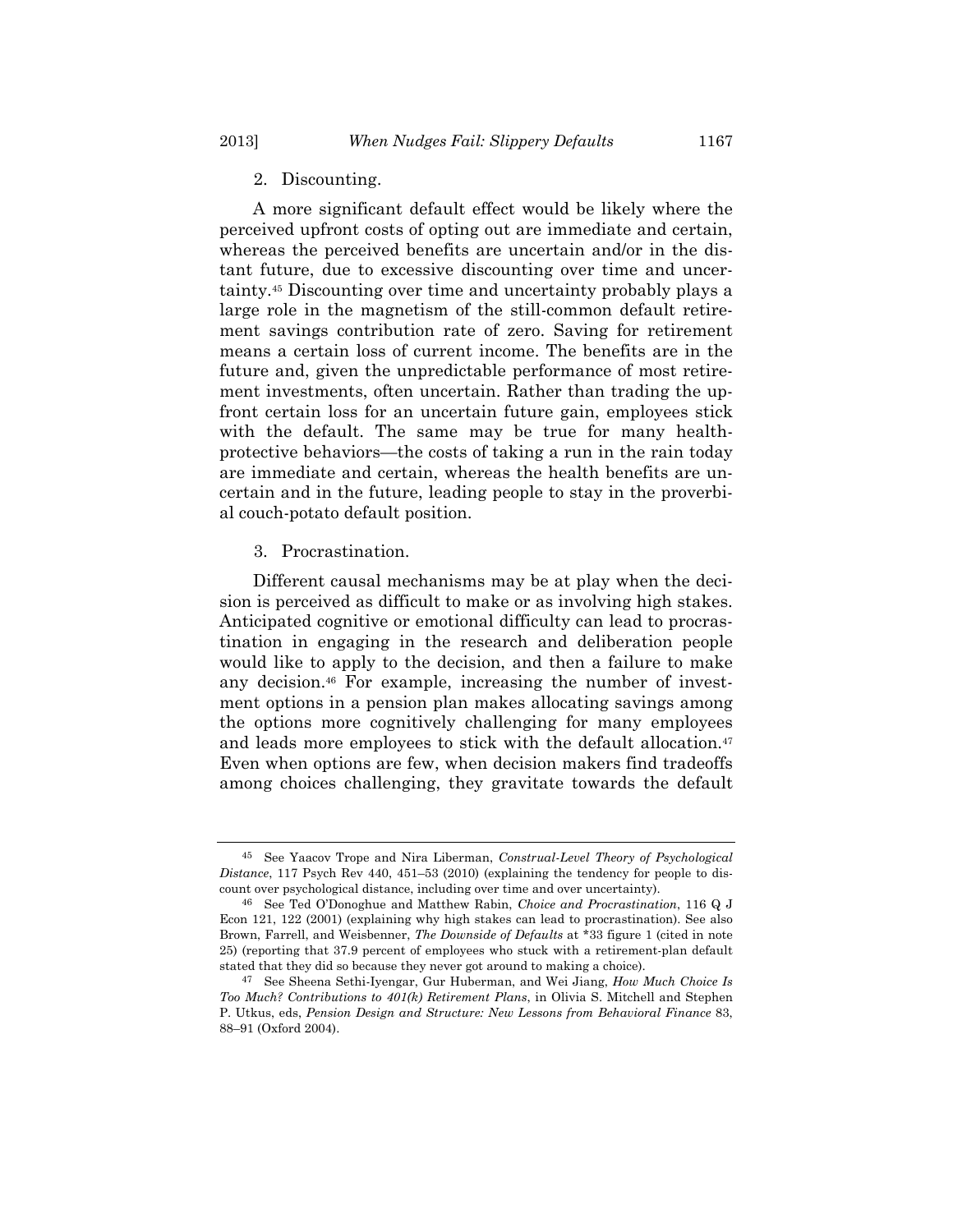status quo.48 An example previously discussed is organ donation. The conflict some people feel about whether to be an organ donor in the event of death may contribute to the magnetism of both presumed consent and no-consent organ donation defaults.49

#### 4. Omission bias.

Fear of making the wrong decision can also give defaults traction due to omission bias and regret aversion. People are more likely to blame themselves and experience regret about a poor outcome when they make an active decision to leave a default (an error of commission) than when the outcome is caused by having remained with the default (an error of omission).<sup>50</sup> They stick with the default to avoid potential self-blame, a phenomenon dubbed "omission bias." For example, some parents who know that a failure to vaccinate is riskier than vaccination still choose to remain with the default to avoid the smaller risk inherent in the action of getting their children vaccinated.<sup>51</sup> Omission bias leads these parents to stick with the inaction default. They will not take an action (vaccination) that could put their children at risk even though their inaction (failure to vaccinate) places the children at greater risk.

#### D. Default Mechanisms: Preference Formation

A third driver of stickiness is the way in which people use defaults to form their own preferences.

#### 1. Implicit advice.

People sometimes treat defaults as a form of implicit advice.52 This is particularly likely when the party that has chosen the default is perceived as having the individual's or society's best interests in mind, such as the government or an employer.

<sup>48</sup> See, for example, Samuelson and Zeckhauser, 1 J Risk & Uncertainty at 31–33 (cited in note 26).

<sup>49</sup> See Carmen M. Radecki and James Jaccard, *Psychological Aspects of Organ Donation: A Critical Review and Synthesis of Individual and Next-of-Kin Donation Decisions*, 16 Health Psych 183, 186–87 (1997).

<sup>50</sup> See Jonathan Baron and Ilana Ritov, *Reference Points and Omission Bias*, 59 Org Beh & Hum Dec Processes 475, 478 (1994).

<sup>51</sup> See David A. Asch, et al, *Omission Bias and Pertussis Vaccination*, 14 Med Dec Making 118, 120–21 (1994).

<sup>52</sup> See McKenzie, Liersch, and Finkelstein, 17 Psych Sci at 416–17 (cited in note 2) (finding that people believe defaults reflect what the person who set the default thinks is best for them).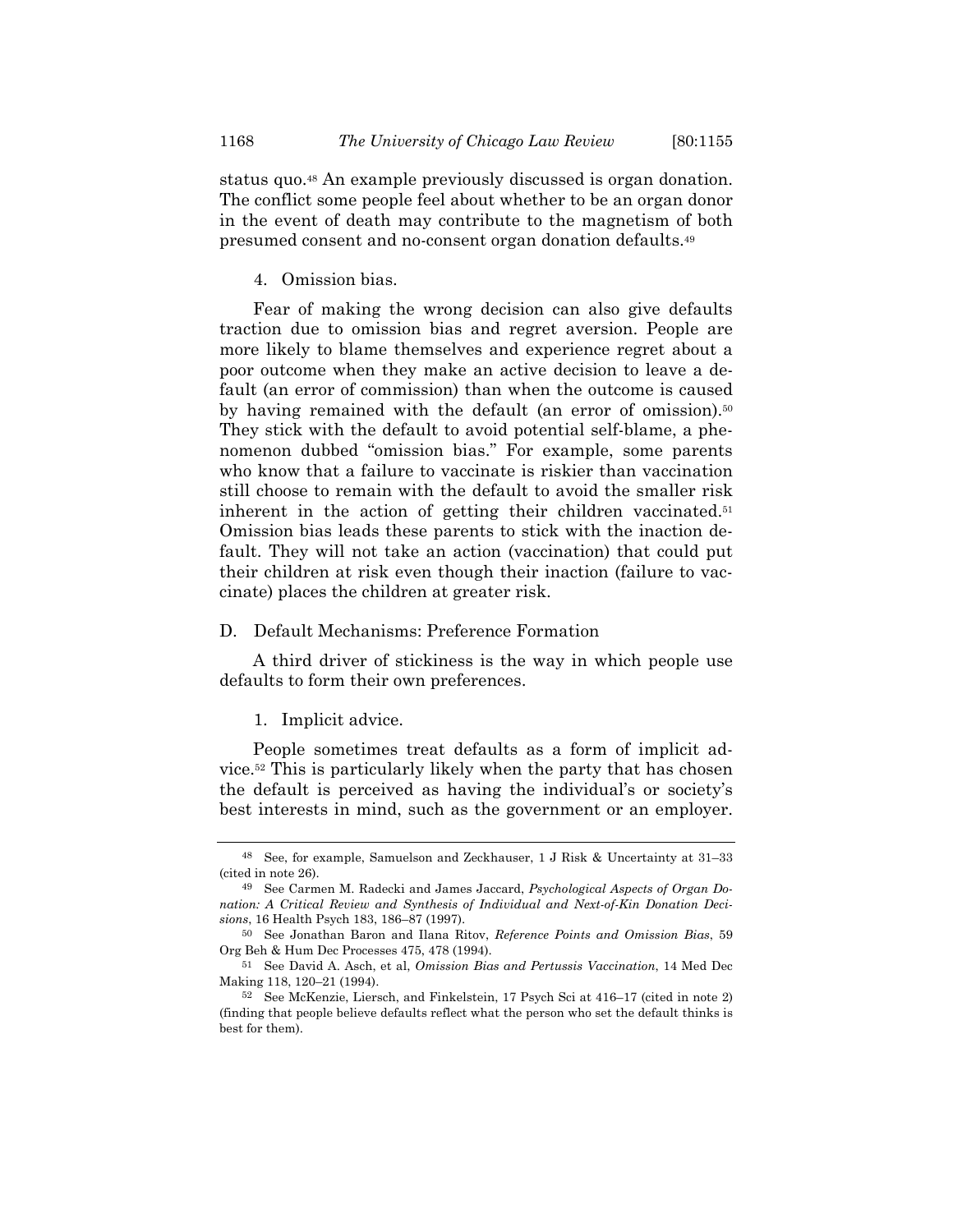For example, some employees interpret an employer's selection of default employee-benefit levels as the employer's endorsement<sup>53</sup> or assessment of what most employees want.<sup>54</sup> Along these same lines, individuals may perceive the default as representing the most popular choice (as opposed to the default leading to the most popular choice) and select it due to faith in the wisdom of others or a desire to conform to perceived social norms.55 In reality, default settings may have been mandated by law, selected by self-interested benefits providers, or set long ago based on now-outdated information. But unless people know otherwise, they may assume that defaults have been consciously and benevolently chosen by someone with more expertise than they possess.

#### 2. Experience.

Although not what nudging proponents have in mind, when preexisting preferences are uncertain, defaults could also be powerful in forming preferences through experience.56 If the opportunity to opt out of the default is presented after the decision maker has spent some time in the default position, not only might the transaction costs of change be high—and loss aversion, the endowment effect, and omission bias kick in—but the decision maker might have developed a new preference in favor of the default.57 That is, the decision maker might try it and like it. Yet if a different default had been selected, the decision maker might have been just as likely to form a preference in favor of

<sup>53</sup> See Brown, Farrell, and Weisbenner, *The Downside of Defaults* at \*33 figure 1 (cited in note 25) (reporting that 20 percent of employees who stuck with their employer's retirement-plan default stated that one reason they did so was they believed their employer had endorsed the default).

<sup>54</sup> See McKenzie, Liersch, and Finkelstein, 17 Psych Sci at 416–17 (cited in note 2) (finding that people believe defaults reflect what the person who set the default believes most people want).

<sup>55</sup> See Thaler and Sunstein, 93 Am Econ Rev at 177 (cited in note 7). Faith in the wisdom of others has been dubbed "social proof." Robert B. Cialdini, *Influence: Science and Practice* 100 (Allyn and Bacon 4th ed 2001).

<sup>56</sup> *Nudge* emphasizes that defaults should be set to what a person who had rationally reflected on the choice would select. Thaler and Sunstein, *Nudge* at 12 (cited in note 1). This implies that the default would reflect existing preferences rather than cause preferences to change.

<sup>57</sup> Distinguishing between the influence of judgment biases that affect the evaluation of choices and the preference-forming effects of experience may not be possible, but it seems that more than biases cause people to prefer what they know over what they do not know.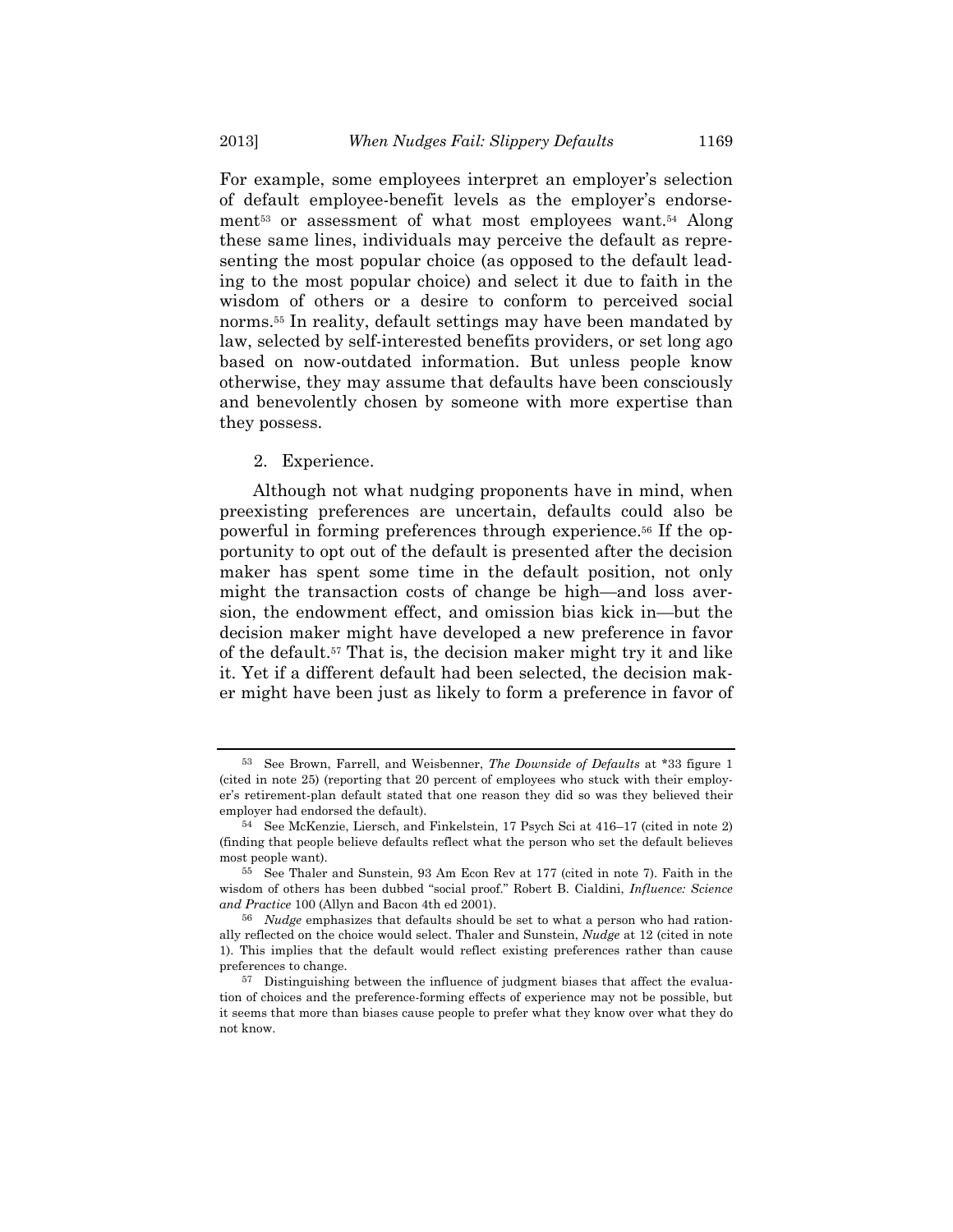*that* default.58 The effect is similar to that of a free sample. For example, many internet browsers and mobile devices come with preinstalled, default bookmarks. Although the bookmarks can often be easily removed, firms pay to have them preinstalled. These firms know that consumers are more likely to navigate to sites that have been bookmarked and that some of these consumers will, through experience, like what they find there.<sup>59</sup>

#### E. Firm-Set Defaults

1. The success of firm-set defaults.

Firms regularly employ defaults to achieve desired outcomes. Not all defaults benefit firms directly, and many benefit consumers at the same time. Products often are sold with maximally safe settings as the default, shielding consumers from physical injury and manufacturers from injury to reputation and product-defect liability.60 But some firm-set defaults provide benefits to firms and potential costs to consumers. Autorenewal of subscriptions, insurance automatically sold with car rentals, default mailing list sign-ups, and prechecked "options" added to online purchases are all common examples. As explained by an assistant managing editor at *The New York Times*, the paper was able to raise its home-delivery price by 5 percent during the recession while retaining 99.99 percent of its subscribers due to the default effect of credit card autorenewal payments: "We have north of 800,000 subscribers paying north of \$700 a year for home delivery. . . . I think a lot of it has to do with the fact that

<sup>58</sup> See William G. Gale, et al, *Increasing Annuitization in 401(k) Plans with Automatic Trial Income*, Retirement Security Project Report No 2008-2 10–11 (Retirement Security Project 2008), online at http://www.brookings.edu/~/media/Files/rc/papers /2008/06\_annuities\_gale/06\_annuities\_gale.pdf (visited Sept 11, 2013) (suggesting that biases that discourage retirees from annuitizing their savings upon retirement could be counteracted by defaulting them into annuitization, with an option to opt out, and explaining that by trying annuitization for two years, retirees would discover through experience whether they like it).

<sup>59</sup> See, for example, *Frequently Asked Questions* (Opera Software 2013), online at http://www.opera.com/company/investors/faq/#faq3 (visited Sept 11, 2013) (explaining that one of the ways the Opera browser generates revenue is through fees paid by companies for integrated search and shopping bars).

<sup>&</sup>lt;sup>60</sup> See Restatement (Third) of Torts  $\S 2$ , comment a (1998).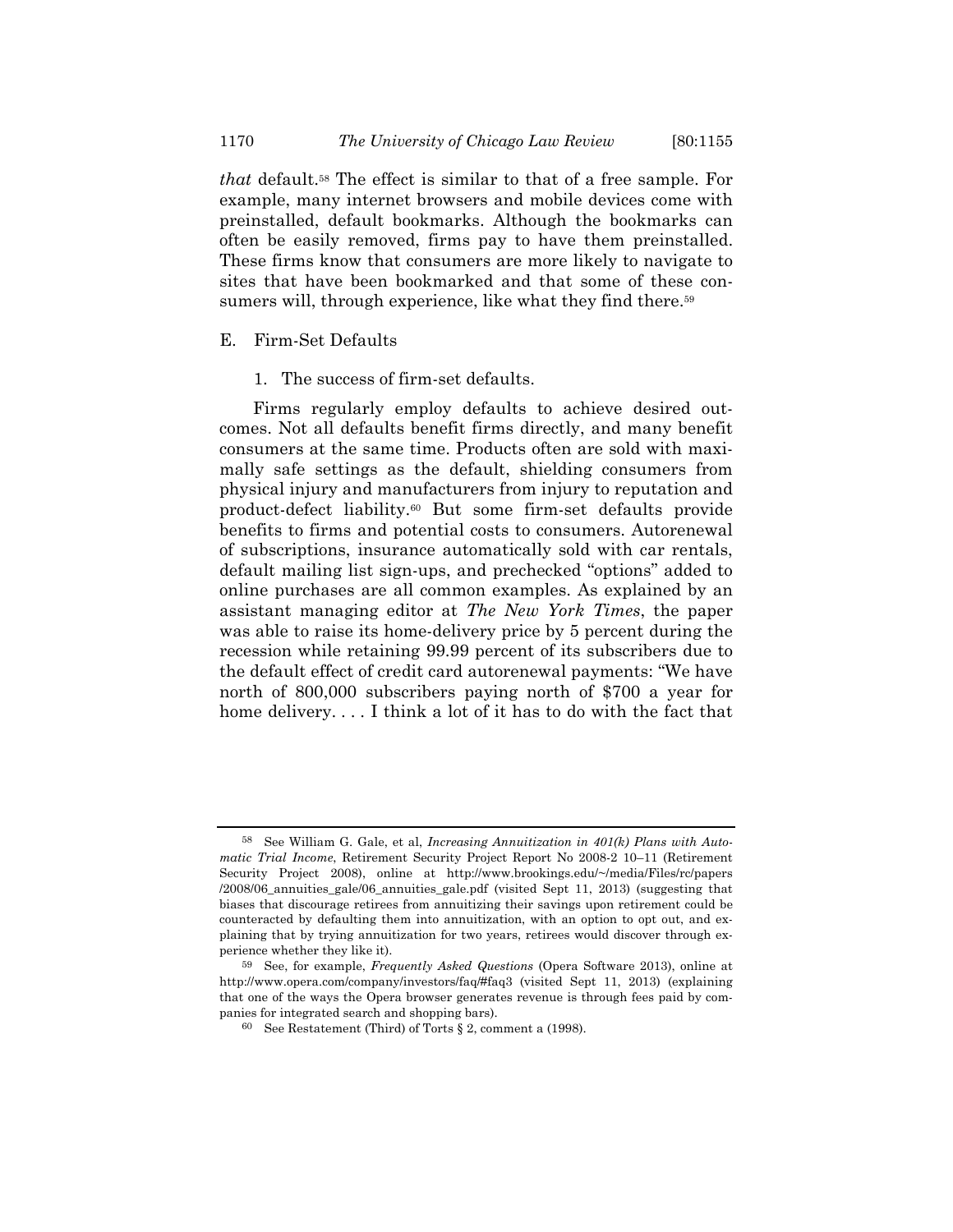they're literally not understanding what they're paying. . . . That's the beauty of the credit card."61

Given the power of defaults to attract business, controlling the default can be extremely valuable. When landline telephone companies position their optional wire-maintenance plan as a service to which consumers must subscribe, 44 percent of consumers do so; when the companies position the service as part of the default package from which consumers must unsubscribe, over 80 percent of consumers buy it.62 Google spends hundreds of millions of dollars to be the default search engine on web browsers, and browser-owning firms pay to have their browser be the default preloaded on computers.63

2. Tools used by firms to make defaults sticky.

Firms actively work to increase the power of their defaults using each of the three classes of mechanisms described above transaction barriers, judgment and decision biases, and preference formation. By surrounding their defaults with a web of carefully selected altering rules and framing devices, firms aim to catch any consumer who might otherwise escape the default.

Firms ensure that the altering rule—the process for opting out of the default—bolsters the default.64 For example, firms with automatically renewing subscriptions that consumers can sign up for in minutes online may require spending an hour on hold with customer service to cancel.<sup>65</sup> Firms stymie consumers who might attempt to opt out, using fine print or confusing

<sup>61</sup> Jeff Bercovici, NY Times *Editor on the 'Beauty' of Readers' Ignorance* (Forbes Nov 10, 2010), online at http://www.forbes.com/sites/jeffbercovici/2010/11/10/ny-times-editor -on-the-beauty-of-readers-ignorance (visited Sept 11, 2013).

<sup>62</sup> See Jeff Sovern, *Opting In, Opting Out, or No Options at All: The Fight for Control of Personal Information*, 74 Wash L Rev 1033, 1092 & n 284 (1999) (describing the results of a Federal Communications Commission study).

<sup>63</sup> See Steve Lohr, *The Default Choice, So Hard to Resist*, NY Times BU5 (Oct 16, 2011).

<sup>64</sup> See, for example, Sovern, 74 Wash L Rev at 1085–87 (cited in note 62) (detailing ways in which firms use invisibility, costs, and confusion to deter consumers from opting out of defaults that allow firms to collect and use personal consumer information).

<sup>65</sup> See, for example, Kara Rowland, *Customers Say XM Didn't Let Them Go without a Fight*, Wash Times A1 (June 20, 2007), online at http://www.washingtontimes.com /news/2007/jun/20/customers-say-xm-didnt-let-them-go-without-a-fight/?page=all (visited Sept 11, 2013) ("It took more than two weeks, five phone calls, numerous e-mails . . . and ultimately a formal complaint to our state attorney general to have our subscriptions canceled as requested.").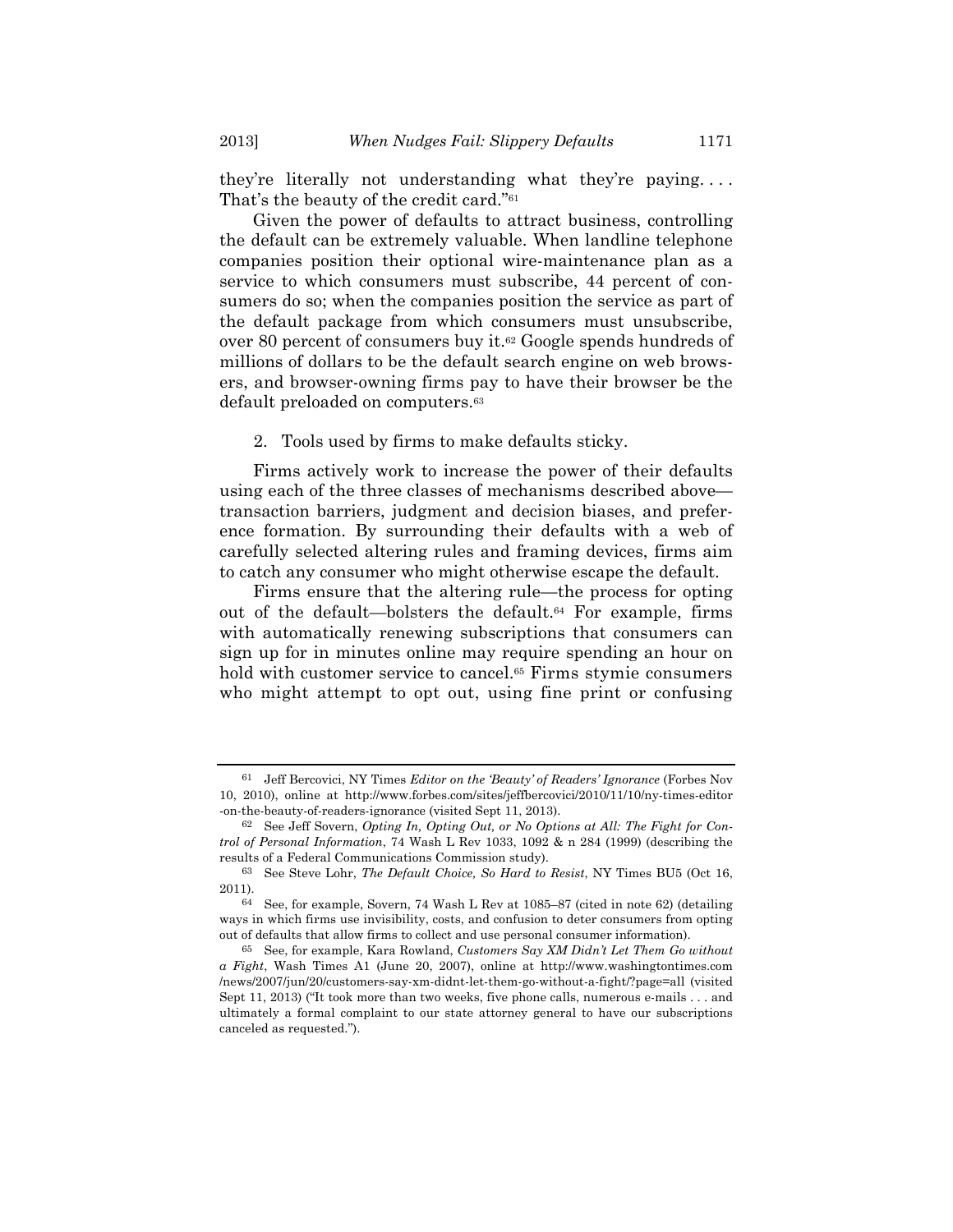websites as transaction barriers.<sup>66</sup> Or they revert consumers to the default, requiring consumers to opt out repeatedly.67

Firms exacerbate judgment and decision biases intentionally through framing devices. They advertise the benefits of the default,68 both to directly shape preferences and so that consumers will consider the benefits of the default before considering any alternatives, thereby leveraging the query-theory process that may drive loss aversion and thus the default. They increase the difficulty of decisions to foster procrastination, thereby encouraging use of the default. For example, the 50 privacy buttons and 170 options Facebook users must wade through in the course of rejecting the website's preset privacy defaults appear designed to encourage sticking with the default rather than to respond to user demand for all 170 options.69 Firms play on omission bias, warning users that if a user takes an affirmative action to change the default, the user and not the firm will be responsible for the results.70

<sup>66</sup> See, for example, Ben Popken, *RyanAir Hides Travel Insurance Opt-Out under "Country of Residence" Drop-Down* (Consumerist Sept 17, 2010), online at http://consumerist.com/2010/09/ryanair-hides-travel-insurance-opt-out-under-country-of -residence-drop-down.html (visited Sept 11, 2013) (demonstrating how an airline's website leads consumers to unwittingly accept the firm's default travel insurance when they buy a plane ticket because the opt-out choice is hidden behind a drop-down menu); Debbie Timmins, *How to Turn Off Xbox Live Auto-Renewal Online!* (Average Gamer Oct 21, 2010), online at http://www.theaveragegamer.com/2010/10/21/how-to-turn-off-xbox-live -auto-renewal-online (visited Sept 11, 2013) (explaining how Microsoft has hidden the link that must be clicked to stop Xbox Live from automatically renewing).

<sup>67</sup> See, for example, Nick Wingfield, *Microsoft Quashed Effort to Boost Online Privacy*, Wall St J (Aug 1, 2010), online at http://online.wsj.com/article /SB10001424052748703467304575383530439838568.html (visited Sept 11, 2013) (describing how Microsoft's Internet Explorer 8.0 browser defaults to a setting by which advertisers can track users' online browsing, and although users can opt out of the default, they must do so every time they start up the software); Ben Popken, *Call Every Time to Make Sure Extra Payments Go to Paying Down Principal* (Consumerist May 3, 2011), online at http://consumerist.com/2011/05/03/call-every-time-to-make-sure-extra-payments -go-to-paying-down-principal (visited Sept 11, 2013) (reporting one bank that, by default, applies any payment on a mortgage beyond the amount due to future interest rather than the principal and requires borrowers who want to pay down the principal to call in every month to request a change in the way the payment is applied).

<sup>68</sup> See, for example, *IBM Software Subscription and Support* (IBM), online at http://www-01.ibm.com/software/lotus/passportadvantage/softwaremaintenance.html (visited Sept 11, 2013) (describing the benefits of automatically renewing subscription to IBM software support, which is the default).

<sup>69</sup> See Nick Bilton, *Price of Facebook Privacy? Start Clicking*, NY Times B8 (May 13, 2010).

<sup>70</sup> For example, typing "about:config" into the location bar on the Firefox browser brings up a dialog box warning users attempting to make changes to the browser's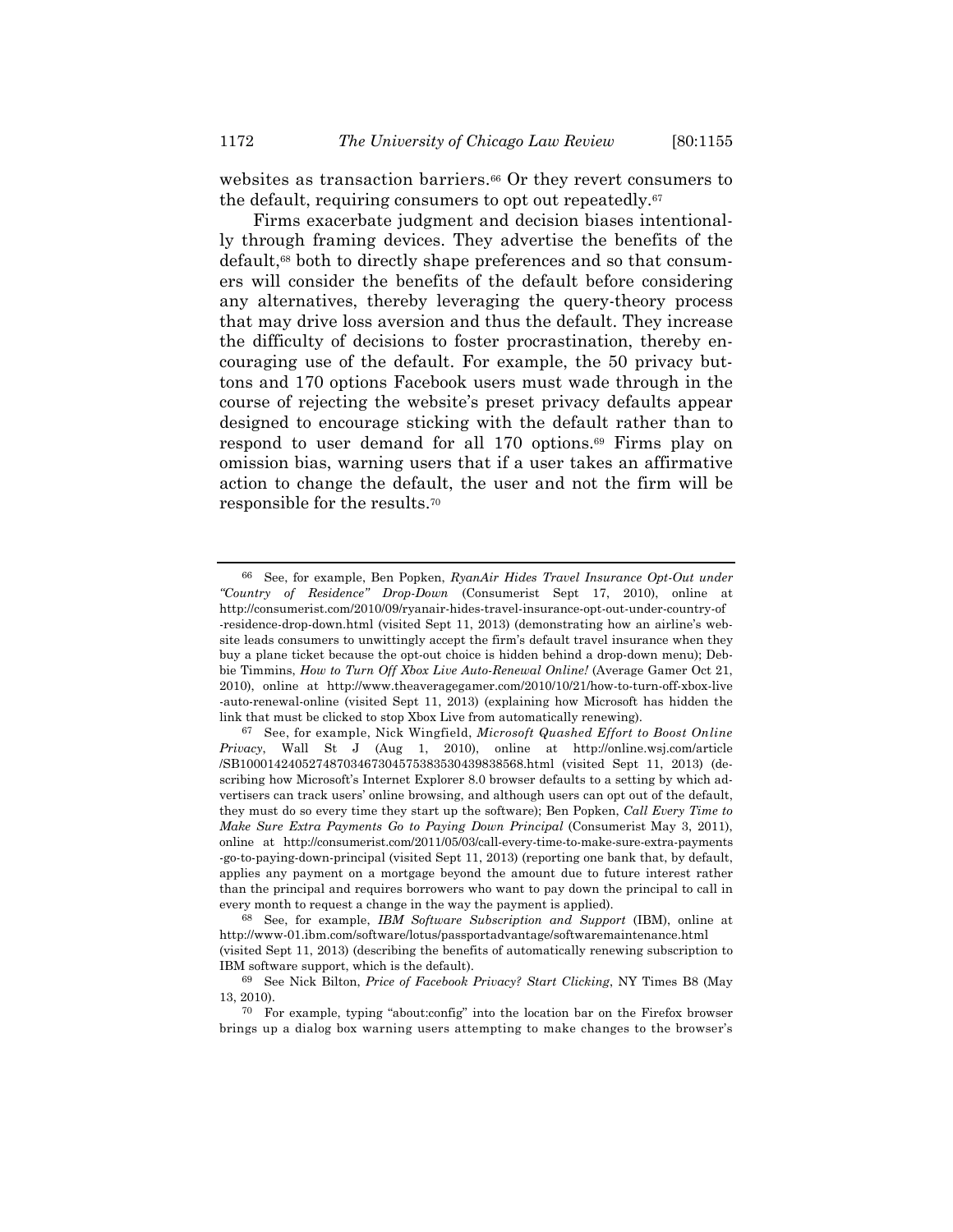Firms attempt to shape consumer preferences to favor the default. They trumpet the benefits and downplay the costs of the default. They explicitly tell consumers that a default is "recommended" or "advised."71 For example, Facebook dubs its widely criticized default privacy settings "recommended."72

In affirmatively nurturing the conditions and mechanisms that push consumers towards the default, firms implicitly acknowledge that defaults, per se, are not necessarily all that powerful. It is the combination of a default, opt-out process, and framing that is collectively powerful.

Experimental evidence supports this conclusion. Subjects were given a choice marked as the default and a nondefault option under the following conditions: The process for opting out was easy, costless, and obvious, so costs, confusion, and invisibility were not present. The subjects spent no time in the default position prior to a decision, so loss aversion, the endowment effect, and preference formation through experience could not come into play. Discounting did not favor the default over opting out. The decision had to be made during the experiment, meaning neither procrastination nor inaction to avoid regret were possible. Finally, subjects had no reason to think that the default might convey advice. Under these conditions, the default had little or no effect on subjects' choices.<sup>73</sup> The lesson for policy defaults is clear: to draw people to the default, the conditions must exist or be created that trigger the mechanisms that make defaults sticky.

default settings: "This might void your warranty! . . . You should only continue if you are sure of what you are doing."

<sup>71</sup> For example, computer software programs often come with "recommended" default installation settings. See, for example, *Wifi Network* (2009), online at http://support.wmwifirouter.com/documentation/57/Wifi\_network (visited Sept 11, 2013) ("The default and advised setting for this is *1*, and you should not change it unless you know what you are doing.").

<sup>72</sup> See Dave Taylor, *Recommended Facebook Privacy Settings: Everyone?* (The Business Blog at Intuitive.com June 2, 2010), online at http://www.intuitive.com/blog /recommended\_facebook\_privacy\_settings\_everyone.html (visited Sept 11, 2013); Kevin Bankston, *Facebook's New Privacy Changes: The Good, the Bad, and the Ugly*, Deeplinks Blog (Electronic Frontier Foundation Dec 9, 2009), online at https://www.eff.org/deeplinks/2009/12/facebooks-new-privacy-changes-good-bad-and-ugly (visited Sept 11, 2013).

<sup>73</sup> See Julie R. Agnew, et al, *Who Chooses Annuities? An Experimental Investigation of the Role of Gender, Framing and Defaults*, 98 Am Econ Rev 418, 421 (2008).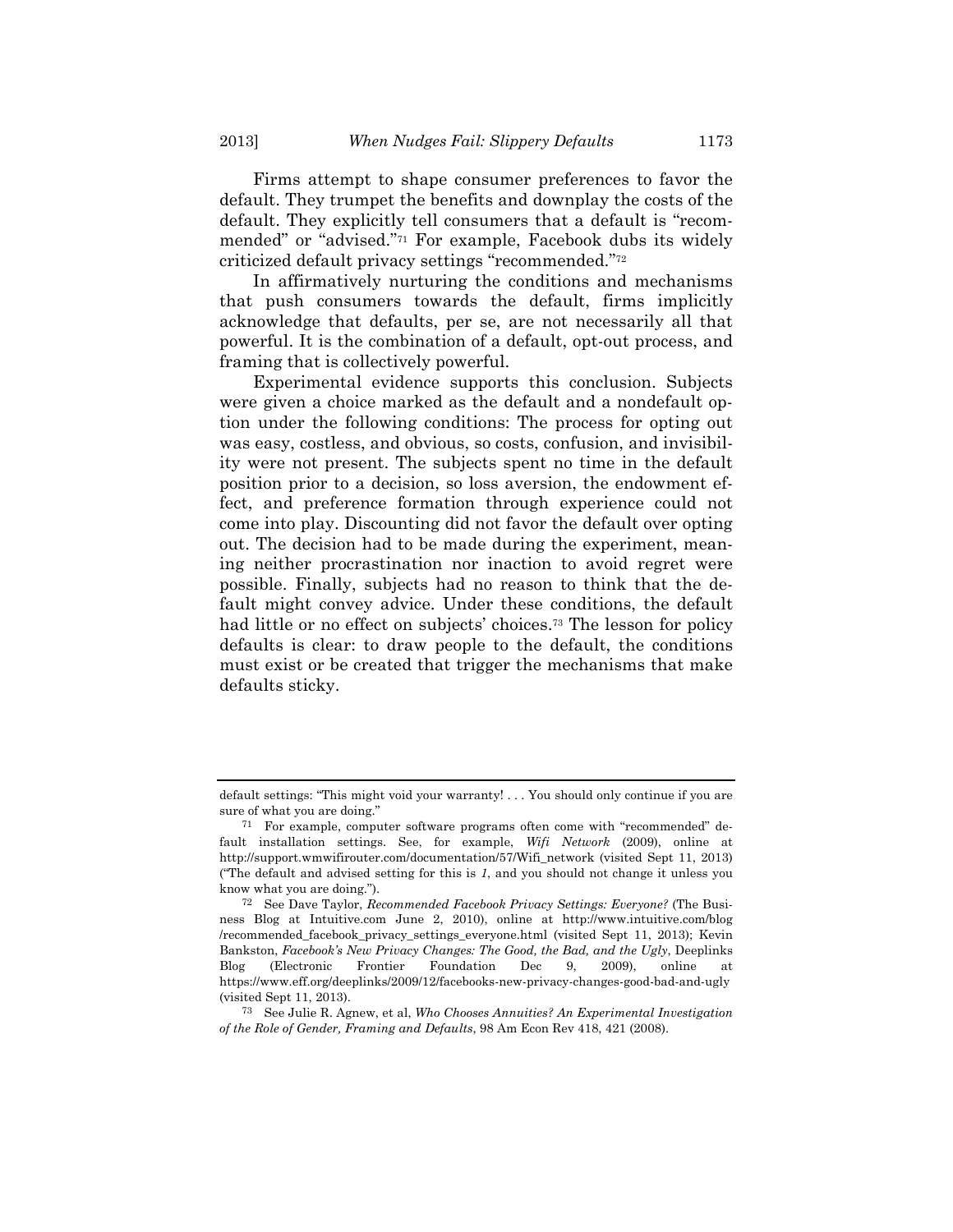#### II. WHAT MAKES DEFAULTS SLIPPERY?

As demonstrated by the foregoing discussion of firm-set defaults, the power of a default can be enhanced by manipulating the opt-out process and the context surrounding the default to increase the likelihood that the mechanisms that make defaults sticky will be triggered. However, as shown below, the opt-out process and the framing of a default can instead be designed so as to decrease a default's power. When a party opposes a policy default imposed by the law, that party can minimize transaction barriers so that these will not bolster the default, and can even erect transaction barriers that favor opting out. An opposed party can not only remove the conditions that trigger judgment and decision biases that lead consumers to default positions, but can even create conditions that trigger these biases to lead consumers to opt out. To further encourage opting out, a party can attempt to directly shape people's preferences. The law often places some altering and framing rules in the way of opting out of policy defaults. But parties implementing those rules may be able to shape the process for opting out and the context in which people encounter the default so as to comply with the letter of the law while undermining the law's aim for stickiness.

#### A. Anatomy of a Slippery Default: Checking-Account Overdraft

1. The policy default.

One of the latest attempts by regulators to harness the power of a default is the case of checking account overdraft coverage for automated teller machine (ATM) and nonrecurring debit card transactions. An overdraft occurs when an account holder unintentionally or intentionally attempts to withdraw more from his or her checking account than is available in the account and the bank74 covers the withdrawal with its own funds, meaning the account may go to a negative balance. Prior to the imposition of this policy default, the practice of most banks was to allow, at the bank's discretion, all types of transactions (ATM, debit, and check transactions, among others) to overdraw an account, for a fee. Under the new regulation, which came into effect in 2010,75 banks cannot charge a fee for checking-account

<sup>74</sup> I use the colloquial term "bank" to refer to any financial institution that offers checking accounts.

<sup>75 12</sup> CFR § 205.17(c).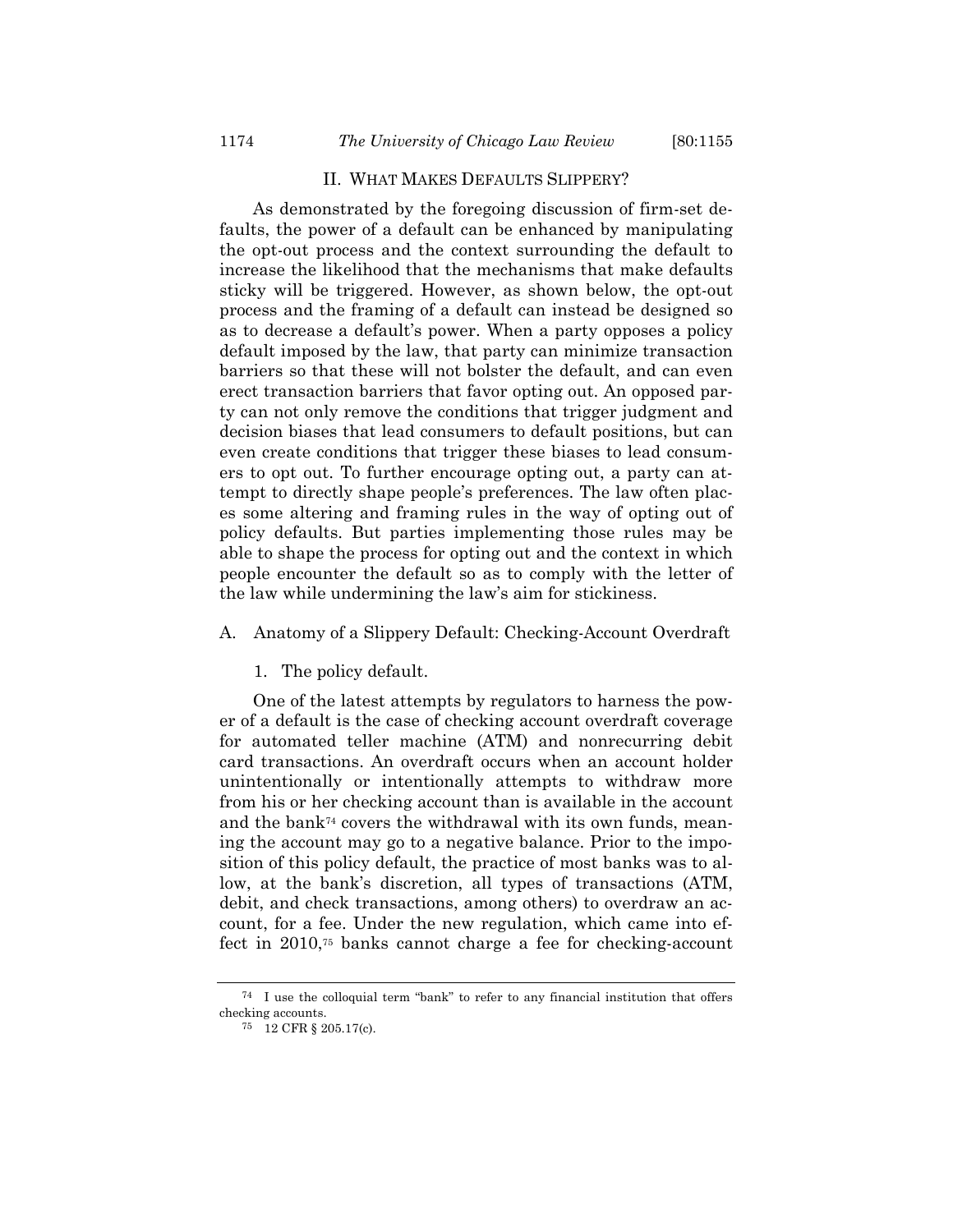overdrafts occasioned by ATM or nonrecurring debit card transactions unless the account holder has opted out of the policy default and into the bank's overdraft coverage for these types of transactions.76 The policy default does not speak to occasions when a check or a scheduled recurring payment overdraws an account, and most banks cover these overdrafts for a fee, at the bank's discretion.

Overdraft coverage is, in effect, a low-risk, high-cost loan. Banks face little risk that these loans will not be repaid for two reasons. First, banks use their discretion to allow overdrafts only when the account holder is making regular deposits and in fact deny about one-third of transactions that would overdraw a customer's account.77 Second, banks take the next deposit into the account to immediately repay the amount overdrawn and the fee, without giving account holders an opportunity to divert the funds to other purposes.78

Yet the price charged to consumers for overdraft coverage is relatively high in relation to the amount borrowed. Among banks studied by the FDIC in 2006, the median negative balance from a debit transaction on which an overdraft fee was charged was about \$20,79 and the median fee was \$27.80 Larger

<sup>76 12</sup> CFR § 205.17.

<sup>77</sup> See, for example, *Chase Debit Card Coverage* \*1 (Chase 2011), online at https://chaseonline.chase.com/resources/Chase\_Opt\_In\_Branch\_Flyer\_v6.pdf (visited Sept 11, 2013) ("[W]e typically do not pay overdrafts if your account is not in good standing, or you are not making regular deposits."); *Helpful Tips on Managing Your Account* (M&T Bank 2013), online at https://www.mtb.com/personal/loanscredit /OverdraftProtection/ManageMyAccount/Pages/Managing-Your-Account.aspx (visited Sept 11, 2013) (reserving the right to deny transactions that would overdraft an account); *Frequently Asked Questions* (TD Bank 2013), online at http://www.tdbank.com/popup/TDAFAQ.html (visited Sept 11, 2013) ("TD Bank FAQ") (same). See also 12 CFR  $\S 205.17(b)(3)$  Supp I (noting that banks retain discretion to deny transactions that overdraw an account even if the consumer has opted out of the policy default); Ron Lieber and Andrew Martin, *Overspending on Debit Cards Is Painful, but Not for Banks*, NY Times A20 (Sept 9, 2009).

<sup>78</sup> See Center for Responsible Lending, Consumer Federation of America, and National Consumer Law Center, *Comments to the Consumer Financial Protection Bureau, Docket No CFPB-2012-0007, 77 Fed Reg 12031 (Feb 28, 2012): Impacts of Overdraft Programs on Consumers* \*3 (Consumer Federation of America June 29, 2012), online at http://www.consumerfed.org/pdfs/Comments.CFPB.Overdraft.CRL.CFA%20.NCLC6.29 .12.pdf (visited Sept 11, 2013) (reporting various bank overdraft practices and listing recommendations for improvements).

<sup>79</sup> See Patricia Cashman, et al, *FDIC Study of Bank Overdraft Programs* v (FDIC Nov 2008), online at http://www.fdic.gov/bank/analytical/overdraft/FDIC138\_Report

\_Final\_v508.pdf (visited Sept 11, 2013) ("FDIC Study") (reporting that the median dollar amount of debit-overdraft transactions was \$20 and that these were the most frequent transactions).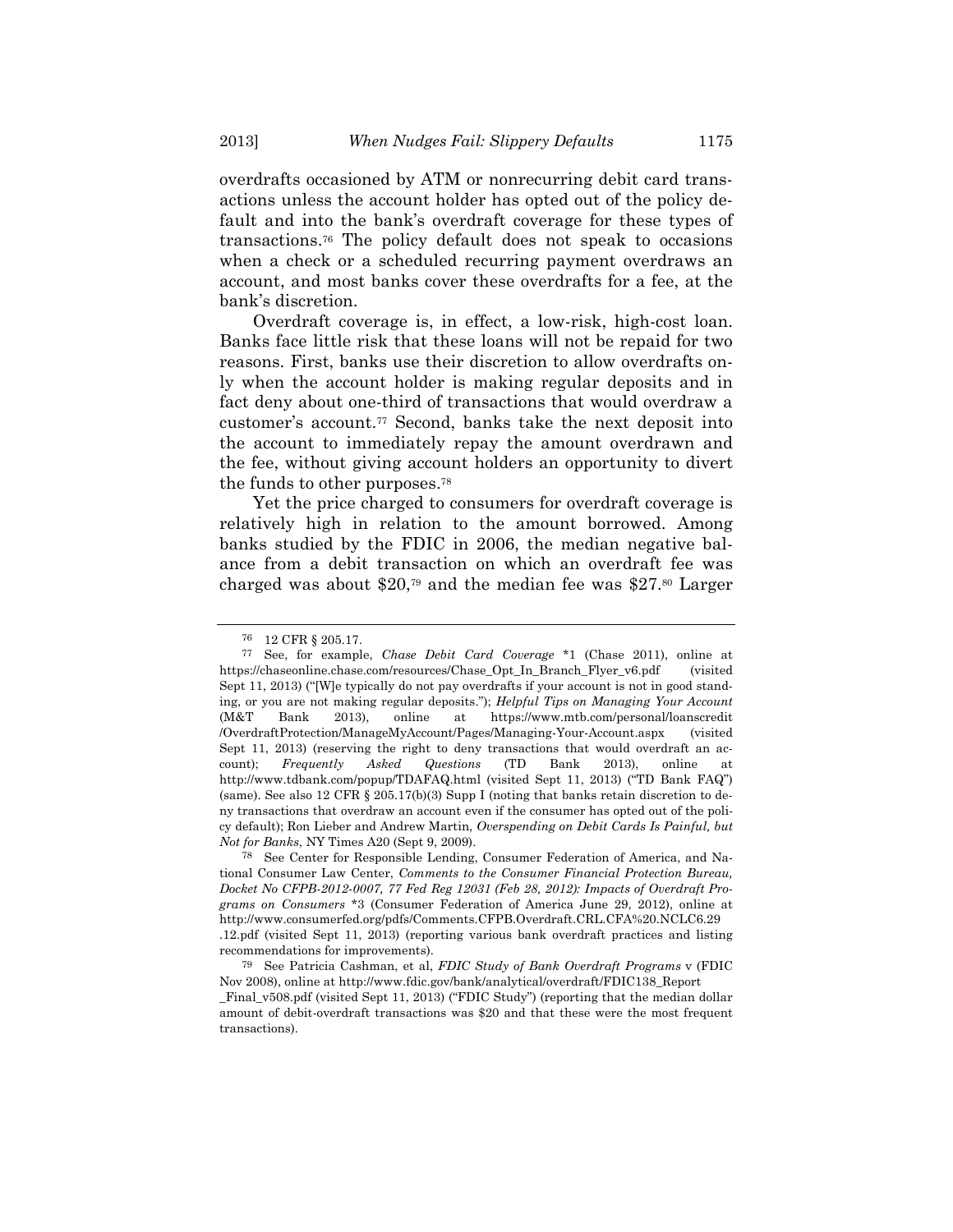institutions charged more,  $81$  leading to the "\$35 cup of coffee" familiar in media reports about overdraft.82 Because each transaction that overdraws an account may trigger a fee, an account holder who buys a cup of coffee at one store, groceries at another, hardware from a third, and so on can incur multiple fees in a single day, potentially accruing into the hundreds of dollars.<sup>83</sup> For those who do not repay their overdrafts and associated fees, the ultimate price is loss of checking-account privileges; an unpaid overdraft is the most common reason for an involuntarily closed account, and other institutions normally will not open a new account for someone with a history of an involuntarily closed account.84

The price of overdraft coverage is also relatively high as compared to other forms of short-term credit. A common fee structure is to require overdrawn account holders to bring their account balance back to zero within a week or face a "sustained" overdraft fee.85 A \$27 fee on what is in effect a loan of \$20 for seven days translates to an annual percentage rate (APR) of over 7,000 percent.86 In contrast, the average APR on a credit card for a cash advance about this time period was under 30

84 See Dennis Campbell, F. Asís Martínez-Jerez, and Peter Tufano, *Bouncing Out of the Banking System: An Empirical Analysis of Involuntary Bank Account Closures*, 36 J Bank & Fin 1224, 1224 (2012). In addition, over 8 percent of consumers who have voluntarily closed their bank accounts explain that they have chosen to be unbanked so as to avoid overdraft and bounced-check fees. Michael Bachman, et al, *FDIC National Survey of Unbanked and Underbanked Households* \*26 figure 4.13 (FDIC Dec 2009), online at http://www.fdic.gov/householdsurvey/2009/full\_report.pdf (visited Sept 11, 2013).

85 The number of days the overdraft can remain outstanding before a "sustained overdraft fee" kicks in varies from three to ten days. See Chris Friedrich, *The High Cost of Opting In to Overdraft Fees* (CreditCards.com Sept 13, 2010), online at http://www.creditcards.com/credit-card-news/overdraft-fees-opt-in-credit-card-act-1282.php (visited Sept 11, 2013).

86 The APR can be calculated by multiplying the amount of the fee by the proportion of one year for which the sum is borrowed, divided by the sum borrowed, multiplied by 100. Here, the calculation would be  $$27 \times (365/7)/$20 \times 100 = 7,039\%$ .

<sup>80</sup> See id at 15.

 $81$  See id.

<sup>82</sup> See, for example, Editorial, *That \$35 Cup of Coffee*, NY Times A22 (Nov 14, 2009).

<sup>83</sup> See Lieber and Martin, *Overspending on Debit Cards*, NY Times at A1 (cited in note 77) (telling the story of a consumer who had deposited a check that had not yet cleared and then bought a cup of coffee, a few screws, a movie ticket, and other items, and ended up with \$238 in overdraft fees that day); Board of Governors of the Federal Reserve System, Electronic Fund Transfers, 74 Fed Reg 59033, 59038 (2009) (final rule; official staff commentary) (noting that account holders can incur hundreds of dollars of fees in one day).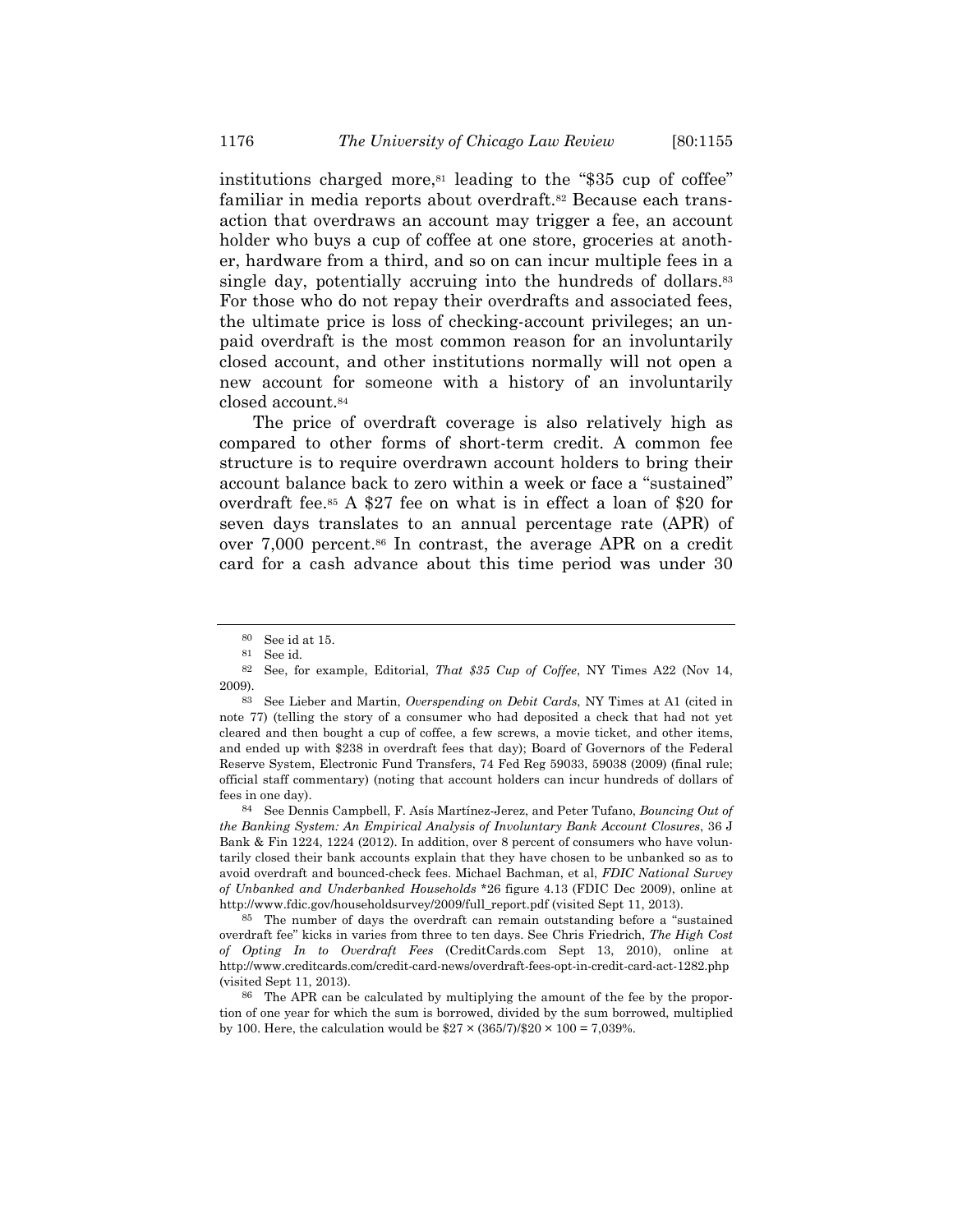percent.87 Further, many banks offer less expensive ways to pay for transactions that would otherwise overdraw an account: opening an "overdraft line of credit" or linking a checking account to a savings or credit card account. In 2006, the typical charge for the former was 18 percent APR and for the latter was a \$5 flat funds-transfer fee (plus, if applicable, any fees charged by the card issuer).<sup>88</sup>

Why are banks able to charge high fees for overdraft coverage? Internal bank documents explain that those who incur overdraft fees do not expect to overdraw their accounts, and therefore neither arrange for lower-cost ways to cover transactions that will overdraw their accounts nor shop for checking accounts with the lowest overdraft fees.89 Banks therefore have no competitive incentive to reduce overdraft fees to cost.

Consequently, overdraft coverage is quite lucrative for banks. In 2009, US consumers spent an estimated \$20 billion on overdraft fees occasioned by ATM or debit transactions.90 Among banks studied by the FDIC in 2006, overall overdraft fees amounted to about 75 percent of bank deposit account service charges revenue and 25 percent of total bank noninterest income.91 As the banking industry has frankly explained, these fees exceed the cost of providing overdraft coverage and instead subsidize much of the cost of "free" checking accounts.<sup>92</sup>

<sup>87</sup> See Government Accountability Office, *Credit Cards: Credit Cards—Increased Complexity in Rates and Fees Heightens Need for More Effective Disclosures to Consumers*, GAO-6-929, 18 (Sept 2006), online at http://www.gao.gov/new.items/d06929.pdf (visited Sept 11, 2013) (finding, among the most popular cards from major issuers in 2005, cash advance APRs were "around 20 percent on average").

<sup>88</sup> Cashman, et al, FDIC Study at iii (cited in note 79).

<sup>89</sup> See Mark Armstrong and John Vickers, *Consumer Protection and Contingent Charges*, 50 J Econ Lit 477, 480 & n 13 (2012), citing Office of Fair Trading, *Personal Current Accounts in the UK: An OFT Market Study* \*4 (UK Office of Fair Trading July 2008), online at http://www.oft.gov.uk/shared\_oft/reports/financial\_products/OFT1005.pdf (visited Sept 11, 2013).

<sup>90</sup> See Andrew Martin and Ron Lieber, *Overdraft Open Season*, NY Times B1 (Feb 23, 2010) (reporting that industry consultant Michael Moebs estimated that \$20 billion in bank revenue from ATM and nonrecurring debit transaction overdrafts occurred in 2009).

<sup>91</sup> Cashman, et al, FDIC Study at 56 (cited in note 79) (reporting a 2006 study's findings that overdraft charges accounted for 74.4 percent of total service charges on deposit accounts and 24.8 percent of the total noninterest income earned in sample banks). See also id at 62 (reporting a low level of checking-account charge offs, meaning that the vast majority of overdrafts and associated fees are repaid by account holders).

 $92$  See 74 Fed Reg at 59039 (noting that the banking industry, in opposing the overdraft policy default, argued that, because overdraft fees subsidize checking-account maintenance costs, any loss of overdraft revenue would harm consumers who currently enjoy checking-account services without paying for them).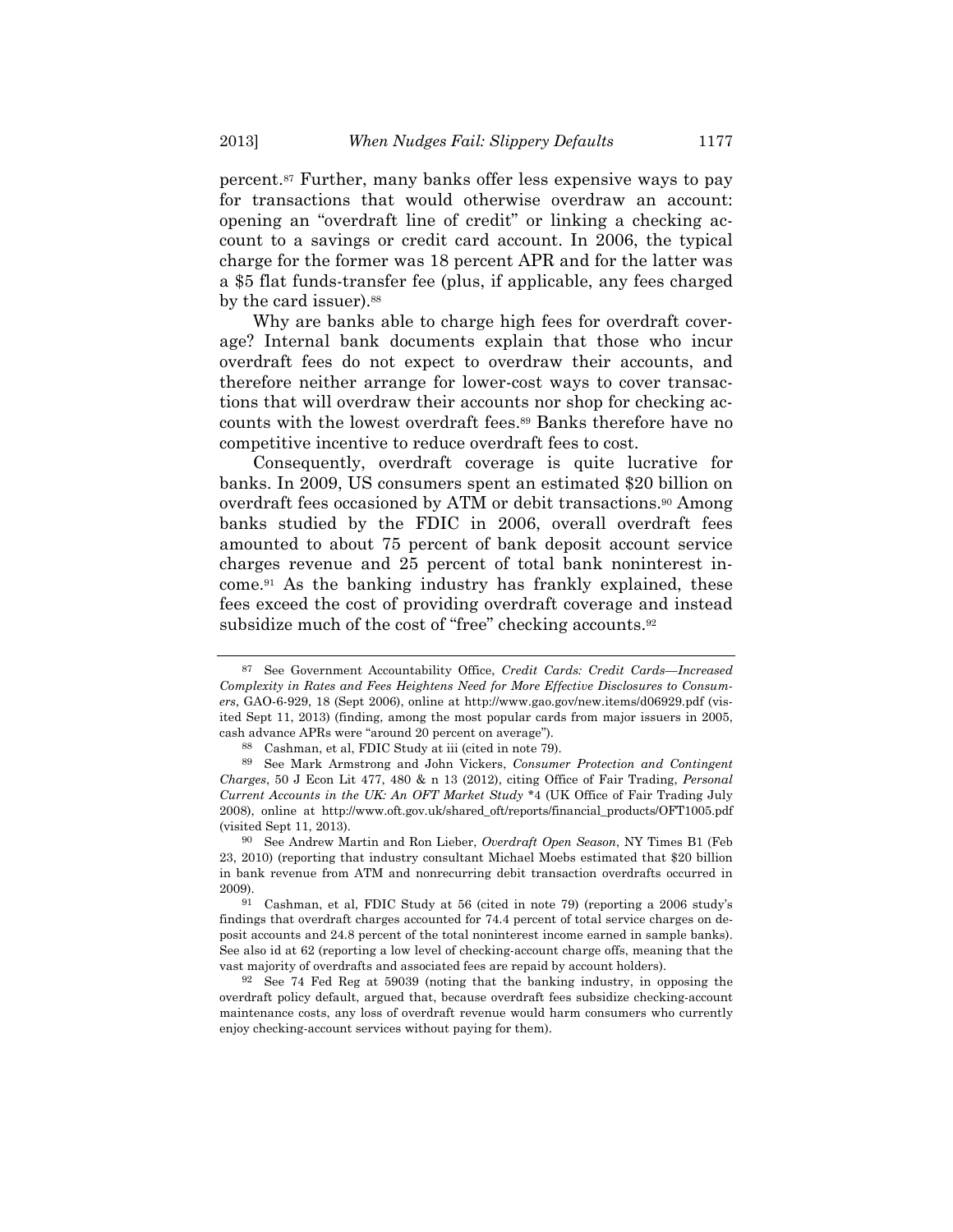Although overdraft fees subsidize all checking accounts, they are incurred by a small subset of consumers. In 2006, at banks studied by the FDIC, an estimated 75 percent of account holders never overdrew their accounts, 12 percent overdrew their accounts only infrequently, and the 14 percent of bank customers who overdrew their accounts five or more times per year incurred over 90 percent of all overdraft fees.93 This last group was disproportionately minority and low income.<sup>94</sup> In 2009, one widely cited industry consultant estimated that 90 percent of overdraft fees were paid by the poorest 10 percent of checkingaccount holders.95 Because these fees effectively subsidize all checking accounts, the effect is that the poorest account holders pay the costs of all accounts.

In issuing the 2010 overdraft rules, banking authorities cited a number of motivations for using this new policy default, including:

- a desire to prevent consumers who frequently overdraw their accounts from "entering into a harmful cycle of repeated overdrafts";96
- concern for the costliness of overdraft coverage, particularly in relation to the amount borrowed;<sup>97</sup>
- consumers' stated preference to have ATM and debitcard overdrafts declined rather than incurring a fee;<sup>98</sup> and
- behavioral research suggesting that consumers are likely to overoptimistically assume they will not overdraw their accounts.99

<sup>93</sup> Cashman, et al, FDIC Study at iv (cited in note 79).

<sup>94</sup> See Leslie Parrish and Josh Frank, *An Analysis of Bank Overdraft Fees: Pricing, Market Structure and Regulation*, 45 J Econ Issues 353, 357 (2011) (referencing findings that low-income and minority consumers are more likely than the general population to have overdrawn their checking accounts); Cashman, et al, FDIC Study at v (cited in note 79) (finding that those who live in low-income zip codes are more likely than others to pay overdraft fees); *Protecting Consumers from Abusive Overdraft Fees: The Fairness and Accountability in Receiving Overdraft Coverage Act, Hearing on S 1799 before the Committee on Banking, Housing, and Urban Affairs*, 111th Cong, 1st Sess 33, 35–36 (2009) (statement of Jean Ann Fox, Director of Financial Services, Consumer Federation of America).

<sup>95</sup> Editorial, *Debit Card Trap*, NY Times A26 (Aug 20, 2009) (citing Moebs Services).

<sup>96 74</sup> Fed Reg at 59038.

<sup>97 74</sup> Fed Reg at 59038.

<sup>98 74</sup> Fed Reg at 59039.

<sup>99 74</sup> Fed Reg at 59044.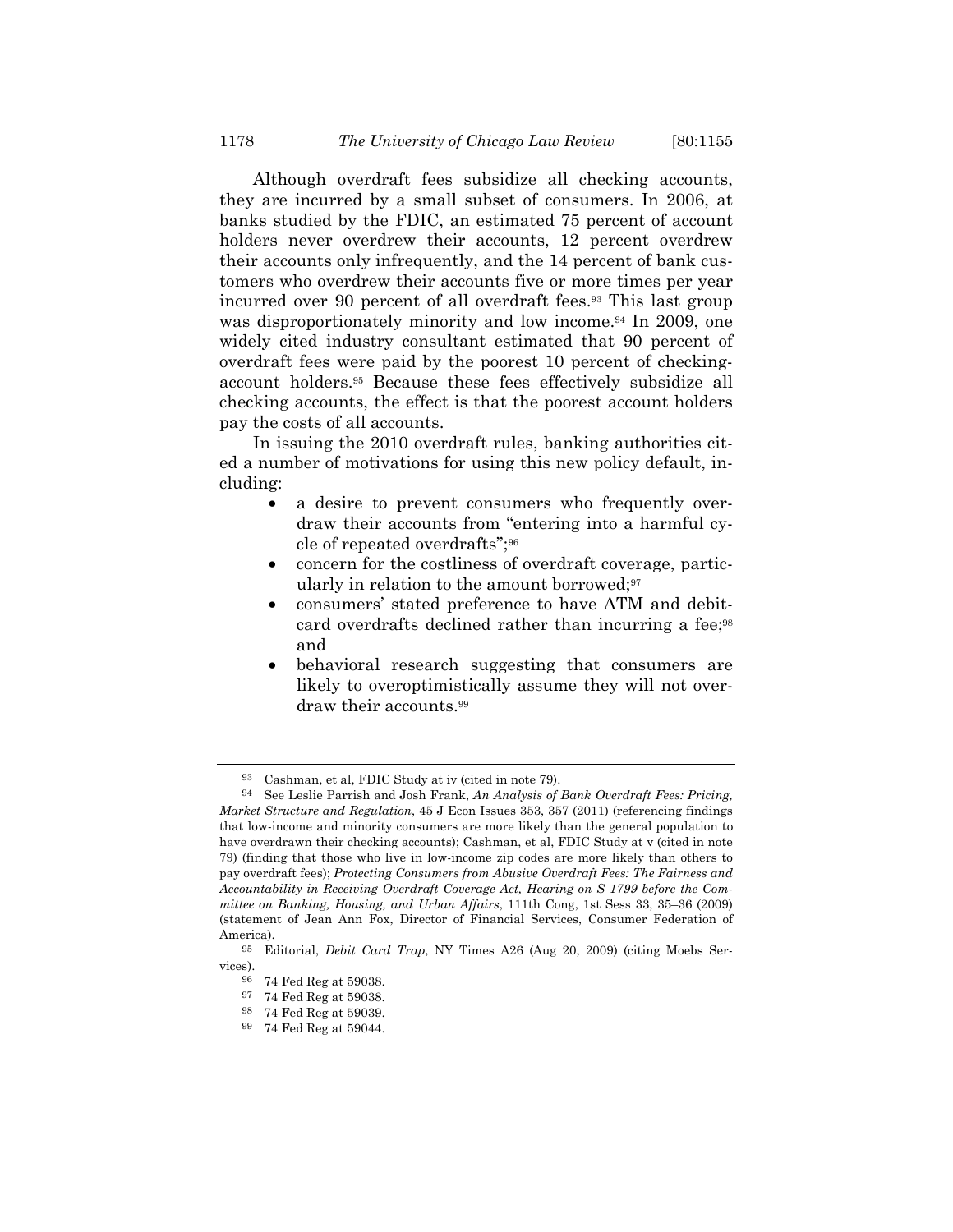Regulators decided to address these concerns using a default based explicitly on research showing that most people stick with the default. Regulators noted that "studies have suggested[ ] [that] consumers are likely to adhere to the established default rule, that is, the outcome that would apply if the consumer takes no action" and cited studies of the effectiveness of automatic enrollment in increasing participation in retirement savings plans.100

Thus, regulators made clear that their goal in promulgating the policy default was not merely to force banks to reveal the existence of overdraft coverage, but to move consumers who would otherwise overdraw their accounts into the default position so as to decrease the incidence of overdraft fees, particularly among those consumers who were otherwise likely to overdraw repeatedly.101 On the other hand, regulators also concluded that a small group of consumers might benefit from the "occasional" use of ATM or nonrecurring debit overdraft coverage if they would otherwise "be precluded from completing important transactions" because they lack sufficient funds in their accounts and lack another means of payment.102 These situations are likely to be rare. Transaction records show that on the day they overdraw, most people have a cheaper source of funds available to them in the form of available credit on a credit card or cash in another checking or savings account.103 Other consumers might find deferring or forgoing the purchase to be less costly than making the purchase and incurring overdraft fees.

The new rules require banks to place account holders by default into a fee structure that does not charge for overdrafts occasioned by ATM or nonrecurring debit card transactions.104 As a result, banks no longer permit ATM and nonrecurring debit transactions to overdraw an account unless the account holder has opted out of the default. Banks can continue their practice, at their discretion and without first obtaining consumer consent, of covering overdrafts occasioned by checks and recurring

<sup>100 74</sup> Fed Reg at 59038 & n 25.

<sup>101</sup> In other words, this was not to be merely an information-forcing penalty default, but a sticky policy default. For a discussion of the distinction between penalty defaults and policy defaults, see note 4.

<sup>102 74</sup> Fed Reg at 59039. 103 See Victor Stango and Jonathan Zinman, *What Do Consumers Really Pay on Their Checking and Credit Card Accounts? Explicit, Implicit, and Avoidable Costs*, 99 Am Econ Rev Papers & Proc 424, 424–25 (2009).<br><sup>104</sup> 12 CFR § 205.17(b); 12 CFR § 205.17(b)(1)–(2) Supp I.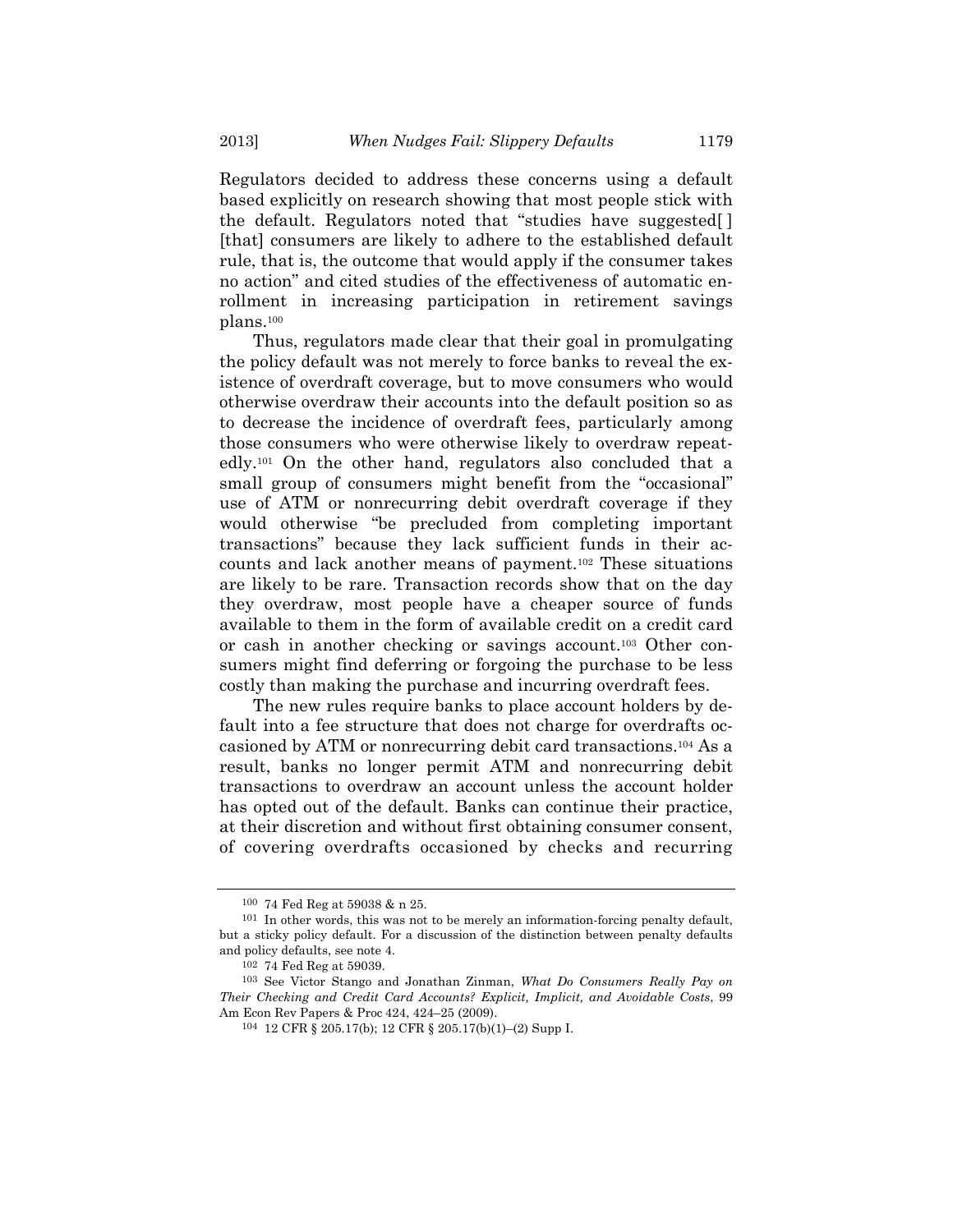payments and charging a fee.105 The Federal Reserve Board explained the regulations' different treatment of different types of transactions as follows: Checks and scheduled recurring payments are not included in the mandated default because consumers expressed a preference for these to be covered, given that these transactions tend to be for necessities such as rent and mortgage payments, and given that when these are not paid a merchant will usually charge the consumer a fee. In contrast, consumers expressed a preference for having ATM and nonrecurring debit transactions declined, given that these tend to be discretionary transactions, and given that when these are declined consumers are not charged a fee.106

2. The law governing opting out.

Banks find overdraft coverage lucrative and would prefer consumers be in a position to incur overdraft fees. In designing the new overdraft rule, regulators were mindful of the potential for bank "circumvention or evasion" of the default.107 The regulation consists of both a policy default and a surrounding web of altering and framing rules intended to make the default sticky.

The altering rules supporting the new default consist of two parts. First, to opt out a consumer must take an "affirmative" action,108 such as speaking to a bank representative in person or by phone, clicking a box on an online banking form, or sending the bank a written request.109 The idea is to prevent banks from placing language opting out of the default in routinely unread account disclosures that would lead consumers to passively opt out of the policy default. Affirmative assent to overdraft coverage for ATM and nonrecurring debit transactions must be given once, not for each individual transaction. Second, banks must provide the same account terms, conditions, and features to account holders who stick with the default as they provide to account holders who opt out.110 For example, banks cannot condition overdraft coverage for checks and recurring payments on

<sup>105 12</sup> CFR § 205.17(b)(2) Supp I.

<sup>106 74</sup> Fed Reg at 59040–41. 107 74 Fed Reg at 59044.

<sup>108 12</sup> CFR § 205.17(b)(iii).

<sup>109 12</sup> CFR § 205.17(b)(4)(i)–(iv) Supp I. 110 12 CFR § 205.17(b)(3).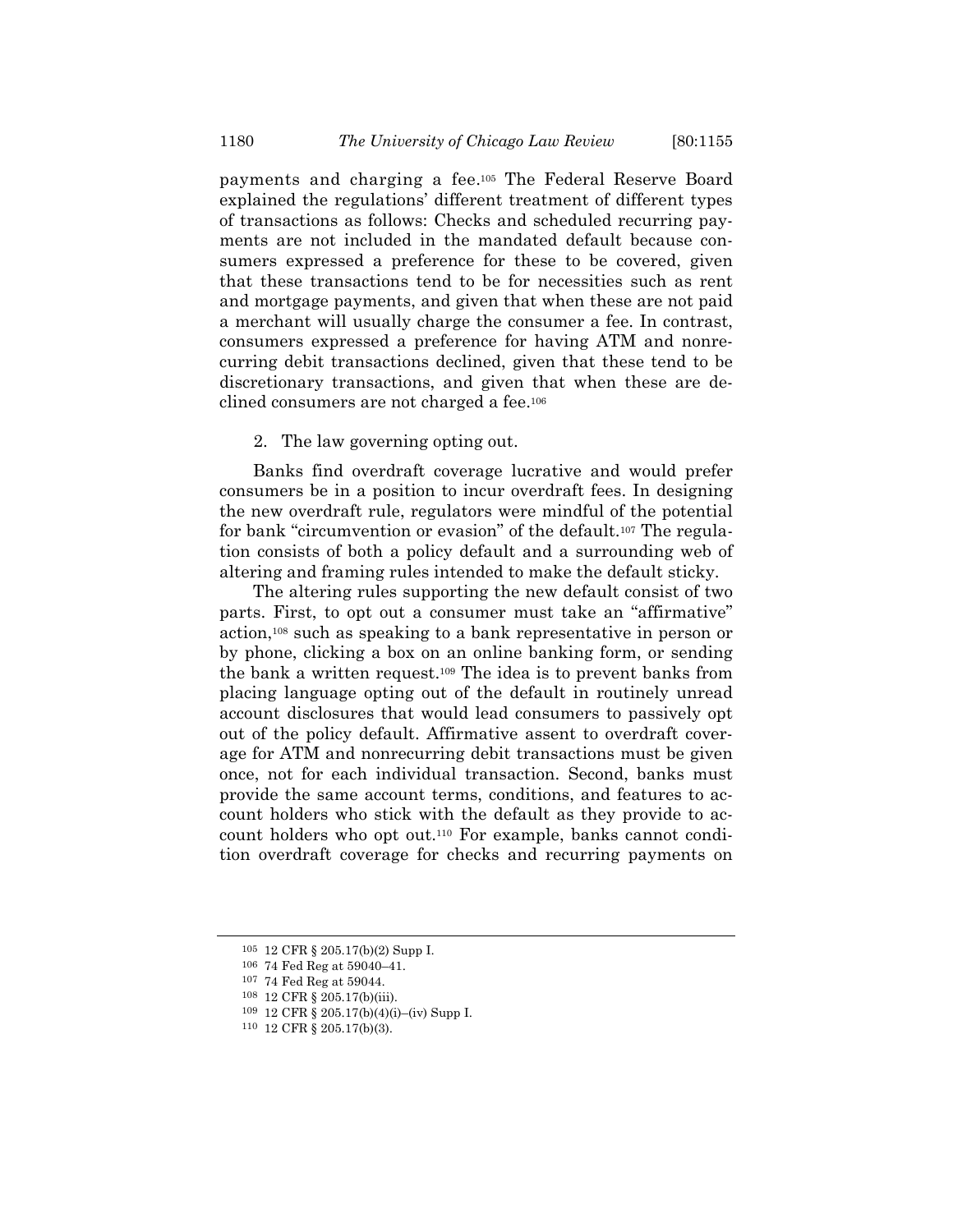opting out of the ATM and nonrecurring debit transaction default.111

The new overdraft rule is also complemented by regulations that attempt to frame the context in which the choice to opt out is presented to consumers. Before consumers can opt out, banks must provide them with a notice that briefly describes the bank's overdraft-coverage program for ATM and nonrecurring debit transactions; the fees imposed for an ATM or nonrecurring debit transaction that overdraws an account; directions for how to consent to overdraft coverage on ATM and nonrecurring debit transactions; and the existence of any alternative plan the bank offers to cover overdrafts, such as a linked savings account or credit card account or line of credit.112 At its option, the bank may also include information about its overdraft practices for checks and recurring payments and the right of the consumer to revoke consent to overdraft coverage for ATM and nonrecurring debit transactions.113 To prevent this notice from being buried among the fine print, potentially leading consumers to opt out of the default unintentionally in the course of signing accountopening documents, nothing other than the above may be contained in the legally mandated notice.114 However, banks are free to provide other information about their overdraft practices and programs in documents that are separate from this notice.115 As an additional safeguard to prevent consumers from unintentionally opting out, banks must provide those who opt out with a confirmation stating that they can opt back into the default.116

3. The limited effects of the policy default.

In the abstract, the background conditions under which consumers encounter the overdraft-coverage decision make it seem an apt situation for using a policy default to increase the number of people in the default position. Many people are likely to find mapping their preferences to their overdraft choices challenging, given that it presents a confusing decision environment in which consumers may be uncertain about their preferences.

<sup>111 12</sup> CFR § 205.17(b)(2).

<sup>112 12</sup> CFR § 205.17(d)(1)–(5).

<sup>&</sup>lt;sup>113</sup> 12 CFR § 205.17(d)(6). 114 12 CFR § 205.17(d) (stating that the required notice "may not contain any information not specified in or otherwise permitted" by the rule).

<sup>115 74</sup> Fed Reg at 59047 n 39. 116 12 CFR § 205.17(b)(1)(iv).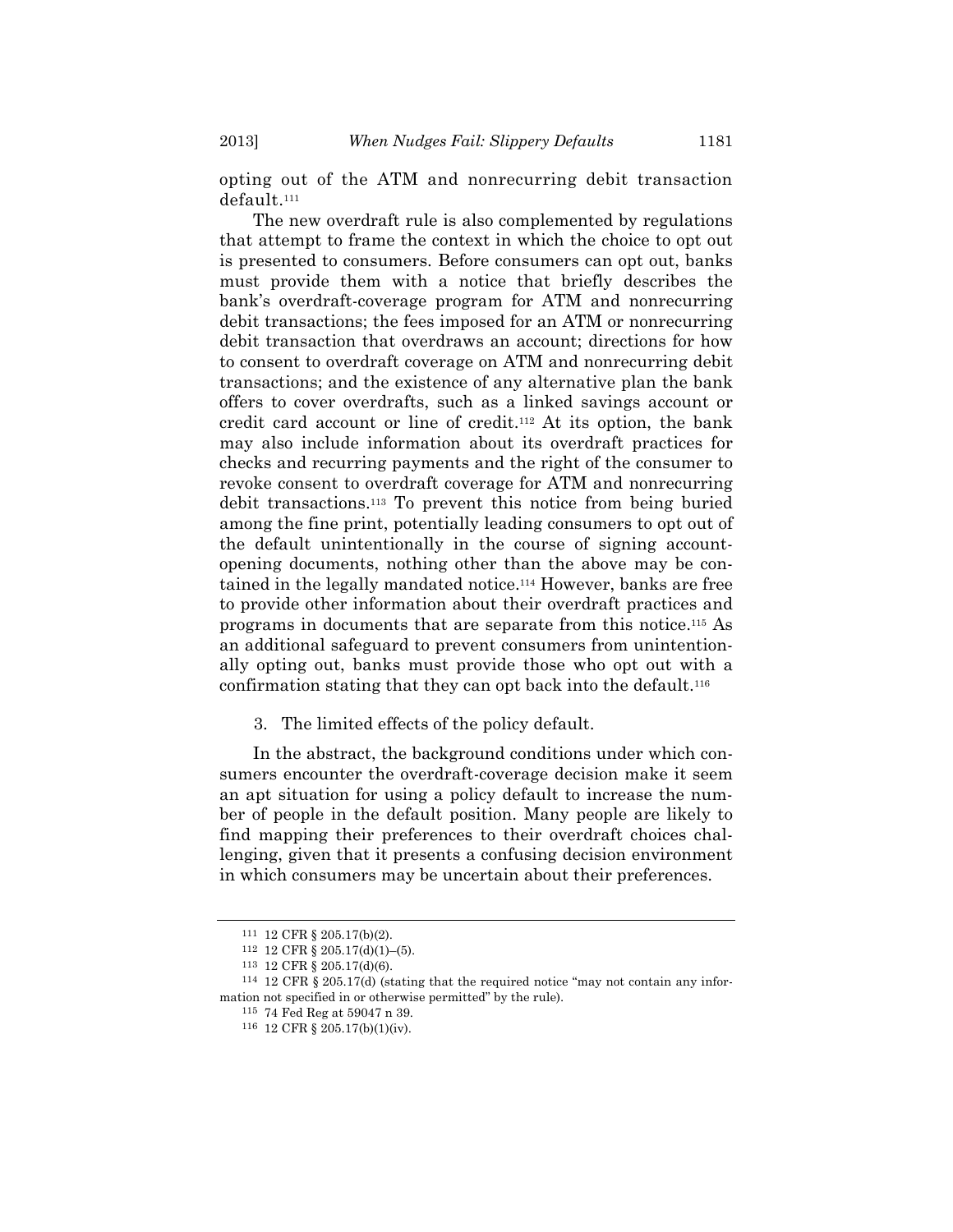Overdraft options, the fee structures for each of them, the nomenclature used, and the policy default itself are all confusing. Many banks offer at least four overdraft-treatment possibilities: the default overdraft practices that come with checking accounts, overdraft practices that occur if the consumer opts out of the default, overdraft lines of credit, and links from a checking account to a savings account or credit card to cover overdrafts.117 Each comes with its own formula for assessing fees, and the fees, formulae, and terminology for each differ at different banks and change over time.118 The nomenclature is also confusing. "Standard overdraft practices" is the term used in the Federal Reserve Board's model consent form to describe both what happens when the account holder sticks with the default (at most banks this means coverage for checks and scheduled recurring payments but not ATM or nonrecurring debit transactions) and the fees charged for overdrawing, including by ATM or nonrecurring debit transaction.119 Banks call all of these products a variety of different names. For example, "Courtesy Pay,"120 "Account Protector,"121 "Bounce Protection,"122 "Debit Card

<sup>117</sup> Some banks offer even more permutations. See, for example, Bob Sullivan, *Banks' Hard Sell: Opt In for More Overdraft Fees*, The Red Tape Chronicles (NBC News July 30, 2010), online at http://redtape.nbcnews.com/\_news/2010/07/30/6345569-banks -hard-sell-opt-in-for-more-overdraft-fees?lite (visited Sept 11, 2013) (describing an overdraft program where the consumer pays \$4.99 per month in exchange for the ability to overdraw the account by up to \$30 without incurring an additional fee).

<sup>118</sup> For example, some banks charge a flat fee per overdraft, others charge tiered fees depending on the number of overdrafts, some charge a fee for each day the account remains overdrawn or after some specified period has passed and the account has not been brought current, others do not charge for small overdrafts, and so forth. See, for example, 74 Fed Reg at 59033 (discussing fee structures); Cashman, et al, FDIC Study at 13–19 (cited in note 79). Banks use a great variety of different names for these fees. See Susan K. Weinstock, et al, *Still Risky: An Update on the Safety and Transparency of Checking Accounts* \*10 (The PEW Charitable Trusts June 2012), online at http://www.pewtrusts.org/uploadedFiles/wwwpewtrustsorg/Reports/Safe\_Checking\_in\_the \_Electronic\_Age/Pew\_Safe\_Checking\_Still\_Risky.pdf (visited Sept 11, 2013).

<sup>119</sup> See Model Consent Form for Overdraft Services, 12 CFR § 205, Appendix A-9. Using "standard overdraft practices" to refer to the fees charged for overdrafts incurred on ATM or nonrecurring debit transactions could lead some consumers to erroneously believe that the default practice is to allow these overdrafts and fees. See Weinstock, et al, *Still Risky* at \*18 (cited in note 118) (explaining that the terminology banks use to describe their overdraft plans can result in consumer confusion).

<sup>120</sup> *With Courtesy Pay, SMCU Has You Covered* (San Mateo Credit Union 2013), online at http://www.smcu.org/accounts/courtesy.php (visited Sept 11, 2013).

<sup>121</sup> *Standard Overdraft Services: Are You In?* (Sovereign Bank 2011), online at http://www.sovereignbank.com/personal/promotions/sovereign-account-protector.asp (visited Sept 11, 2013).

<sup>122</sup> *Bounce Protection* (Central National Bank 2013), online at https://www.centralnational.com/personal/bounceprotection.asp (visited Sept 11, 2013).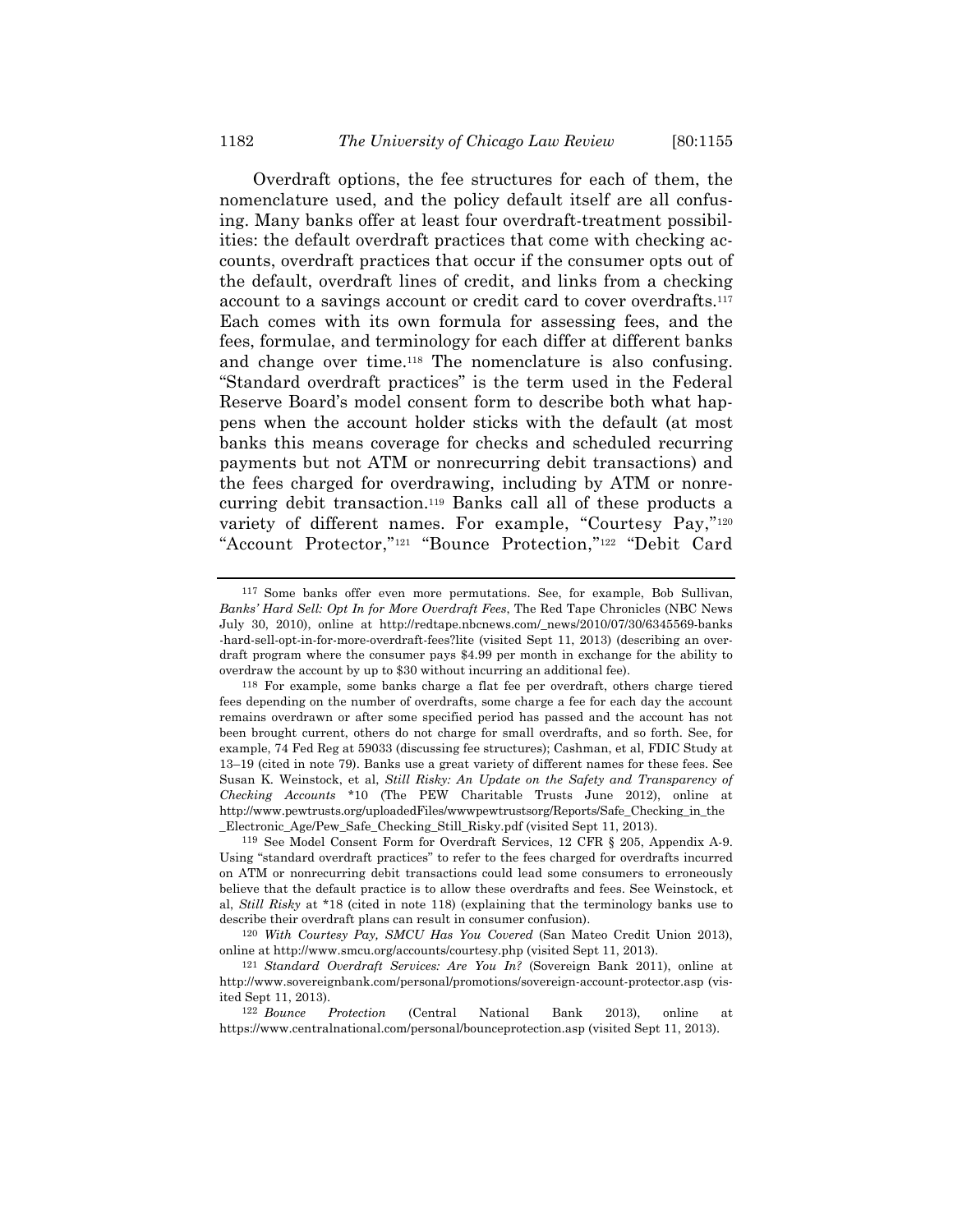Advance,"<sup>123</sup> and "Overdraft Privilege"<sup>124</sup> are each used by different banks to refer to overdraft coverage on ATM and nonrecurring debit transactions. Even the default is not intuitive, treating ATM and nonrecurring debit transactions differently than checks and scheduled-recurring payments. The opacity of overdraft options presents the potential for a policy default to be very effective.

Overdraft also might be an area where consumer preferences are weak or conflicted. On the one hand, consumers do generally state a preference for the policy default.125 Overdrafters themselves say that they dislike the opt-out position, even when they have opted out of the default: Over 75 percent of people who in 2012 reported overdrawing their account in the prior year stated that they would prefer to have nonrecurring debit transactions declined rather than incur a \$35 overdraft fee.126 Over 60 percent of overdrafters said that overdraft coverage hurts people more than it helps them.<sup>127</sup> On the other hand, most consumers—even frequent overdrafters—do not believe they will overdraw their accounts, except perhaps in the rarest of emergencies. As regulators noted in promulgating the overdraft default, consumers are likely to assume overoptimistically they will not overdraw.<sup>128</sup> Ninety percent of consumers polled in 2012 who had incurred an overdraft fee in the prior year stated that they overdrew their account by mistake and were surprised by the fee when they became aware of it.129 Given that they do not expect to overdraw, many consumers might feel that any decision about the default is inconsequential and therefore hold their preferences about overdraft coverage only weakly. Other

<sup>123</sup> *TD Debit Card Advance* (TD Bank 2013), online at http://www.tdbank.com /tdadvance (visited Sept 11, 2013).

<sup>124</sup> *Overdraft Privilege* (First National Bank 2008), online at http://www.myfnbbank.com/index.php?option=com\_content&task=view&id=112&Itemid =124 (visited Sept 11, 2013).

<sup>125</sup> See notes 105–06 and accompanying text (citing the Federal Reserve Board's finding that consumers preferred to have ATM and nonrecurring debit transactions declined rather than incurring a fee).

<sup>126</sup> The PEW Center on the States, *Overdraft America: Confusion and Concerns about Bank Practices* \*5, 9 n 6 (May 2012), online at http://www.pewhealth.org/uploadedFiles /PHG/Content\_Level\_Pages/Issue\_Briefs/SC-IB-Overdraft%20America.pdf (visited Sept 11, 2013). Even among very frequent overdrafters (those who overdrew more than ten times in the prior year), over half stated a preference that their nonrecurring transactions be declined. Id.

<sup>127</sup> Id at \*3.

<sup>128 74</sup> Fed Reg at 59044. 129 The PEW Center on the States, *Overdraft America* at \*4 (cited in note 126).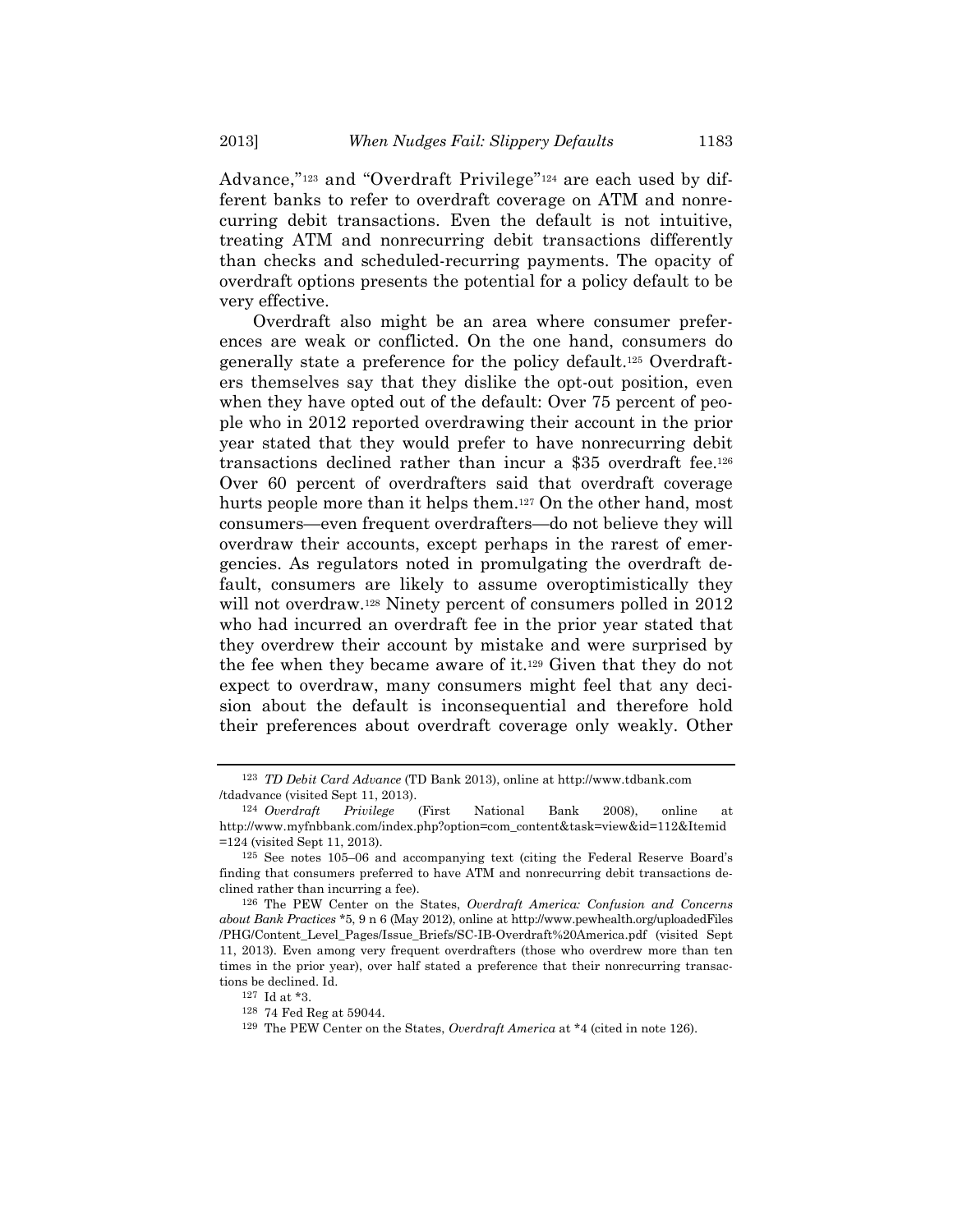consumers, particularly low-income consumers who fear running out of cash, might want overdraft coverage for emergencies, but not for ordinary purchases, such that they are conflicted about their preferences. In theory, these uncertain preferences should tend to make the policy default sticky.

The reality, however, has turned out differently. Although sources report wildly divergent data, the following picture has emerged: Not all banks energetically pursued overdraft revenue after the change in the law, but those that did have managed to achieve high opt-out rates, particularly among consumers with a history of frequent overdrafts and new account holders. By November of 2010, only a few months after the policy default came into effect, one large bank stated that for existing account holders who previously had overdrawn ten or more times per year, four to nine times per year, and fewer than four times per year, the proportions who had opted out of the default were 53 percent, 41 percent, and 21 percent, respectively.130 A Consumer Financial Protection Bureau (CFPB) study of a small set of large banks suggests somewhat lower numbers for these banks as of the end of 2010: 45 percent of heavy overdraft users (over 10 overdrafts in the first half of 2010) and 35 percent of moderate users (4 to 10 overdrafts in the first half of 2010) had opted out.131 But for the banks with the highest numbers of opt-outs, the CFPB found even higher opt-out rates for heavy overdraft users—66 percent by the end of 2010.132 The CFPB's large-bank data set showed 15 percent of all accounts had opted out by the end of 2010, but by 2012, some of the large banks the CFPB examined were achieving opt-out rates of over 50 percent for all new accounts.133 Community banks appear to have pushed overdraft harder; they report opt-out rates of 60 percent across all accounts for those banks that offer overdraft coverage.134

Further, the regressive impact of overdraft fees has likely been exacerbated by the new law. Recall that prior to the policy default, frequent overdrafters accounted for over 90 percent of

<sup>130</sup> See David Benoit, *Customers Opt In for Overdraft Protection*, Wall St J C1 (Nov 26, 2010).

<sup>131</sup> Consumer Financial Protection Bureau, *CFPB Study of Overdraft Programs: A White Paper of Initial Data Findings* 31 figure 5 (June 2013), online at http://files .consumerfinance.gov/f/201306\_cfpb\_whitepaper\_overdraft-practices.pdf (visited Sept 11, 2013).

<sup>132</sup> Id at 33 figure 7.

<sup>133</sup> Id at 32. 134 Id at 29.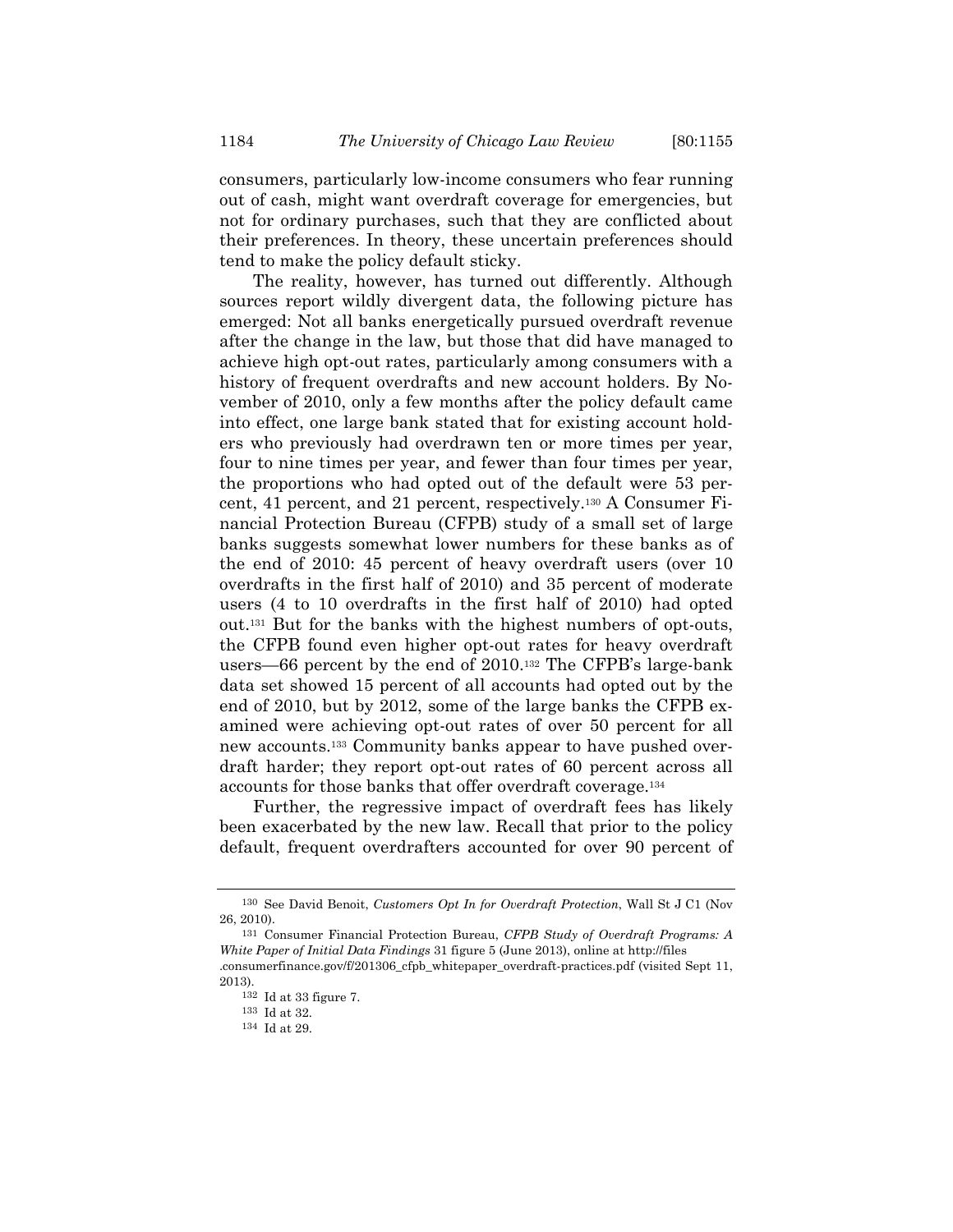all overdraft fees.135 Since the policy default was imposed, fees per overdraft have risen higher; as noted above, the average fee before the new rule was \$27, but in 2011, industry sources reported that the average fee was between \$30 and \$35.136 Total bank revenue from overdraft fees remains high; one source estimates that it decreased less than 15 percent after the policy default went into effect.137 Because frequent overdrafters are more likely to opt out, it appears that these fees are now even more disproportionately borne by this group.

Thus, the primary goals of the policy default—to move consumers who would otherwise overdraw their accounts into the default position so as to decrease the incidence of overdraft fees, particularly among those consumers who were otherwise likely to overdraw repeatedly—do not appear to have been met, certainly not on the scale achieved by the retirement savings automatic enrollment default. Given that the default was developed particularly to help prior frequent overdrafters avoid overdraft fees, it appears to have dramatically failed to achieve this aim.

4. Tools used by banks to make the policy default slippery.

Why is the policy default not stickier, even in the face of altering and framing rules designed to bolster its power and background conditions that in theory seem ideal? If the mechanisms that can make defaults sticky were in fact being triggered now that the default rule has changed, then we might conclude that, contrary to their survey responses, consumers not only prefer overdraft coverage, but prefer it strongly enough to overcome the erstwhile stickiness of the default. This would mean that regulators erred in their judgment when they put the policy default in place. However, evidence on the ground demonstrates that banks, acting largely within the letter of the law, are able to neutralize the mechanisms that lead to stickiness or even redirect those mechanisms to favor opting out. Although the law places

<sup>135</sup> See note 93.

<sup>136</sup> See Consumer Financial Protection Bureau, Press Release, *CFPB Launches Inquiry into Overdraft Practices* (Feb 22, 2012), online at http://www.consumerfinance.gov /pressreleases/consumer-financial-protection-bureau-launches-inquiry-into-overdraft -practices (visited Sept 11, 2013). See also note 80 and accompanying text.

<sup>137</sup> See Moebs Services, *Overdraft Fee Revenue in the US Falls to \$31.6 Billion in 2011* (Business Wire Mar 15, 2012), online at http://www.businesswire.com/news/home /20120315006272/en/Overdraft-Fee-Revenue-U.S.-Falls-31.6-Billion (visited Sept 11, 2013). Note that this figure reflects all overdraft fees, including those incurred on ATM, debit, check, or electronic transactions.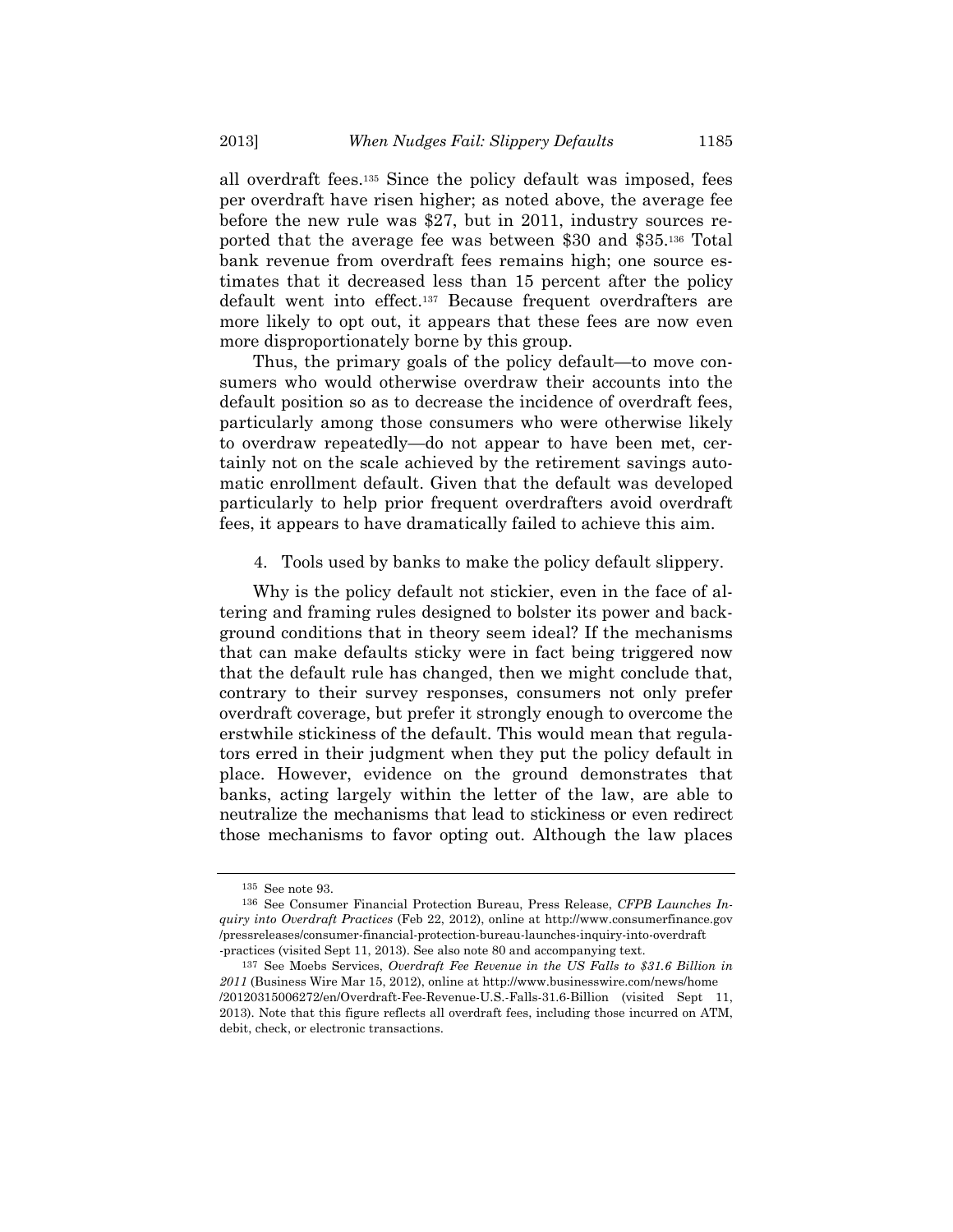some restrictions on the way the default is framed, banks use their substantial discretion to shape the way consumers perceive it. Moreover, due to the greater potential profits to be realized when frequent overdrafters opt out, banks concentrate their efforts on these consumers.<sup>138</sup>

*a) Eliminating and inverting transaction barriers.*

*i) Removing the cost of opting out.* Although the transaction costs of opting out can give defaults traction, that is not the case with the overdraft default. Why not? One reason is that banks are able to minimize these costs and, in some cases, to eliminate the difference between the cost of opting out and the cost of sticking with the default.

For existing account holders, banks make opting out as costless as possible. They provide preaddressed stamped cards on which consumers need merely check a box before dropping the card in the mail. They permit consumers to consent by pushing a button on an ATM.139 To relieve consumers of even these burdens, banks engage in one-on-one marketing. They station bank employees at ATMs to approach consumers and pitch them on the benefits of opting out.140 For consumers with a history of frequent overdrafts, banks call them at home or approach them when they enter a branch to engage in other transactions.<sup>141</sup>

For new customers and for account holders using online banking, transaction costs do not fortify the default because these costs are the same whether the consumer sticks with the default or opts out. Banks structure account-opening forms such

<sup>138</sup> See, for example, Sullivan, *Banks' Hard Sell* (cited in note 117) (quoting a staff attorney at Consumers Union as saying that banks are targeting account holders who have a chronically low balance); Martin and Lieber, *Overdraft Open Season*, NY Times at B1 (cited in note 90) (reporting that consultants were advising banks to "focus their pitch on the minority of customers who are responsible for the vast majority of overdraft fees").

<sup>139</sup> See Laura Northrup, *Opt In to Overdraft Protection Right at the ATM* (Consumerist July 29, 2011), online at http://consumerist.com/2011/07/29/opt-in-to-overdraftprotection-right-at-the-atm (visited Sept 11, 2013).

<sup>140</sup> See Laura Northrup, *Chase Now Has Human ATM Greeter Who Helpfully Sells Overdraft Protection* (Consumerist July 14, 2010), online at http://consumerist.com/2010 /07/14/chase-installs-atm-greeter-who-sells-debit-card-overdraft-protection (visited Sept 11, 2013) (relaying a bank customer's experience of being confronted by a bank employee when withdrawing money from an ATM).

<sup>141</sup> See Karen Weise, *Reforms Fail to Halt Bank Revenue on Debit-Card Overdraft Fees* (Bloomberg Oct 20, 2011), online at http://www.bloomberg.com/news/2011-10-20 /reforms-fail-to-halt-bank-revenue-on-debit-card-overdaft-fees.html (visited Sept 11, 2013); Ben Popken, *Chase Just Goes Ahead and Adds Overdraft Protection to Your Account* (Consumerist Sept 16, 2010), online at http://consumerist.com/2010/09/16/chasejust-goes-ahead-and-adds-overdraft-protection-to-your-account (visited Sept 11, 2013).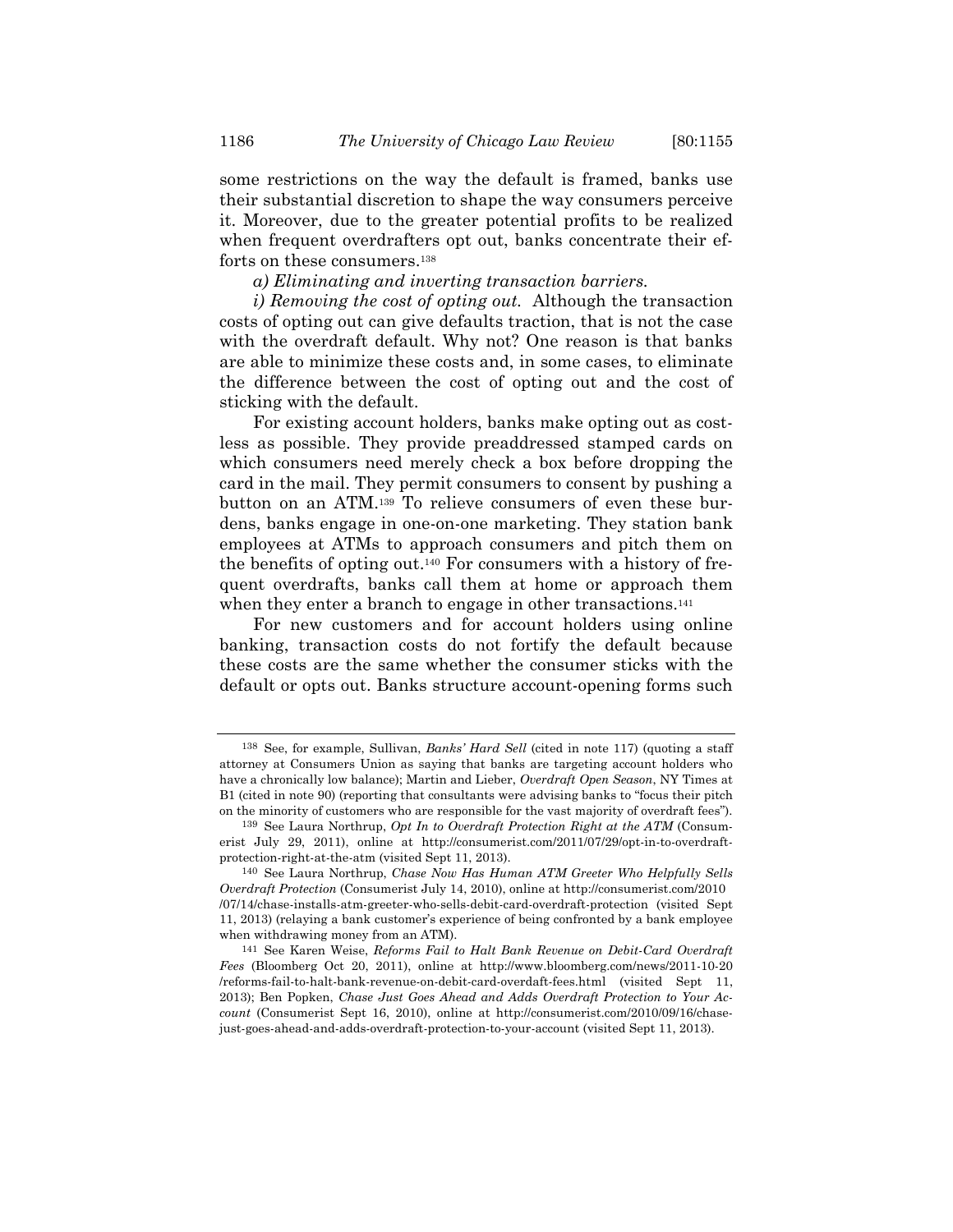that consumers must check precisely the same number of boxes regardless of whether they check the box for sticking with the default or check the box for opting out. Regulators explicitly permit banks to do this,142 allowing banks to set up a "mandated choice" scenario143 rather than one in which the legal default is accepted through inaction. This may explain why a greater proportion of new customers appear to have opted out of the default than existing account holders.144 Banks are able to force some existing account holders into a similar mandated-choice situation. Banks equalize the small cost of opting out to the same small cost consumers must pay to stick with the default by preventing use of online banking until the account holder clears a screen that requires clicking a button accepting or a button rejecting the default.145

*ii) Making the default position costly.* A second reason that costs do not fortify the overdraft policy default is that, despite the altering rule requiring banks to give consumers the same account terms regardless of opt-out status, banks are able to impose costs on those who stick with the default and play on common misperceptions that a failure to opt out will be costly.

When the policy default went into effect, banks bombarded existing account holders with marketing in the postal mail, in email, online, and on ATM screens, attempting to convince them to opt out.146 As noted, banks went further for frequent users of overdraft coverage, contacting them by telephone or when they came into branch offices. Declining each offer, even checking a box on an online form stating that the account holder did not

<sup>142</sup> See 12 CFR § 205.17(b)(5) Supp I ("A financial institution may require a consumer, as a necessary step to opening an account, to choose whether or not to opt into the payment of ATM or one-time debit card transactions pursuant to the institution's overdraft service.").

<sup>143</sup> See note 13.

<sup>144</sup> Consumer Financial Protection Bureau, *CFPB Study of Overdraft Programs: A White Paper of Initial Data Findings* at 31–32 (cited in note 131).

<sup>145</sup> See Ben Popken, *Banks Luring You into Signing Back Up for High Overdraft Fees* (Consumerist June 18, 2010), online at http://consumerist.com/2010/06/18/bankstrying-to-get-you-to-sign-up-for-high-overdraft-fees (visited Sept 11, 2013); Phil Villarreal, *When It Comes to Overdraft Opt-In, Chase Won't Take No for an Answer* (Consumerist Aug 6, 2010), online at http://consumerist.com/2010/08/06/when-it-comes-tooverdraft-opt-in-chase-wont-take-no-for-an-answer (visited Sept 11, 2013).

<sup>146</sup> See, for example, Sullivan, *Banks' Hard Sell* (cited in note 117) (describing advertising materials and scare tactics banks used to get customers to opt out); Popken, *Banks Luring You* (cited in note 145); Martin and Lieber, *Overdraft Open Season*, NY Times at B1 (cited in note 90).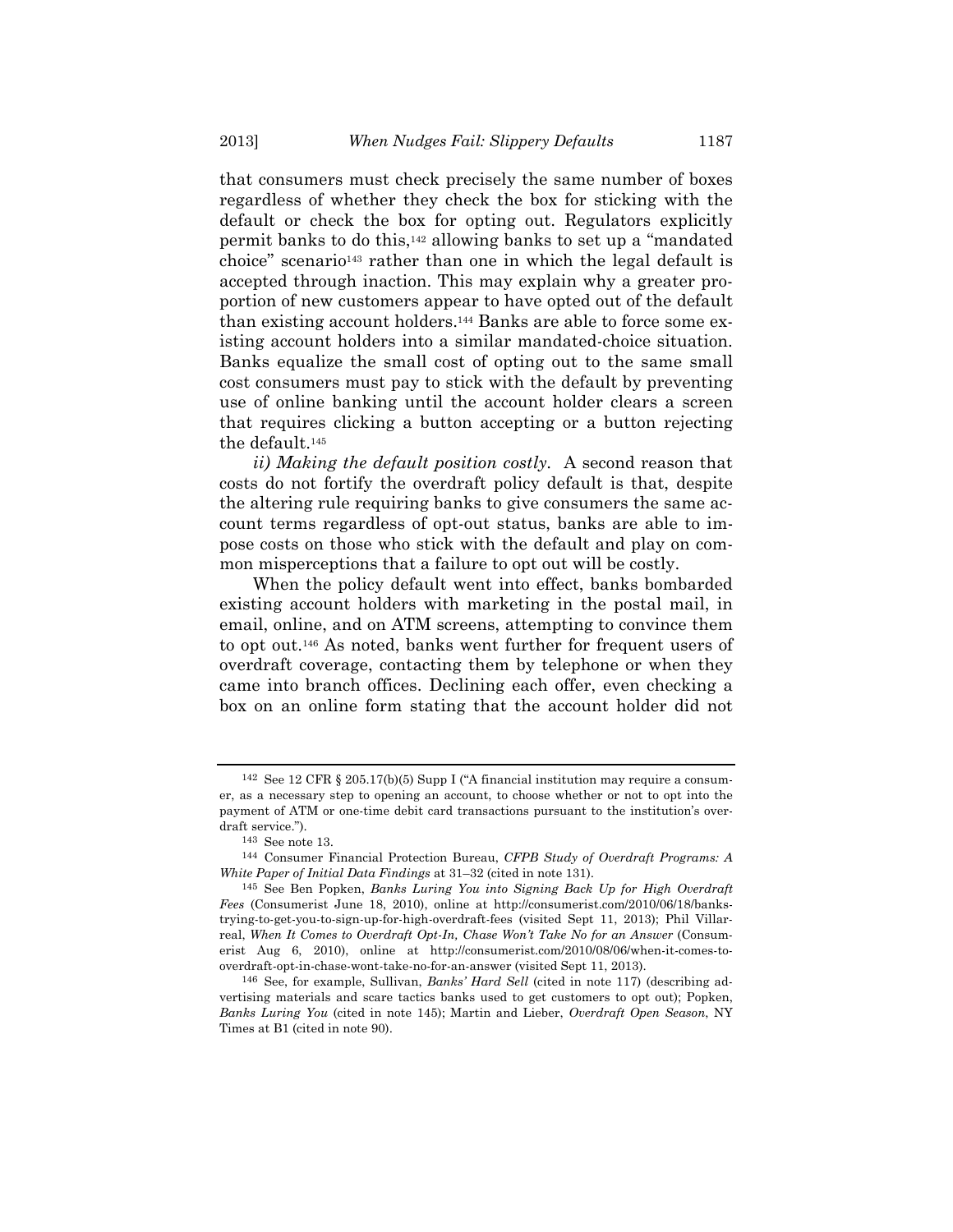want to opt out, would not stop the barrage.<sup>147</sup> Consumers quickly realized that there is an immediate intangible benefit to opting out—the marketing will stop. The calls and emails will cease, the tellers will stop asking, and those who bank online will be able to navigate directly to their personal account without clicking through a computer screen asking whether they would like to opt out first. One survey found that almost half of respondents who reported that they had opted out of the default did so at least in part to stop receiving overdraft marketing.148

Banks also flat out violate the prohibition on different account terms by offering a day of "float" to consumers who opt out of the policy default as well as an exemption from the usual requirement that a deposit must clear before it is available. Because check deposits can take up to eleven days to clear,149 this can be a substantial benefit. One bank's marketing flyer offers:

Debit Card Overdraft Coverage on your personal account may allow your ATM and everyday debit card transactions to be approved before a deposit is available in your account. . . . [U]se your ATM and debit card and have until the end of the same business day to make a deposit or transfer money to cover your ATM and everyday debit card purchases.150

The flyer states that this perk does not apply to those who do not opt out of the default; these consumers are advised that they "may need to make deposits well in advance to ensure [their] ATM and everyday debit card purchases are approved."<sup>151</sup>

Further, although the law does not allow banks to offer worse terms to those who stick with the default, banks can play on the illusion that a failure to opt out will be costly. Two

150 *Stay Protected with SharePlus ATM and Debit Card Overdraft Coverage* at \*1 (SharePlus Federal Bank), online at https://secureforms.c3vault1.com/forms/shareplus /pdf/opt-in-details.pdf (visited Sept 11, 2013).

<sup>147</sup> See Villarreal, *When It Comes to Overdraft Opt-In, Chase Won't Take No for an Answer* (cited in note 145).

<sup>148</sup> Center for Responsible Lending, *Banks Collect Overdraft Opt-Ins through Misleading Marketing* \*3–4 (Apr 2011), online at http://www.responsiblelending.org /overdraft-loans/policy-legislation/regulators/CRL-OD-Survey-Brief-final-2-4-25-11.pdf (visited Sept 11, 2013).

<sup>149</sup> Government Accountability Office, *Bank Fees: Federal Banking Regulators Could Better Ensure That Consumers Have Required Disclosure Documents prior to Opening Checking or Savings Accounts* \*21 (Jan 2008), online at http://www.gao.gov/new.items /d08281.pdf (visited Sept 11, 2013).

<sup>151</sup> Id. See also *Chase Debit* at \*1 (cited in note 77) (explaining the same day of float perk for consumers who opt out); TD Bank FAQ (cited in note 77) (same).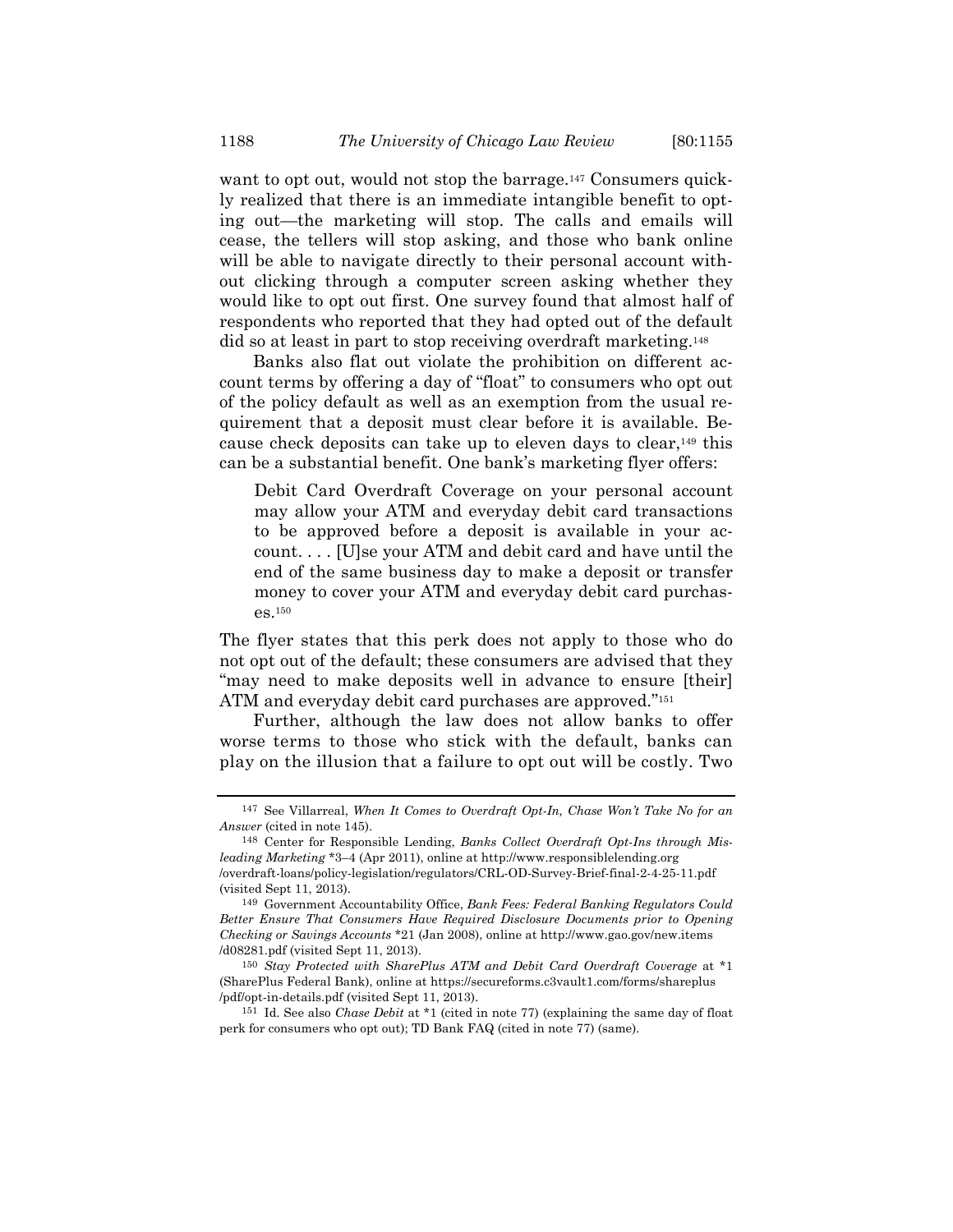misperceptions are common. First, consumers believe that opting out of the default is necessary to avoid bounced checks, even though checks and recurring payments are not affected by the policy default. In one survey, nearly two-thirds of respondents who reported that they had opted out of the default stated that one reason they did so was to avoid bouncing paper checks.152 Second, many people believe that opting out is necessary to avoid incurring a fee when a nonrecurring debit card transaction is denied for insufficient funds, even though no such fee exists. Sixty percent of consumers who reported that they had opted out of the default stated that one reason they did so was to avoid this (nonexistent) fee.153

Consumer misperception here is driven in part by the complexity of the overdraft policy default and of the fees that apply when different forms of payment are denied. The fact that the policy default applies to ATM and nonrecurring debit transactions but not checks and recurring payments is not intuitive, especially given that some banks call the debit cards they issue "check cards." The fact that some debit card denials do not result in a fee is not obvious, given that when a check or recurring debit transaction is denied, both the merchant and the bank can charge the consumer a fee, and some prepaid debit cards carry declined-transaction fees.154 But banks also stoke confusion with overdraft marketing materials that make claims such as: "You can protect yourself from . . . fees normally charged to you by merchants for returned items," or "The Bounce Overdraft Program was designed to protect you from the cost . . . of having your transactions denied."155

*iii) Exploiting and engendering confusion.* Confusion is one mechanism that can make defaults sticky, but it also can lead consumers to inadvertently opt out. Polls suggest that many account holders treated by their banks as having opted out did not

<sup>152</sup> Center for Responsible Lending, Consumer Federation of America, and National Consumer Law Center, *Comments* at 15 (cited in note 78). Consumers who believe that they must opt out to avoid bouncing checks may feel compelled to opt out, given that in most states bouncing a check is a criminal offense and can even result in imprisonment. See *Bad Check Laws by States* (National Check Fraud Center 2011), online at http://www.ckfraud.org/penalties.html#criminal (visited Sept 11, 2013).

<sup>153</sup> Center for Responsible Lending, Consumer Federation of America, and National Consumer Law Center, *Comments* at 15 (cited in note 78).

<sup>154</sup> See Sandra Block, *Prepaid Card Fees Can Hurt: If You Don't Choose Carefully, They Can Squeeze You Dry*, USA Today 1B (Jan 18, 2011).

<sup>155</sup> Center for Responsible Lending, *Banks Collect Overdraft Opt-Ins* at \*1 (cited in note 148).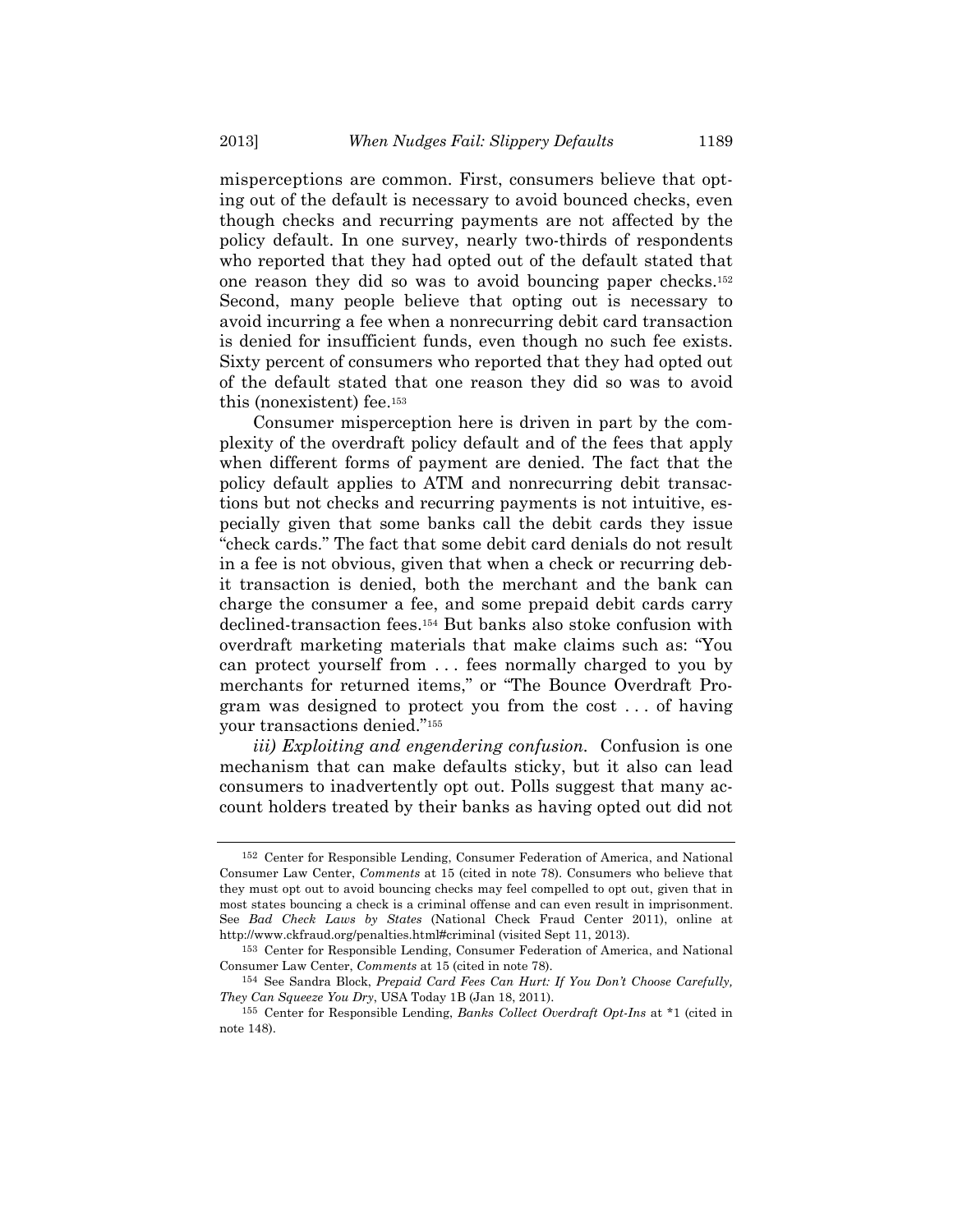intend to opt out. In a Spring 2012 survey, taken almost two years after the policy default became effective, over half of the consumers who reported having paid an overdraft fee on an ATM or nonrecurring debit transaction in the prior year stated that they did not believe they had opted out of the policy default and into overdraft coverage.156 Eight percent did not know whether they had agreed to overdraft coverage.<sup>157</sup> Both the existence of substantial numbers of consumers who do not know their opt-out status and the fact that banks treat consumers who do not believe they opted out as having done so indicate that here,<sup>158</sup> transaction confusion, rather than favoring the default, operates to favor opting out.

The complexity of the policy default and of overdraft generally, explained above,159 as well as bank presentation of the optout choice, contribute to this confusion. When consumers are orally asked to opt out, confusion may be especially high. One consumer reported that, after calling her bank about an unrelated matter, the representative

very quickly noted that I didn't have any overdraft protection and that she'd go ahead and do me the favor of adding overdraft protection to my checking account . . . . She never asked if I wanted the service or even gave me a chance to give her my opinion on the matter.160

Bank employees say that their employers require them to sell overdraft coverage using deceptive tactics and that consumers who are convinced to opt out do not understand what has happened.161 These tactics are likely concentrated on frequent overdrafters; at least one bank offered employees a bonus for

<sup>156</sup> The PEW Center on the States, *Overdraft America* at \*4 (cited in note 126).

<sup>157</sup> Id.

<sup>158</sup> Although surveys can suffer from biased responses, it is unlikely that consumers would understate their frequency of opting out. Social desirability bias, if present at all, would favor opting out because bank marketing made the argument that consumers ought to opt out, and no constituency that favored sticking with the default was particularly active in the media.

<sup>159</sup> See notes 117–24 and accompanying text.

<sup>160</sup> Popken, *Chase Just Goes Ahead* (cited in note 141). 161 See Ben Popken, *Get Customers to Sign Up for Overdraft Fees or Get Fired* (Consumerist Aug 3, 2010), online at http://consumerist.com/2010/08/03/getting-fired-for-not -tricking-customers-into-overdraft-fees (visited Sept 11, 2013); Ben Popken, *Branch Manager Quits rather than Trick Bank Customers into Signing Up for Overdrafts* (Consumerist Aug 13, 2010), online at http://consumerist.com/2010/08/13/rather-than-trickbank-customers-into-signing-up-for-overdrafts-branch-manager-quits (visited Sept 11, 2013).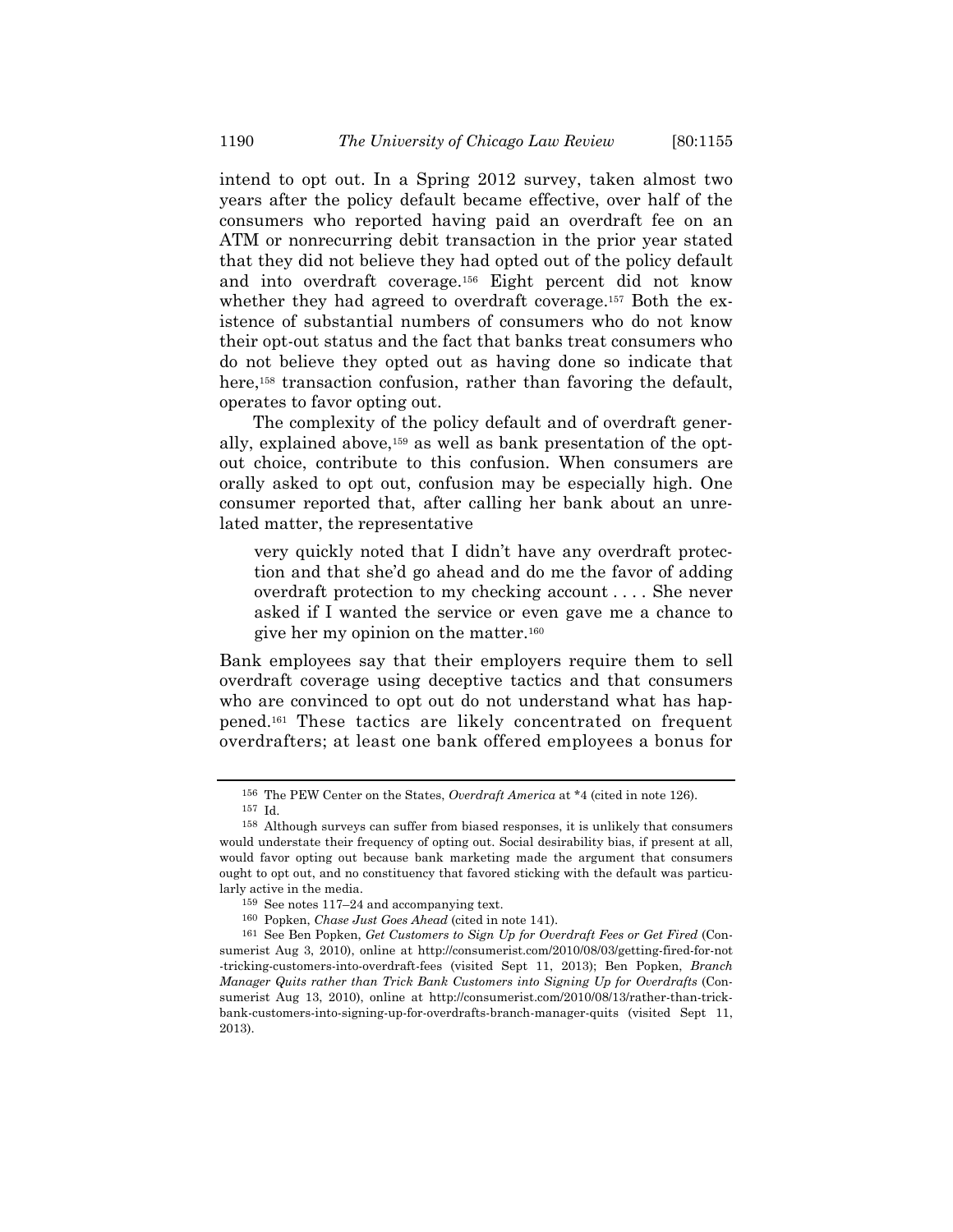convincing prior users of overdraft coverage to opt out of the default.162

*iv) Making the choice visible.* Although another common barrier to opting out of defaults is invisibility, the choice to opt out of the overdraft default is highly visible. The law requires that the choice to opt out be presented in a notice segregated from other account information.163 The intent was to prevent banks from switching the default rule in fine-print terms to which consumers blindly consent, but the effect is also to defuse the invisibility mechanism that might otherwise make the default sticky. To consumers who ignore the opt-out notice, banks direct reams of marketing; as noted above, frequent overdrafters may even be called or approached in person. Thus, the policy default garners no traction through the invisibility mechanism.

*b) Neutralizing and flipping judgment and decision biases.*

*i) Repositioning loss aversion and the endowment effect.* Loss aversion and the endowment effect can contribute to the power of defaults, but banks use a variety of methods to reposition these biases to induce opting out.

First, banks frame opting out as a gain. In their communications with consumers, banks refer to opting out of the policy default as "opting in" to a bank's "overdraft service."164 Thus, opting out of the default is framed as gaining a service rather than losing an endowed reference position, so that loss aversion and the endowment effect are not triggered to support the policy default.

Instead, banks frame the policy default as a loss. At the request of the banking industry,165 the regulations allowed banks to obtain consumer consent to opting out prior to the effective date of the new default.166 Banks capitalized on this, heavily pitching existing account holders on the right to opt out prior to the operation of the new rule.167 Thus, at the time consumers were asked to agree to overdraft coverage, they were being

<sup>162</sup> See Ray Birch, *Iowa CU's Face-to-Face Pitch Boosts Opt-Ins*, 14 Credit Union J 11, 11 (May 31, 2010).

<sup>&</sup>lt;sup>163</sup> 12 CFR § 205.17(b)(1)(i)–(ii). 164 The regulations use the same language. See, for example, 12 CFR § 205.17 (repeatedly referring to opting out of the default as "opt[ing] in" to overdraft coverage for ATM and nonrecurring debit transactions, and to overdraft coverage as a "service").

<sup>165</sup> See 74 Fed Reg at 59047.

<sup>166 12</sup> CFR § 205.17(c)(1) Supp I.

<sup>167</sup> See, for example, Sullivan, *Banks' Hard Sell* (cited in note 117); Martin and Lieber, *Overdraft Open Season*, NY Times at B1 (cited in note 90).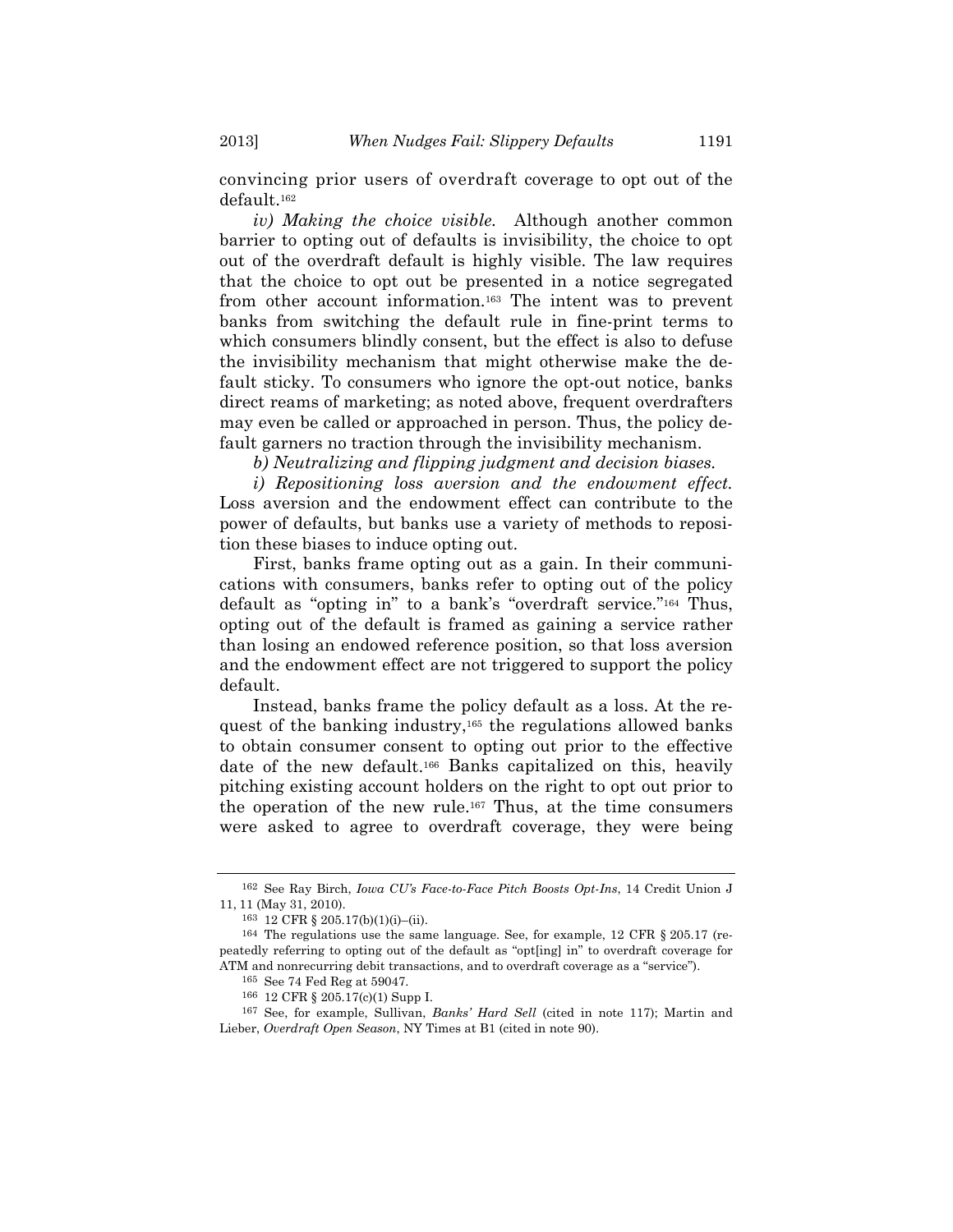asked to take action to preserve the status quo and avoid losing a currently endowed position. In their marketing, banks explicitly invoked loss aversion to encourage opting out with copy such as "*Don't lose your ATM and Debit Card Overdraft Protection*"168 and "*STAY PROTECTED with [ ] ATM and Debit Card Overdraft Coverage*,"169 and by framing the overdraft coverage choices as follows:

# FIGURE 1. EXCERPTS FROM BANK OVERDRAFT DEFAULT OPT-OUT FORM170

#### **KEEP MY ACCOUNT WORKING THE SAME WITH SHAREPLUS YES** ATM AND DEBIT CARD OVERDRAFT COVERAGE

or

#### **CHANGE MY ACCOUNT TO REMOVE SHAREPLUS ATM AND NO DEBIT CARD OVERDRAFT COVERAGE**

One bank employee frankly explained that nearly all customers could be convinced to opt out by presenting a failure to opt out as a change: "All you have to do to get an almost definite yes is explain that opting in [to overdraft coverage] will keep their account exactly the way it is now. People are scared of change so they'll opt in [to overdraft coverage] to avoid change."171

Even after the new default rule became operative, in somewhat Orwellian fashion, bank marketing has continued to play on loss aversion and the endowment effect. For example, as of this writing, nearly three years after the policy default became effective, one bank's online banking webpage continues to state, "Your . . . Checking account *has* a feature called [ ] Debit Card Overdraft Coverage . . . . Don't worry, there's no fee to *keep* the coverage."172

<sup>168</sup> *Don't Lose Your ATM & Debit Card Overdraft Protection* (Lapeer County Bank & Trust Co 2010), online at http://www.lcbt.com/2747/mirror/debitcardandatmoverdraftprotection.htm (visited Sept 11, 2013).

<sup>169</sup> *Stay Protected with SharePlus* at \*1 (cited in note 150). 170 Id (advertising the benefits of overdraft coverage).

<sup>171</sup> Sullivan, *Banks' Hard Sell* (cited in note 117).

<sup>172</sup> *Chase Debit Card Overdraft Coverage* (JP Morgan Chase Bank 2013), online at http://demo.chase.com/presents/preview/pnt/non\_pnt/add\_overdraft\_coverage.html (visited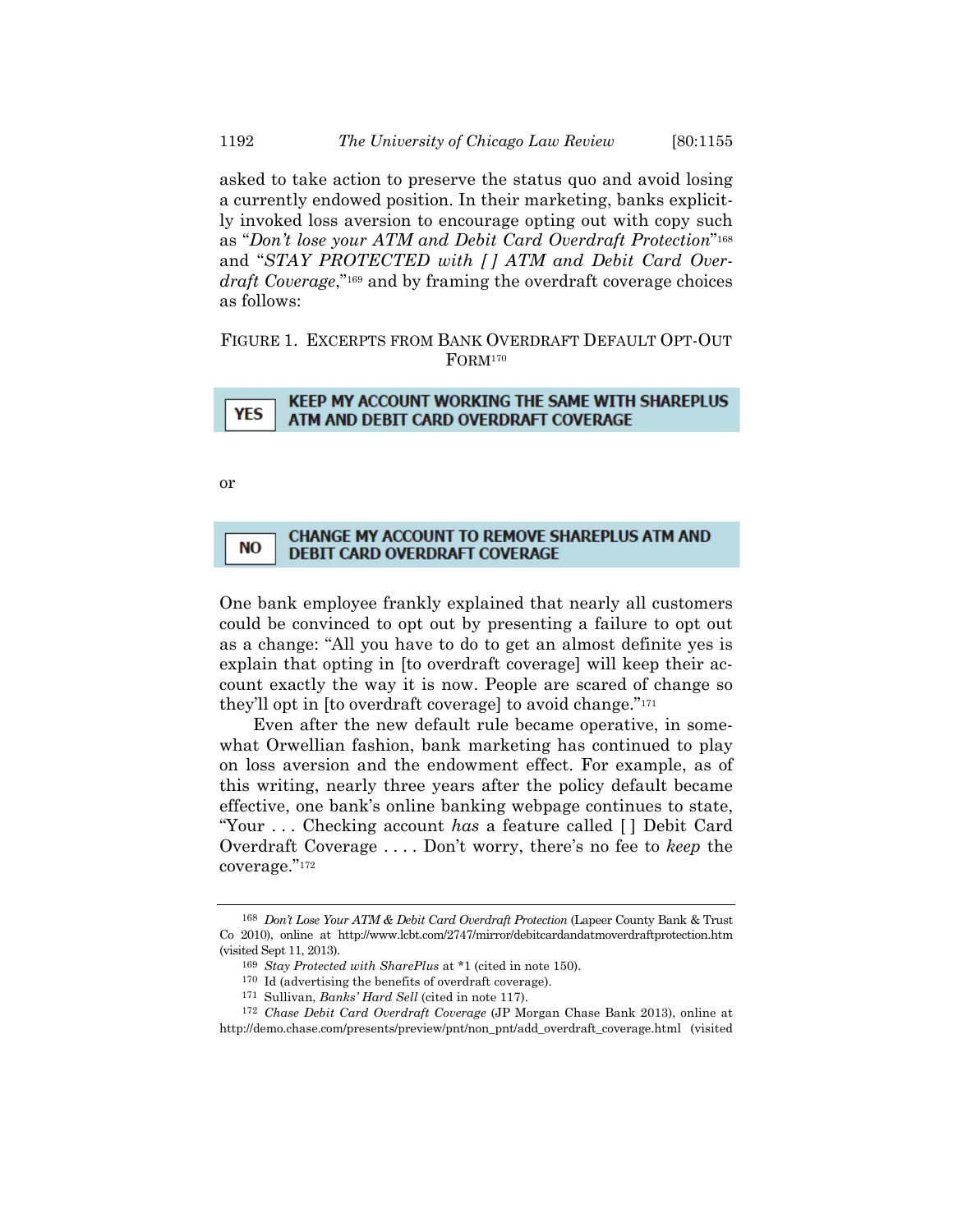More subtly, bank marketing works directly on the query effects173 believed to underlie loss aversion, in two ways. First, banks describe the benefits of opting out of the default before presenting consumers with the default itself. Second, in the written or online form banks provide for consumers to opt out, they first present the choice to opt out (phrased as a positivethought-invoking "Yes") and then present the choice to stick with the default (phrased as a negative-thought-invoking "No").174 By channeling the consumer's decision process to consider the benefits of the opt-out position first rather than considering the benefits of the default first, bank marketing flips query effects to encourage consumers to opt out of the overdraft default.

*ii) Playing on discounting to favor opting out.* When the costs of opting out of a default are immediate and certain, and the gains in the future and speculative, discounting favors sticking with the default. But in the case of overdraft, discounting may encourage opting out.

The benefits of opting out of the overdraft policy default are immediate and appear certain. In addition to stopping the overdraft-marketing barrage described above, there are two benefits consumers may seek when opting out. First, consumers may seek access to overdraft funds immediately. Because account holders can opt out of the policy default at any time, a bank can, at its discretion, provide them with funds as soon as they opt out.175 Second, consumers may seek present peace of mind176 that they will have access to cash if they encounter an emergency in

Sept 11, 2013) (emphasis added). See also *inSight* \*3 (San Bernardino School Employees Federal Credit Union July 2010), online at http://www.sbsefcu.org/newsletters

<sup>/</sup>SBInsight\_Summer2010.pdf (visited Sept 11, 2013) ("[D]on't worry, there's no fee to keep the coverage available and the fee will apply only if you use it.") (citation omitted).

<sup>173</sup> Recall that "query effects" refers to the fact that people tend to generate more answers to the first question they ask themselves than the second, and they routinely ask themselves about the benefits of the reference point before considering the benefits of an alternative. See note 42 and accompanying text.

<sup>174</sup> This reverses the order suggested by the Federal Reserve Board's Model Form. For the relevant portion of the form, see text accompanying note 189.

<sup>175</sup> See Board of Governors of the Federal Reserve System, Electronic Fund Transfers, 75 Fed Reg 31665, 31667 (2010) (amending 12 CFR  $\S$  205.17) (noting that a consumer could wait "until the time the [overdraft] service is needed" to opt out of the default).

<sup>176</sup> *Stay Protected with SharePlus* at \*1 (cited in note 150) ("Maintain peace of mind with Triple-Protection."); *Standard Overdraft Services: Are You In?* (cited in note 121) ("Enjoy the peace of mind of knowing your checks, debits, and payments are automatically honored by setting up an Overdraft Protection Plan.").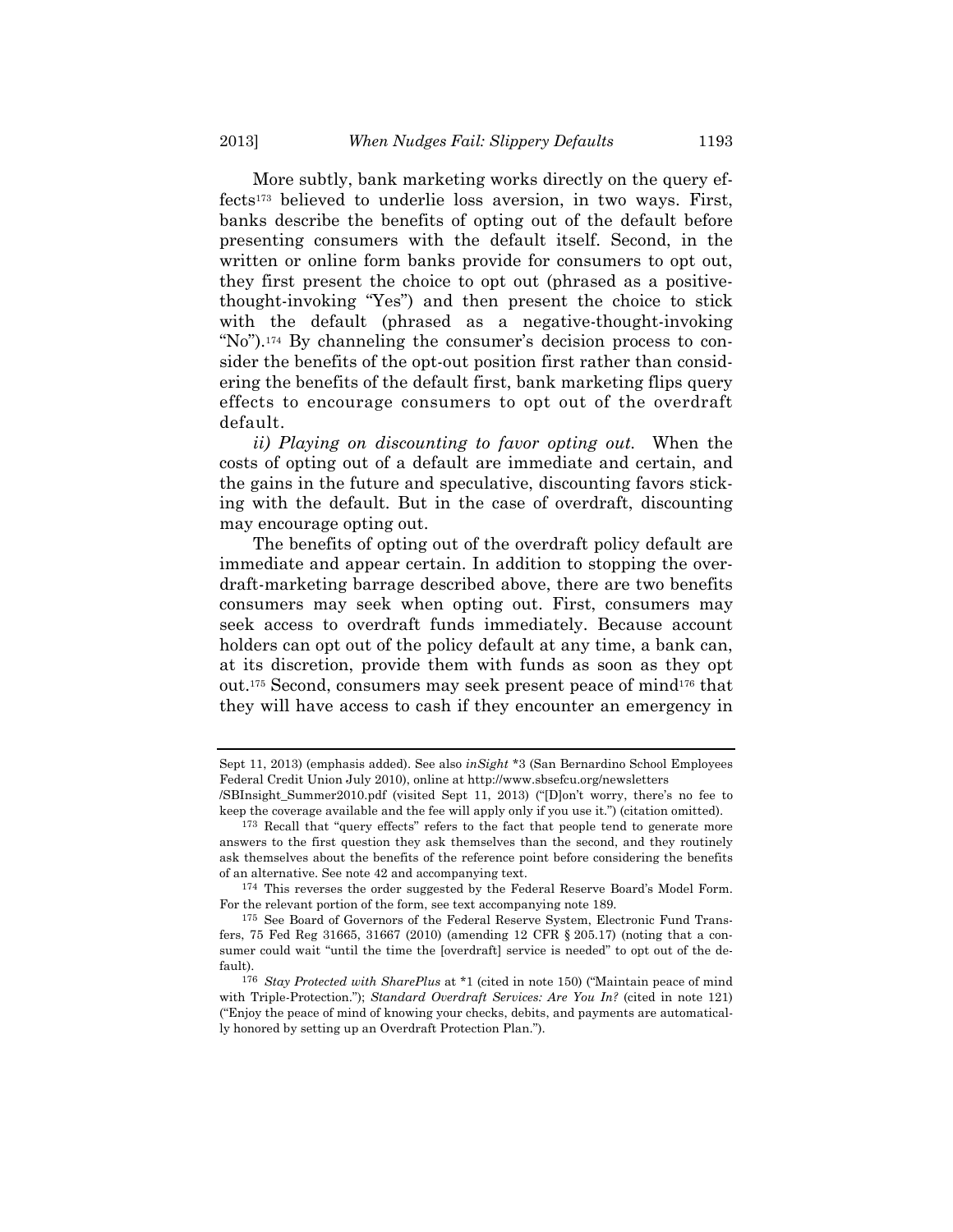the future. Bank marketing suggests that opting out will provide this, with scripts suggesting, for example, that "No Bounce Advantage" can be a "lifesaver" in case of an "[u]nexpected car repair, maybe when traveling" or for "[m]edical expenses, perhaps a prescription"177 or "Privilege Pay works like a safety net for your checking account . . . so you don't get left stranded at a gas station."178 Such statements make it appear as if there were no uncertainty about this benefit, even though, as previously noted, banks deny about a third of transactions that would overdraw an account.179 Thus, neither the financial nor the psychological benefits of opting out are subject to discounting due to time or uncertainty.

The costs of opting out of this policy default, on the other hand, are uncertain and in the future. Banks frame opting out of the default and into the bank's overdraft program as a "free" perk.180 Consumers tend to accept "free" offers—offers with no tangible up-front cost—without pausing to consider true longterm or intangible costs.181 Bank marketing may even confuse consumers into believing that not only is opting out of the default "free," but so too is using overdraft coverage once the consumer has opted out.182 Oral sales pitches in particular can gloss

<sup>177</sup> *Bounce Advantage* (Peoples Bank 2013) (on file with *The University of Chicago Law Review*).

<sup>178</sup> *Privilege Pay* (Farmers Insurance Group Federal Credit Union 2013), online at https://www.figfcu.com/print.php?id=610 (visited Sept 11, 2013).

<sup>179</sup> See Lieber and Martin, *Overspending on Debit Cards*, NY Times at A20 (cited in note 77).

<sup>180</sup> See, for example, *Overdraft Protection* (Capital One 2013), online at http://www.capitalone.com/bank/overdraft-protection (visited Sept 11, 2013) ("Opting in is free and easy."); *Check Card Overdraft Protection for Your Wescom Checking Account* (Wescom Credit Union 2011), online at https://www.wescom.org/accounts/whyoptinover draftprotection.asp (visited Sept 11, 2013) ("Why Opt in to Check Card Overdraft Protection? It's Free.").

<sup>181</sup> See Kristina Shampanier, Nina Mazar, and Dan Ariely, *Zero as a Special Price: The True Value of Free Products*, 26 Mktg Sci 742, 743 (2007). See also David Adam Friedman, *Free Offers: A New Look*, 38 NM L Rev 49, 69–71 (2008) (discussing deceptiveness of "free" offers); Chris Anderson, *Free: The Future of a Radical Price* 59 (Hyperion 2009):

A single penny doesn't really mean anything to us economically. So why does it have so much impact? The answer is that it makes us think about the choice. That alone is a disincentive to continue. It's as if our brains were wired to raise a flag every time we're confronted with a price. This is the "is it worth it?" flag. If you charge a price, any price, we are forced to ask ourselves if we really want to open our wallets. But if the price is zero, that flag never goes up and the decision just got easier.

<sup>182</sup> See Martha C. White, *We Paid Almost \$30 Billion in Overdraft Fees in 2011* (Time Jan 3, 2012), online at http://business.time.com/2012/01/03/we-paid-almost-30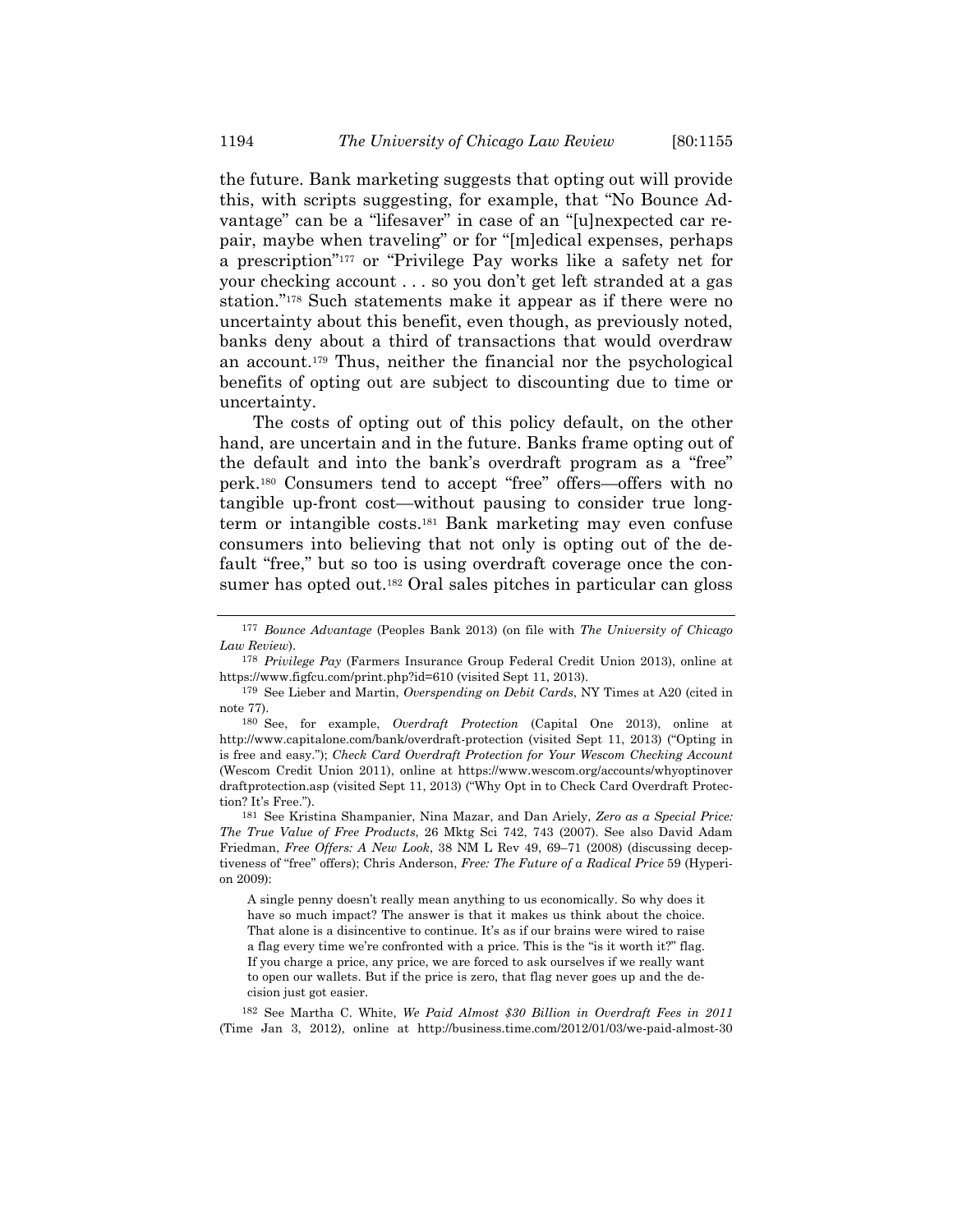over the fees for overdrawing.183 Certainly no bank explains that, as noted above, unpaid overdrafts are the primary reason banks involuntarily close and refuse to open checking accounts, meaning that one potential cost of opting out is loss of checkingaccount privileges.

Moreover, overdraft fees are not usually visible or certain at the time when the overdraft occurs. Banks generally do not disclose the fee at the ATM or point of sale,184 and it is difficult for consumers to know whether they are overdrawing. Consumers may not know the account balance their bank will assign them at any moment because deposits take varying amounts of time to clear, holds can be placed on account funds, banks reorder transactions within a single day, and account balance statements can be inaccurate.185 Consumers only see the actual overdraft fees charged sometime in the future, often not until they receive their monthly statement, and only if they read the statement.186 Ninety percent of consumers polled in 2012 who had incurred an overdraft fee in the prior year stated that they

<sup>-</sup>billion-in-overdraft-fees-in-2011 (visited Sept 11, 2013) (quoting Susan Weinstock of PEW's finding from focus group interviews that "[m]any people think that choosing the bank's 'protection' means that they won't be charged an overdraft fee").

<sup>183</sup> See Laura Northrup, *TD Bank Sells Overdraft Protection as a "Free" Service* (Consumerist Aug 11, 2010), online at http://consumerist.com/2010/08/11/td-bank-sells -overdraft-protection-as-a-free-service (visited Sept 11, 2013) (reporting that a consumer received a phone call from a bank representative who told him that that the bank's "overdraft protection" was "free" and only mentioned fees by saying that the fees for using the service "would stay the same").

<sup>184</sup> Cashman, et al, FDIC Study at iii (cited in note 79).

<sup>185</sup> See, for example, Government Accountability Office, *Bank Fees* at \*21 (cited in note 149) (explaining that transaction clearing time varies); id at \*62 ("Debit card industry representatives explained that the account balance that is used to authorize a debitcard transaction—and which would be displayed to the consumer—may not necessarily reflect the true balance in the consumer's checking account at the time of the transaction."); Cashman, et al, FDIC Study at iv (cited in note 79) (explaining the bank practice of processing withdrawals on a single day from largest to smallest, which maximizes the number of withdrawals that will overdraft the account and overdraft fee revenue). But see *Gutierrez v Wells Fargo Bank, NA*, 730 F Supp 2d 1080, 1124 (ND Cal 2010) (holding transaction reordering for the purpose of inflating overdraft fees to be a fraudulent practice in violation of California state law).

<sup>186</sup> The PEW Center on the States, *Overdraft America* at \*7 (cited in note 126) (finding that reading an account statement was the most common way consumers discovered that they had overdrawn their accounts, with about a quarter learning of the overdraft this way). See also Bob Sullivan, *Gotcha Capitalism: How Hidden Fees Rip You Off Every Day—and What You Can Do about It* 60 (Ballantine 2007) (quoting a bank employee as stating: "Our focus is to get you to start using the debit cards so you can charge up those [overdraft] fees, because the purchases that you make will not show in your account until many days later").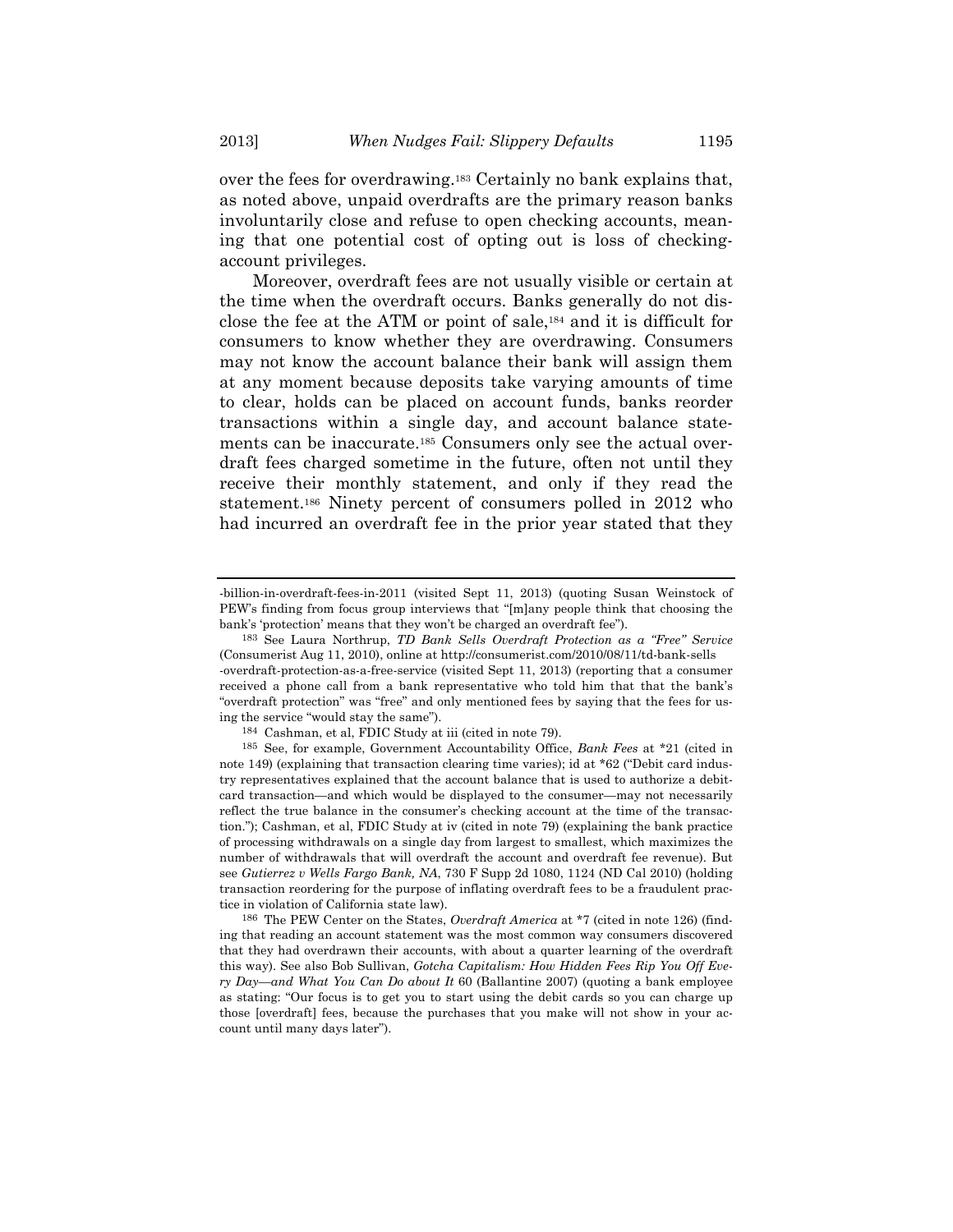overdrew their account by mistake and were surprised by the fee when they became aware of it.<sup>187</sup>

Consumers do have the right to opt back into the default, but once they have opted out of the default the transaction costs of opting back in are immediate. Because most people—even those who have opted out of the default and even those who have overdrawn frequently in the past—do not expect to overdraw their accounts,188 the benefits of opting back in are uncertain and in the future. Discounting therefore can lead to sticking with the opt-out position.

*iii) Framing the choice to invoke an action bias.* Defaults can sometimes garner adherents through omission bias and regret aversion. But banks are able to neutralize omission bias and even invoke an action bias in the direction of opting out of the overdraft policy default. As explained above, banks place new and online-banking customers in a mandated-choice scenario, forcing them to actively select the default or the opt-out position. Even when banks do not require consumers to make a choice, they typically present the choice in a manner that implies that the consumer must make a choice. In this respect, banks are following the model form developed by regulators, which appears as follows:

# FIGURE 2. EXCERPT FROM MODEL OVERDRAFT DEFAULT OPT-OUT FORM<sup>189</sup>

| I do not want finstitution Name) to authorize and pay overdrafts on my ATM and everyday debit card<br>transactions. |
|---------------------------------------------------------------------------------------------------------------------|
| I want (Institution Name) to authorize and pay overdrafts on my ATM and everyday debit card<br>transactions.        |
| Printed Name:                                                                                                       |
| Date:                                                                                                               |

Even if the consumer wants to stick with the default, this presentation implies that action is required on the consumer's part. Without the option to do nothing, the omission bias does not lead consumers to the default position.

<sup>187</sup> The PEW Center on the States, *Overdraft America* at \*4 (cited in note 126). 188 See note 129 and accompanying text.

<sup>189 12</sup> CFR § 205, Appendix A-9 (cited in note 119). See also 12 CFR § 205.17(d)(3) Supp I ("Institutions may, but are not required, to provide a signature line or check box where the consumer can indicate that he or she declines to opt in.").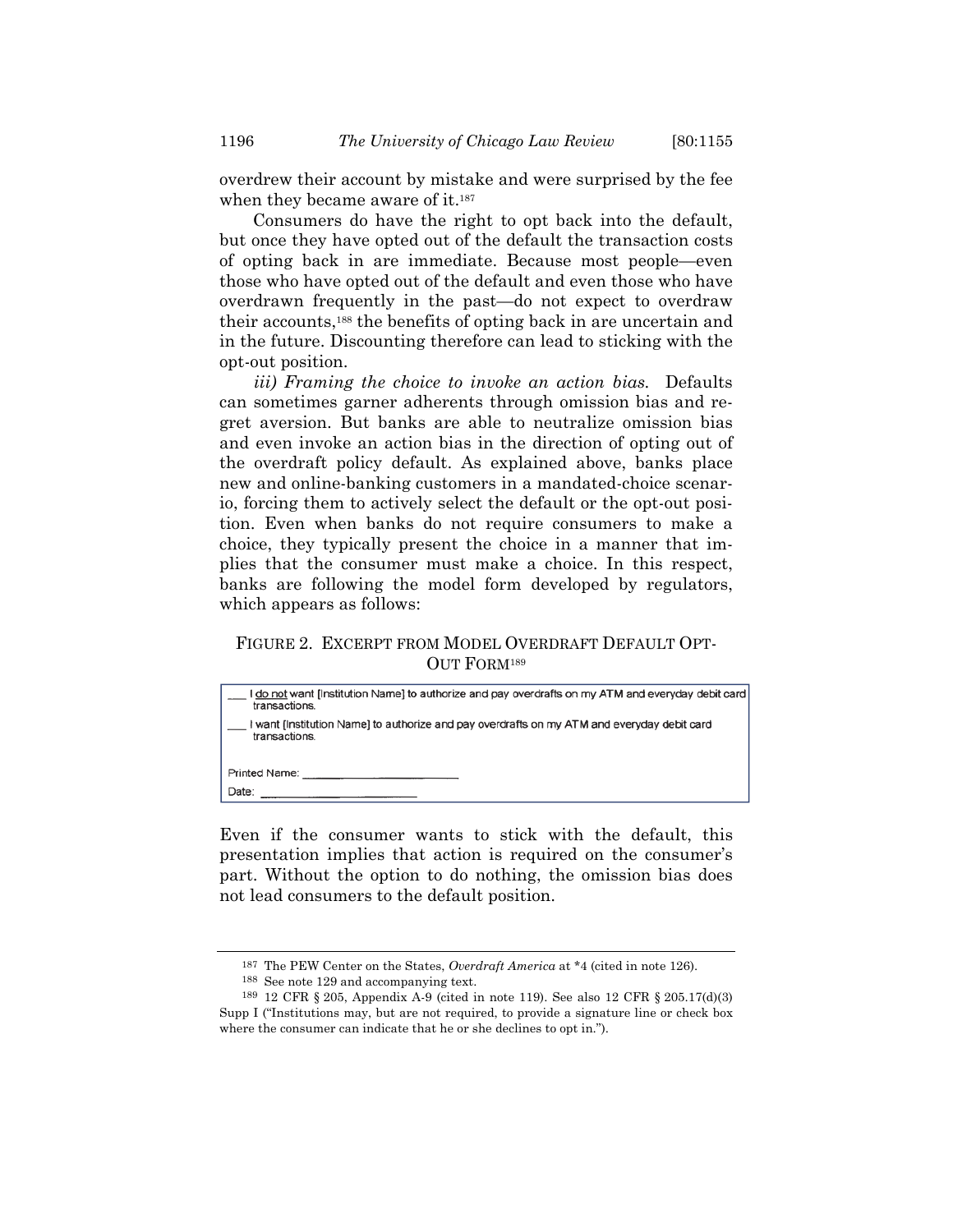While the model form implicitly sends the message that consumers must make an overdraft-coverage choice, bank marketing makes that message explicit. For example, banks instruct account holders that they must take action using language such as: "To keep your account operating smoothly . . . [and] [t]o avoid any interruptions in how we service your account, we need to hear from you"<sup>190</sup> and "Urgent notice regarding your ... Debit/ATM Card. Your immediate response is needed! . . . Your signature is required."191 By framing the choice as one that consumers must make, the message is that consumers are responsible for inaction. Rather than failing to act due to omission bias, consumers may anticipate that if a poor consequence comes to pass, they will regret having failed to take any action.

*iv) Reducing procrastination.* Procrastination can lead people to stick with the default, but banks work to reduce or eliminate it. As explained above, banks force new customers and existing account holders who wish to use online banking to choose between the default and opt-out positions, so procrastination is not an option. For other existing account holders, particularly those approached in person or by phone and asked to make a choice, procrastination may not appear to be an option. Bank marketing to existing account holders emphasized the effective date of the new default rule as if it were a deadline for opting out, presenting the choice as an urgent one that could not be delayed beyond that point:

<sup>190</sup> Center for Responsible Lending, *Banks Collect Overdraft Opt-Ins* at \*1 (cited in note 148) (emphasis omitted).

<sup>191</sup> *Urgent Notice Regarding Your Public Service Credit Union Debit/ATM Card* \*1 (Public Service Credit Union 2010), online at https://www.mypscu.com/docs/odpletteronline.pdf (visited Sept 11, 2013).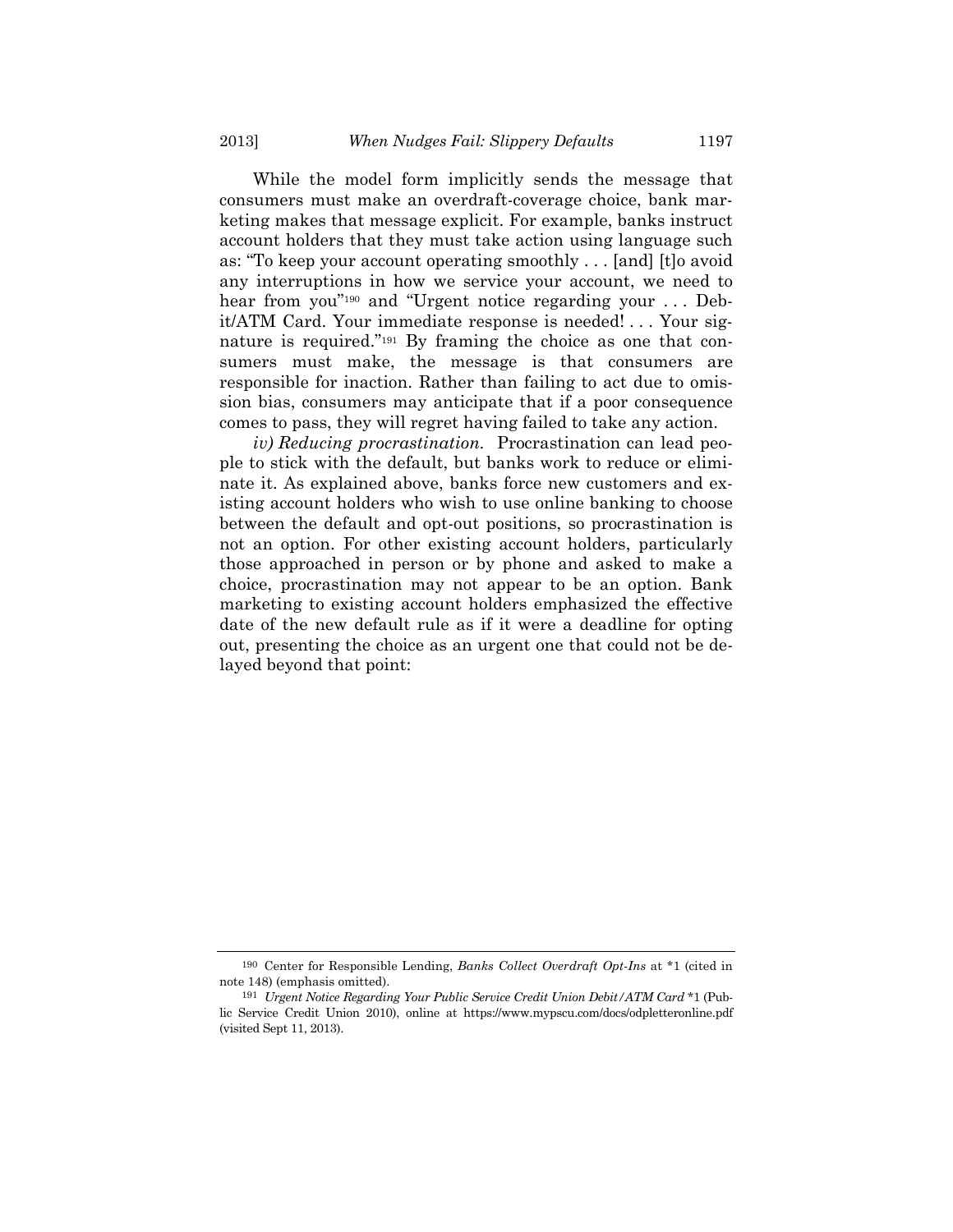# FIGURE 3. EXCERPT FROM BANK MARKETING OF ATM AND NONRECURRING DEBIT TRANSACTION OVERDRAFT COVERAGE192



When delay is or appears impermissible, procrastination does not bolster the default.

In addition, some banks may provide consumers with incentives to overcome procrastination. Firms that offer overdraftmarketing services have advised banks to provide gifts or cash offers to prior frequent overdrafters to encourage them to respond to the bank's request that they opt out of the default (regardless of whether that response is to check the box opting out or the box keeping the default).193 In addition to overcoming procrastination, such incentives to make an active decision likely increase the visibility of the choice to opt out and work against the omission bias.

*c) Shaping preferences.* In the context of overdraft, banks have undermined the implicit advice and experience mechanisms through which defaults can sometimes gain adherents. Bank presentation of the policy default, following the model form displayed above, does not reveal which is the default position, consenting to overdraft coverage or not consenting. Some banks further obscure that the default is a default. One bank's opt-out form claims that a decision to opt out is "effective

<sup>192</sup> Jim Bruene, *Debit Card Overdraft Protection: 2 Steps Forward, 1.9 Back* (Netbanker July 13, 2010), online at http://www.netbanker.com/2010/07/debit\_card\_overdraft \_protection\_2\_steps\_forward\_19\_back.html (visited Sept 11, 2013) (copied from the thenhomepage of Horizons North Credit Union).

<sup>193</sup> See Center for Responsible Lending, et al, *Comments on Regulations DD and E— Overdraft* \*9 (Consumer Federation of America Mar 30, 2010), online at http://www .consumerfed.org/elements/www.consumerfed.org/file/FRB\_Overdraft\_Comment\_3\_30 \_10.pdf (visited Sept 11, 2013).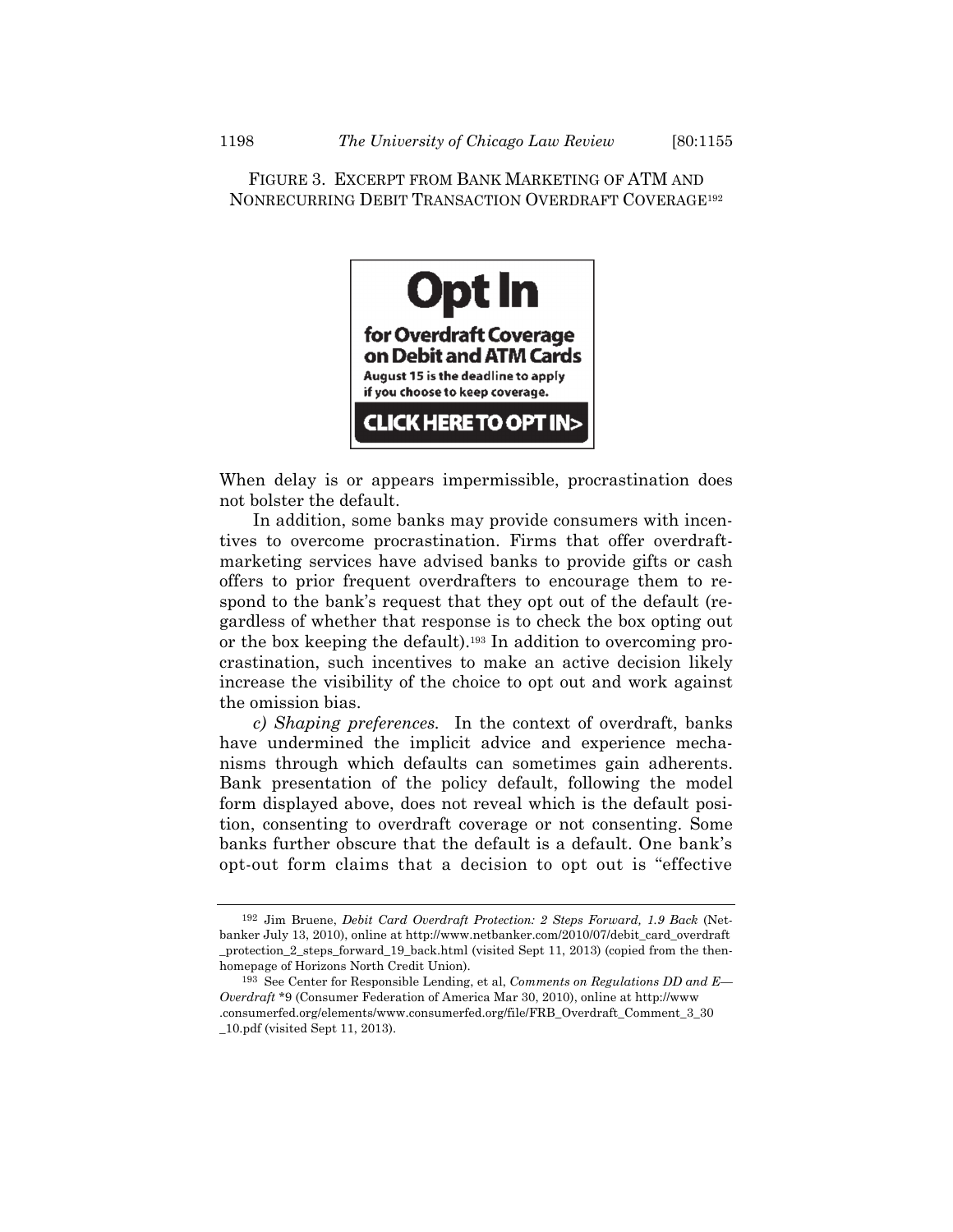immediately," but for those who choose to stick with the default "your account(s) will reflect your decision on or before the second business day after your decision has been submitted."<sup>194</sup> The same bank's flyer states "if . . . you don't want your everyday debit card transactions authorized when you don't have sufficient funds in your account, your banker can remove this service from your account."195 By stating that overdraft coverage needs to be removed and that a decision to decline it is not effective for two days, the bank creates the misimpression that having overdraft coverage is the default. The effect is to rob the policy default of any implicit advice it might otherwise have carried, and to subtly convey advice to opt out.

In addition, banks explicitly advise consumers to opt out. For example, several banks are using advertising copy that tells their customers: "The majority of our members prefer having this service."196 Particularly for consumers who are confused by overdraft options, following the herd may seem like sound advice.

Finally, as explained above, existing account holders were pressed to opt out of the policy default before it came into effect and thus before they experienced it. New customers must make a decision at account opening, possibly before they have experienced it. Without living with the default and perhaps discovering that purchases can be foregone or cheaper sources of shortterm credit are available, consumers are not induced to choose the default due to experience.

None of this analysis tells us whether those consumers who opt out of the overdraft policy default are better off with overdraft coverage or would be better off without it. People often make the right decisions for the "wrong" reasons. Someone who is motivated by loss aversion to opt out, for example, might be better off even though she did not engage in a rational weighing

<sup>194</sup> Screenshot on file with author. Relevant excerpt from screenshot also available at Oscar Valles, *Chase Debit Card Overdraft Coverage and Chase Overdraft Protection Program* (Oscar Valles July 17, 2010), online at http://oscarvalles.wordpress.com/2010 /07/17/chase-debit-card-overdraft-coverage-and-chase-overdraft-protection-program (visited Sept 11, 2013) (describing one customer's experience of still being charged overdraft fees after opting out, and showing an image of the relevant text).

<sup>195</sup> Center for Responsible Lending, et al, *Comments on Regulations DD and E— Overdraft* at Appendix (cited in note 193). See also *Chase Debit* at \*1 (cited in note 77).

<sup>196</sup> *Important Information Affecting Your Overdraft Services* (ABCO Federal Credit Union 2013), online at http://www.goabco.org/rege.cfm (visited Sept 11, 2013); *Important Information Affecting Your Checking Account* (Athol Credit Union 2009), online at http://www.atholcreditunion.com/home/personal/odp (visited Sept 11, 2013).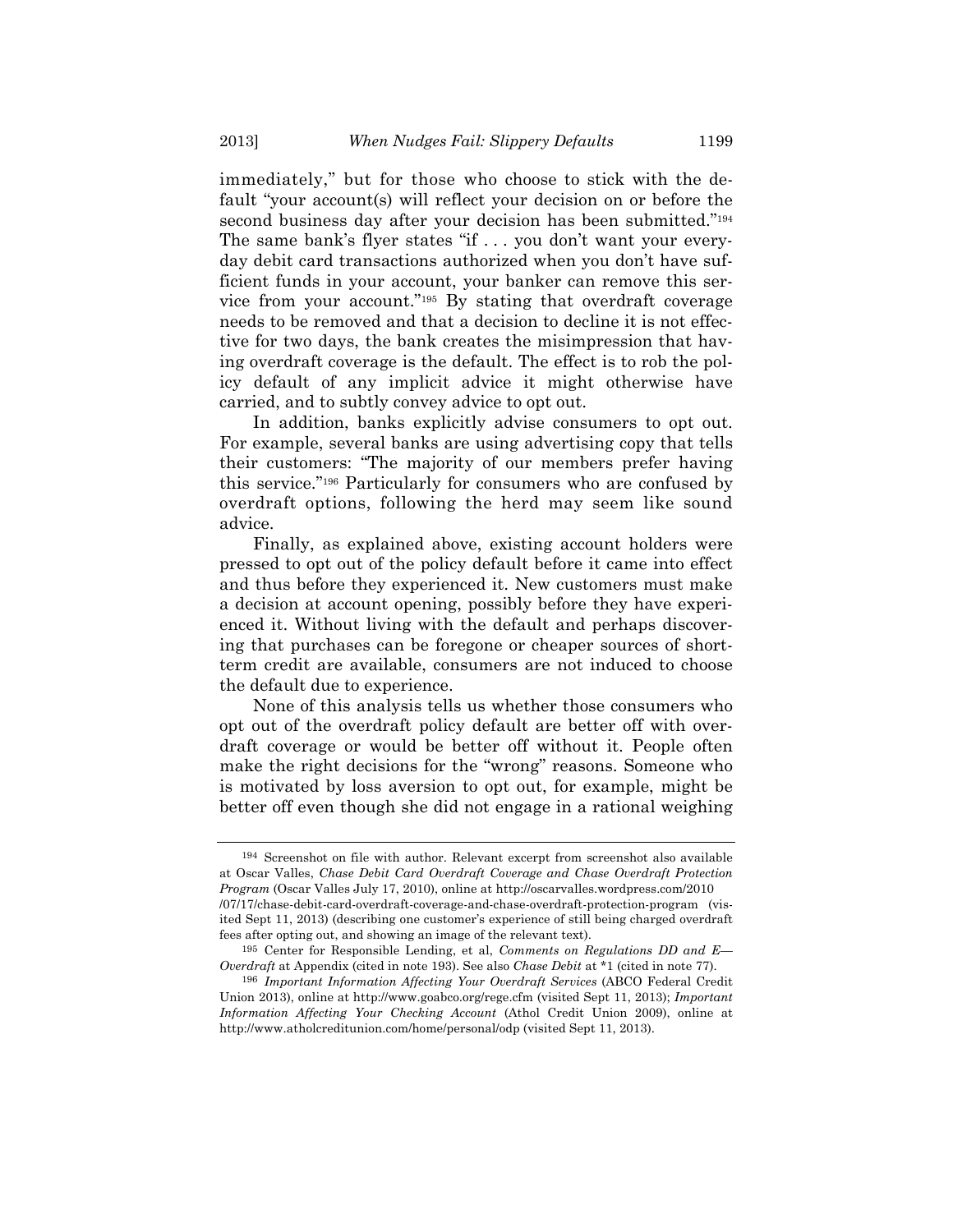process first, just as someone who sticks with the default due to procrastination might be better off, and both will have been spared the time and energy of determining the rationally "correct" decision. To judge whether people are making welfareenhancing choices requires more than knowing how they arrived at their choices.

What this analysis does tell us is that, once regulators have decided that people would be better off in a particular position, making that position the default will not necessarily achieve this end. If the regulators who put the overdraft policy default in place are correct that very few consumers benefit from debit and ATM transactions that overdraw their accounts and that past frequent overdrafters in particular would be better off without overdraft coverage for ATM and debit transactions, then the policy default has not been particularly successful in increasing consumer welfare.

## B. Boundary Conditions on Using Policy Defaults

How generalizable is the overdraft case? Are lessons from the overdraft experience transferable to other contexts? Four factors appear to contribute to the slipperiness of the overdraft default: (1) one party opposes the default strongly enough to incur costs trying to make the default slippery, (2) that opposed party has access to the party the default aims to aid (typically a consumer) when the consumer is in a position to opt out, (3) the consumer finds the decision confusing, and (4) the consumer lacks clear preexisting preferences about the decision. Ironically, the last two factors also contribute to the stickiness of defaults. When consumers do not understand their options well and have weak or conflicted preferences, defaults are more likely to influence outcomes. But firm actions to manipulate altering rules and shape the frame in which the consumer perceives the default are likely to have more influence on consumers in these conditions as well.

### 1. A sufficiently opposed party.

The key difference between the retirement savings planparticipation default and the overdraft default is the presence of an opposed party. In the retirement savings case, no party with access to the employee opposes the default. Retirement savings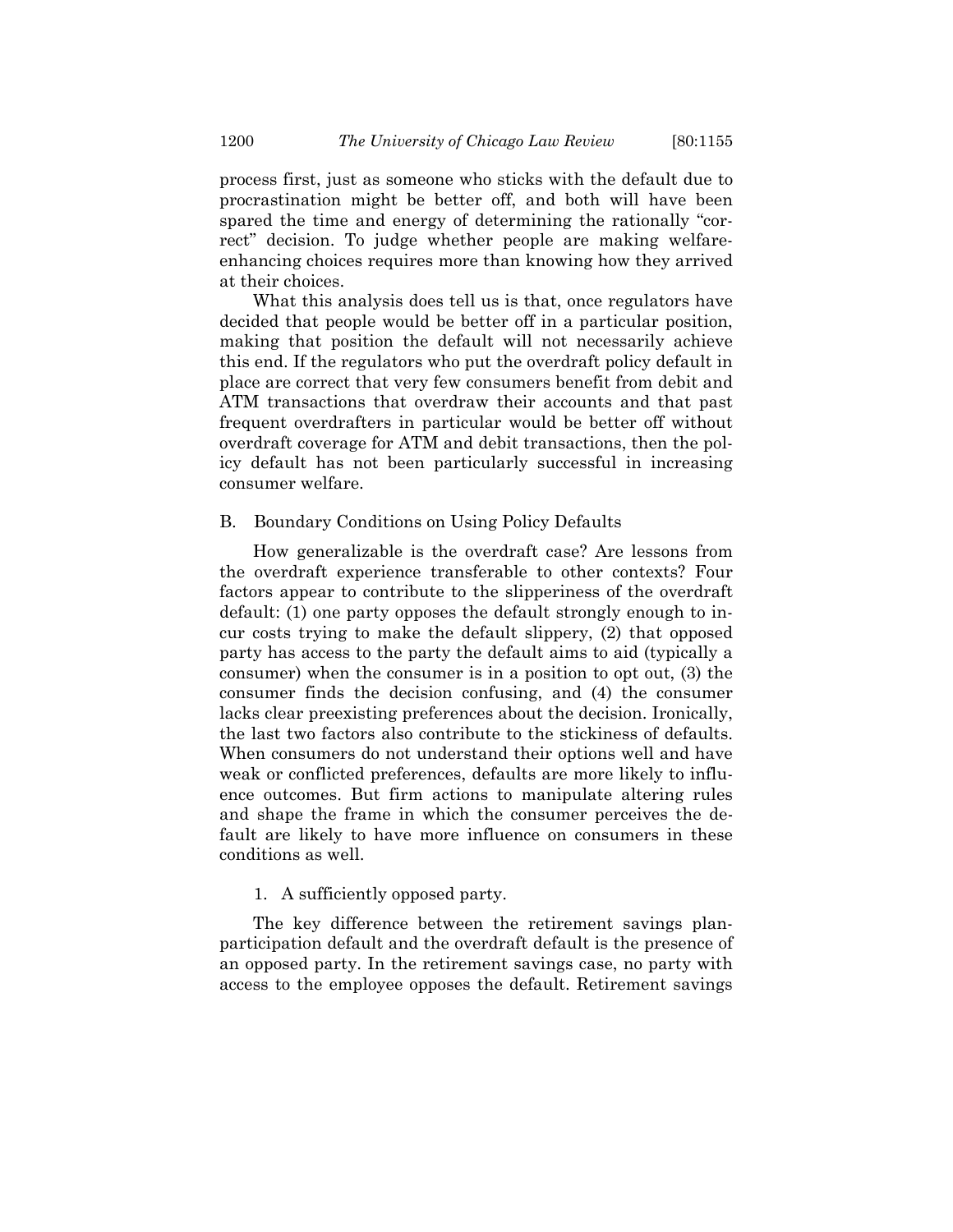plan service providers generally benefit when more employees stick with the participation default<sup>197</sup> and employers have some incentives to encourage participation.198 Banks, on the other hand, lose overdraft revenue when consumers, and frequent overdrafters in particular, opt out. They therefore have a strong profit motive to induce account holders to opt out. Further, the revenue banks could lose is apparently large enough, and thus their opposition to the policy default strong enough, to compensate for the cost of efforts to steer consumers out of the default.

A number of policy default contexts look like the retirementsavings context in this respect. For example, when Washington State citizens register their cars, by default a \$5 contribution to the state's parks is added, meaning the citizen must opt out if she does not want to make the contribution.199 No party involved has any interest in inducing citizens to opt out, so this default is likely to be sticky. A similar situation is presented by the Dodd-Frank Act's<sup>200</sup> new property-taxes and hazard-insuranceescrowing default rule for certain high-cost mortgages.201 Escrowing is legally required for the first year of the loan, after which it becomes a default from which borrowers can opt out.<sup>202</sup> In the past, lenders offered non-escrowing loans to lower the apparent monthly cost of the mortgage as part of the loan sales pitch.203 Because no party has an interest in making mortgage costs appear artificially low a year into the loan, the new escrowing default is likely to be sticky.

Other policy default contexts are closer to the overdraft default on this score. The following are three examples where

<sup>197</sup> Plan service-provider compensation often increases when more employees participate or when more assets are under their management. See Deloitte Consulting LLP, *Inside the Structure of Defined Contribution/401(k) Plan Fees: A Study Assessing the Mechanics of the 'All-In' Fee* \*5, 30 (Investment Company Institute Nov 2011), online at http://www.ici.org/pdf/rpt\_11\_dc\_401k\_fee\_study.pdf (visited Sept 11, 2013).

<sup>198</sup> Higher participation levels benefit employers because participation increases employee productivity and retention, particularly for those employees whom employers value more. See William E. Even and David A. Macpherson, *Benefits and Productivity*, in Olivia S. Mitchell, et al, eds, *Benefits for the Workplace of the Future* 43, 48–49 (Pennsylvania 2003).

<sup>&</sup>lt;sup>199</sup> Wash Rev Code § 46.16A.090(3).<br><sup>200</sup> Dodd-Frank Wall Street Reform and Consumer Protection Act (Dodd-Frank Act), Pub L No 111-203, 124 Stat 1376 (2010).

<sup>201</sup> Dodd-Frank Act § 1461, 124 Stat at 2178. 202 12 CFR § 226.35(b)(3)(iii).

<sup>203</sup> See Jack M. Guttentag, *Should Escrows Be Mandatory?* (The Mortgage Professor July 2, 2007), online at http://www.mtgprofessor.com/A%20-%20Escrows/should\_escrows \_be\_mandatory.htm (visited Sept 11, 2013).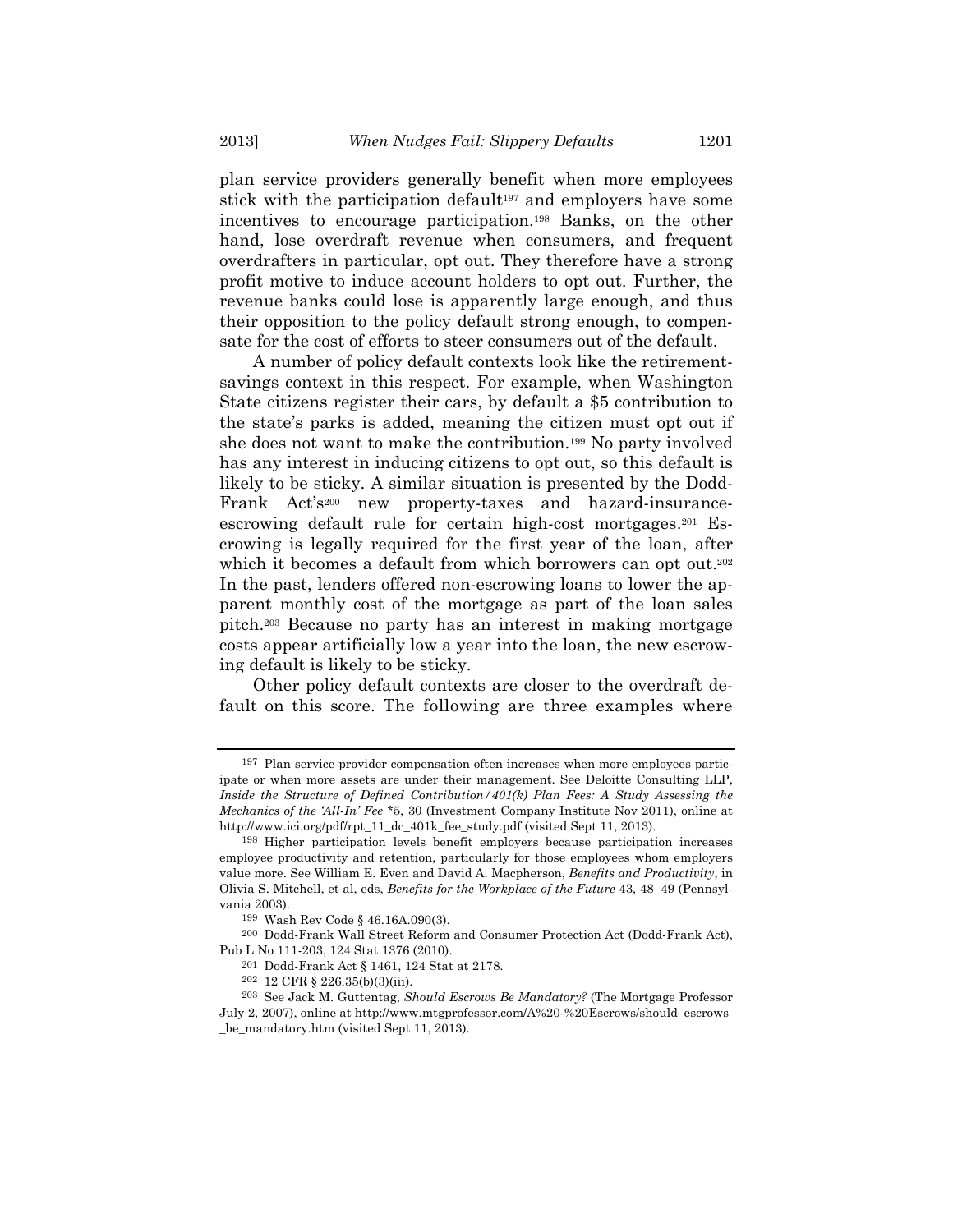defaults face highly motivated opposed parties: First, almost all states by default allow shareholders to collect damages from the firm's directors if those directors fail to perform their duties with care.<sup>204</sup> To minimize their potential liability, directors have successfully inserted a provision waiving shareholders' default rights to collect damages into 99 of the top Fortune 100 companies' articles of incorporation.205 Second, in the privacy arena, one of the more prominent policy defaults206 that has been proposed is a do-not-track default such that web user online activity could not be tracked without affirmative user consent.207 Because many websites use tracking data or sell it (or sell access to third parties that can track users through the website), typically for targeted-marketing purposes,208 these websites can be

207 *In the matter of Google/DoubleClick*, FTC File No 071-0170, \*20 (Dec 20, 2007) (concurring statement of Jon Leibowitz) ("Perhaps the best solution for consumers is a change in the widespread opt-out default for . . . tracking mechanisms to an opt-in default to allow consumers affirmatively to consent."). However, the Commission's most recent report in this area is unclear as to whether it believes do-not-track should be the default, track-me should be the default from which consumers could then opt out, or consumers should be required to make a choice between do-not-track and track-me. Compare *Protecting Consumer Privacy in an Era of Rapid Change: Recommendations for Businesses and Policymakers* \*1 (Federal Trade Commission Mar 2012), online at http://www.ftc.gov/os/2012/03/120326privacyreport.pdf (visited Sept 11, 2013) (suggesting that privacy should be "the 'default setting' for commercial data practices"), with id at 52–55 (suggesting that consumers be given the "choice" not to be tracked for certain purposes).

 Further, what a do-not-track policy default would mean is unclear. Open questions include whether it would apply to websites users visit or only to third parties that use those websites to track users, whether it would prohibit collection of data for all purposes or for only specific purposes, and whether it would permit collection where the data is anonymized. See generally id (suggesting a regulatory framework for internet privacy). For illustrative purposes, this Article uses a simplified construct of a do-not-track policy default: no tracking by any party for any purpose without explicit user consent.

208 See, for example, James Temple, *Privacy Worries Persist on Tracking*, San Francisco Chronicle D1 (Mar 7, 2012) ("Targeting ads based on search queries, sites visited,

<sup>204</sup> See Tamar Frankel, *What Default Rules Teach Us about Corporations; What Understanding Corporations Teaches Us about Default Rules*, 33 Fla St U L Rev 697, 699– 700 (2006).

<sup>205</sup> See J. Robert Brown Jr and Sandeep Gopalan, *Opting Only In: Contractarians, Waiver of Liability Provisions, and the Race to the Bottom*, 42 Ind L Rev 285, 309–10 (2009).

<sup>206</sup> Many other privacy-protective policy defaults have been proposed. For example, a bill pending in the California legislature would require social networking sites to default consumers into "do not share" privacy settings, such that consumers would have to opt out to give others access to their postings. Social Networking Privacy Act, SB 242, 2011–2012 Cal State Legis (2011) (refused as of June 2, 2011). A bill pending in Congress would require companies that collect data about consumers online to exclude sensitive information like medical condition or religious affiliation by default, such that consumers would need to opt out for this information to be collected. Commercial Privacy Bill of Rights Act of 2011, S 799, 112th Cong, 1st Sess (Apr 12, 2011).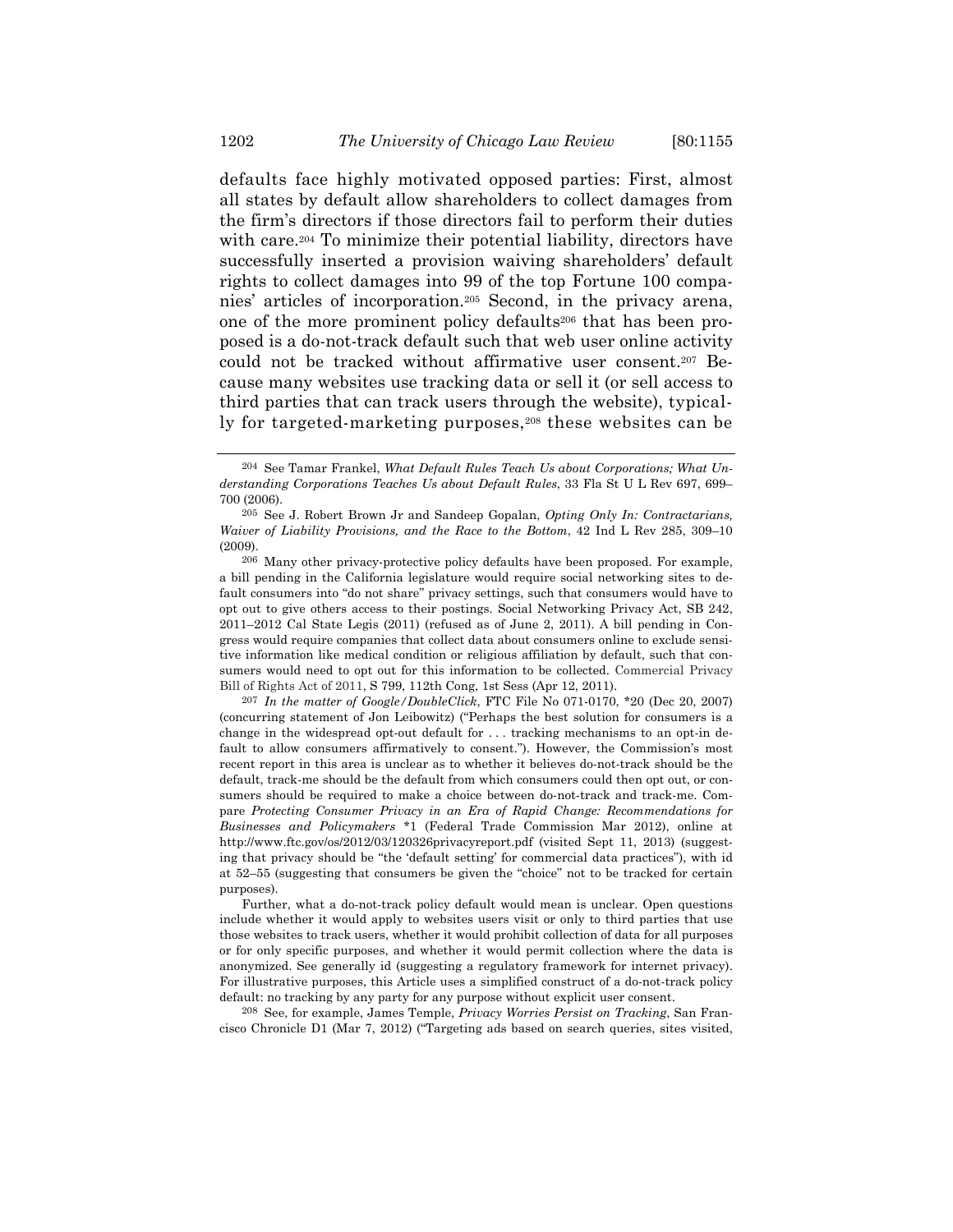expected to strive to make such defaults slippery. Third, the insurance exchanges that will soon be established under the Affordable Care Act209 may either allow individuals who apply to an exchange to be enrolled in a default plan or offer these applicants a small set of default plans to choose from.210 Competing health insurance plan sellers will have an interest in seeing that individuals opt out of the default plans and into their competing plans.

A contrasting example is the Credit Card Accountability Responsibility and Disclosure Act's<sup>211</sup> (Credit CARD Act) new policy default that, much like the overdraft default, requires card issuers to obtain express consumer consent before charging over-thelimit fees.212 Issuers oppose the default, but apparently not strongly enough to spend much effort steering consumers out of the default. This is because alongside the default are substantive restrictions that, as a practical matter, cap over-the-limit fees at \$35 per account holder per month.213 Most issuers have determined that the restricted fees they could earn if consumers

211 Credit Card Accountability Responsibility and Disclosure Act of 2009 (Credit CARD Act), Pub L No 111-24, 123 Stat 1734.

stories read and social connections forms the core of the multimillion-dollar business models of many online companies, including Google, Yahoo and Facebook.").

<sup>&</sup>lt;sup>209</sup> Affordable Care Act § 1311(b)(1), 124 Stat at 173. The other policy default under the Affordable Care Act is a health care plan automatic enrollment default for new fulltime hires of large employers. Affordable Care Act § 1511, 124 Stat at 252. However, until regulations governing the characteristics of these default plans are released that make clear the costs of these plans to employers as compared to the costs employers would incur if employees opt into another plan offered by the employer or out of employer-sponsored health insurance entirely, it is unclear whether employers will oppose this default.

<sup>210</sup> See, for example, Brendan S. Maher, *Some Thoughts on Health Care Exchanges: Choice, Defaults, and the Unconnected*, 44 Conn L Rev 1099, 1112 (2012) ("A regulator can choose a default such that a person can 'one-click' for default coverage of a specified quality and price, and make the default option a prominent option of the exchange website."); *Choice Architecture: Design Decisions That Affect Consumers' Health Plan Choices* \*10–12 (Kleimann Communication Group and Consumers Union July 9, 2012), online at http://consumersunion.org/wp-content/uploads/2013/02/Choice\_Architecture\_Report.pdf (visited Sept 11, 2013) (describing how current computerized health plan chooser tools similar to those that the exchanges will use usually provide consumers with a short default list of plans on the first computer screen, selected using metrics chosen by the exchange and a few pieces of information about the consumer).

 $212\,$  12 CFR  $\S$  226.56(b).

<sup>213</sup> See 12 CFR § 226.52(b)(1) (stating that the fee must reflect actual costs or fall within a safe harbor dollar figure of \$25, or in some cases \$35); 12 CFR  $\S 226.52(b)(2)(i)$ (prohibiting the fee from being larger than the amount by which the credit limit was exceeded); 12 CFR § 226.56(j)(1)(i) (limiting card issuers such that no more than one fee can be charged each billing cycle).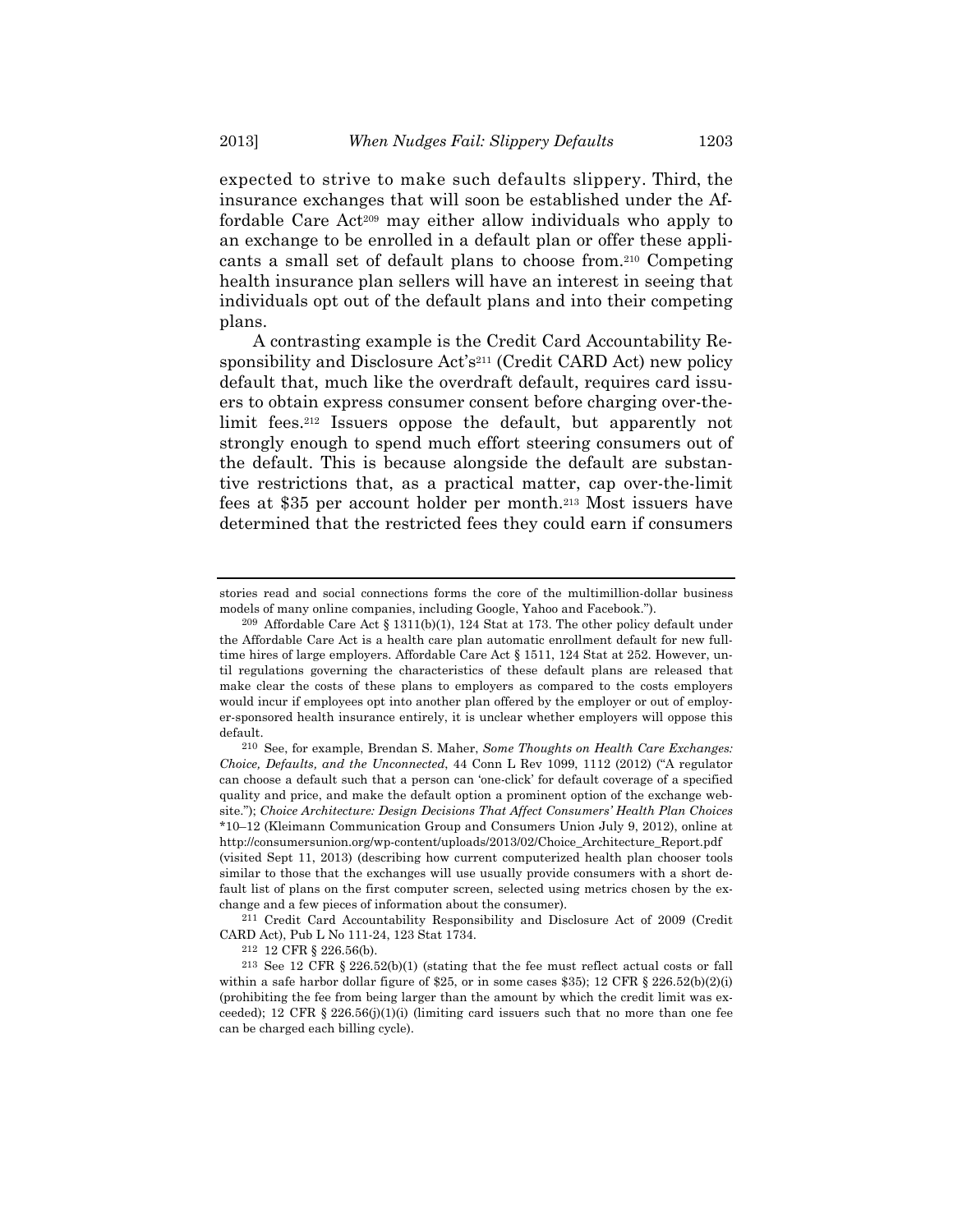opted out are not worth the cost of engaging in maneuvers designed to make the default slippery.214

2. Access to consumers by that opposed party.

Another element that is key to the slipperiness of the overdraft policy default is one shared by the retirement savings participation default—access to consumers when they are choosing whether to opt out or stick with the default. In addition to the raw ability to communicate with employees and account holders at home—and, in the case of employers and plan service providers, at the workplace—employers and banks have relationships with their employees and their customers that make it likely that the latter will pay attention to the communication. An account holder who sees that it is her own bank that is sending the communication is likely to open and at least skim the email or postal mail, scan the pop-up screen, answer the telephone, or listen to the bank representative when approached at the branch. Because the consumer can opt out by dropping a postcard back in the mail, clicking a link on the email or pop-up screen, or saying "yes" on the telephone or in the branch, the bank has an opportunity to frame the consumer's thinking about the default at a time when she can opt out. Employers and plan service providers can likewise use their access to encourage employees to stick with the participation defaults at the time the employee is presented with retirement-savings choices.

Opposing parties do not always have such access to the parties that policy defaults aim to assist. For example, certain religious organizations might oppose a sex education class policy default for schoolchildren<sup>215</sup> or a do-not-resuscitate default for the terminally ill.216 But these opposed parties will only have access

<sup>214</sup> See, for example, Maria Aspan, *Law Hits Home as Cards Opt Out of Overlimit Fees*, 174 Am Banker 1 (Aug 10, 2009) (explaining that card issuers are eliminating overthe-limit fees because the prospective returns are no longer worth the costs to issuers).

<sup>215</sup> See US Centers for Disease Control and Prevention, *New York: Some Catholic Officials Urge Parents to Opt Out of Mandated Sex Education* (The Body Aug 11, 2011), online at http://www.thebody.com/content/63488/new-york-some-catholic-officials-urge -parents-to-o.html (visited Sept 11, 2013).

<sup>216</sup> See Erik DeLue, *Default Medicine: What We Need for EOL Care* (Today's Hospitalist Feb 2011), online at http://todayshospitalist.com/index.php?b=articles\_read &cnt=1172 (visited Sept 11, 2013) (advocating making do-not-resuscitate the default for the terminally ill); Daniel J. Brauner, *Reconsidering Default Medicine*, 58 J Am Geriatrics Socy 599, 600 (2010) (suggesting changing the default from life-sustaining feeding to comfort feeding for the terminally ill).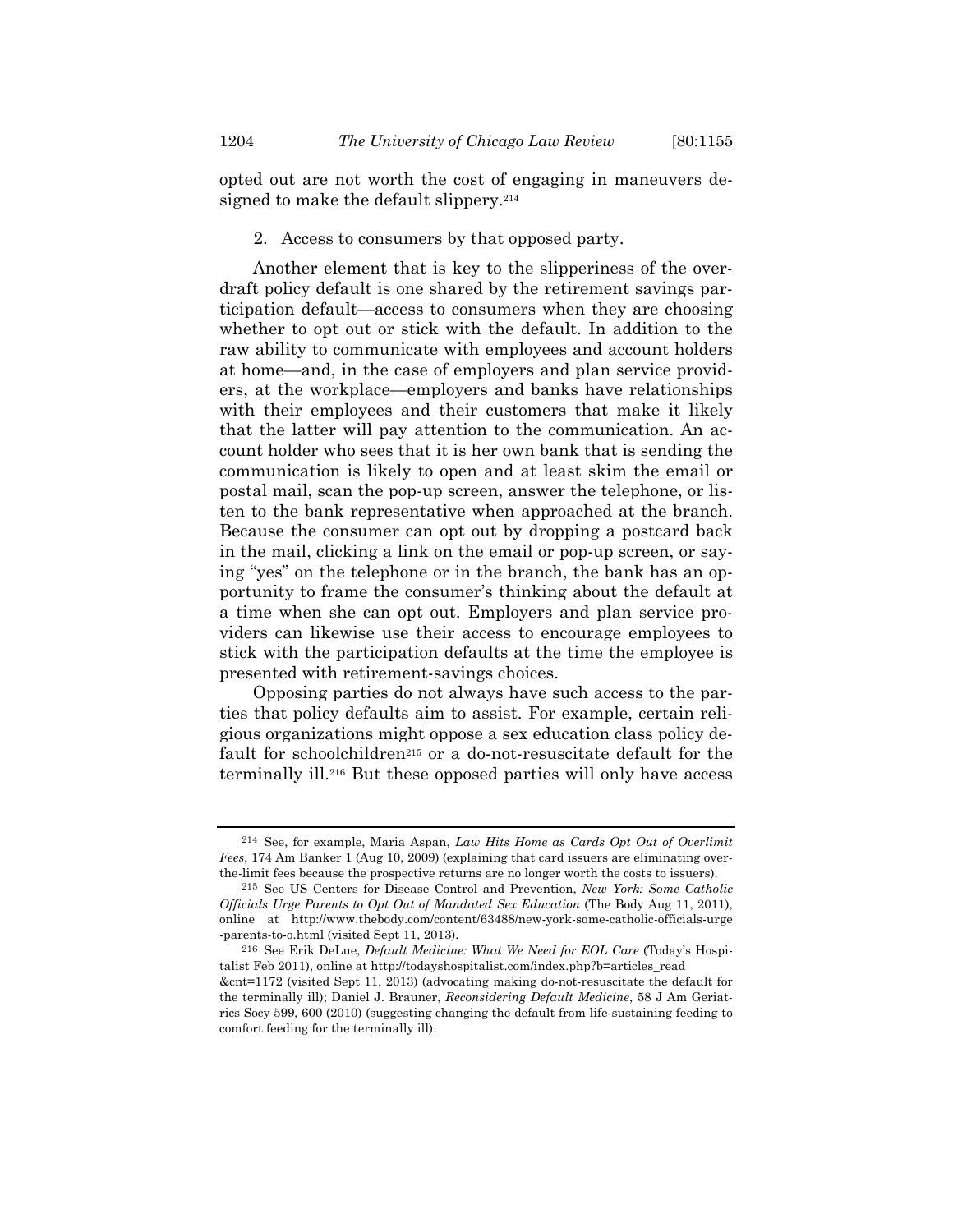to their members and are unlikely to influence the opt-out decisions of others.

Other situations are likely to present opposing parties with significant opportunities to circumvent the altering rules intended to make policy defaults sticky and to shape the frame in which the other party perceives the policy default. Corporate directors draft amendments to articles of incorporation and control when amendments come up for a shareholder vote, and so can frame the context in which shareholders decide whether to opt out of their default right to collect damages from directors who violate the duty of care.217 Websites could take the liberty of framing a do-not-track default each time users who had not opted out attempted to access the websites.218

Even without a formal link, opposing firms can sometimes obtain access to the other party during her opt-out decision process. In the case of default health-insurance plans offered through exchanges, if a competing provider has a means of contacting consumers and knows when they are selecting a plan (for example, by tracking who has accessed the exchange's website), the competitor might bombard consumers with marketing at that point and perhaps offer them an inducement to opt out. A scenario with some similarities occurred when Sweden started requiring citizens to place a portion of earnings into a retirement savings account, which was invested in a lowcost default fund if the citizen did not affirmatively select

 $217$  See Brown and Gopalan, 42 Ind L Rev at  $312-13$  (cited in note  $205$ ).

<sup>218</sup> It might appear that the user's browser stands between the user and websites, given that one way a user could opt out of a do-not-track default might be by changing a setting on her browser, which would send a signal to websites conveying the user's status as having opted out. See *Do Not Track* (Electronic Frontier Foundation), online at https://www.eff.org/issues/do-not-track (visited Sept 11, 2013). However, browsers cannot prevent tracking. When Microsoft announced that the next version of its browser would set do-not-track as the default, firms that track web users promptly announced that they would not follow the instruction. See Ryan Singel, *IE 10's "Do Not Track" Default Dies Quick Death: Outrage from Advertisers Appears to Have Hobbled Microsoft's Renegade Plan* (Ars Technica June 7, 2012), online at http://arstechnica.com/information -technology/2012/06/ie-10s-do-not-track-default-dies-quick-death (visited Sept 11, 2013).

Even if browsers could prevent tracking, websites could lobby users to opt out of the default with respect to their website, provide perks to users who opt out, or even set opting out as a condition of accessing the site. See Edward J. Janger and Paul M. Schwartz, *The Gramm-Leach-Bliley Act, Information Privacy, and the Limits of Default Rules*, 86 Minn L Rev 1219, 1244 (2002) (expressing skepticism that a privacy-protective default would be sticky because firms would give consumers incentives to opt out or would condition the receipt of services on opting out).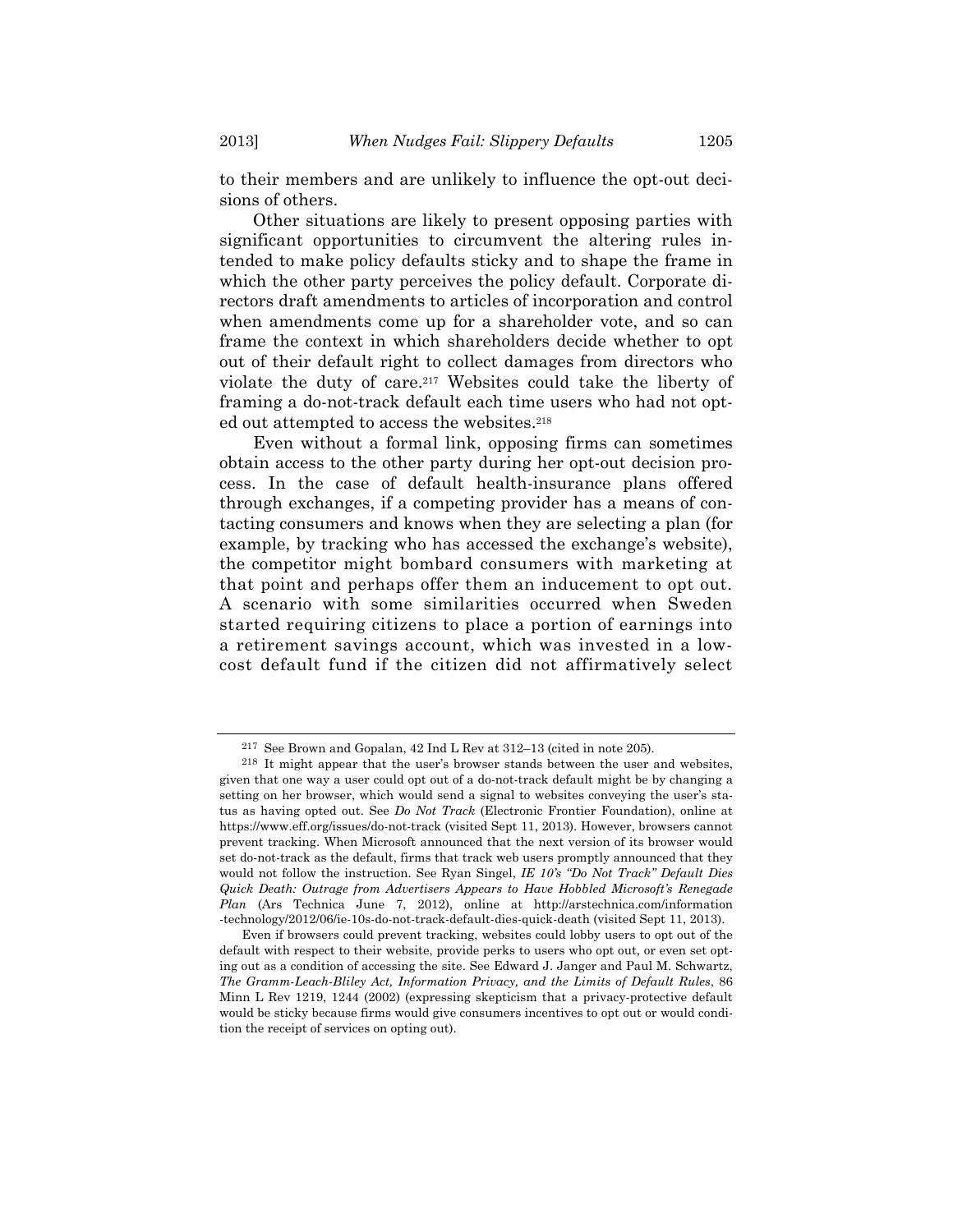another fund.219 Firms were not involved in the opt-out process; the government administered the program. However, firms engaged in a massive marketing campaign to convince citizens to opt out of the default and invest instead in the firms' funds.220 Those firms with the most to gain—those offering the highestpriced funds—were very successful in convincing people to opt out of the default and into high-priced funds.221

3. Confusing decision environment.

Another way in which the retirement savings and overdraft situations are similar is that consumers find their options confusing. Employees understand their employers' retirement plans and investment options no better than checking account holders understand their overdraft options.222 Ironically, consumer confusion facilitates both mechanisms that make defaults sticky and the manipulation of those mechanisms that make defaults slippery. When consumers understand their options—whether due to particular sophistication with the context at hand, help from an expert intermediary,<sup>223</sup> or because the context is simple even for those with limited experience and knowledge—both defaults and attempts by firms to manipulate consumers' opt-out

221 See Henrik Cronqvist, *Advertising and Portfolio Choice* \*3, 23–26 (unpublished dissertation, The University of Chicago Graduate School of Business, 2005), online at http://web.econ.unito.it/cerp/Appuntamenti/Conferenza%202005/paper%20e %20presentazioni/Cronqvist05.pdf (visited Sept 11, 2013).

<sup>219</sup> See Henrik Cronqvist and Richard H. Thaler, *Design Choices in Privatized Social-Security Systems: Learning from the Swedish Experience*, 94 Am Econ Rev Papers & Proc 424, 424 (2004).

<sup>220</sup> Further, the government advised citizens to make their own choices rather than relying on the default fund, see id, thereby removing any implicit advice that might otherwise have favored the default. Citizens were therefore particularly receptive to marketing aimed at convincing them to opt out.

<sup>222</sup> See, for example, Alan L. Gustman, Thomas L. Steinmeier, and Nahid Tabatabai, *Do Workers Know about Their Pension Plan Type? Comparing Workers' and Employers' Pension Information*, in Annamaria Lusardi, ed, *Overcoming the Saving Slump: How to Increase the Effectiveness of Financial Education and Savings Programs* 47, 59, 61 table 2.4 (Chicago 2008) (presenting evidence from 2004 that nearly 40 percent of employees could not accurately identify whether they had a defined benefit or defined contribution plan); Shlomo Benartzi and Richard H. Thaler, *Naive Diversification Strategies in Defined Contribution Saving Plans*, 91 Am Econ Rev 79, 96 (2001) (showing that employees understand the investment options in their defined contribution plans so poorly that they often divide their money evenly among the options rather than attempting to construct a balanced portfolio).

<sup>223</sup> See, for example, Bernard S. Black, *Is Corporate Law Trivial?: A Political and Economic Analysis*, 84 Nw U L Rev 542, 557 (1990) (arguing that corporate law defaults are so slippery as to be trivial because even small corporations consult attorneys experts who understand the default and alternatives to it well).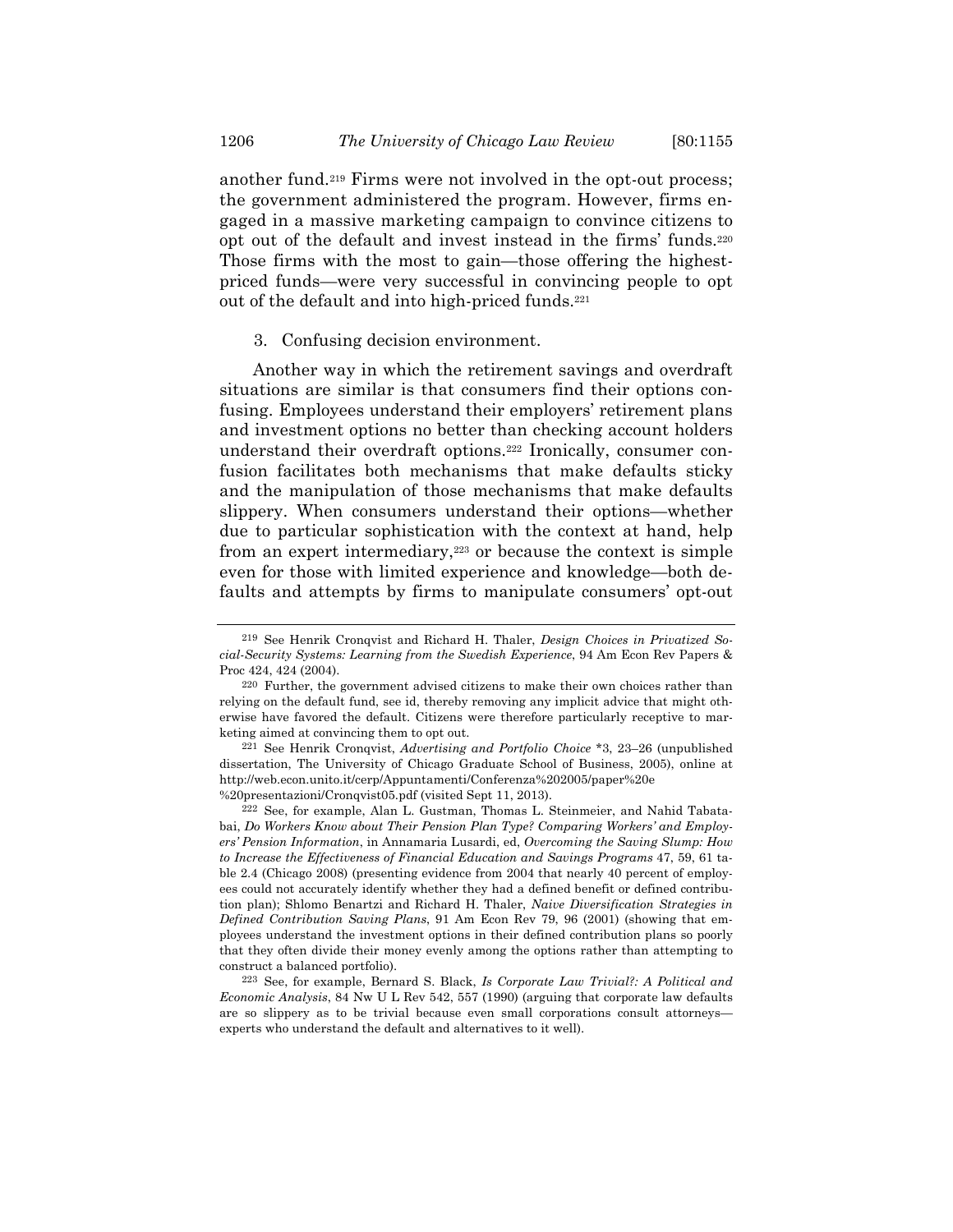decisions will have weak effects. Bank personnel, for example, are likely to have overdraft coverage on their personal accounts if and only if they want the actual product offered, no matter the default or marketing designed to push consumers out of the default. On the other hand, when consumers find their options opaque, the default might act as a decision-impasse breaker, but advice conveyed through marketing might perform the same role.

Many consumers poorly understand their options in many decision contexts, so this is not unique to the overdraft and retirement settings. In the privacy arena, consumers are largely oblivious to the firm-set defaults that currently exist. Many do not know that websites currently track their internet use.<sup>224</sup> Among web users who know they are being tracked, what information is collected, who has access to it once it is collected, and how it can be used are all frequently mysterious.<sup>225</sup> Two-thirds are unaware of options they have to limit how much information is collected about them,226 and even sophisticated users can find it impossible to use those options effectively.227 Putting a do-nottrack policy default in place, even if supported by framing rules requiring that consumers be given information explaining the default, is unlikely to clarify matters much. The variety of data that can be collected through tracking and the ways that data

<sup>224</sup> See Joseph Turow, et al, *Americans Reject Tailored Advertising and Three Activities That Enable It* \*21 table 9 (SSRN Working Paper Series, Sept 29, 2009), online at http://ssrn.com/abstract=1478214 (visited Sept 11, 2013) (finding that only 48 percent of users know that their internet use currently can be tracked across multiple websites without their consent); *Opinion Surveys: What Consumers Have to Say about Information Privacy; Hearing before the Subcommittee on Commerce, Trade and Consumer Protection of the Committee on Energy and Commerce*, 107th Cong, 1st Sess 7–11 (2001) (statement of Lee Rainie, Director, Pew Internet & American Life Project) ("[T]he majority of Internet users . . . feel they are anonymous online unless they take affirmative steps to disclose information about themselves.").

<sup>225</sup> See, for example, Blase Ur, et al, *Smart, Useful, Scary, Creepy: Perceptions of Online Behavioral Advertising* \*4–5 (Carnegie Mellon University CyLab Apr, 2 2012), online at http://www.cylab.cmu.edu/files/pdfs/tech\_reports/CMUCyLab12007.pdf (visited Sept 11, 2013); Aleecia M. McDonald and Lorrie Faith Cranor, *An Empirical Study of How People Perceive Online Behavioral Advertising* \*4–8 (Carnegie Mellon University CyLab Nov 10, 2009), online at http://www.cylab.cmu.edu/files/pdfs/tech\_reports /CMUCyLab09015.pdf (visited Sept 11, 2013). Most consumers falsely believe that the law restricts website use of consumer information significantly. See Turow, et al, *Americans Reject Tailored Advertising* at \*21 table 9 (cited in note 224).

<sup>226</sup> See Kristen Purcell, Joanna Brenner, and Lee Rainie, *Search Engine Use 2012* \*3 (Pew Research Center's Internet & American Life Project Mar 9, 2012), online at http://pewinternet.org/~/media/Files/Reports/2012/PIP\_Search\_Engine\_Use\_2012.pdf (visited Sept 11, 2013).

<sup>227</sup> See Leon, et al, *Why Johnny Can't Opt Out* at \*4 (cited in note 34).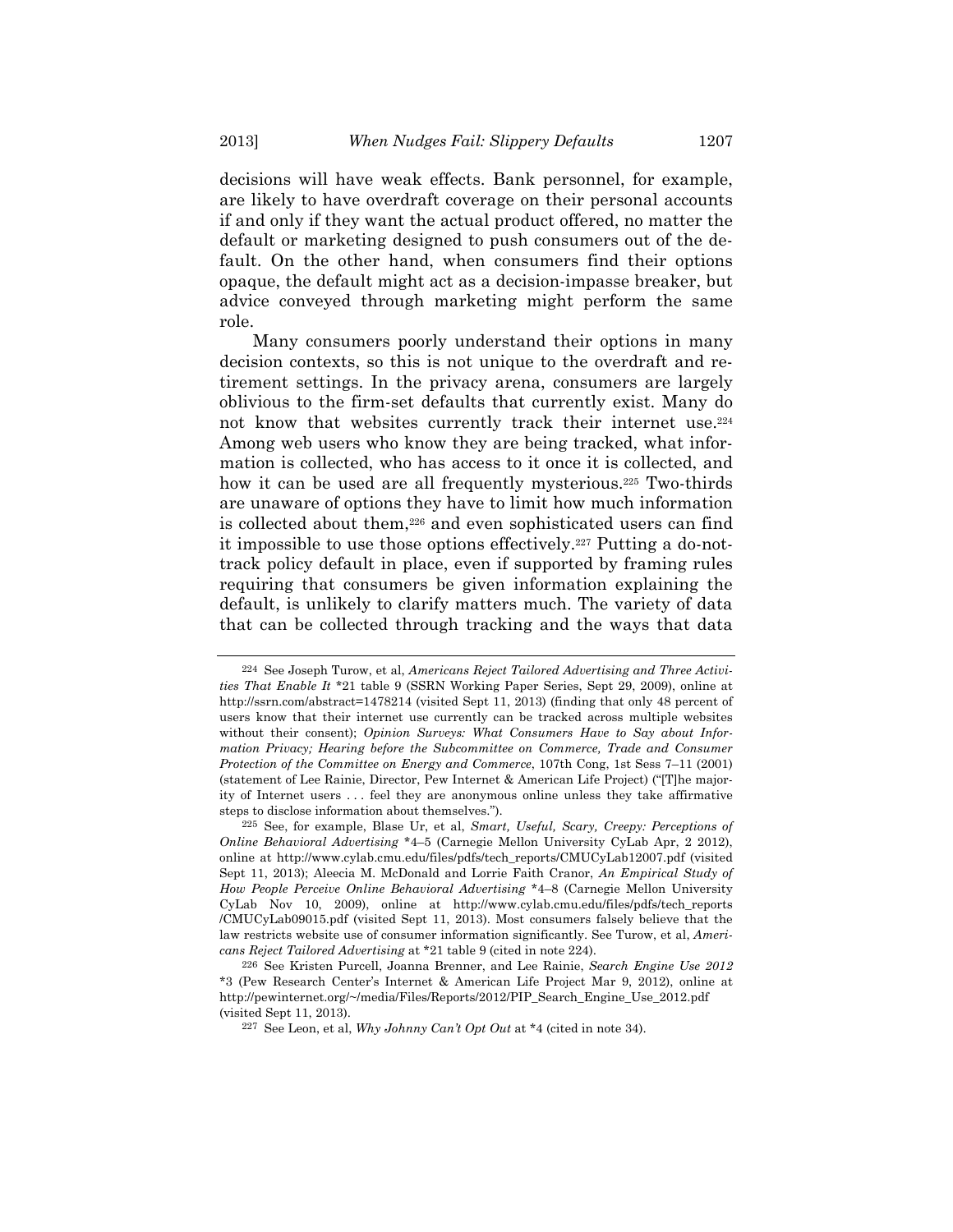can be used and disseminated are too complex. One set of researchers who found that simplifying the language and formatting of privacy policies barely improved consumer comprehension explained it this way: "[E]ven the most readable policies are too difficult for most people to understand and even the best policies are confusing."228 In the face of consumer confusion, parties that oppose a do-not-track default would likely be successful in neutralizing or flipping the mechanisms that otherwise could make the default stick.

In the health insurance arena, confusion is just as high, suggesting that unopposed defaults will be sticky, but defaults opposed by parties with access to consumers will be slippery. Health plans can vary along many dimensions, including the scope of covered services, participating providers, quality measures, and pricing schemes (which include deductibles, copays, and out-of-pocket limits).229 Even limiting consideration to the single dimension of pricing would cause consumers to have great difficulty determining the best plan for their needs.230 It is thus unsurprising that consumers who use computerized tools for choosing a health plan usually select a plan from among a short default list of plans on the first computer screen.231 When the Affordable Care Act's exchanges are established, efforts by opposing insurers to steer consumers to opt out might also be powerful.

## 4. Preference uncertainty.

The fourth reason that efforts by banks to move consumers out of the overdraft default have been successful is that consumer preferences are weak and/or conflicted. As with confusion, preference uncertainty facilitates the operation of mechanisms that can increase the power of defaults, but also can increase the power of framing that leads consumers to opt out. Again, the overdraft and retirement savings decision contexts share this feature. Employees know they want to save something for retirement, but because they are conflicted or uncertain about how much to save or how to invest it, some do not participate in defined contribution plans unless, through automatic enrollment, a

<sup>228</sup> Aleecia M. McDonald, et al, *A Comparative Study of Online Privacy Policies and Formats*, 5672 Lecture Notes in Comp Sci 37, 50 (2009).

<sup>&</sup>lt;sup>229</sup> See *Choice Architecture* at  $*$ 4, 20–25 (cited in note 210).<br><sup>230</sup> See id at  $*$ 20.

 $231$  See id at \*15.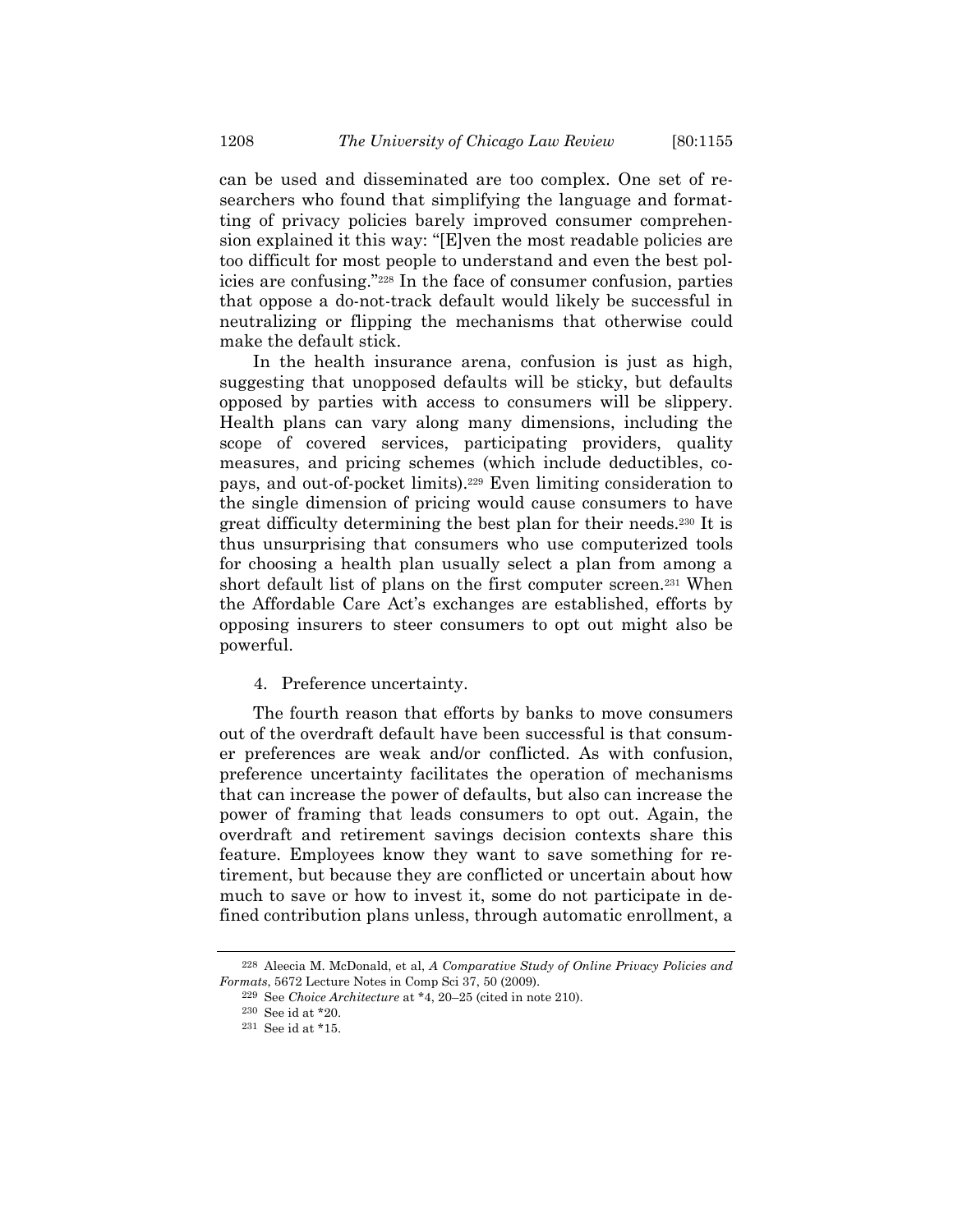default contribution rate and investment fund are selected for them.232

Both defaults and efforts to move consumers out of defaults are less powerful when consumers have clear, strong preferences. For example, by the time they complete their application for a marriage license, most people will have decided what last name they would like to have and so will not be swayed by the default.233 In one experiment, low-income tax filers who had part of their tax refund placed in a savings vehicle by default were no more likely to save than those who received all of their refund immediately with an option to affirmatively choose to save.<sup>234</sup> The likely explanation for the powerlessness of the default is that, at the time of tax filing, most low-income filers have preexisting plans about how they will spend their refunds, meaning that their preference to spend rather than save is strong enough not to be affected by the default.235 Similarly, internet users with strong privacy preferences, when not stymied by the technical challenge, are likely to end up in the position they desire regardless of whether the default is track-me or do-not-track.

However, domains in which many consumers lack clear, strong preferences are likely to be plentiful. Under the current track-me default, users simultaneously say they highly value privacy and take virtually no steps to protect it—the so-called "privacy paradox." This is not only because protecting privacy is technically difficult but also because users' own preferences are conflicted.236 For web users who are not privacy advocates, trading

<sup>232</sup> See James J. Choi, David Laibson, and Brigitte C. Madrian, *Reducing the Complexity Costs of 401(k) Participation through Quick Enrollment*, in David A. Wise, ed, *Developments in the Economics of Aging* 57, 58 (Chicago 2009) (finding that, even without the participation default, giving employees a way to enroll at a default contribution rate with a default investment allocation increased participation rates dramatically).

<sup>233</sup> See Emens, 74 U Chi L Rev at 769 (cited in note 23) (noting that people have strong feelings about whether to keep or change their names); id at 812–16 (explaining that the social norm that a woman should take her husband's last name is much more powerful than the legal default rule in marital names, which in most states is to retain one's existing name).

<sup>234</sup> Erin Todd Bronchetti, et al, *When a Nudge Isn't Enough: Defaults and Saving among Low-Income Tax Filers* \*28–29 (NBER Working Paper 16887, Mar 2011), online at http://www.nber.org/papers/w16887 (visited Sept 11, 2013).

<sup>235</sup> Id.

<sup>236</sup> See, for example, Patricia A. Norberg, Daniel R. Horne, and David A. Horne, *The Privacy Paradox: Personal Information Disclosure Intentions versus Behaviors*, 41 J Consumer Affairs 100, 118 (2007) (finding that people say they are willing to provide less personal information than they actually provide due partly to different perceptions of risk and trust when asked about intentions as compared to actual disclosure settings);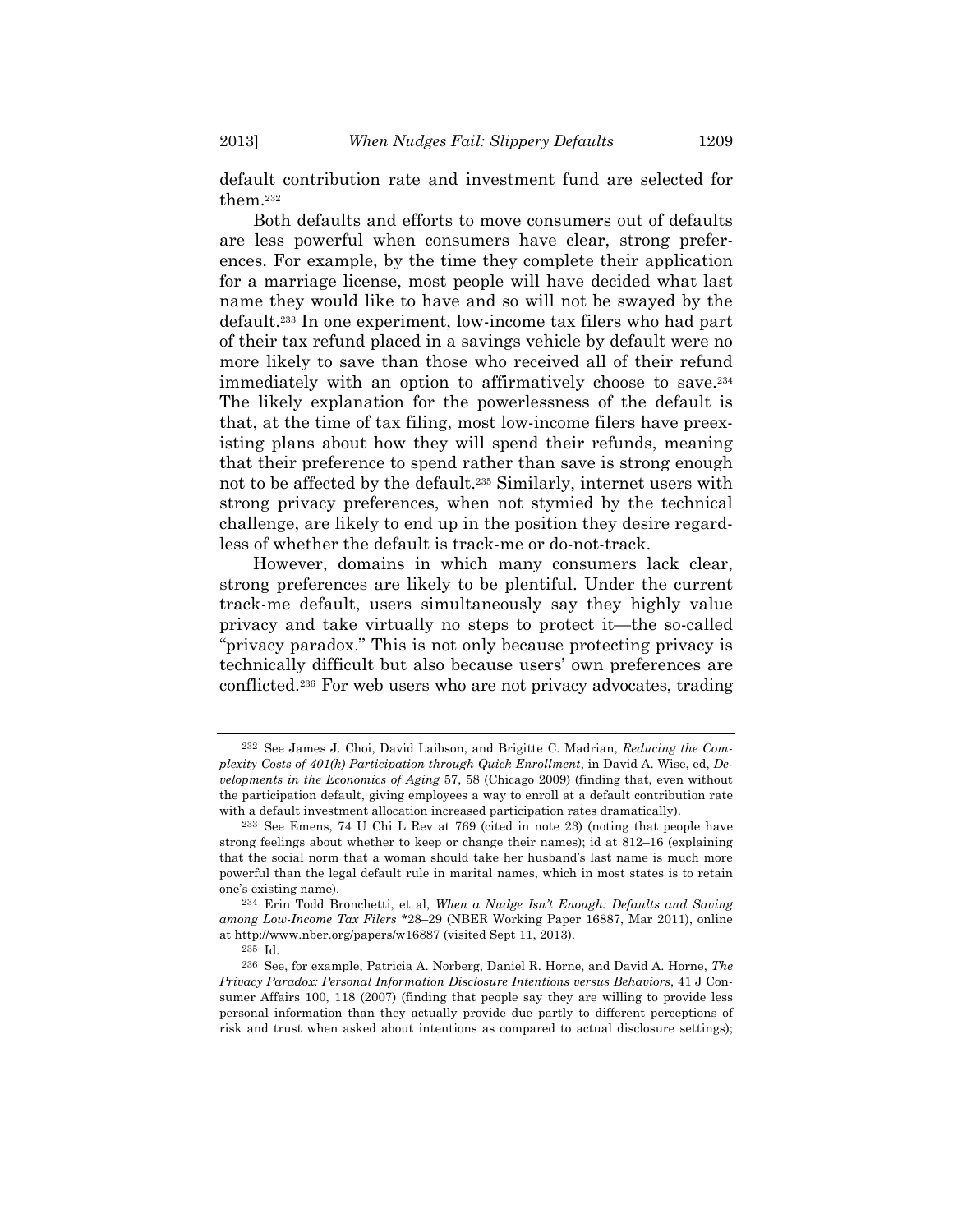off the benefits that websites are likely to give them for opting out of a do-not-track default versus the privacy benefits of sticking with the default is likely to be challenging even if they understand what information is collected and how it is used. For health insurance, consumers want both low prices and comprehensive coverage and find tradeoffs between the two difficult to make.237 In addition, people do not know what their health needs will be in the next year, meaning it is impossible to know which plan will cover their needs at the lowest price. Both health and privacy are "protected values," such that people are averse to making tradeoffs against them and will resort to decision strategies that avoid the subjective experience of such tradeoffs.238 Given uncertain preferences in both domains, consumer decisions can be heavily influenced by framing. Therefore, websites are likely to successfully defuse the power of a do-not-track default, and if they can obtain access to consumers choosing a health plan, competing health insurers are likely to successfully defuse the power of health-plan defaults.

In sum, the conditions that make the overdraft default slippery are not unique. Policy defaults are likely to be slippery when consumers find the decision context confusing and/or are uncertain about their preferences and firms have the means and the motivation to induce consumers to opt out.239

James P. Nehf, *Shopping for Privacy on the Internet*, 41 J Consumer Affairs 351, 359 (2007).

<sup>237</sup> See Arthur Schram and Joep Sonnemans, *How Individuals Choose Health Insurance: An Experimental Analysis*, 55 Eur Econ Rev 799, 804 (2011) (experimentally finding that people select health insurance policies by satisficing on one attribute at a time, rather than by making tradeoffs).

<sup>238</sup> See Jonathan Baron and Mark Spranca, *Protected Values*, 70 Org Beh & Human Dec Processes 1, 5–6 (1997).

<sup>239</sup> This does not mean that the boundary conditions on policy defaults identified here are an exhaustive list. For example, where consumers perceive the default to have been selected by a party with opposing interests, they often opt out. See Christina L. Brown and Aradhna Krishna, *The Skeptical Shopper: A Metacognitive Account for the Effects of Default Options on Choice*, 31 J Consumer Rsrch 529, 537 (2004). Thus, if consumers believe policymakers have set a policy default without consumers' best interests in mind, they might reject it on that basis.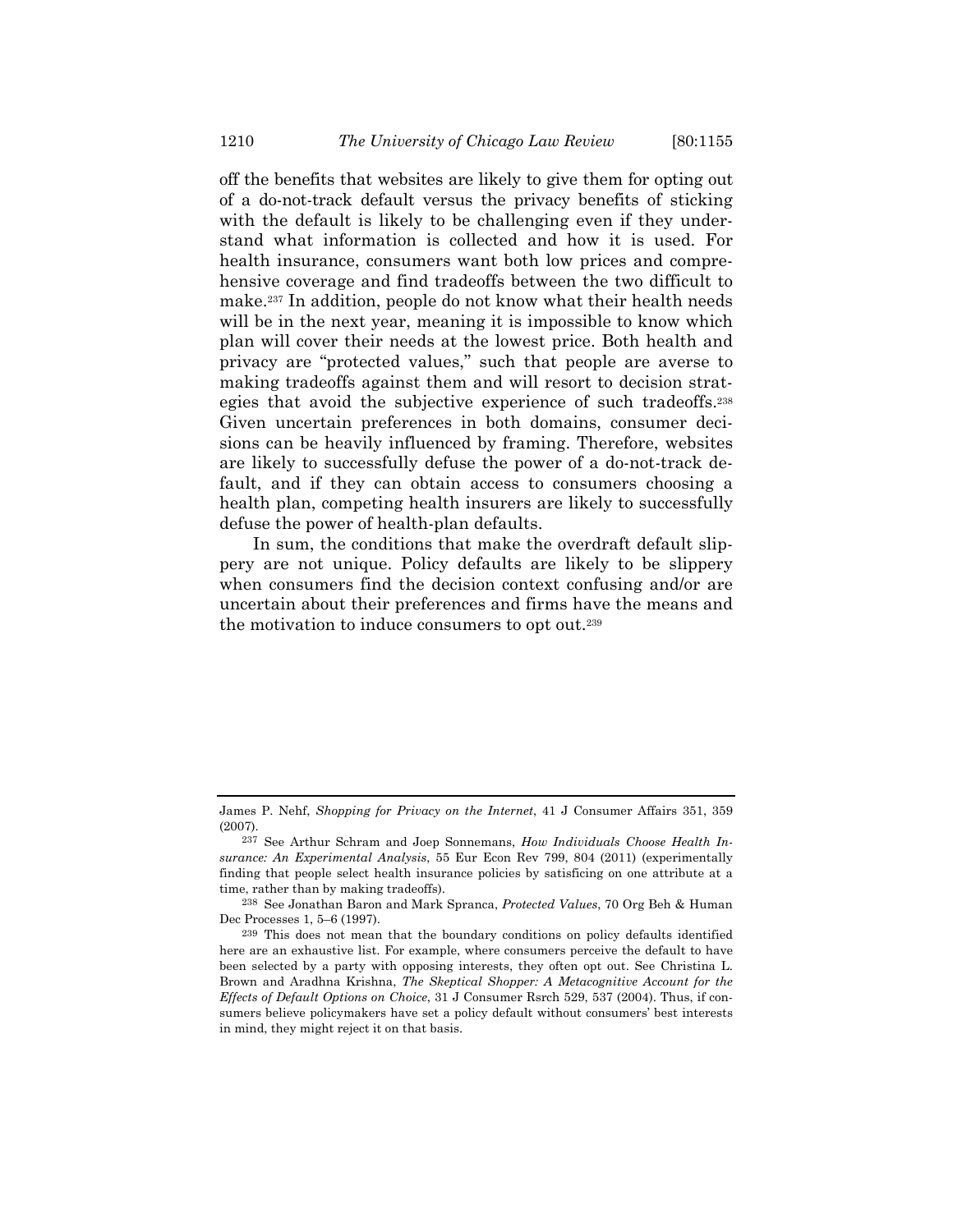## III. CAN THE LAW MAKE DEFAULTS STICKY . . . BUT NOT TOO STICKY?

## A. Policy Defaults Must Be Defaults

Can policymakers ever use defaults as a policy tool to benefit consumers who find the situation confusing and their own preferences uncertain when firms have a strong incentive to induce consumers to opt out and those same firms have access to consumers at a time when those consumers can opt out? Can policy defaults be complemented with regulation that would overcome the boundary conditions identified above? As a rudimentary step, policymakers must require that the policy default truly be a default. Rather than allowing firms to impose a mandated choice on consumers, the law must demand that firms format the decision-making environment so that inertia is an option and it leads to sticking with the default. To complement this altering rule, a framing rule is needed: firms must be prohibited from creating the misimpression that the policy default is not a default. These steps would ensure that at least the minimal transaction cost of checking a box or saying "yes" to a firm representative favors the policy default. They would allow omission bias and procrastination mechanisms to bolster the default. And they would increase the likelihood that consumers will understand which position has been selected as the default, perhaps conveying some implicit advice.

The failure of banking regulators to enact and enforce these altering and framing rules—the rules that the policy default be a true default and that banks not do anything to create the impression otherwise—with regards to overdraft reflects a lack of political will more than a flaw inherent in the use of policy defaults more broadly.240 But while such steps are a predicate for other measures that might make defaults stickier, these steps alone are unlikely to be effective. In the overdraft case, existing account holders who did not use online banking were placed in a true default position—they were not required to make any choice, and if they did nothing, they stuck with the default. Many consumers with a history of frequent overdrafts likely fell into this group, so their high opt-out rate cannot be attributed to being placed in a mandated-choice scenario.

<sup>240</sup> I thank Professor Prentiss Cox for this point.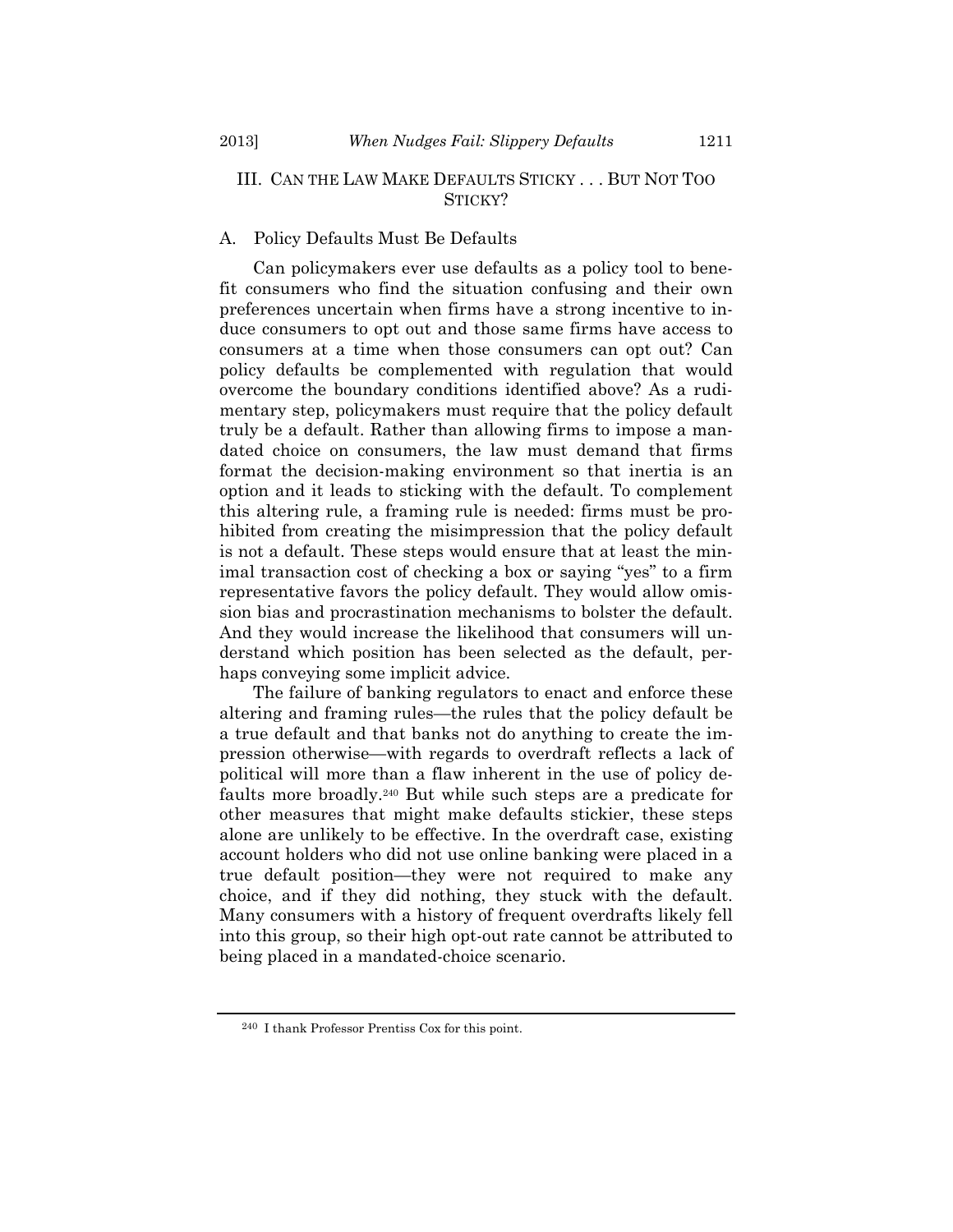What else could policymakers do? First, they might enact altering and framing rules that prevent firm maneuvers that make policy defaults slippery. Second, copying the tactics used by firms to bolster firm-set defaults, policymakers might turn to altering rules, framing rules, and affirmative governmentframing efforts that (1) create transaction barriers to opting out, (2) invoke judgment and decision biases that lead to sticking with the default, or (3) have the potential to shape consumer preferences to favor policy defaults.241 Given the ease with which banks have evaded the altering and framing rules intended to make the overdraft policy default work, these efforts would need to be significantly more extensive to be potent.

However, establishing a web of altering rules, framing rules, and affirmative government framing to support policy defaults faces a number of challenges. First, the cost of monitoring, enforcing, and adapting such regulations to respond to evolving circumstances would be high. Second, both altering and framing rules can have effects more like traditional substantive regulation.242 Although such substantive regulation is not per se problematic, it is at odds with the libertarian-paternalism premises behind the use of policy defaults rather than substantive regulation in the first instance. Third, potent framing rules have the

<sup>241</sup> Another response might be to add substantive regulation to protect those consumers who opt out, both as a means of protecting these consumers and as an indirect way to make the default stickier by giving firms less incentive to encourage people to opt out. This is largely what consumer advocates are pressing in the context of overdraft, now that they see how slippery the default has been. See, for example, Center for Responsible Lending, Consumer Federation of America, and National Consumer Law Center, *Comments* at \*3–4 (cited in note 78) (advocating limits on the number of overdraft fees that can be charged, the size of the fees, the circumstances under which the fees can be charged, and so forth). But to the extent that substantive regulation transforms the opt-out position into one that is valuable for more consumers, the policy default may then be less helpful because it imposes costs on more people who would be better off in the now-improved opt-out position. As the opt-out position becomes more valuable to consumers, it will also provide less revenue to firms, and firms will therefore spend less effort encouraging consumers to opt out. See text accompanying notes 211–19 (explaining why substantive protections for those who opt out of the over-the-limit fee default reduce credit card issuer incentives to encourage opting out). The result could be a policy default that is stickier even though fewer people ought to stick with it. Moreover, such substantive regulation is at odds with the soft paternalism billed by nudging proponents.

<sup>242</sup> In this respect, policy defaults are no different than disclosure regulation for complex consumer products; disclosure can only make consumer markets function well when paired with substantive regulation limiting product complexity. See Lauren E. Willis, *Decisionmaking and the Limits of Disclosure: The Problem of Predatory Lending: Price*, 65 Md L Rev 707, 820–24 (2006) (proposing a combination of disclosure and substantive regulation so that the disclosure is useful for price shopping among home mortgages).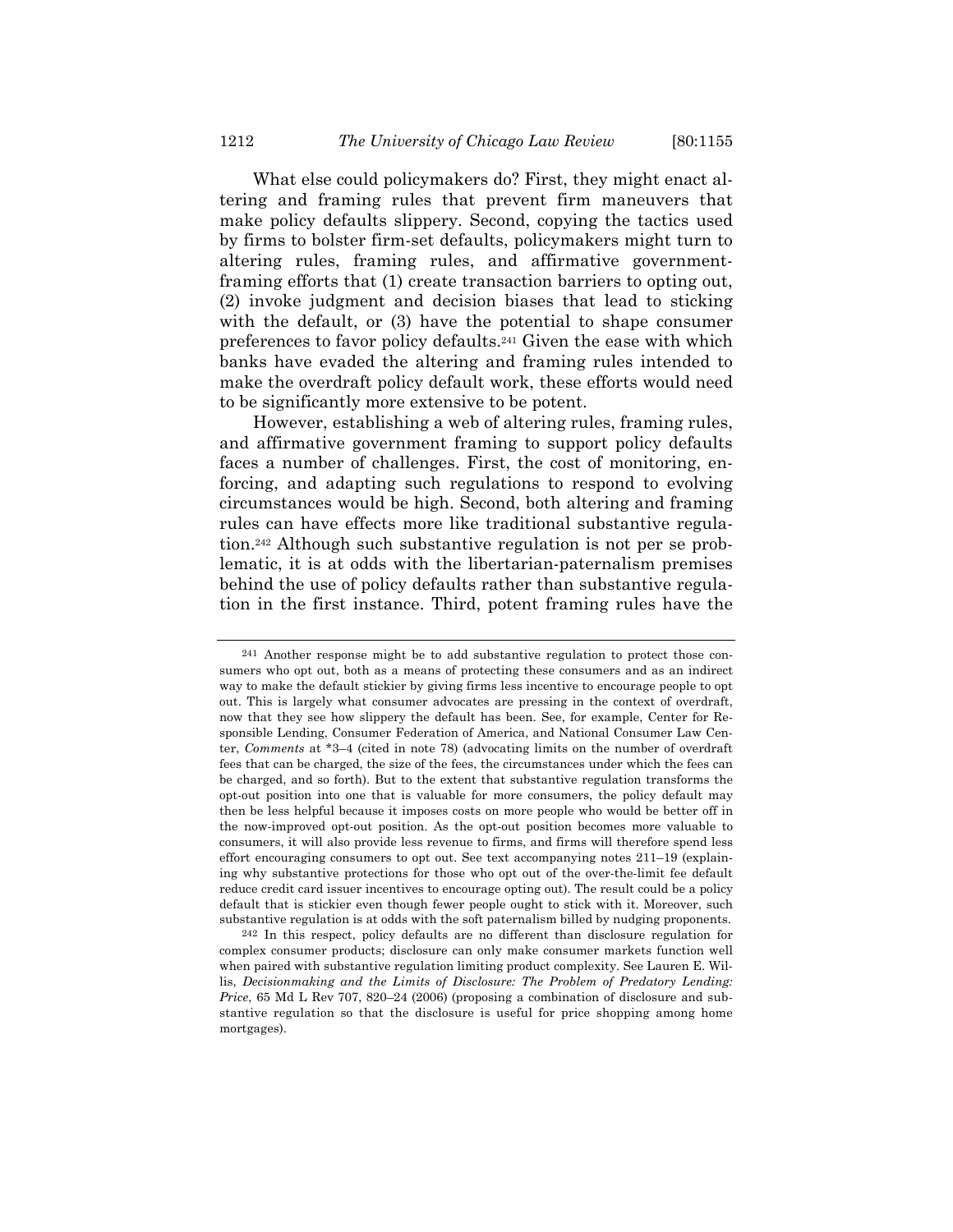potential to run afoul of protections afforded to commercial speech by current Supreme Court doctrine. Fourth, some of the tools used by firms to bolster their own defaults pose ethical concerns, concerns that are heightened when it is the government that is using these tools. Finally, to the extent that policymakers have chosen a default rather than a mandate due to a belief that some people are better off opting out of the default, they must worry about making a default too sticky.

- B. Altering Rules (and Complementary Framing Rules)
	- 1. Prohibit firms from treating consumers in the default position differently.

To make policy defaults effective, the law must prohibit firms from creating barriers to sticking with the default or giving consumers incentives to opt out. For example, banks should not be permitted to offer a day of float or credit for uncleared deposits to those who opt out of the overdraft default but not to those who do not opt out. The effect of such a rule would be that banks would stop offering these perks altogether, because banks would otherwise risk that those who had not opted out would overdraw their accounts and fail to cover the overdraft with a same-day or uncleared deposit. If a do-not-track policy default is adopted and policymakers want it to be sticky, websites must be prohibited from conditioning use on opting out or giving perks to consumers who opt out.243 Again, such an altering rule could have substantive effects. For example, to the extent that tracking enables websites to provide content, content availability could decline for all users. Although nudgers advocate defaults on the grounds that they do not limit choice, making policy defaults sticky can require substantive regulation of the products and services firms offer, with choice-limiting effects.

But requiring that firms give the same terms to consumers who do and do not opt out is not enough. Recall that nearly half of checking-account holders surveyed who had opted out of the overdraft default did so, at least in part, to be relieved of the onslaught of bank marketing.244 Firms' marketing must be

<sup>243</sup> But see *Protecting Consumer Privacy in an Era of Rapid Change* at \*50–52 (cited in note 207) (explaining the FTC's view that in some circumstances, it is acceptable for companies to condition use of their products or services on accepting tracking or to offer consumers who opt out lower prices or other benefits).

<sup>244</sup> See note 148 and accompanying text.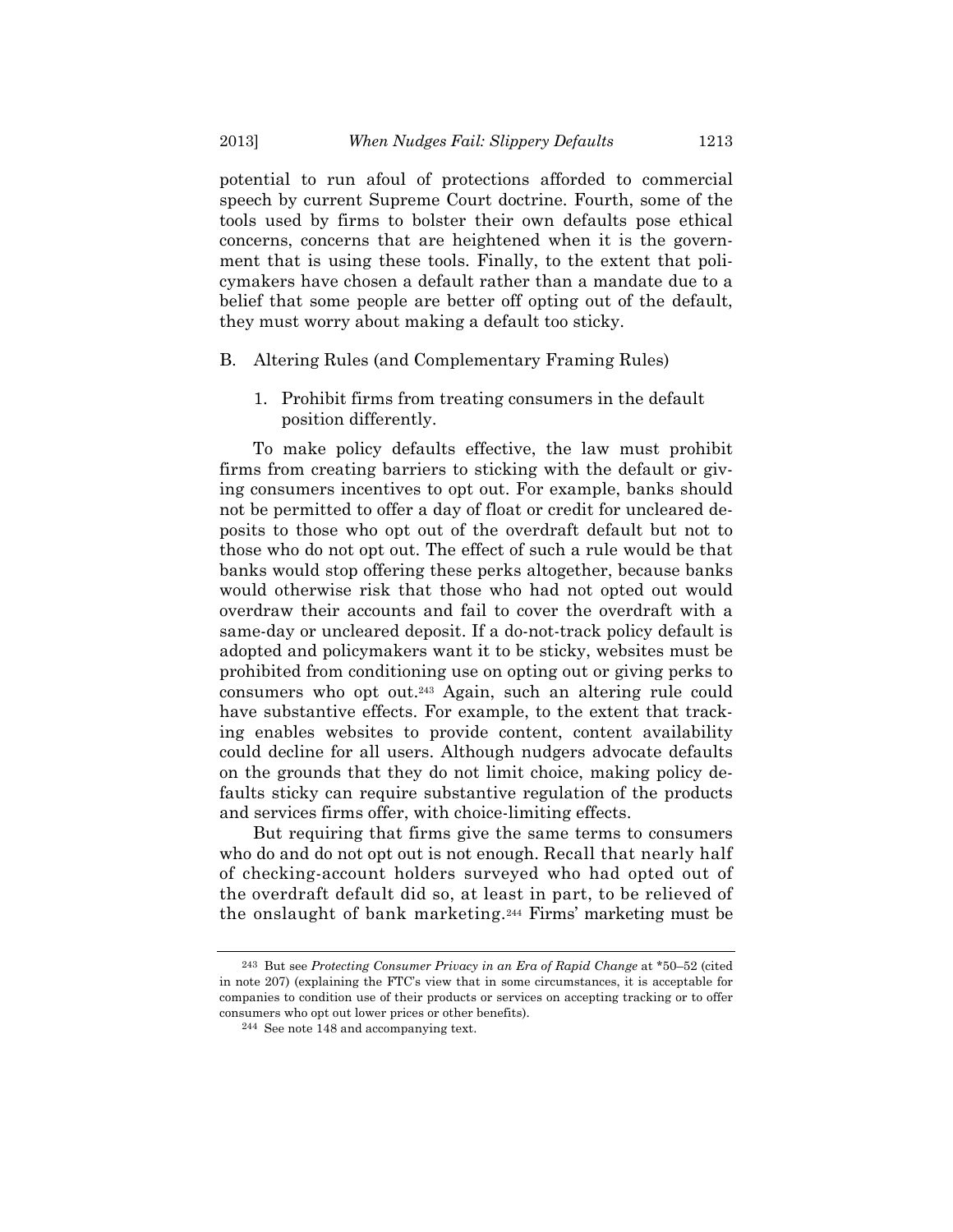evenhanded, meaning firms must either ask all consumers to opt out only once245 or continue to send the same advertising regardless of whether the consumer has already opted out. Micromanaging firm marketing behavior hardly seems the easy, low-cost, soft paternalism that nudgers have touted, but it may be necessary for policy defaults opposed by firms to be effective. Moreover, as addressed further below, controlling firm marketing could run afoul of the First Amendment.

2. Impose transaction barriers that impede opting out.

Nudgers generally believe that opting out of policy defaults should be cheap and easy, but one tried-and-true way to make a default sticky is to impose transaction barriers on opting out.

A simple transaction barrier would be a fee or tax that a consumer must pay to opt out of the policy default.246 Even a nominal fee would create the psychological recognition that opting out is not "free"; a larger fee could counter psychological discounting of the costs of opting out. Nonfinancial opt-out transaction costs are also possible.247 A time- or hassle-intensive procedure, such as completing a long questionnaire or waiting on hold to speak with a surly service representative, could be a prerequisite for opting out. Defaults could be "reverting," meaning that consumers would be required to opt out repeatedly—for example, before each transaction that would overdraw their checking accounts. "Train-and-test"248 altering rules are another option. These could entail attending a class or counseling session about the policy default or passing a test demonstrating understanding of the default as a precondition for opting out; the costs of each of these could deter opting out.249

<sup>245</sup> There is some precedent for this. IRS regulations permit tax preparers to ask their customers to use their tax information for marketing purposes, but the request can only be made once. 26 CFR § 301.7216-3(b)(3).

<sup>246</sup> See Ayres, 121 Yale L J at 2088–92 (cited in note 4) (suggesting governmentimposed fees for opting out of policy defaults).

<sup>247</sup> Id at 2076.

<sup>248</sup> See id at 2076–80 (discussing each of these types of barriers to opting out of defaults).

<sup>249</sup> In theory, altering rules requiring classes, counseling, or testing would decrease consumer confusion, one of the background conditions that gives power to both defaults and firm framing that encourages opting out. However, in practice these may operate more as transaction barriers than as educative tools. When Illinois required some borrowers to undergo prepurchase counseling for certain types of mortgages, transaction barriers, not increased borrower understanding of these mortgages, led to the decreased prevalence of these mortgages. See Sumit Agarwal, et al, *Do Financial Counseling*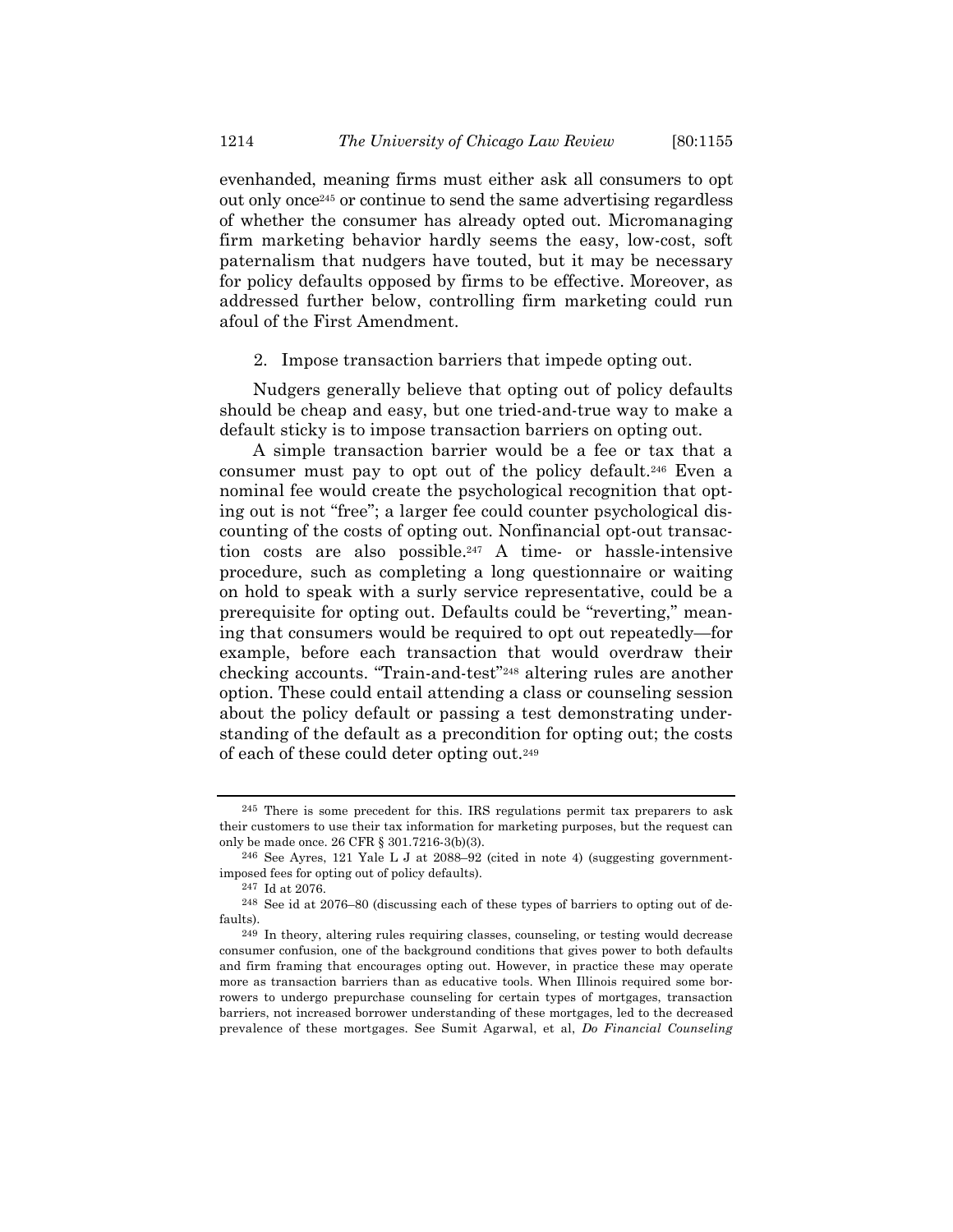But imposing costs can be problematic, for four reasons. First, imposing costs can itself be a costly enterprise; collecting a tax, administering escrow accounts, or offering classes, counseling sessions, or tests would all require substantial resources. Second, imposing these costs on parties who opt out to their detriment harms the very consumers the policy default was established to protect. Third, there is the overdeterrence problem. It would be difficult to calibrate a cost that would deter those who ought to stick with the default and not those who ought to opt out. For example, waiting on hold might disproportionately deter consumers with little time or patience, yet these might be the very consumers who ought to opt out of the default. Fourth, firm maneuvers to minimize or neutralize opt-out costs can be expected. For example, to make opting out habitual, a bank might require account holders to check a box agreeing to opt out of the overdraft policy default "in the event that this transaction overdraws my account" every time they engage in an ATM or debit transaction.250 Requiring consumers to opt out of a do-nottrack default every time they visit a website similarly would no doubt lead firms to create opt-out buttons that consumers could click without thinking.251

Instead of imposing costs as a transaction barrier, the government might try to create confusion or harness the invisibility mechanism.252 For example, the government could strive to make the opt-out procedure confusing. But such a system would be costly, for the government to intentionally confuse its own citizens is unethical, and ultimately firms would take steps to "help" consumers overcome any confusion and successfully opt

*Mandates Improve Mortgage Choice and Performance? Evidence from a Legislative Experiment* \*31–32 (Federal Reserve Bank of Chicago Working Paper No 2009-07, Oct 2009), online at http://www.chicagofed.org/digital\_assets/publications/working\_papers /2009/wp2009\_07.pdf (visited Sept 11, 2013).

<sup>250</sup> Given the current processing time for deposits and debits, banks might reasonably maintain that at the very moment the consumer uses the debit card or ATM, the bank cannot be certain whether the transaction will overdraw the account. See Government Accountability Office, *Bank Fees* at \*54–66 (cited in note 149) (explaining barriers that prevent banks from disclosing to consumers that they are about to overdraw their accounts on a transaction-by-transaction basis).

<sup>251</sup> See *Protecting Consumer Privacy in an Era of Rapid Change* at \*49 (cited in note 207) (noting a "choice 'fatigue'" problem when web users are repeatedly asked to opt out); Ayres, 121 Yale L J at 2069 (cited in note 4) (noting the problem that some altering rules are ineffective because people become "habituated to the speed bumps").

<sup>252</sup> See, for example, Ayres, 121 Yale L J at 2080–83 (cited in note 4) (discussing "password" altering rules, which require parties to be sufficiently sophisticated about the transaction or the law to know the password required to opt out of policy defaults).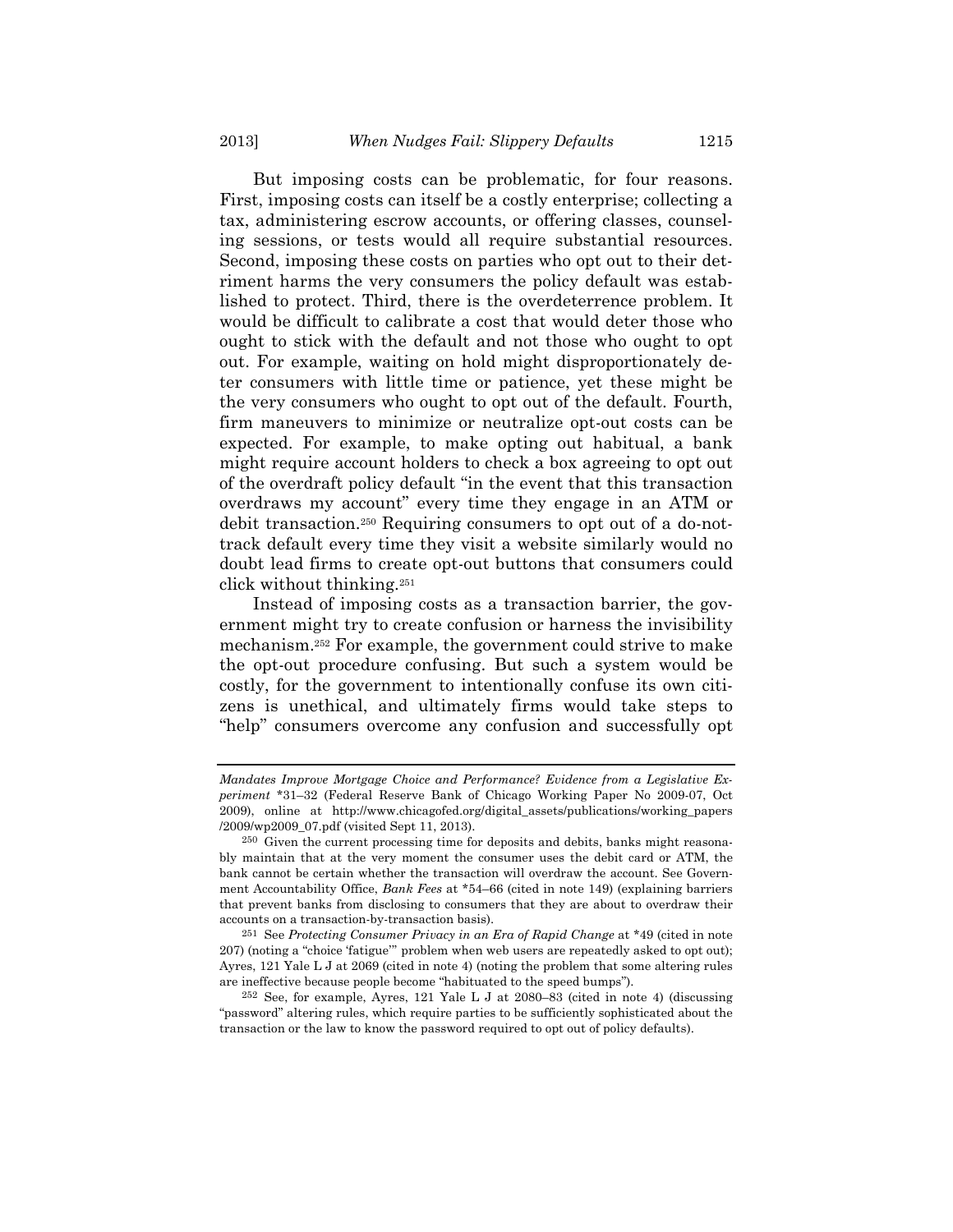out.253 Invisibility of the opt-out option could only be achieved by prohibiting firms from making consumers aware of it.254 In addition to being unethical, this would violate the First Amendment, as explained further below. A final issue is, again, overdeterrence—if the ability to opt out is truly invisible, those who ought to opt out will not.

3. Require consumers to spend time in the default position.

Requiring consumers to spend some time in the default position might increase the stickiness of defaults through loss aversion, the endowment effect, and the preference-shaping effects of experience. Experiencing the default might also educate consumers about their choices and preferences, thus mitigating the background conditions that facilitate the operation of mechanisms that can make defaults slippery. As noted above, this is already the law with regards to tax and insurance escrows for most high-cost mortgages; borrowers must escrow these with the lender for one year before opting out.255 In the case of overdraft, consumers who remain in the default position for some time might find that delaying purchases until they obtain more funds is not so onerous and is less costly than overdraft fees. While in the default position, they also might overcome any inertia or mistaken beliefs about their own overdraft usage that could have otherwise stood in the way of setting up a less expensive overdraft plan.

How long must consumers spend in the default position to better understand their choices and preferences and for loss aversion, the endowment effect, and the preference-shaping effects of experience to kick in? At a minimum, consumers would need to experience the default position at a time when it has some relevance to their lives.<sup>256</sup> To provide experiential lessons that require behavior change, such as living without overdraft

<sup>253</sup> Consider *Gamers Opt Out*, online at http://www.gamersoptout.com (visited Sept 11, 2013) (assisting video game players to opt out of firm-set defaults that waive the civil justice defaults, including class action waivers, arbitration clauses, and so forth).

<sup>254</sup> This is a framing rule rather than an altering rule, but I discuss it here as it is a transaction barrier akin to imposing costs or confusion.

<sup>255 12</sup> CFR § 226.35(b)(iii).

<sup>256</sup> The privacy benefits of a do-not-track default are unlikely to be appreciated through experiencing the default. Instead, users would need to experience some undesirable privacy cost and compare it to the benefits they have received from tracking. Yet by the time this cost has been incurred, information about the user has already been collected.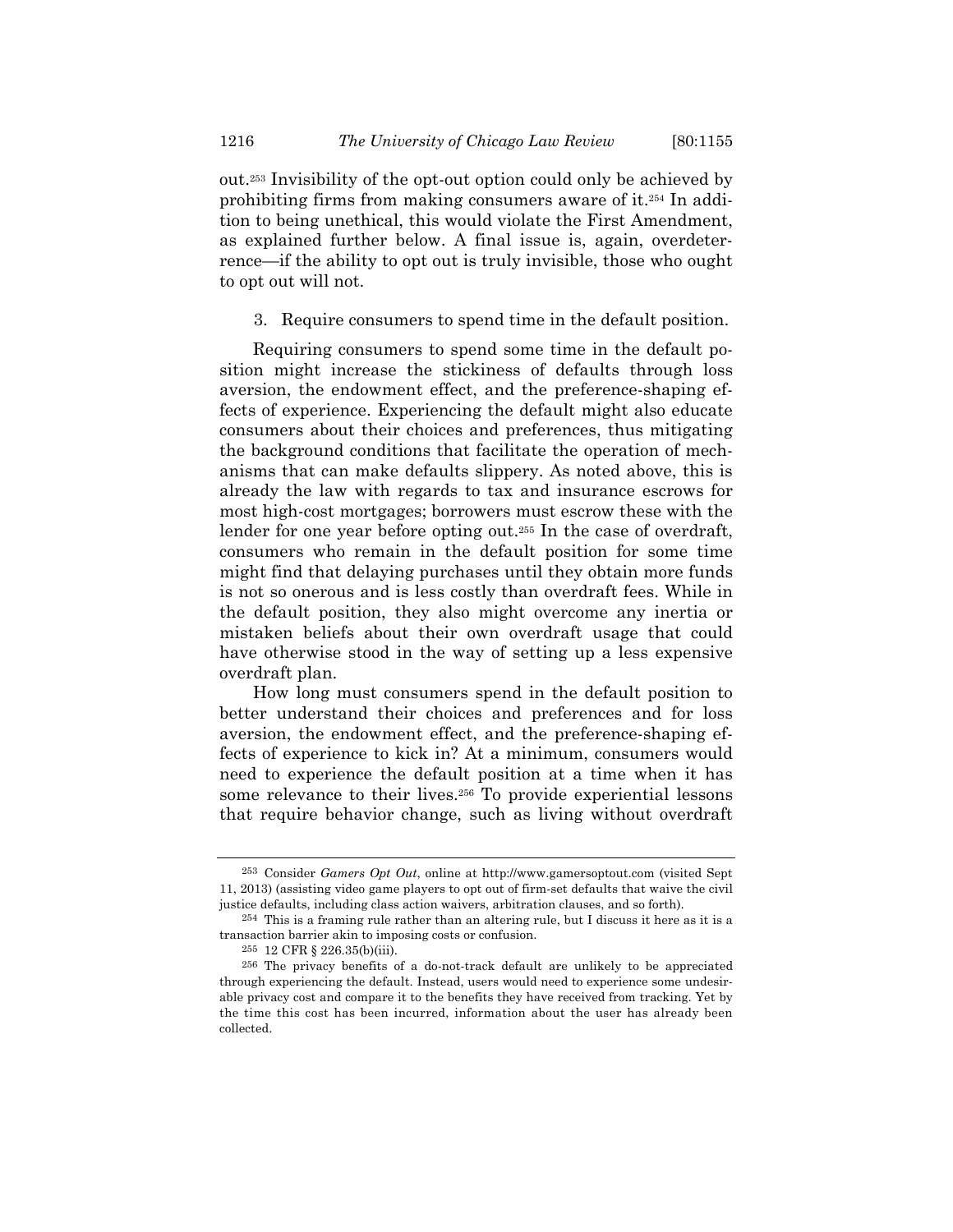coverage, could require many months in the default position.257 For a default health insurance plan, the consumer must use the plan through various medical needs before she can understand how its coverage and cost provisions will affect her, a process that might take years. Yet requiring consumers to stay in any particular position for very long seems closer to hard paternalism than the soft paternalism that nudgers claim will be effective on its own, and harms those who are better off outside the default.

4. Delay the benefits and expedite contemplation of the costs of opting out.

Another possibility would be an altering rule that placed a delay between the decision to opt out of the policy default and gains to the consumer from opting out, and a complementary framing rule that conveyed the existence and extent of any losses caused by opting out prior to finalizing the consumer's decision to opt out. By making the consumer contemplate the costs immediately and experience the benefits later, discounting could not be used to induce consumers to opt out (and instead these biases might support the default). One industry consultant has opined that if consumers were warned of the fee they were about to be charged each time they attempted to overdraw their accounts, so few consumers would overdraw that it would "effectively kill overdraft services."258 In a context such as internet-use tracking, where a single decision to opt out has effects over time, the consumer might be notified of the uses to which her data will be put each time she attempted to visit a new website and given the opportunity to reconsider whether she wants to visit that website.

However, delaying the benefits and expediting contemplation of the costs of opting out pose three problems. First, they could impose significant costs on consumers. Delay could harm consumers who have an immediate need for the benefits of

<sup>257</sup> A study in Australia, where for three years after filing for bankruptcy debtors cannot obtain credit of any kind, found that debtors improved their cash management strategies significantly during this period. Further, most debtors believed the reality of lacking access to credit did not sink in and alter their behavior until six to twelve months into the experience. See Martin Ryan, *The Last Resort: A Study of Consumer Bankrupts* 247 (Avebury 1995).

<sup>258</sup> Lieber and Martin, *Overspending on Debit Cards*, NY Times at A20 (cited in note 77) (reporting the opinion of Michael Moeb).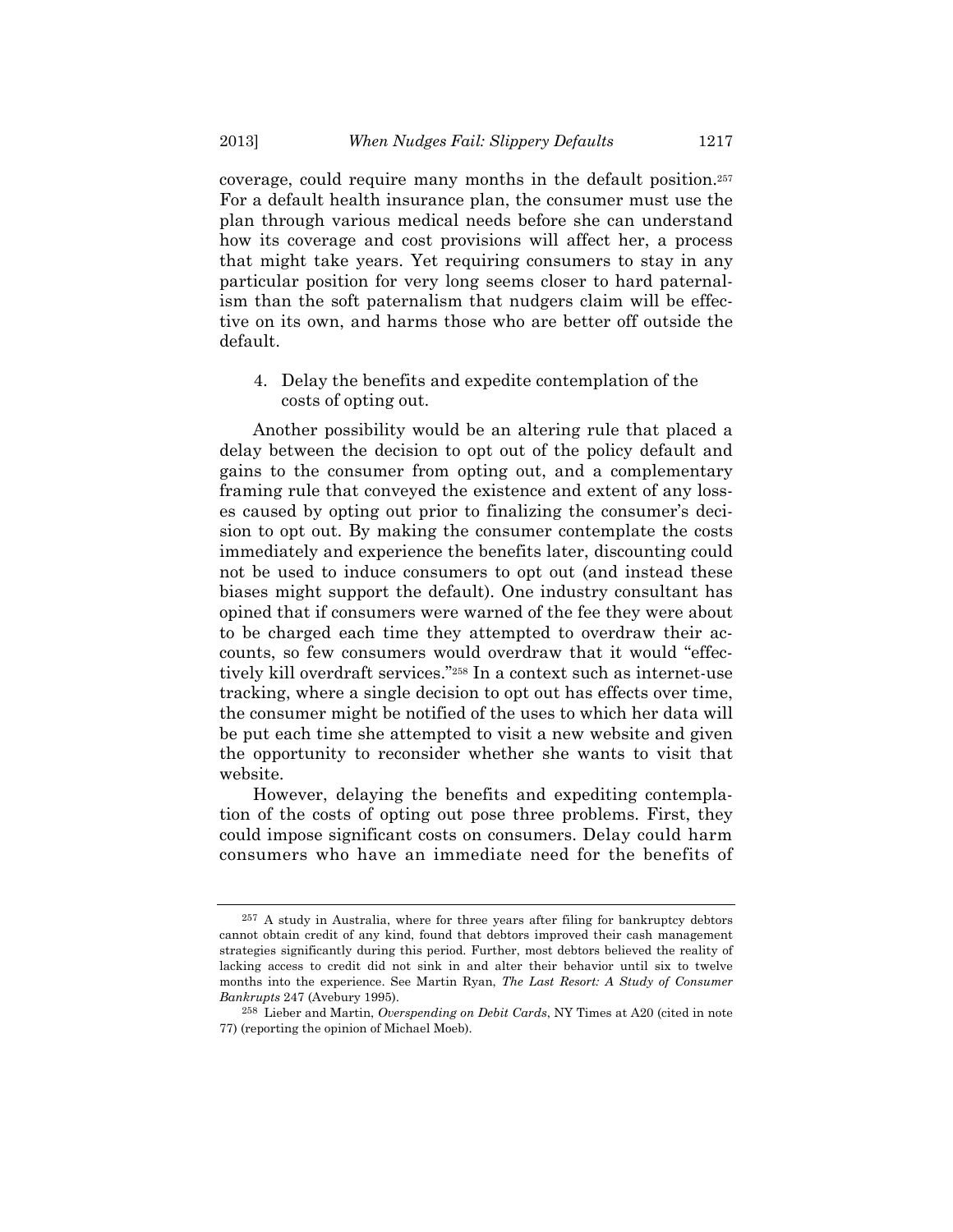opting out. For frequently repeated transactions, such as visiting a website, notifying a consumer about the privacy losses she is about to incur every time she navigates to a new website could impose significant costs; clearing her screen of a notification might take only a few seconds, but time spent reading the notices could amount to many weeks over a lifetime of internet use.259 Second, these notices are likely to be useful for only a short while, until the consumer becomes habituated and ignores them. Third, these rules could effectively amount to substantive regulation. For firms to tell consumers upfront the costs that consumers will incur would require firms to limit the costs of opting out to those costs that the firm can know with certainty at the time the consumer opts out. For example, banks could not charge a "sustained overdraft" fee because this would not be certain at the time the rule required the cost disclosure to be made. Firms that track consumer web use would be required to limit their future use of consumer data to those uses the firm disclosed at the time the consumer navigated to the website, even if future technology or market conditions create new uses for the data. These substantive constraints might be good policy, but they go well beyond setting a default.

5. Interpose an intermediary.

Instead of firms implementing policy defaults through direct interaction with consumers, the law might interpose an intermediary. The intermediary could ensure that the consumer intended to opt out, incidentally impose transaction costs that would deter opting out and delay that might counter time discounting, and, more ambitiously, counteract effects of firm marketing by engaging in educational efforts to ensure an informed opt-out decision.

For example, rather than having firms run the opt-out system, the government could run it in a manner inverse to the Do Not Call registry.260 In the case of a do-not-track default,

<sup>259</sup> See Aleecia M. McDonald and Lorrie Faith Cranor, *The Cost of Reading Privacy Policies*, 4 I/S: J L & Pol Info Socy 540, 560 & table 7 (2008) (estimating based on 2008 data that, if consumers read the privacy policies of each website they visited, the average annual time spent doing so would be 244 hours, or more than half of the time consumers spend on average using the internet each year).

<sup>260</sup> See *National Do Not Call Registry*, online at http://www.donotcall.gov (visited Sept 11, 2013) (allowing individuals to place their phone numbers on a list of numbers telemarketers are prohibited from calling).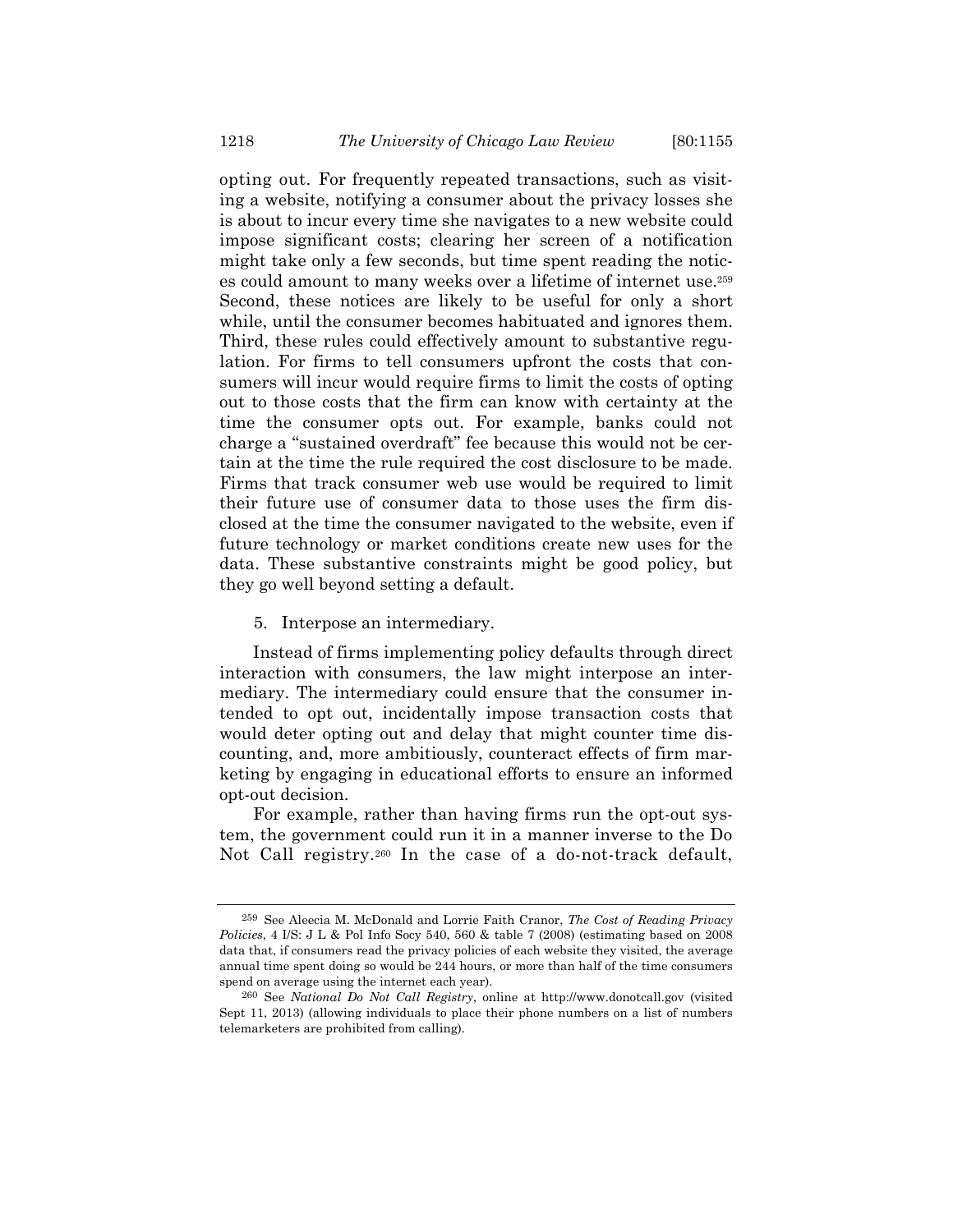websites would be barred from tracking consumer internet use unless the consumer had signed up for the "Track Me" registry. However, while a government opt-out registry would not be expensive, enforcing its use—ferreting out which firms had tracked internet use by consumers who were not in the registry, for example—could be extremely costly.261 Further, firms will no doubt helpfully transport consumers' computer screens to the "Track Me" website or offer to opt out on consumers' behalves, eliminating the costs and procrastination that might otherwise impede opting out.262 Firm marketing could continue to play on judgment and decision biases as well. Although the government could engage in its own framing efforts on the opt-out registry website, the government is not particularly adept at marketing.

Going further, a consumer might be required to consult with an expert as a prerequisite for opting out. The costs of this, the delay it would occasion, and potential educative effects might successfully deter opting out, similar to requiring attendance at a class or counseling session discussed above.263 But the expense and overdeterrence problems of requiring a class or counseling likewise plague an expert-consultation requirement.

Intermediary systems could also have substantive effects due to their wholesale nature. Realistically, an intermediary could only be used in contexts in which the consumer makes a single opt-out decision with broad effects. For example, a Track Me registry could facilitate a consumer choice that would allow all websites to track her for all purposes, but such a registry probably could not accommodate consumers who wanted to opt out of tracking by some websites, or for some purposes, but not others. The effect would be to substantively prevent consumers from making more fine-grained opt-out decisions.264

<sup>261</sup> Tracking technology can now avoid leaving any trace on the user's computer. See Peter Eckersley, *How Unique Is Your Web Browser?*, in Mikhail J. Atallah and Nicholas J. Hopper, eds, *Privacy Enchancing Technologies* 1, 3 (Springer 2010) (explaining a tracking system that is effective even when a user has deleted cookies and that "leaves no persistent evidence of tagging on the user's computer").

<sup>262</sup> Note that telemarketers do not have this ability; they cannot call consumers to ask them to opt out of the Do Not Call registry, and while they could ask by mail, they cannot instantly transport consumers to a Do Not Call website to facilitate opting out.

<sup>263</sup> See note 249 and accompanying text.

<sup>264</sup> A web browser might seem to be an intermediary that could facilitate finegrained opt-out choices. But see note 218 (explaining that browsers cannot prevent tracking). But the more fine-grained the choices presented, the more difficult the decision process becomes, making consumers more vulnerable to confusion and firm framing encouraging consumers to opt out.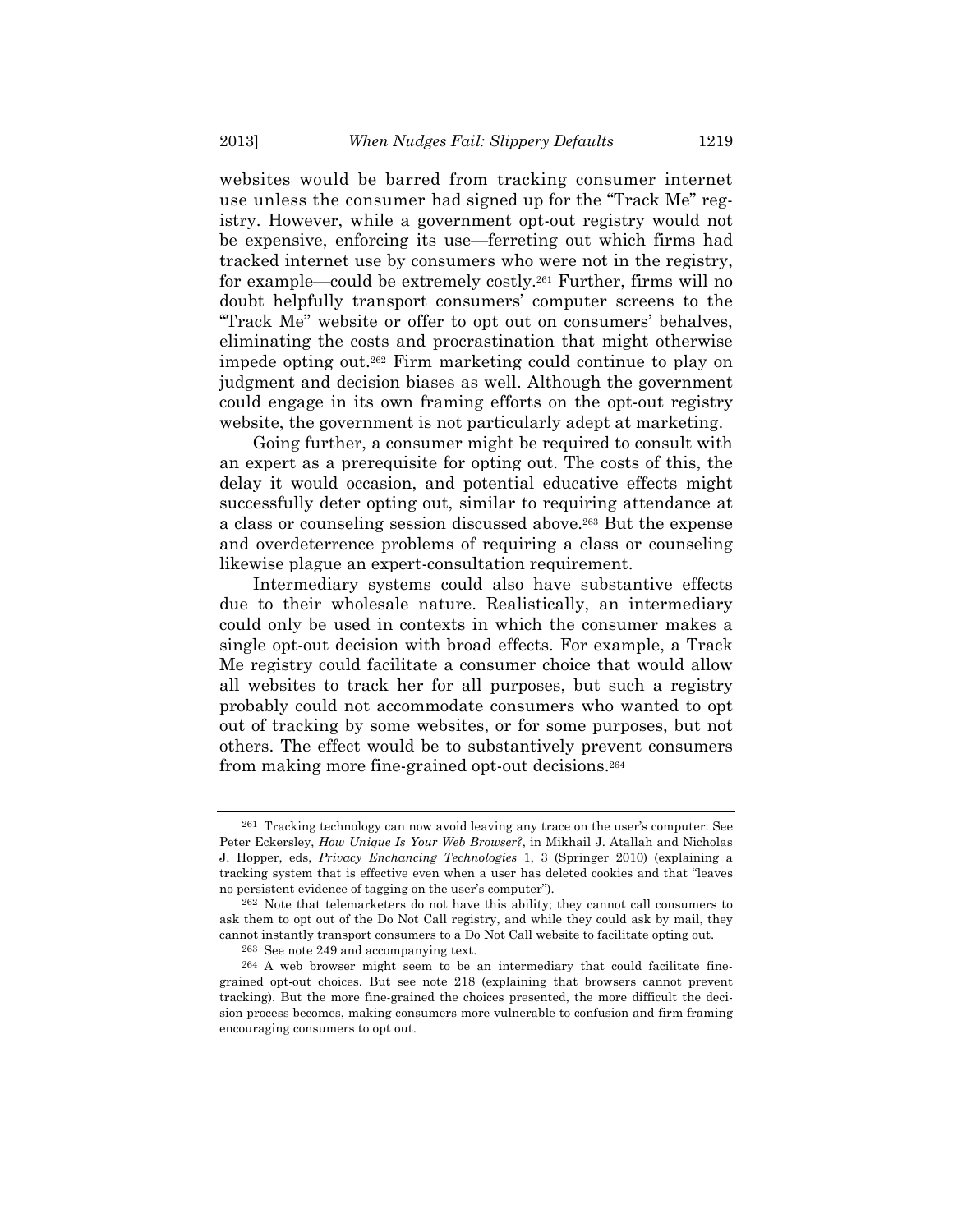- C. Controls on Firm Framing
	- 1. Prohibit firm manipulation of judgment and decision biases.

Instead of using altering rules to direct biases to bolster the default, policymakers might turn to a broad framing rule that outlaws firm maneuvers that harness these biases to work against policy defaults. However, testing all marketing for its potential to trigger judgment and decision biases would be an overwhelming task for regulators, not the easy, low-cost policy fix portrayed by nudgers.

Moreover, controls on firm marketing are likely to run afoul of First Amendment doctrine. Under that doctrine, any governmental restriction on commercial speech must (1) "directly advance" a substantial governmental interest and (2) be "narrowly tailored" to serve that interest.265 To meet the first part of this test, the government must demonstrate that such speech causes harm and that the regulation's restriction on speech will alleviate the harm "to a material degree."266 To meet the second part, the restriction must not burden substantially more speech than necessary to alleviate the harm.267 The chain of inference from any particular firm framing manipulation to a consumer's decision to opt out to that consumer being harmed is likely too long to meet the "directly advance" test. For example, firm framing of the policy default as a loss and of opting out as keeping an endowed position might lead some consumers to opt out, but this framing is unlikely to be their only reason for opting out, and therefore eliminating this marketing pitch would not necessarily lead consumers to stick with the default. Further, given that policymakers have chosen to use a policy default rather than a mandate or ban, the government must believe that some consumers are better off opting out, yet speech that might encourage them to do so could be curtailed by a rule controlling firm marketing. Because the restrictions on speech will affect both those who might benefit from it and those who might be harmed by it, these restrictions are likely too broad to meet the "narrow tailoring" test.

<sup>265</sup> *Central Hudson Gas & Electric Corp v Public Service Commission of New York*, 447 US 557, 564 (1980).

<sup>266</sup> *Edenfield v Fane*, 507 US 761, 770–71 (1993).

<sup>267</sup> See *International Society for Krishna Consciousness, Inc v Lee*, 505 US 672, 707 (1992) (Kennedy concurring).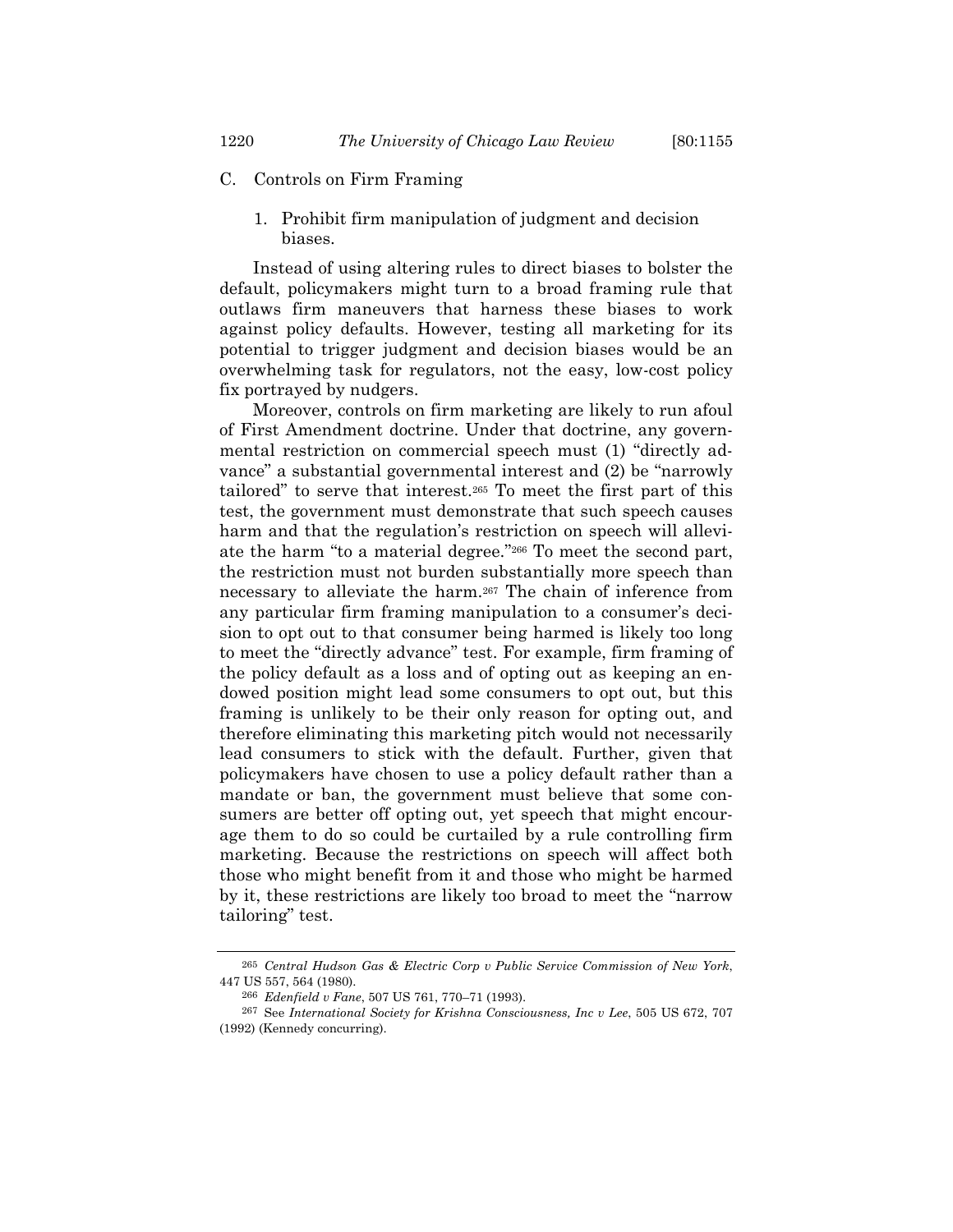Rather than prohibiting firm speech that manipulates biases, regulators might instead attempt to require firms to engage in more speech, speech that would pivot biases back towards the policy default. Unless the regulation chills protected speech or is unduly burdensome, compelled commercial speech needs only to be "reasonably related" to the government interest advanced.<sup>268</sup> But developing warnings, disclaimers, or other language to counter every framing manipulation used by firms would be a never-ending regulatory project. Moreover, such mandated language is likely to be relevant only at the margins, if it is helpful at all.269 For example, despite the oft-repeated line that "past performance is no guarantee of future results," consumers stubbornly chase returns in their investment decisions.270 Requiring firms to add content to their marketing that goes beyond warnings or factual information, such as the Food and Drug Administration is currently attempting to do with graphic reminders of health dangers on tobacco product packaging—while potentially much more effective than dry text—is likely to be found unconstitutional.271

As Professor David Yosifon has cogently explained, First Amendment doctrine is centrally premised on a rational actor model in which more information, however it is framed, is either helpful or, at worst, irrelevant to good decision making.<sup>272</sup> It is

<sup>268</sup> *Zauderer v Office of Disciplinary Counsel of the Supreme Court of Ohio*, 471 US 626, 651 (1985).

<sup>269</sup> See Kesten C. Green and J. Scott Armstrong, *Evidence on the Effects of Mandatory Disclaimers in Advertising*, 31 J Pub Pol & Mktg 293, 297 (2012) (reviewing past experimental studies of the effects of mandatory disclaimers and finding that all such disclaimers increased consumer confusion and most were ineffective or led consumers to make worse decisions).

<sup>270</sup> See, for example, Molly Mercer, Alan R. Palmiter, and Ahmed E. Taha, *Worthless Warnings? Testing the Effectiveness of Disclaimers in Mutual Fund Advertisements*, 7 J Empirical Legal Stud 429, 433–34 (2010).

<sup>271</sup> Compare *Discount Tobacco City & Lottery, Inc v United States*, 674 F3d 509, 518 (6th Cir 2012) (holding graphic tobacco warnings constitutional), with *RJ Reynolds Tobacco Co v Food & Drug Administration*, 696 F3d 1205, 1221–22 (DC Cir 2012) (holding the same warnings unconstitutional). The Supreme Court will likely hold the graphic tobacco warnings unconstitutional. Consider *Borgner v Florida Board of Dentistry*, 537 US 1080, 1082 (2002) (Thomas dissenting from denial of certiorari) (suggesting that compelled commercial speech must "directly advance[]" the government's interest to survive First Amendment scrutiny, not merely bear some reasonable relationship to the government's interest); *United States v United Foods, Inc*, 533 US 405, 416 (2001) (indicating that the "reasonably related" test for compelled commercial speech only applies when that speech is necessary to make commercial speech "nonmisleading").

<sup>272</sup> David G. Yosifon, *Resisting Deep Capture: The Commercial Speech Doctrine and Junk-Food Advertising to Children*, 39 Loyola LA L Rev 507, 552–55 (2006). This is not to say that the First Amendment commercial speech doctrine could not be reconceived,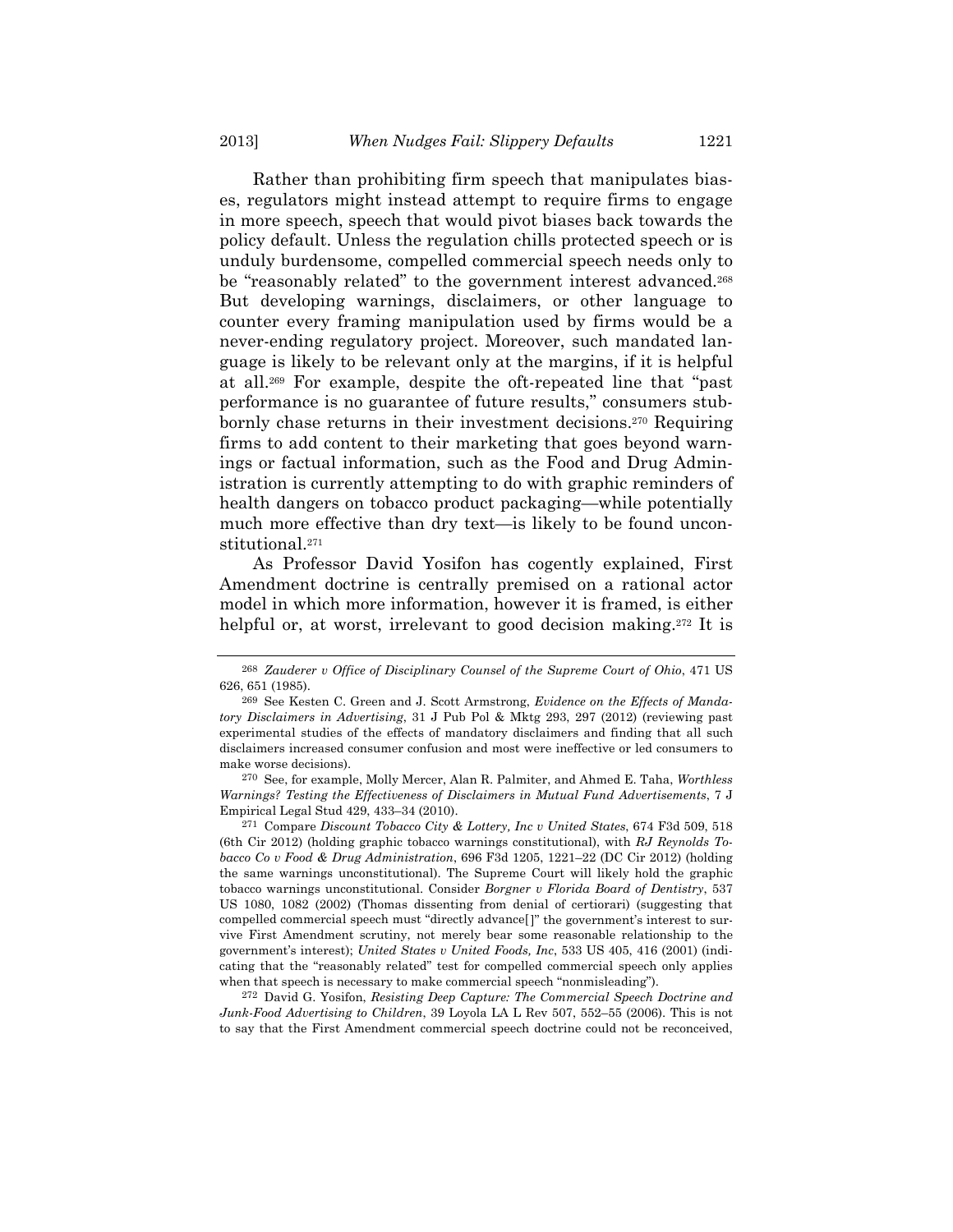therefore on a collision course with government regulation premised on a human judgment and decision bias model in which more information or particular framings of information can impede good decision making.

#### 2. Simplify and clarify the decision environment.

Instead of broad prohibitions, policymakers might change the background conditions that facilitate the operation of mechanisms that can make defaults slippery by simplifying and clarifying the decision environment consumers face.

To simplify the situation, when consumers have other choices that they might confuse with the policy default, firms might be required (1) to offer a standardized, limited menu of these choices and (2) to use a standardized set of terms to describe those choices. For example, banks might be required to offer a small set of simple products that allow consumers to overdraw their accounts, and to use only distinct, standardized terms to refer to these products. But such strict framing rules would substantially limit the products that firms can offer. Again, the lesson is that to make defaults work in a complex choice environment requires hard product regulation to simplify that environment. In addition, requiring firms to use one set of terms and only one set of terms to refer to or explain a product likely runs afoul of both the "directly advance" and "narrow tailoring" requirements of the First Amendment, the former because it is not clear that such a set of standardized terms would prevent consumer confusion, and the latter because other terms could be used in a way that is not confusing.

To clarify rather than simplify, firms might be permitted to offer whatever options they choose, but also be required to present those choices in a standardized menu format that consumers could use to make both the choice whether to opt out of the default and the choice of which alternative(s) to the default to take. The PEW Charitable Trusts has made a similar suggestion in the overdraft area, proposing that banks be required to present consumers with a chart that lists overdraft product options and their key features.273 A menu might better guide consumers

see id at 560–83, but unlike Professor Yosifon, I do not believe that it is on the visible horizon of American courts' jurisprudence.

<sup>273</sup> Weinstock, et al, *Still Risky* at \*19 (cited in note 118). Note, however, that PEW envisions this as a separate informational document rather than as a document that could be physically check marked or electronically clicked by consumers to select among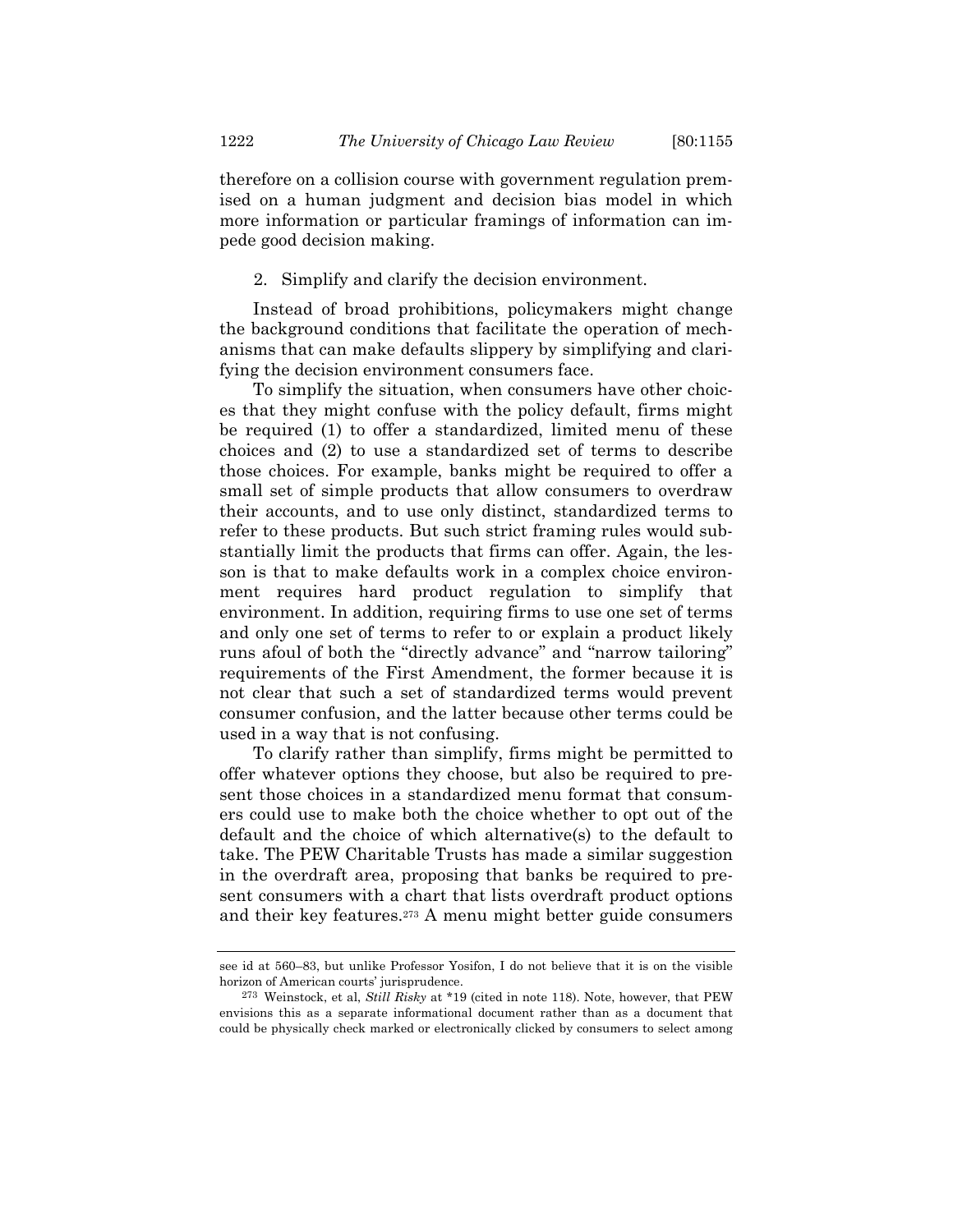to the correct end positions than a policy default alone because consumers who read and understand the entire menu are more likely to make their opt-out decision based on full and accurate information. However, this presentation also might highlight the tradeoffs that must be made among the choices, thus making the decision more difficult, potentially leading to greater procrastination and, therefore, reliance on the default.

Requiring firms to present the opt-out choice as part of a menu of related choices, however, poses (1) administrative challenges for the law and (2) opportunities for firm framing manipulations. As to the former, it is difficult for the law to define which choices are sufficiently related that they all must appear in the menu. For example, should borrowing on a credit card or payday advance lending be on the same menu as overdraft choices, given that all are means of accessing short-term credit? Regarding the latter, abundant research indicates that changing the options in a menu can change consumer choices. Although adding too many options can make a default stickier due to the increased difficulty of selecting among options, other manipulations can make a default slippery. For example, adding options that appear to represent a range can increase selection of the middle option (the "compromise" effect), and adding an option that is similar but obviously inferior to another choice in the set increases the selection of the superior option (the "asymmetric dominance" or "attraction" effect).274 Firms could encourage opting out by adding or subtracting options such that the policy default is never the compromise option or the asymmetrically dominated option. For example, in the face of a "do not track, use, or share my information" policy default option A, firms could easily add options B—"track and use my information, but do not share it with any other entity"—and C—"track, use and share my information with anyone." Option B would then be the compromise choice and the policy default (option A) could become slippery.275

overdraft coverage options. In addition, the PEW disclosure would require substantive changes in the law that would constrain the choices banks could offer to consumers (the PEW disclosure collapses overdrafts occasioned by ATM, nonrecurring debit, check, and recurring payment transactions into a single treatment) and the pricing structure used by banks for those choices (the PEW disclosure presents all costs as flat fees).

<sup>274</sup> See, for example, Itamar Simonson, *Choice Based on Reasons: The Case of Attraction and Compromise Effects*, 16 J Consumer Rsrch 158, 160–62 (1989).

<sup>275</sup> In reality, the menu of choices for internet tracking are likely to be considerably more extensive and complex, given the possible permutations (allowing tracking for some types of information but not others, for some uses but not others, by some parties but not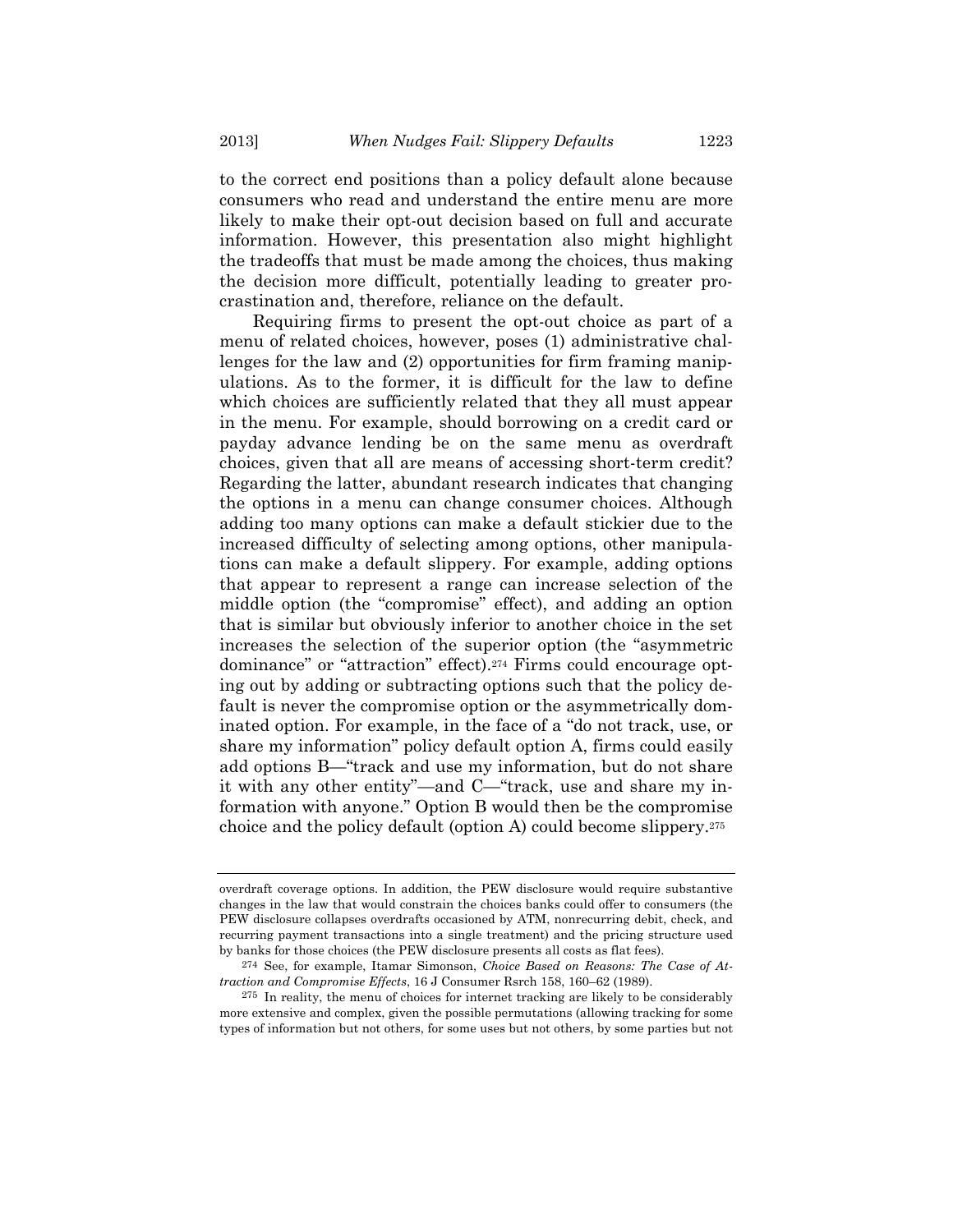#### D. Affirmative Government Framing

Instead of trying to control firm framing, the government might avoid First Amendment concerns by jumping into the frame game directly. For the government to play on people's judgment and decision biases might raise ethical concerns, but the government's use of policy defaults already implies a decision that manipulation of these biases is an acceptable means of achieving policy ends.

### 1. Leverage the opt-out form.

Provided that firms were required to use a prescribed optout form,276 much could be done to formulate that form to invoke biases that support the policy default. To harness omission bias, loss aversion, and procrastination, the form could make clear that inertia is an option, portray the default as an endowed position, and warn consumers that they will be responsible for the effects if they opt out. The form might list the benefits of sticking with the policy default prominently, both to explicitly advise consumers to stick with the default and to attempt to invoke the operation of query effects to favor the default. It could explain that the default has been selected by policymakers with consumers' interests in mind, to further convey advice.

However, the effectiveness of all of this hinges on consumers reading the form and making their opt-out decision based on the form rather than based on firm marketing. Experience with other mandated disclosures cautions that consumers rarely read them, and even when they do, they do not understand them or use the information in them accurately.277 Firm marketing is likely to reach consumers long before they see the government form, and by the time they see the form, they may have already made their decision based on that marketing.<sup>278</sup> When sufficiently profitable to do so, firms can advise consumers in face-to-face, one-on-one meetings, and personal contact of this sort can be far

others, etc.). And the more complex the choice set, the more opportunities for framing manipulations.

<sup>276</sup> Note that this is not the case for the overdraft opt-out form. See 12 CFR § 205.17(d) (requiring that financial institutions use forms "substantially similar" to the model form, though without providing the exact form that must be used).

<sup>277</sup> See, for example, Omri Ben-Shahar and Carl E. Schneider, *The Failure of Mandated Disclosure*, 159 U Pa L Rev 647, 709–29 (2011) (explaining why consumers do not read, understand, or use disclosures).

<sup>278</sup> See Willis, 65 Md L Rev at 791–93 (cited in note 242).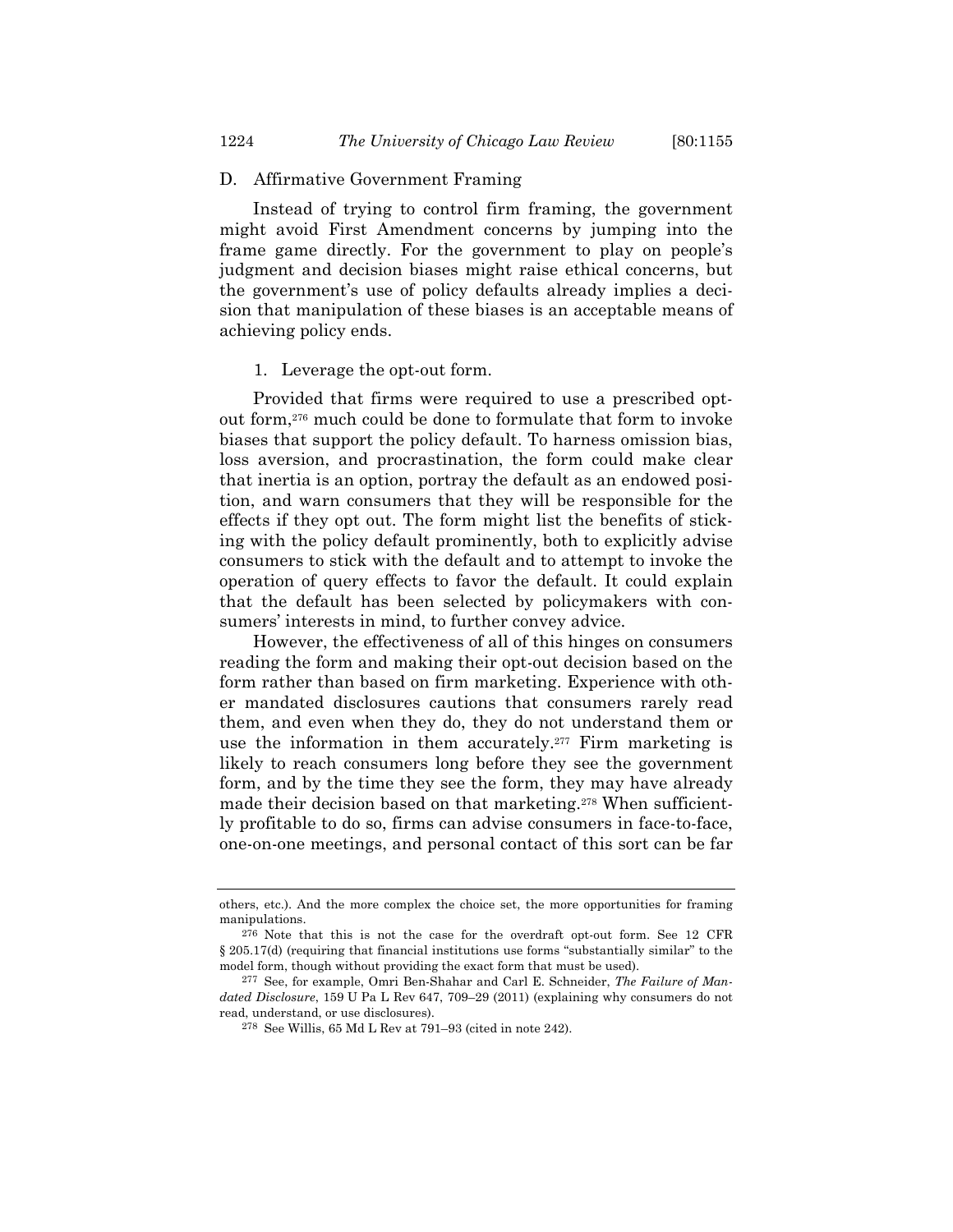more influential than a written form.<sup>279</sup> As one mortgage salesman testified while explaining how he convinced people to take out unaffordable home loans despite legally required mortgage disclosures, "It is written in simple English, and it is on all the loan documents, but I can get around any figure on any loan sheet."280

2. Engage in government marketing.

More directly, the government could explicitly advise consumers to stick with the policy default. Public information campaigns telling people to "Just say no" to opting out are clearly constitutional.

However, the effectiveness of public information campaigns depends on the message being persuasive, simple, clear, and achievable.281 Campaigns promoting policy defaults are unlikely to be effective for two reasons: (1) firms can muddy the message and (2) the presence of some consumers who ought to opt out requires the government to muddy the message. Firms can obscure the default position and how to stay there, preventing consumers from correctly applying the lesson of the campaign when they encounter the default. For example, a consumer taught to "just say 'no' to overdraft" might decline an overdraft-linked savings account but agree to "account protector"282 or one of the myriad of other names that banks use for the product that opts the consumer out of the default. At the same time, the very reason regulators have chosen to use a default rather than a mandate is because they believe some consumers are better off opting out. But "Most people should just say 'no'" is neither persuasive nor clear. Consumers who self-select out of the "most people" group that ought to stick with the default might not be the demographic that ought to opt out. Although the message might go on to explain to consumers how to identify whether they ought to stick with the policy default or not, such instructions are not simple, nor are they likely to be clear.

<sup>279</sup> See id at 798–804.

<sup>280</sup> *Equity Predators: Stripping, Flipping and Packing Their Way to Profits; Hearing before the Special Committee on Aging*, 105th Cong, 2d Sess 30–37 (1998) (statement of "Jim Dough," former employee of a predatory lender, testifying anonymously).

<sup>281</sup> See Jessica Aschemann-Witzel, et al, *Lessons for Public Health Campaigns from Analysing Commercial Food Marketing Success Factors: A Case Study* \*9 (BioMed Central Public Health 2012), online at http://www.biomedcentral.com/content/pdf/1471-2458 -12-139.pdf (visited Sept 11, 2013).

<sup>282</sup> See *Standard Overdraft Service: Are You In?* (cited in note 121).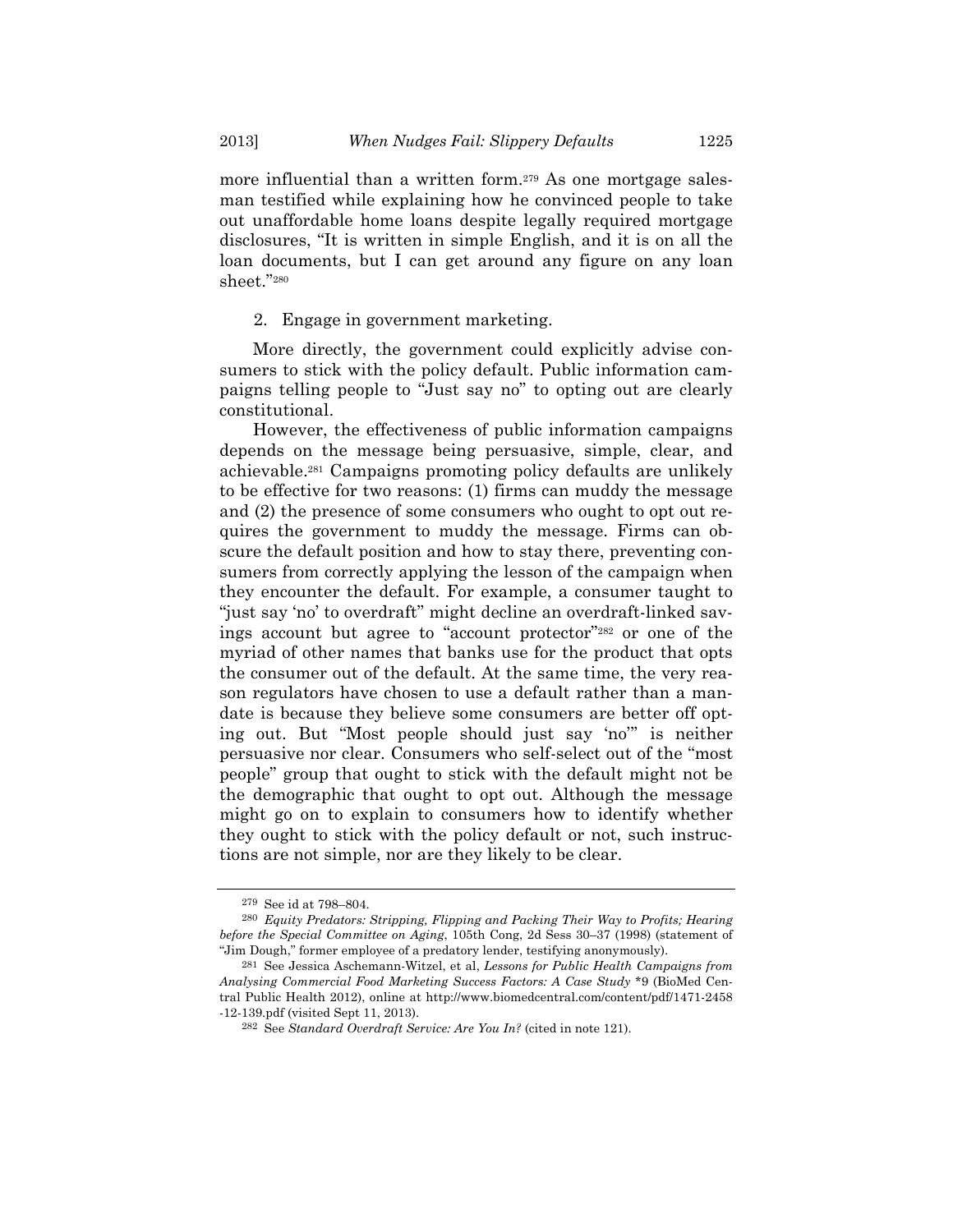Even persuasive, simple, clear, and achievable public information campaigns may fail when outmaneuvered by firms. Firms are more experienced and adept at marketing than the government, and they can fine-tune their messages to different demographics and over time in ways that the government has difficulty doing. Although regulators might require firms to provide consumers with a government document advocating the policy default, firms can surround those forms with marketing that sends a very different message. If the government's message is muddled or complex, firms are handed an even better opportunity to confuse consumers. The effectiveness of a public education campaign endorsing a policy default is therefore likely to be minimal in the face of firm marketing favoring the opt-out position and firm behavior designed to minimize the influence of the government's message.283

## **CONCLUSION**

When there is little opposition to a nudge, or the opposition that exists lacks the means to counter the nudge, nudges are likely to be successful in shaping citizens' behaviors in socially optimal ways. This is likely to be the case in transactions between citizens and the government.<sup>284</sup> Therefore, at least where mandated choice is impracticable, the government should examine whether the current default position is the right one. Presumed consent to organ donation is a prime example.<sup>285</sup> Some organized religious groups might oppose organ donation, but they would not be the parties that implement the opt-out process and thus would have little ability to frame the default in ways that could undermine the mechanisms that would make it stick. Some citizens may prefer not to donate, and their conscious preferences could be influenced by organized groups, but they are precisely the citizens who ought to opt out of a presumed-consent policy default. Provided that the government

<sup>283</sup> See Theresa M. Marteau, et al, *Judging Nudging: Can Nudging Improve Population Health?*, 342 Brit Med J 263, 265 (2011) ("Without regulation to limit the potent effects of unhealthy nudges in existing environments shaped largely by industry, nudging towards healthier behaviour may struggle to make much impression.").

<sup>284</sup> This is not universally true. When government actors with access to affected citizens oppose a policy default, that default will be slippery. For example, although silence is the default, arrestees, even after receiving information about their right to remain silent, almost universally opt out and talk. I thank Eric Miller for this example.

<sup>285</sup> See generally Eric J. Johnson and Daniel Goldstein, *Do Defaults Save Lives?*, 302 Science 1338 (2003).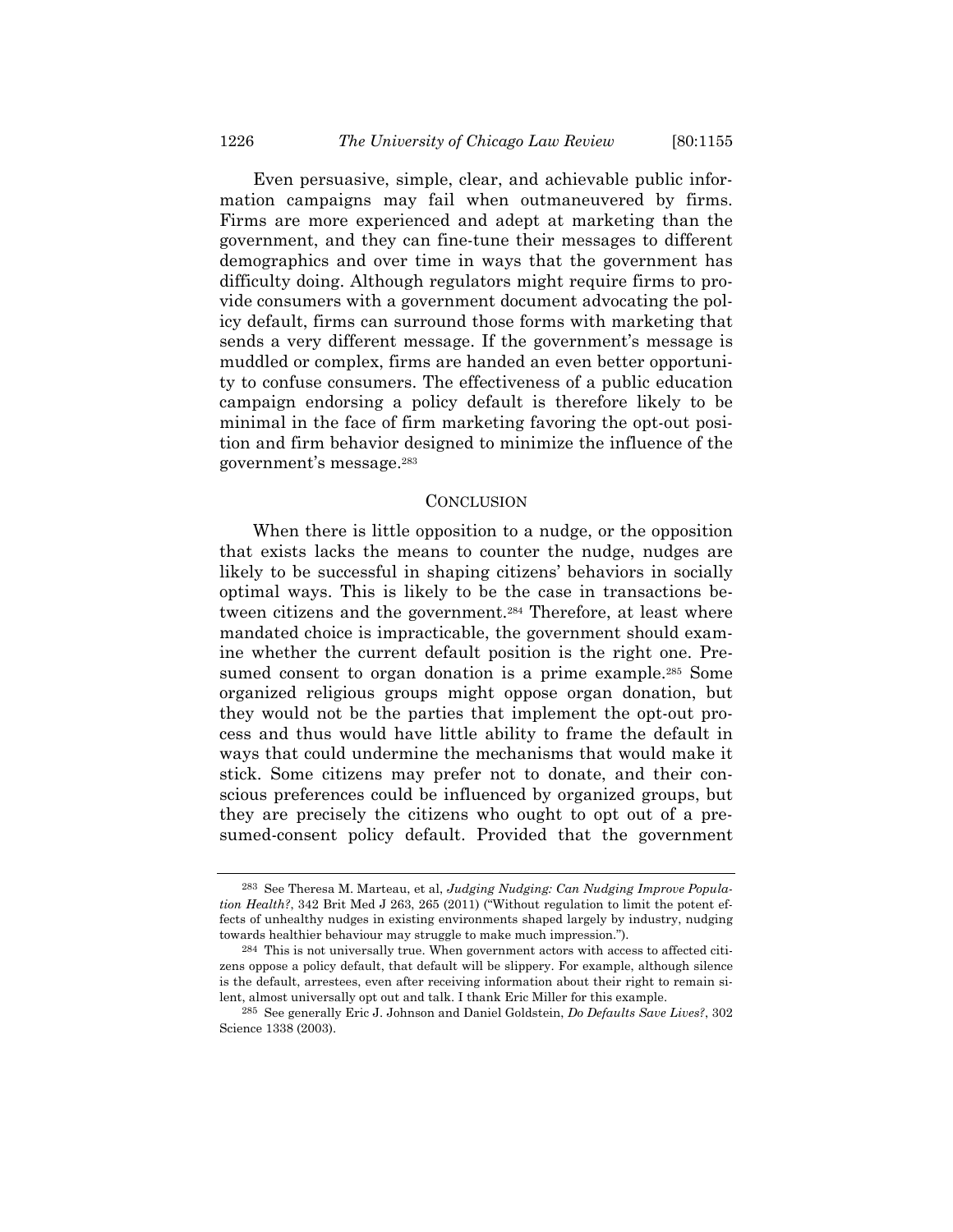does not place transaction barriers in the way of opting out, these citizens will do so. But for the many citizens who would either prefer to donate or whose feelings about the matter are undecided or sufficiently conflicted, a presumed-consent default would increase the number of donors and society as a whole would benefit.

Not so when firms with the power to shape the frame surrounding the nudge oppose it. Under these conditions, nudges are not the easy, low-cost, effective-without-constraining-choice policy option that nudgers have advertised. Instead, they may provide political cover for policymakers who want to appear to protect consumers, without actually helping those who need the most help.

This does not mean that opposed nudges have no benefits. For example, where consumers were not previously given or aware of the default position as an option, policy defaults can expand consumer choices and broaden consumers' consideration sets, just as mandated-choice regimes do. But the benefits are not of the magnitude envisioned by those who find inspiration in the stickiness of the retirement savings plan-participation default.

The nudgers realize that the frame in which a choice is perceived matters, but then focus on far too narrow a frame in designing policy to take advantage of this insight.<sup>286</sup> They review the results obtained from changing a particular aspect of framing in one context and conclude that changing the same aspect in another context will lead to similar results. But in the real world, every context is different, often in consequential ways. Sometimes nudges will be effective, but for the reasons this Article explains, they often will not be.

In offering policy prescriptions, nudgers also assume a static world—one where regulation can switch the default rule, provide consumers with information, or frame information in a particular manner while everything else stays the same. But when

<sup>286</sup> See Kyle Powys Whyte, et al, *Nudge, Nudge or Shove, Shove—The Right Way for Nudges to Increase the Supply of Donated Cadaver Organs*, 12 Am J Bioethics 32, 36 (Feb 2012) (explaining that nudgers need to be more sensitive to the context in which the nudge is executed, as this context will determine the success of the nudge); Tom Baker and Timothy D. Lytton, *Allowing Patients to Waive the Right to Sue for Medical Malpractice: A Response to Thaler and Sunstein*, 104 Nw U L Rev 233, 239–40 (2010) (arguing that making nonwaiver of the right to sue for medical malpractice the default would not prevent healthcare providers from exploiting patients' cognitive biases to convince patients to opt out).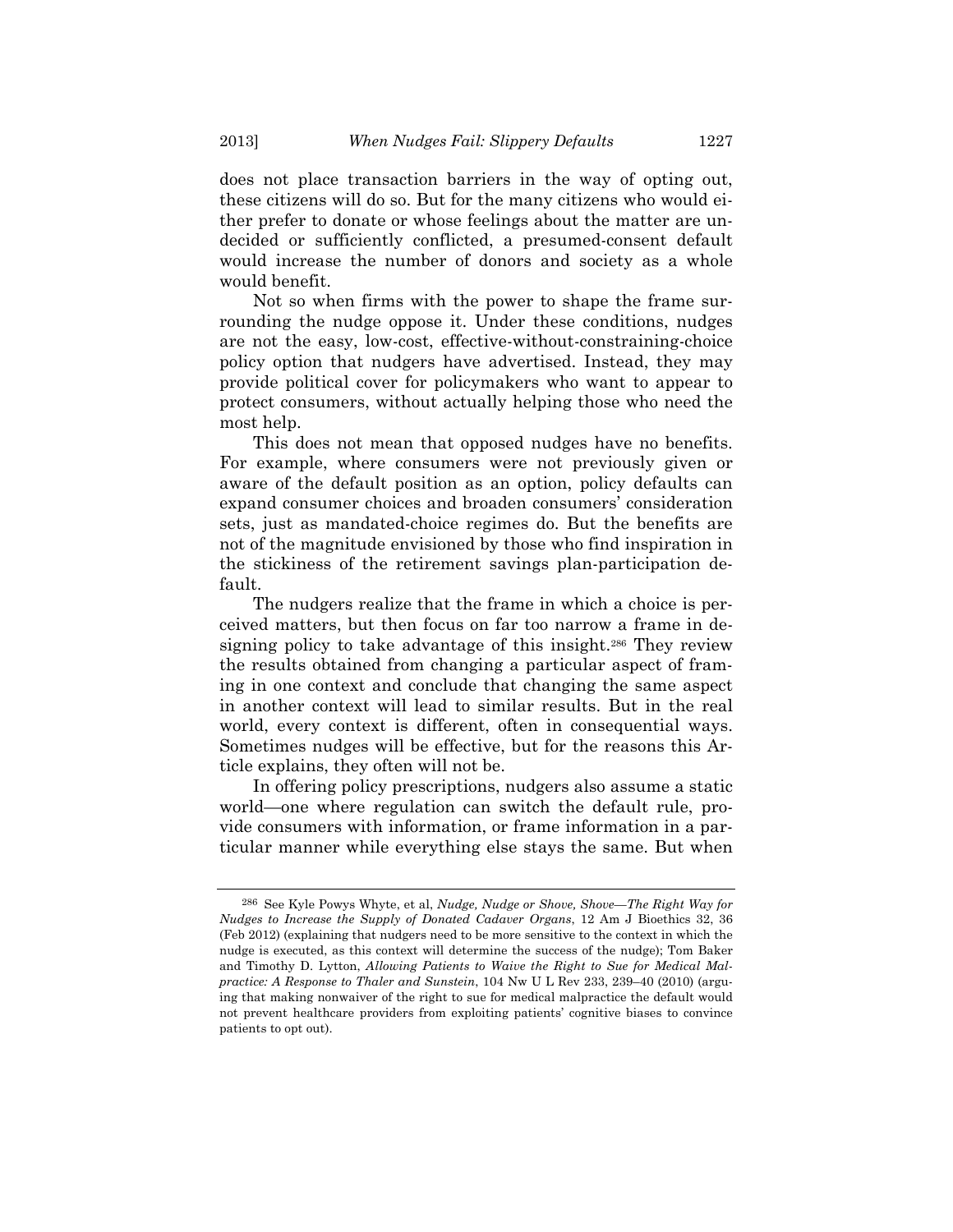firms oppose nudges, they respond to the change dynamically.<sup>287</sup> Policy defaults prevent firms from setting the default themselves, removing one arrow from firms' quivers, but not all. Providing consumers with information means firms can no longer keep consumers in the dark, but the effects of persuasive marketing can swamp the effects of information. Reframing information so that consumers are likely to make choices that increase their own or societal welfare at the expense of the firms offering those choices can only occur when consumers read the reframed information, understand it, and base their decisions upon it rather than upon firm marketing. Choice architecture is powerful if you are the one designing it. The difficulty is for the law to design it—the actual designers are often firms selling products or services to consumers, and they can run circles around the law.

This does not mean that firms are indifferent to the nudges they oppose. Firms spend money and political capital opposing policy defaults and other nudges set to serve consumer or social interests that are not aligned with their own.288 Firms incur expenses in manipulating the frame in which they present the policy defaults they oppose so as to defuse these defaults. Successful marketing to consumers with ready access to information that could discourage sales is more expensive than marketing to consumers without easy access to this information.

Firms will incur these costs only selectively. They will work to encourage consumers to opt out of policy defaults when the benefits they receive from the consumers who opt out are greater than the costs of making the default slippery for those consumers. But the situations in which firms benefit most from consumers opting out are likely to occur precisely when the cost to the consumer of opting out is high. Recall that in their campaign to move consumers to the opt-out position with respect to overdraft, banks targeted their resources at those consumers

<sup>287</sup> See Barr, Mullainathan, and Shafir, *Behaviorally Informed* at \*2–3 (cited in note 21) (explaining the need for regulators to take into account firm responses to behaviorally-informed policymaking—that is, nudges).

<sup>288</sup> See, for example, Wyatt Buchanan, *Social-Networking Sites Face New Privacy Battle*, SFGate (San Francisco Chronicle May 14, 2011), online at http://www.sfgate.com /bayarea/article/Social-networking-sites-face-new-privacy-battle-2371641.php (visited Sept 11, 2013) (reporting on a social networking site lobbying against the internetprivacy policy default); Stacy Kaper, *Overdraft Bill Held Up as Rhetoric Heats Up; Sponsors See Some Room for Compromise as Both Sides Dig In*, 172 Am Banker 1 (Sept 27, 2007) (reporting on banking industry opposition to the overdraft policy default).